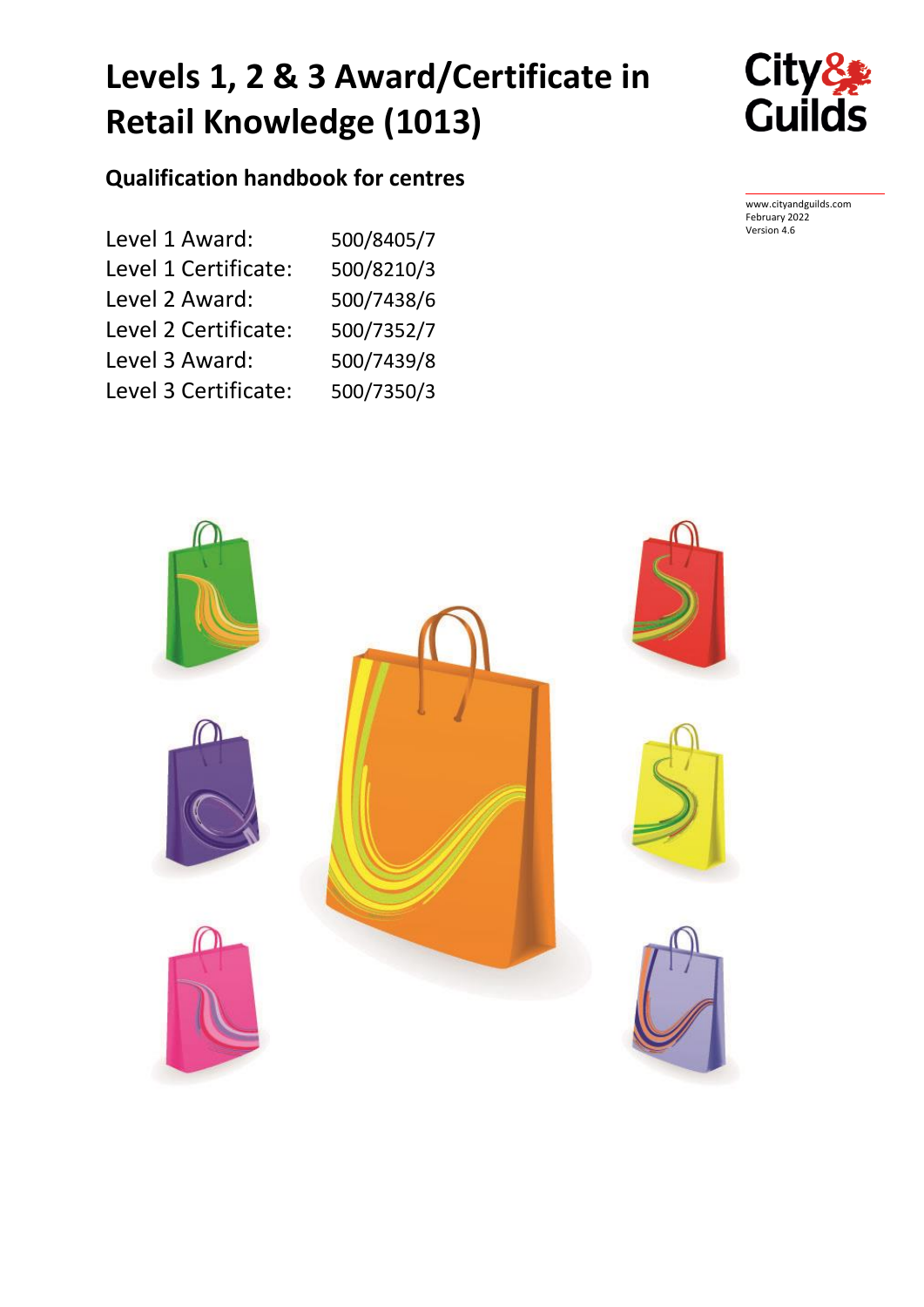#### **About City & Guilds**

City & Guilds is the UK's leading provider of vocational qualifications, offering over 500 awards across a wide range of industries, and progressing from entry level to the highest levels of professional achievement. With over 8500 centres in 100 countries, City & Guilds is recognised by employers worldwide for providing qualifications that offer proof of the skills they need to get the job done.

#### **City & Guilds Group**

The City & Guilds Group is a leader in global skills development. Our purpose is to help people and organisations to develop their skills for personal and economic growth. Made up of City & Guilds, City & Guilds Kineo, The Oxford Group and ILM, we work with education providers, businesses and governments in over 100 countries.

#### **Equal opportunities**

City & Guilds fully supports the principle of equal opportunities and we are committed to satisfying this principle in all our activities and published material. A copy of our equal opportunities policy statement is available on the City & Guilds website.

#### **Copyright**

The content of this document is, unless otherwise indicated, © The City and Guilds of London Institute and may not be copied, reproduced or distributed without prior written consent.

However, approved City & Guilds centres and candidates studying for City & Guilds qualifications may photocopy this document free of charge and/or include a PDF version of it on centre intranets on the following conditions:

- centre staff may copy the material only for the purpose of teaching candidates working towards a City & Guilds qualification, or for internal administration purposes
- candidates may copy the material only for their own use when working towards a City & Guilds qualification

The *Standard Copying Conditions* (which can be found on the City & Guilds website) also apply.

Please note: National Occupational Standards are not © The City and Guilds of London Institute. Please check the conditions upon which they may be copied with the relevant Sector Skills Council.

#### **Publications**

City & Guilds publications are available on the City & Guilds website or from our Publications Sales department at the address below or by telephoning +44 (0)20 7294 2850 or faxing +44 (0)20 7294 3387.

Every effort has been made to ensure that the information contained in this publication is true and correct at the time of going to press. However, City & Guilds' products and services are subject to continuous development and improvement and the right is reserved to change products and services from time to time. City & Guilds cannot accept liability for loss or damage arising from the use of information in this publication.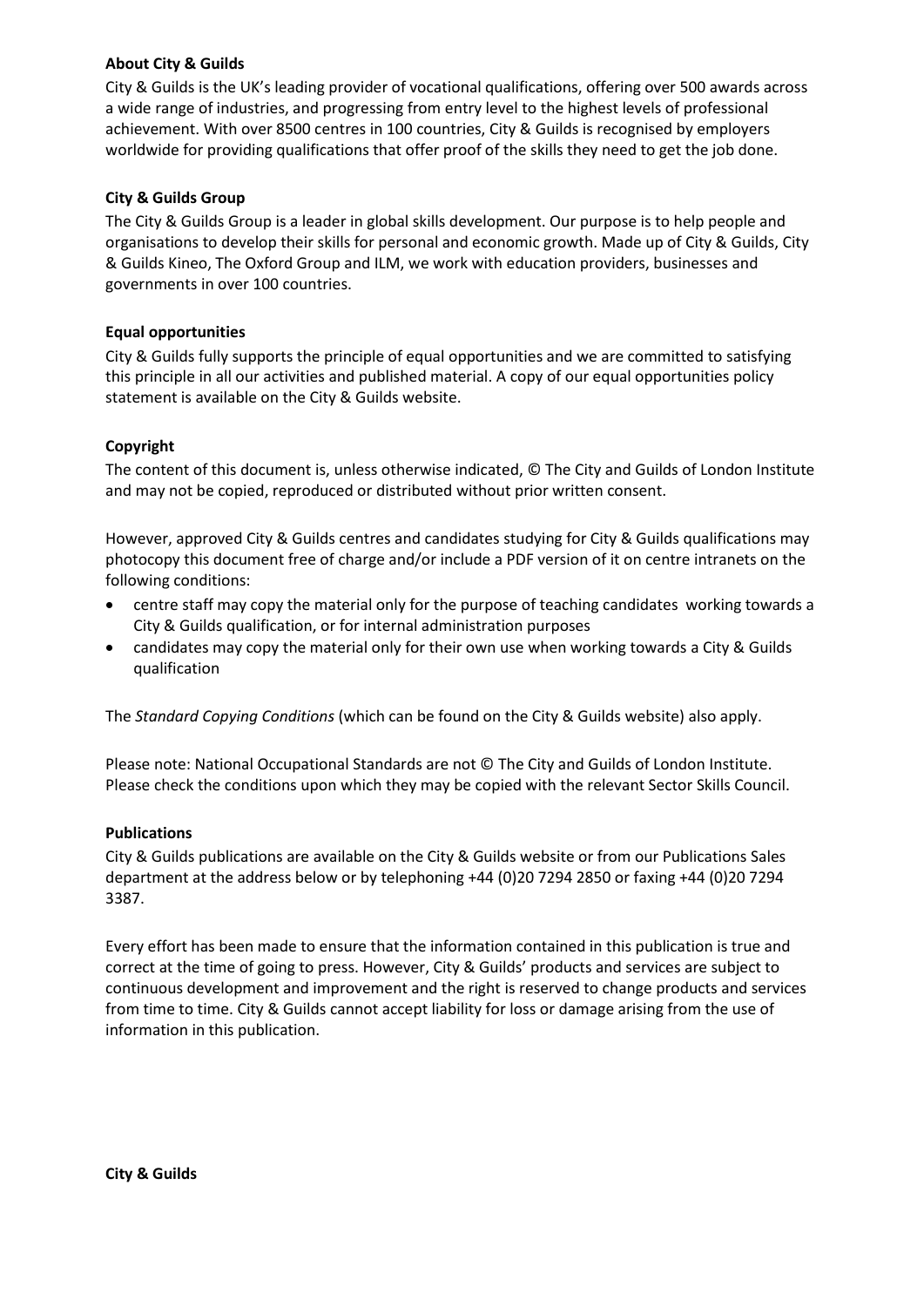**5-6 Giltspur Street London EC1A 9DE T +44 (0)20 7294 2800 [www.cityandguilds.com](http://www.cityandguilds.com/)**

**F +44 (0)20 7294 2400 [retail@cityandguilds.com](mailto:retail@cityandguilds.com)**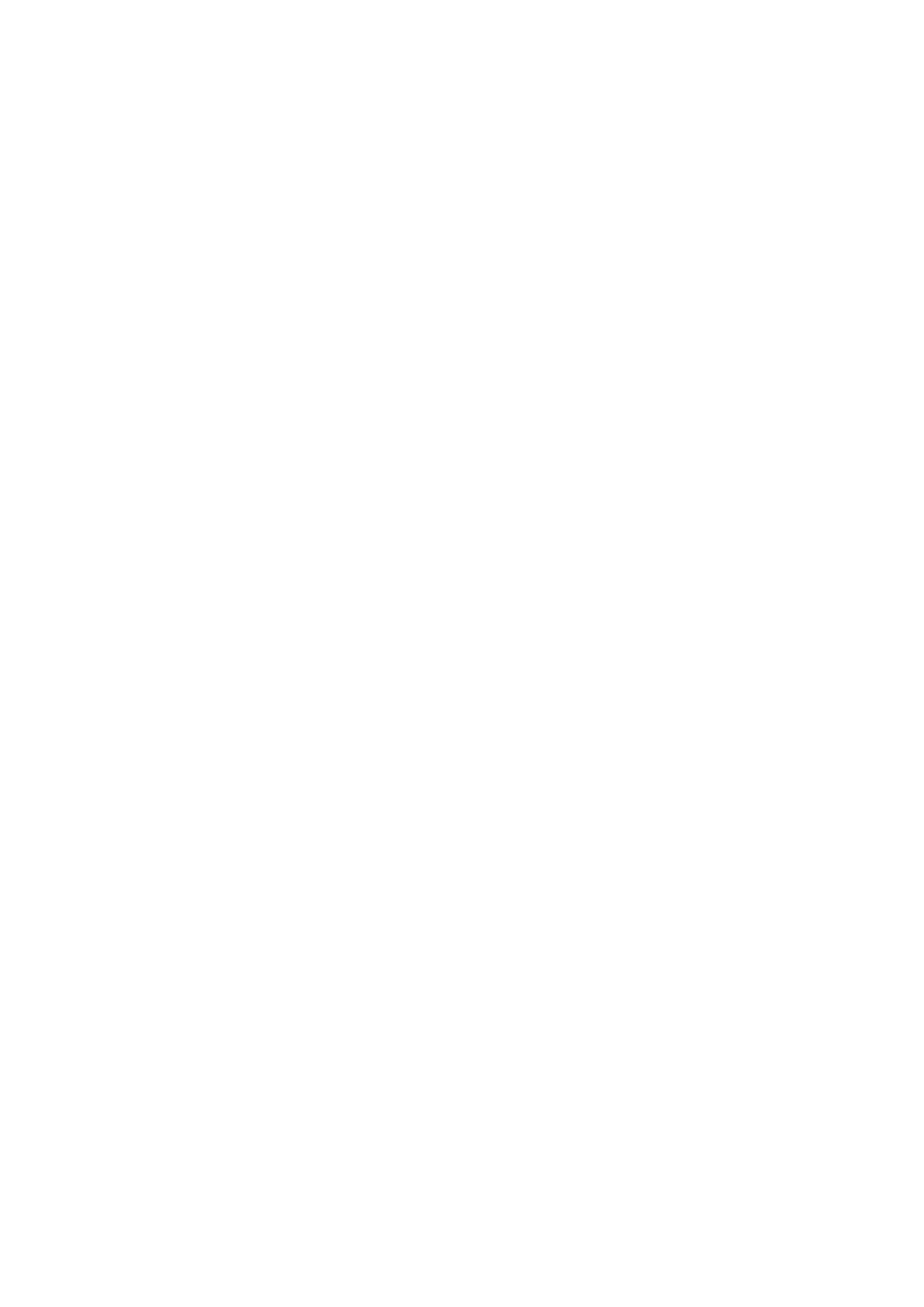# **Levels 1, 2 & 3 Award/Certificate in Retail Knowledge (1013)**



# **Qualification handbook for centres**

www.cityandguilds.com February 2022 Version 4.66

| <b>Qualification title</b>              | <b>GLH</b> | τοτ | <b>Number</b> | Ofqual ref. |
|-----------------------------------------|------------|-----|---------------|-------------|
| Level 1 Award in Retail Knowledge       | 40         | 70  | 1013-91       | 500/8405/7  |
| Level 1 Certificate in Retail Knowledge | 87         | 130 | 1013-12       | 500/8210/3  |
| Level 2 Award in Retail Knowledge       | 56         | 90  | 1013-92       | 500/7438/6  |
| Level 2 Certificate in Retail Knowledge | 40         | 70  | 1013-22       | 500/7352/7  |
| Level 3 Award in Retail Knowledge       | 30         | 50  | 1013-93       | 500/7439/8  |
| Level 3 Certificate in Retail Knowledge | 106        | 160 | 1013-32       | 500/7350/3  |

| <b>Version and date</b> | <b>Change detail</b>                                                                                        | <b>Section</b>                                                           |
|-------------------------|-------------------------------------------------------------------------------------------------------------|--------------------------------------------------------------------------|
| 3.3 Jan 2013            | Amendment to rules of<br>combination for 1013-22                                                            | Introduction to the<br>qualifications (page 7)                           |
| 4.0 July 2015           | Unit 265 added to both level 2<br>and level 3 structures.<br>ROC updated                                    | <b>Qualification structure</b><br>Structure of units<br>Summary of units |
| 4.1 August 2016         | Test specification for unit 106<br>added                                                                    | <b>Test specifications</b>                                               |
| 4.2 Sept 2016           | Test Specification for 265 added<br>Range for legislation updated in<br>units 152, 255, 265, 354 and<br>355 | <b>Test Specifications</b><br>Units                                      |
| 4.3 July 2017           | Unit aim updated for unit 358                                                                               | Units                                                                    |
| 4.4 October 2017        | Added TQT and GLH details<br>Deleted QCF                                                                    | <b>Qualification Structure</b><br>Throughout                             |
| 4.5 February 2019       | Unit 251, outcome 2 numbering<br>corrected                                                                  | Units                                                                    |
| 4.6 February 2022       | GLH and TQT clarified and<br>highlighted                                                                    | Introduction to the<br>qualifications                                    |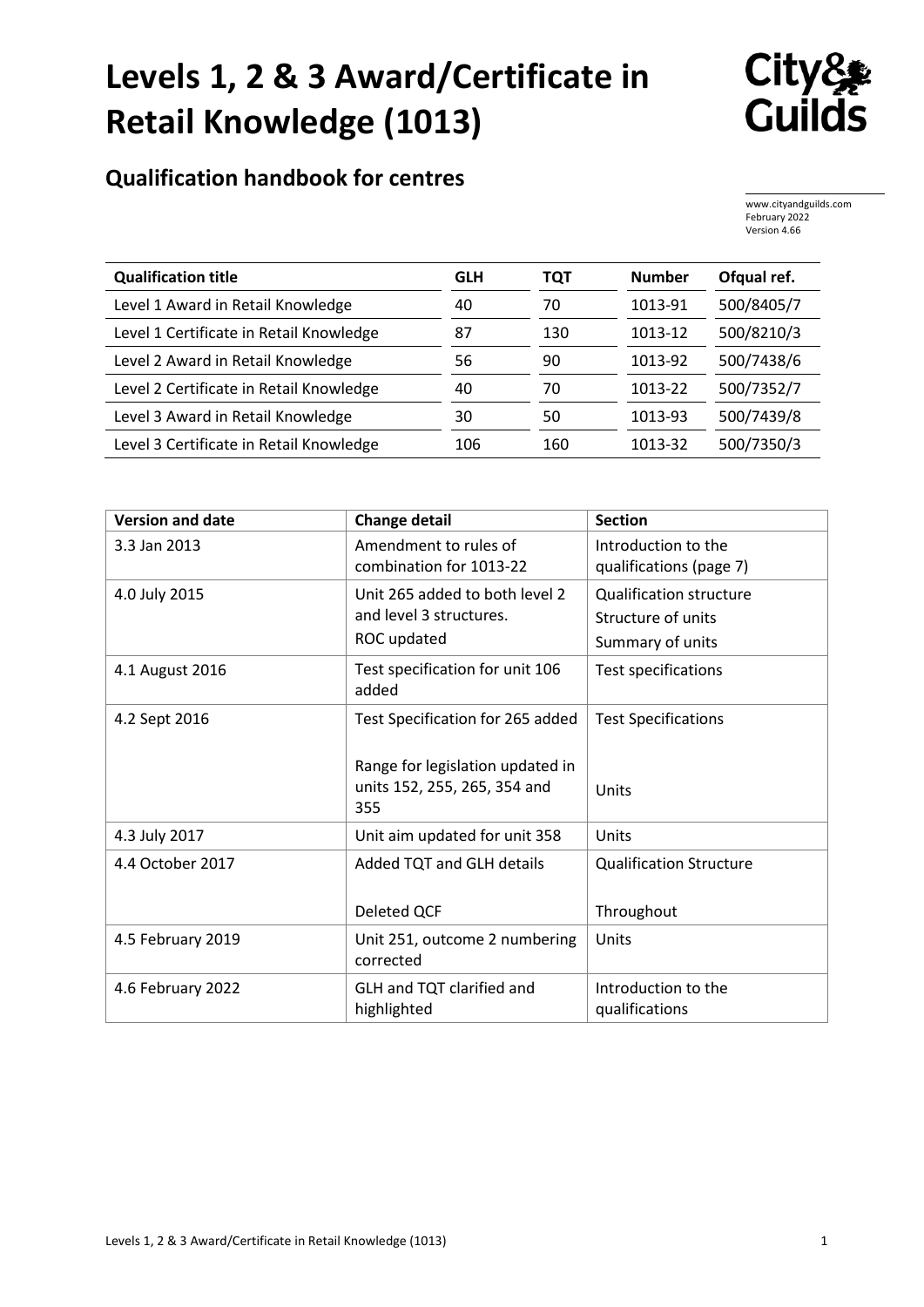# **Contents**

| 1                          | Introduction to the qualifications                                                                 | 4   |
|----------------------------|----------------------------------------------------------------------------------------------------|-----|
| <b>Centre requirements</b> |                                                                                                    | 8   |
| 2                          | <b>Units</b>                                                                                       | 10  |
| <b>Unit 151</b>            | Understanding the business of retail                                                               | 13  |
| <b>Unit 152</b>            | Understanding customer service in the retail sector                                                | 17  |
| <b>Unit 153</b>            | Understanding how a retail business maintains health, safety and security on its<br>premises       | 21  |
| <b>Unit 154</b>            | Understanding the retail selling process                                                           | 25  |
| <b>Unit 155</b>            | Understanding how individuals and teams contribute to the effectiveness of a retail<br>business    | 27  |
| <b>Unit 156</b>            | Understanding the control, handling and replenishment of stock in a retail business31              |     |
| <b>Unit 251</b>            | Understanding customer service in the retail sector                                                | 35  |
| <b>Unit 252</b>            | Understanding the retail selling process                                                           | 39  |
| <b>Unit 253</b>            | Understanding how individuals and teams contribute to the effectiveness of a retail<br>business    | 41  |
| <b>Unit 254</b>            | Understanding how a retail business maintains health and safety on its premises                    | 45  |
| <b>Unit 255</b>            | Understanding retail consumer law                                                                  | 49  |
| <b>Unit 256</b>            | Understanding security and loss prevention in a retail business                                    | 54  |
| <b>Unit 257</b>            | Understanding the handling of customer payments in a retail business                               | 58  |
| <b>Unit 258</b>            | Understanding the control, receipt and storage of stock in a retail business                       | 62  |
| <b>Unit 259</b>            | Understanding visual merchandising for retail business                                             | 64  |
| <b>Unit 265</b>            | Understanding the use of in-store web-based facilities in promoting retail sales                   | 67  |
| <b>Unit 351</b>            | Understanding customer service in the retail sector                                                | 70  |
| <b>Unit 352</b>            | Understanding the management of risks to health and safety on the premises of a<br>retail business | 74  |
| <b>Unit 353</b>            | Understanding security and loss prevention in a retail business                                    | 78  |
| <b>Unit 354</b>            | Understanding how the smooth operation of a payment point is maintained                            | 82  |
| <b>Unit 355</b>            | Understanding the retail selling process                                                           | 86  |
| <b>Unit 356</b>            | Understanding the management of stock in a retail business                                         | 90  |
| <b>Unit 357</b>            | Understanding the development of personal and team effectiveness in a retail<br><b>business</b>    | 94  |
| <b>Unit 358</b>            | Understanding how the effectiveness of store operations can be improved                            | 100 |
| 3                          | <b>Assessment</b>                                                                                  | 104 |
| 4                          | <b>Test specifications</b>                                                                         | 105 |
| 5                          | <b>Proxy qualifications</b>                                                                        | 114 |
| 6                          | <b>Course design and delivery</b>                                                                  | 115 |
| <b>Appendix 1</b>          | <b>Relationships to other qualifications</b>                                                       | 116 |
| <b>Appendix 2</b>          | Sources of general information                                                                     | 117 |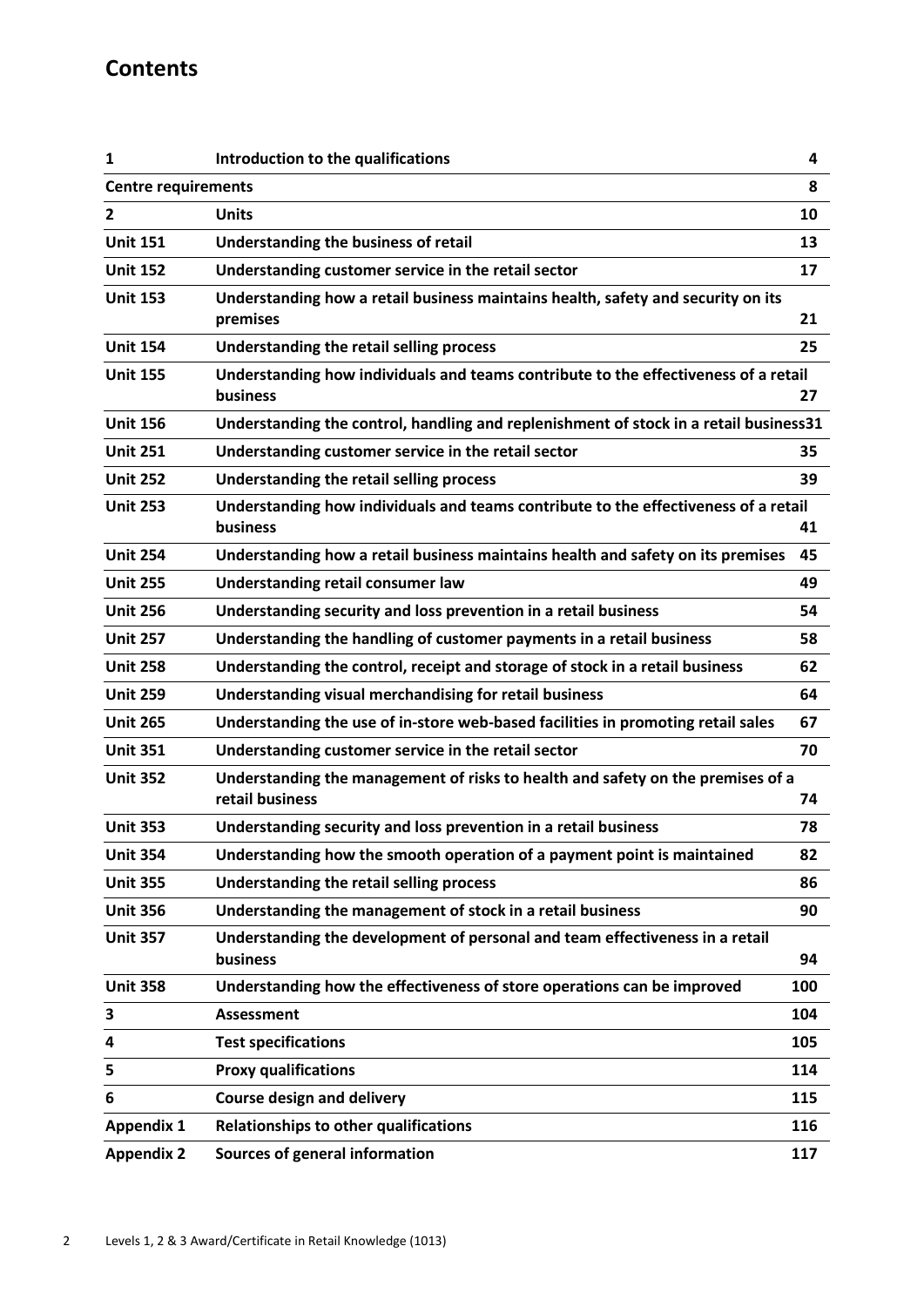# City & Guilds **Skills for a brighter future**



**[www.cityandguilds.com](http://www.cityandguilds.com/)**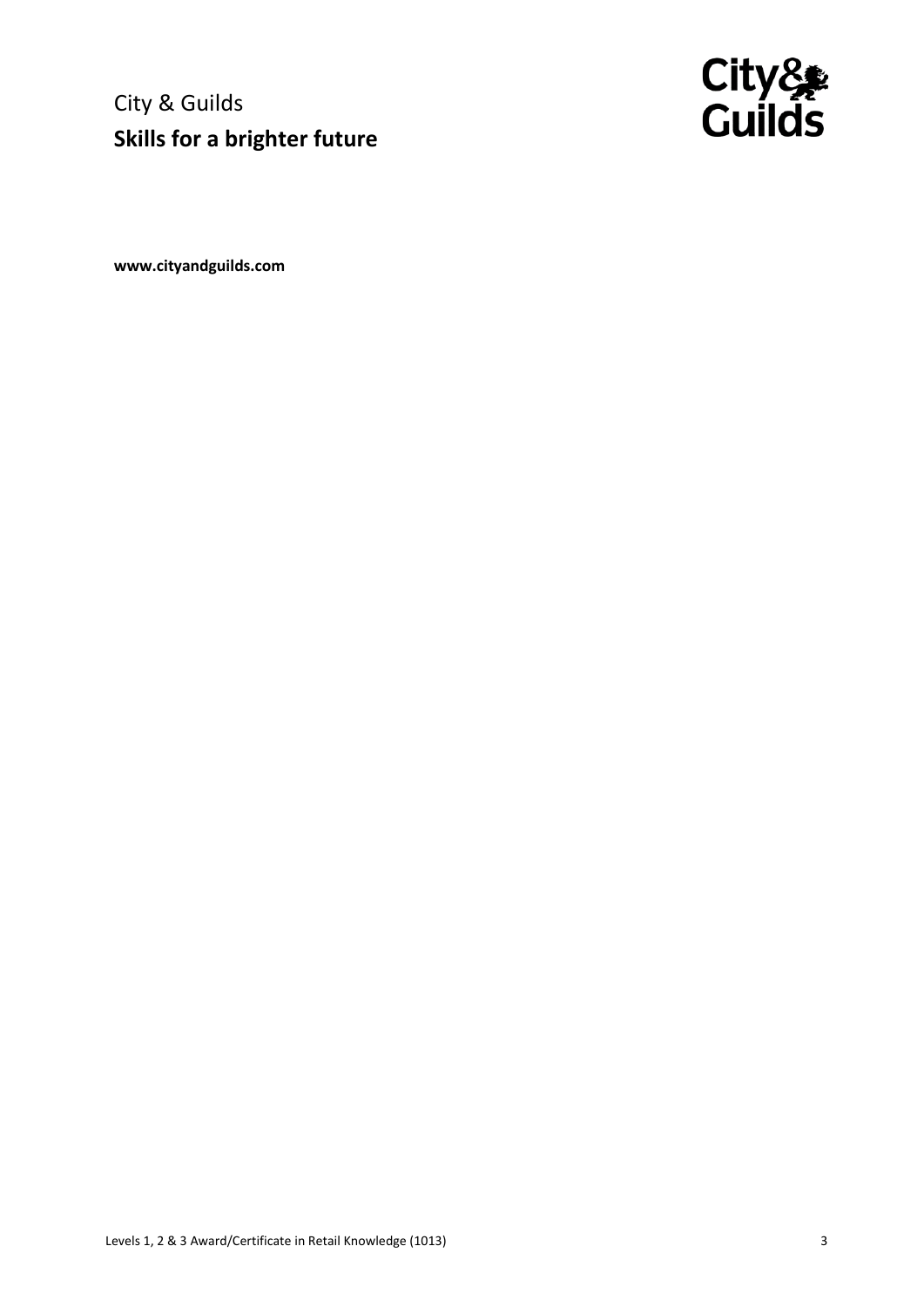# <span id="page-7-0"></span>**1 Introduction to the qualifications**

**Qualification title GLH TQT Number Ofqual ref.** Level 1 Award in Retail Knowledge 40 70 1013-91 500/8405/7 Level 1 Certificate in Retail Knowledge  $\begin{array}{cccc} 87 & 130 & 1013-12 & 500/8210/3 \\ 1 & 1 & 1 & 1013-12 & 500/8210/3 \\ \end{array}$ Level 2 Award in Retail Knowledge 1013-92 500/7438/6 Level 2 Certificate in Retail Knowledge  $\qquad \qquad 93 \qquad \qquad 140 \qquad \qquad 1013-22 \qquad \qquad 500/7352/7$ Level 3 Award in Retail Knowledge 1013-93 500/7439/8 Level 3 Certificate in Retail Knowledge 106 160 1013-32 500/7350/3

This document contains the information that centres need to offer the following qualifications:

#### **Consult the Walled Garden/Online Catalogue for last Registration/Certification dates.**

| Who is the qualification<br>for?                           | Retail Knowledge meets the needs of candidates who work or want to<br>work in the retail sector                                                                                          |
|------------------------------------------------------------|------------------------------------------------------------------------------------------------------------------------------------------------------------------------------------------|
| What does the<br>qualification cover?                      | Retail Knowledge allows candidates to learn, develop and practise the<br>skills required for employment and/or career progression in the retail<br>sector.                               |
| What will learners be able<br>to do?                       | Retail Knowledge contributes knowledge and understanding towards the<br>related Award/Certificate/Diploma in Retail Skills, whilst containing<br>additional skills and knowledge.        |
| Is the qualification part of<br>a framework or initiative? | The Level 2 and 3 Certificates in Retail Knowledge serve as technical<br>certificates, in the Skillsmart Retail Level 2 Apprenticeship and Level 3<br>Advanced Apprenticeship framework. |
| Why has the qualification<br>been developed?               | Retail Knowledge provides valuable accreditation of skills and/or<br>knowledge for candidates, without requiring or proving occupational<br>competence.                                  |
|                                                            | Retail Knowledge replaces the City & Guilds Level 2/3 Certificate in Retail<br>Principles (1007).                                                                                        |
| Who did we develop the<br>qualification with?              | Retail Knowledge was developed in association with Skillsmart Retail.                                                                                                                    |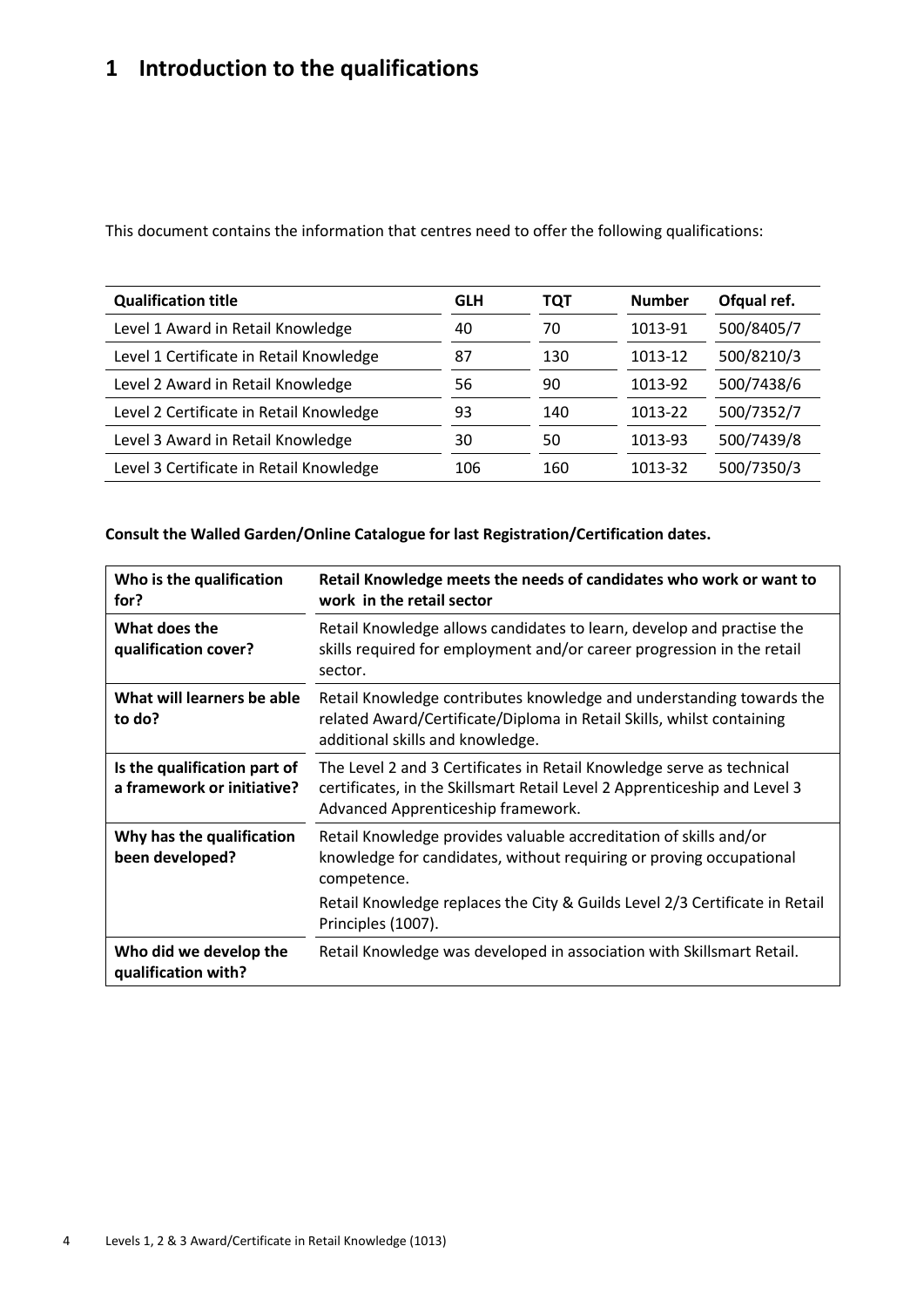### **1.1 Qualification structure**

| City &<br><b>Guilds unit</b><br>number | <b>Unit title</b>                                                                                  | <b>Credit value</b> |
|----------------------------------------|----------------------------------------------------------------------------------------------------|---------------------|
| 151                                    | Understanding the business of retail                                                               | 1 credit            |
| 152                                    | Understanding customer service in the retail sector                                                | 2 credits           |
| 153                                    | Understanding how a retail business maintains health, safety and security<br>on its premises       | 2 credits           |
| 154                                    | Understanding the retail selling process                                                           | 2 credits           |
| 155                                    | Understanding how individuals and teams contribute to the effectiveness<br>of a retail business    | 2 credits           |
| 156                                    | Understanding the control, handling and replenishment of stock in a<br>retail business             | 2 credits           |
| 251                                    | Understanding customer service in the retail sector                                                | 3 credits           |
| 252                                    | Understanding the retail selling process                                                           | 2 credits           |
| 253                                    | Understanding how individuals and teams contribute to the effectiveness<br>of a retail business    | 3 credits           |
| 254                                    | Understanding how a retail business maintains health and safety on its<br>premises                 | 2 credits           |
| 255                                    | Understanding retail consumer law                                                                  | 2 credits           |
| 256                                    | Understanding security and loss prevention in a retail business                                    | 2 credits           |
| 257                                    | Understanding the handling of customer payments in a retail business                               | 2 credits           |
| 258                                    | Understanding the control, receipt and storage of stock in a retail<br>business                    | 2 credits           |
| 259                                    | Understanding visual merchandising for retail business                                             | 4 credits           |
| 265                                    | Understanding the use of in store web based facilities in promoting<br>retail sales                | 2 credits           |
| 351                                    | Understanding customer service in the retail sector                                                | 2 credits           |
| 352                                    | Understanding the management of risks to health and safety on the<br>premises of a retail business | 2 credits           |
| 353                                    | Understanding security and loss prevention in a retail business                                    | 3 credits           |
| 354                                    | Understanding how the smooth operation of a payment point is<br>maintained                         | 3 credits           |
| 355                                    | Understanding the retail selling process                                                           | 2 credits           |
| 356                                    | Understanding the management of stock in a retail business                                         | 3 credits           |
| 357                                    | Understanding the development of personal and team effectiveness in a<br>retail business           | 4 credits           |
| 358                                    | Understanding how the effectiveness of store operations can be<br>improved                         | 3 credits           |

Each qualification is made up of a number of units, each with a credit value. Units are either mandatory or optional and cover different knowledge. The units can be built up to the full qualifications. In all cases learners can if they wish take more than the minimum number of credits to achieve each qualification.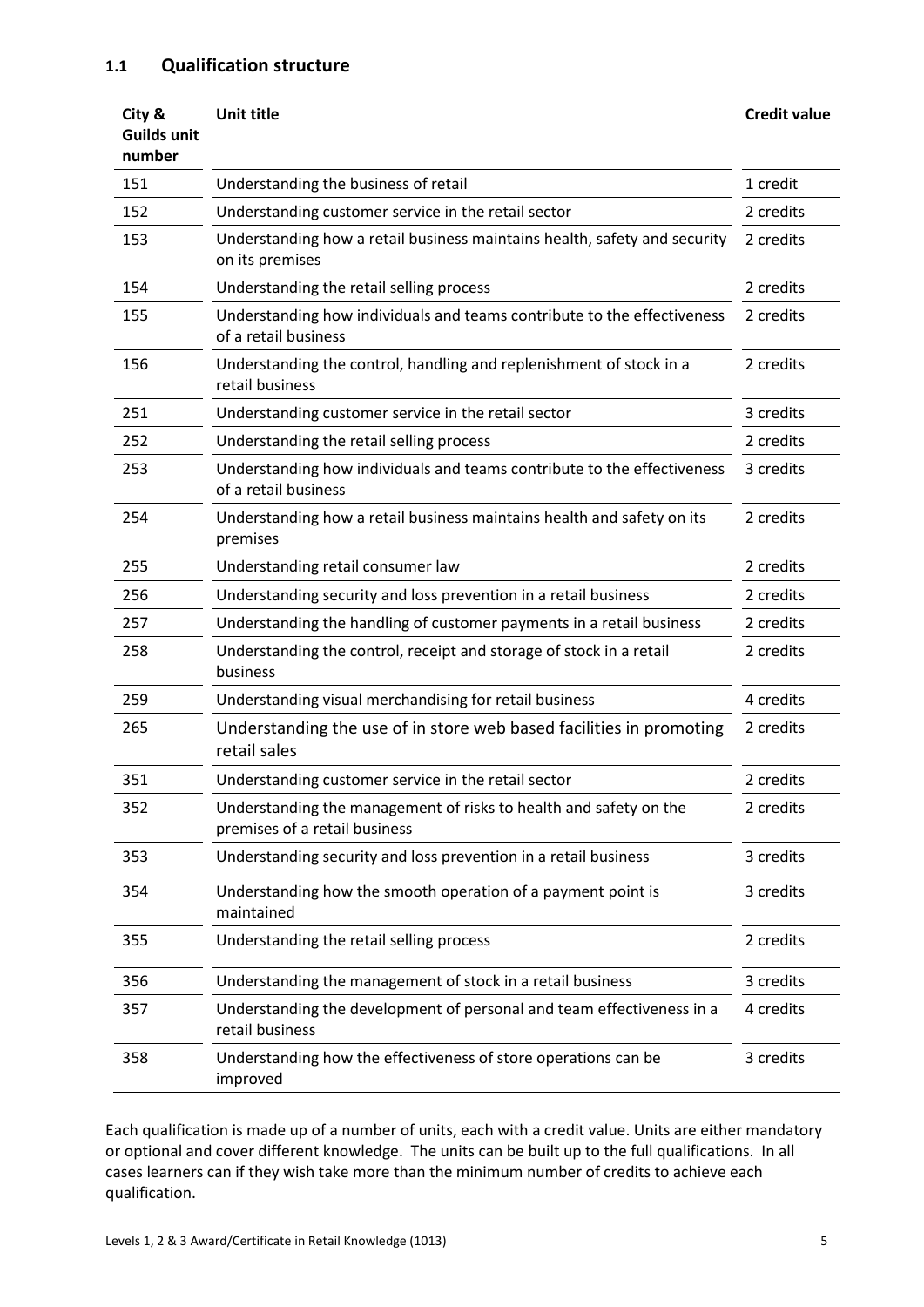## **Total Qualification Time**

Total Qualification Time (TQT) is the total amount of time, in hours, expected to be spent by a Learner to achieve a qualification. It includes both guided learning hours (which are listed separately) and hours spent in preparation, study and assessment.

| <b>Title and level</b>                  | <b>GLH</b> | тот |
|-----------------------------------------|------------|-----|
| Level 2 Certificate in Retail Knowledge | 93         | 140 |
| Level 3 Certificate in Retail Knowledge | 106        | 160 |

## **1.2 Scheduling of tests and claiming of certificates**

Due to the type of on-line test this qualification uses, each unit has **two** reference numbers

Each unit is tested and claimed for individually. The **number** of the unit in the handbook is also the **results entry number** to claim achievement and thus certification. It is also used in the rules of combination for the qualification e.g. 251.

To schedule the on-line test for the unit you use the **Underpinning Knowledge Test** number e.g. 201

**For example:** A learner undertaking unit **251** will need to achieve the outcomes in the handbook for that unit and take the on-line test **1013-201**.

If the candidate passes, the centre claims the certificate, using the results entry number **1013-251** via www.walled-garden.com

The summary of units table on page 11 gives details of the online test number for each unit.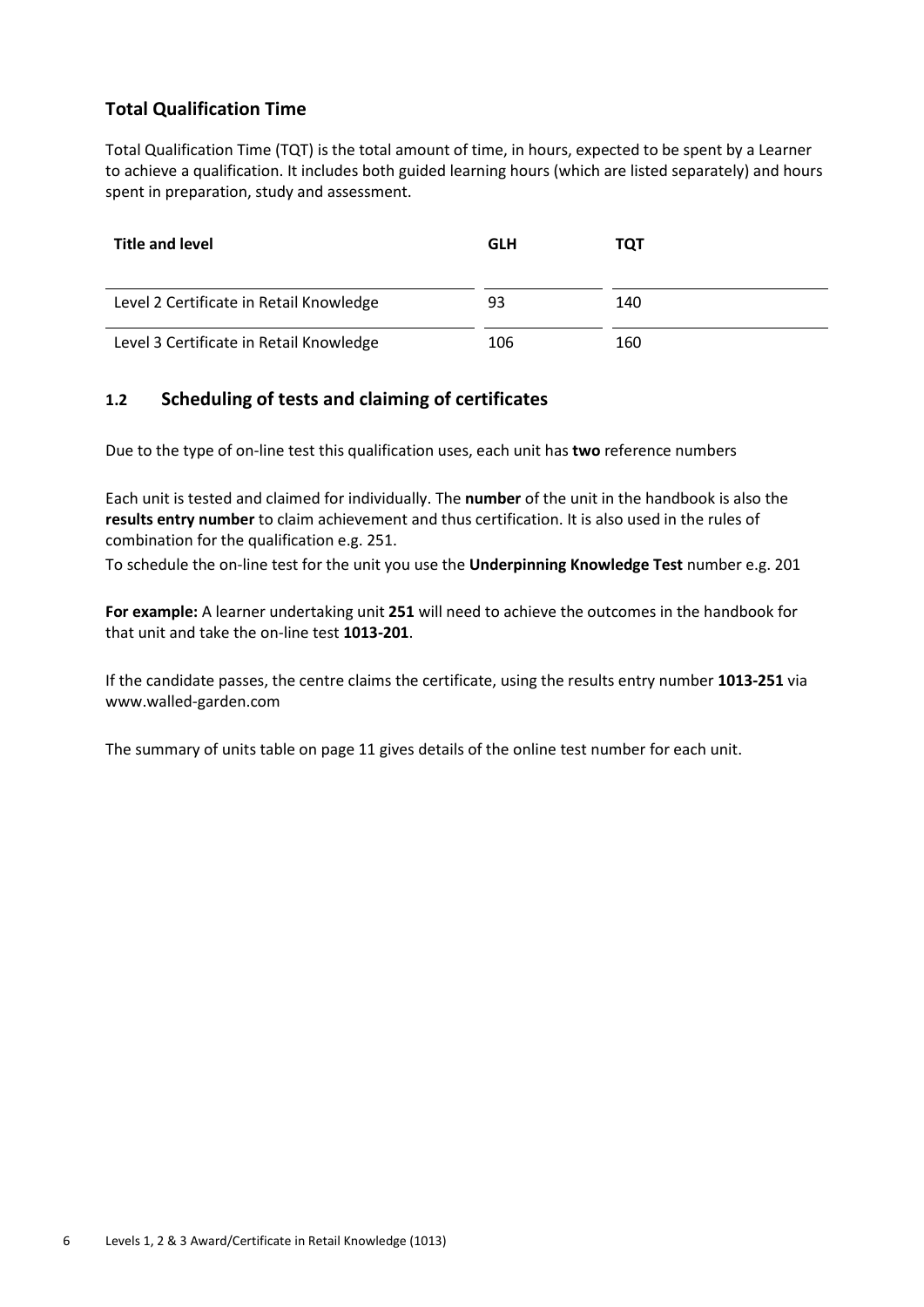### **1.3 Rules of Combination**

#### **Level 1 Award in Retail Knowledge (minimum of 7 credits)**

7 credits from 151-156, 255 or 257. Only **one** Level 2 unit (255 or 257) may be taken towards this Award.

#### **Level 1 Certificate in Retail Knowledge (minimum of 13 credits)**

Units 151-156 must be taken and at least 2 credits from 255 and 257.

#### **Level 2 Award in Retail Knowledge (minimum of 9 credits)**

9 credits from 251-259 with at least 2 credits from 251-254.

#### **Level 2 Certificate in Retail Knowledge (minimum of 14 credits)**

Units 251-254 (10 credits) must be taken and at least 4 credits from 255-259, 265, 353-354 or 356

#### **Level 3 Award in Retail Knowledge (minimum of 5 credits)**

Minimum of 5 credits from units 351 – 358.

#### **Level 3 Certificate in Retail Knowledge (minimum of 16 credits)**

303

### **1.4 Opportunities for progression**

On completion of these qualifications candidates may progress into employment and/or to the following City & Guilds qualifications:

- Level 2/3 Award/Certificate/Diploma in Retail Skills (7536)
- City & Guilds HLQ in Retail.

#### **1.5 Qualification support materials**

City & Guilds also provides the following publications and resources specifically for these qualifications:

| <b>Description</b>                                         | How to access                |
|------------------------------------------------------------|------------------------------|
| Promotional materials                                      | www.cityandguilds.com/retail |
| Fast track approval forms/generic fast track approval form | www.cityandguilds.com/retail |
| Retail Apprentice Workbook Level 2                         | www.cityandguilds.com/retail |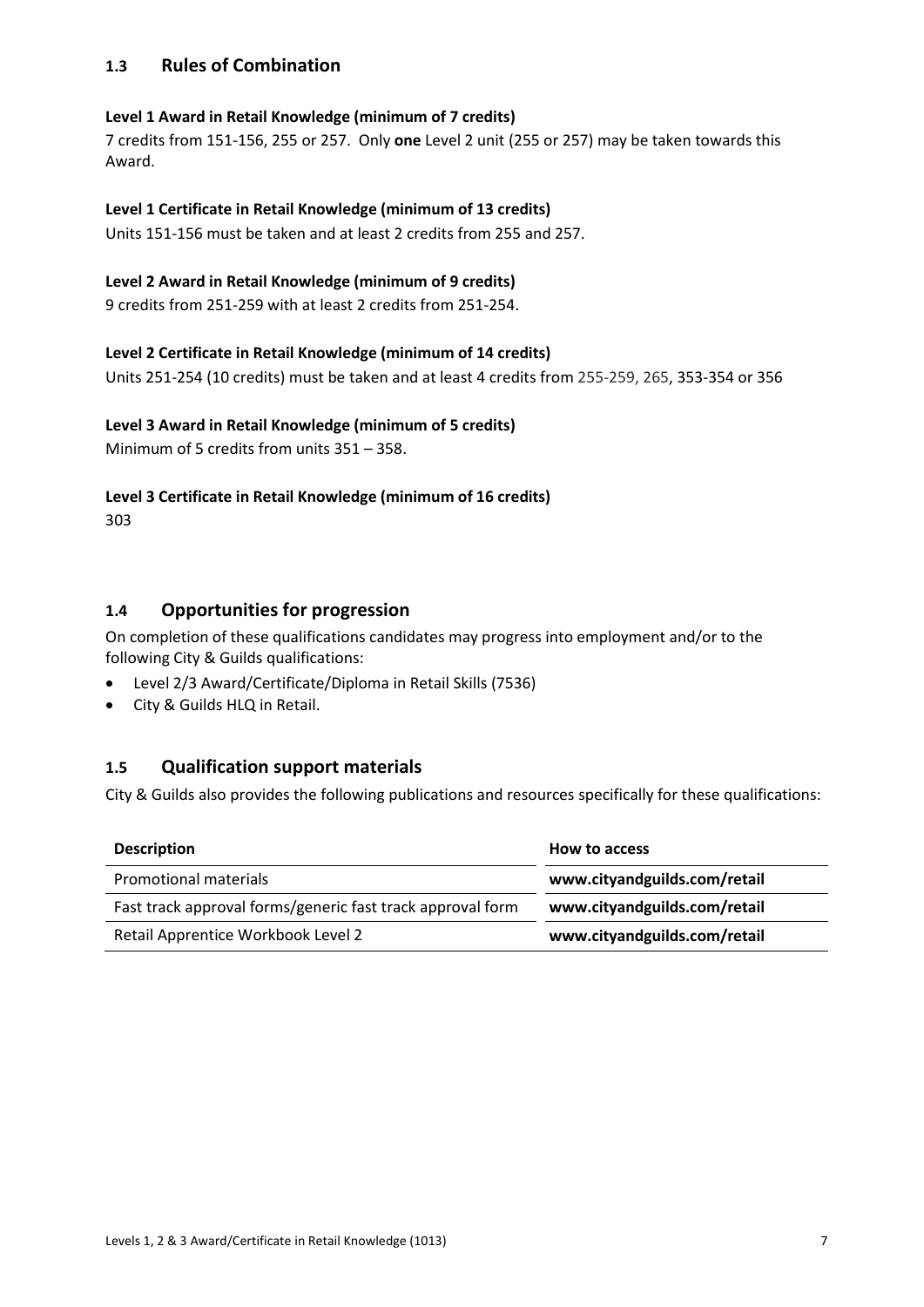This section outlines the approval processes for centres to offer these qualifications and any resources that centres will need in place to offer the qualifications including qualification-specific requirements for centre staff.

#### **Centres already offering City & Guilds qualifications in this subject area**

Centres approved to offer the qualification Level 2/3 Certificate in Retail Principles (1007) may apply for approval for the new qualifications using the **fast track approval form**, available from the City & Guilds website.

Centres may apply to offer the new qualifications using the fast track form

- providing there have been no changes to the way the qualifications are delivered, and
- if they meet all of the approval criteria specified in the fast track form guidance notes.

Fast track approval is available for 12 months from the launch of the qualification. After this time, the qualification is subject to the **standard** Qualification Approval Process. It is the centre's responsibility to check that fast track approval is still current at the time of application.

#### **1.6 Resource requirements**

#### **Physical resources and site agreements**

There are no specific resource requirements to deliver these qualifications.

#### **Human resources**

Staff delivering these qualifications must be able to demonstrate that they meet the following occupational expertise requirements. They should:

- be technically competent in the areas for which they are delivering training and/or have experience of providing training. This knowledge must be at least to the same level as the training being delivered
- have recent relevant experience in the specific area they will be assessing
- have credible experience of providing training.

Centre staff may undertake more than one role, eg tutor and assessor or internal verifier, but must never internally verify their own assessments.

#### **Assessors and internal verifiers**

While the Assessor/Verifier (A/V) units are valued as qualifications for centre staff, they are not currently a requirement for the qualifications.

#### **Continuing professional development (CPD)**

Centres are expected to support their staff in ensuring that their knowledge remains current of the occupational area and of best practice in delivery, mentoring, training, assessment and verification, and that it takes account of any national or legislative developments.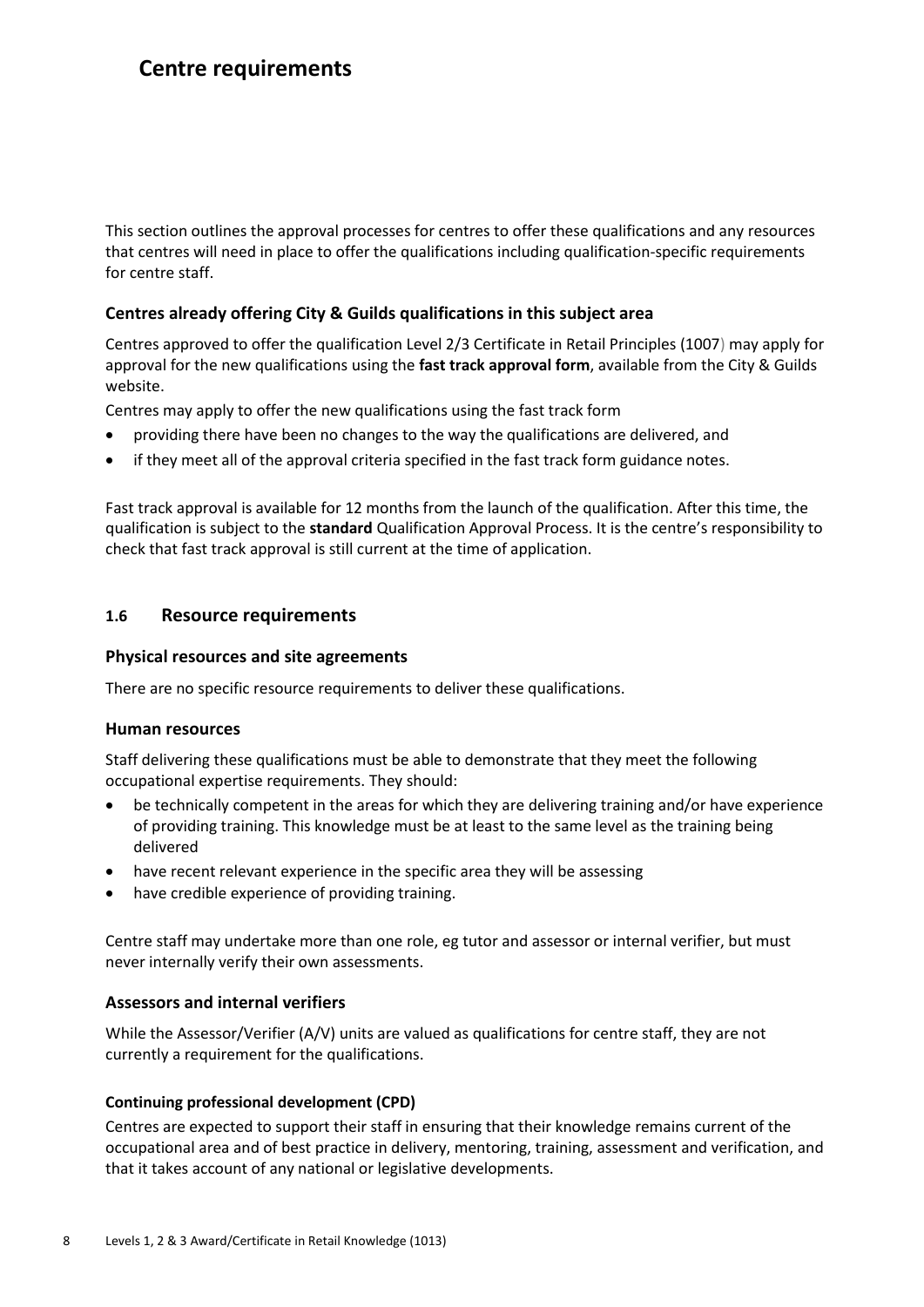## **1.7 Candidate entry requirements**

Candidates should not be entered for a qualification of the same type, content and level as that of a qualification they already hold.

There are no formal entry requirements for candidates undertaking these qualifications. However, centres must ensure that candidates have the potential and opportunity to gain the qualifications successfully.

#### **Age restrictions**

There are no age limits attached to candidates undertaking the qualifications unless this is a legal requirement of the process or the environment.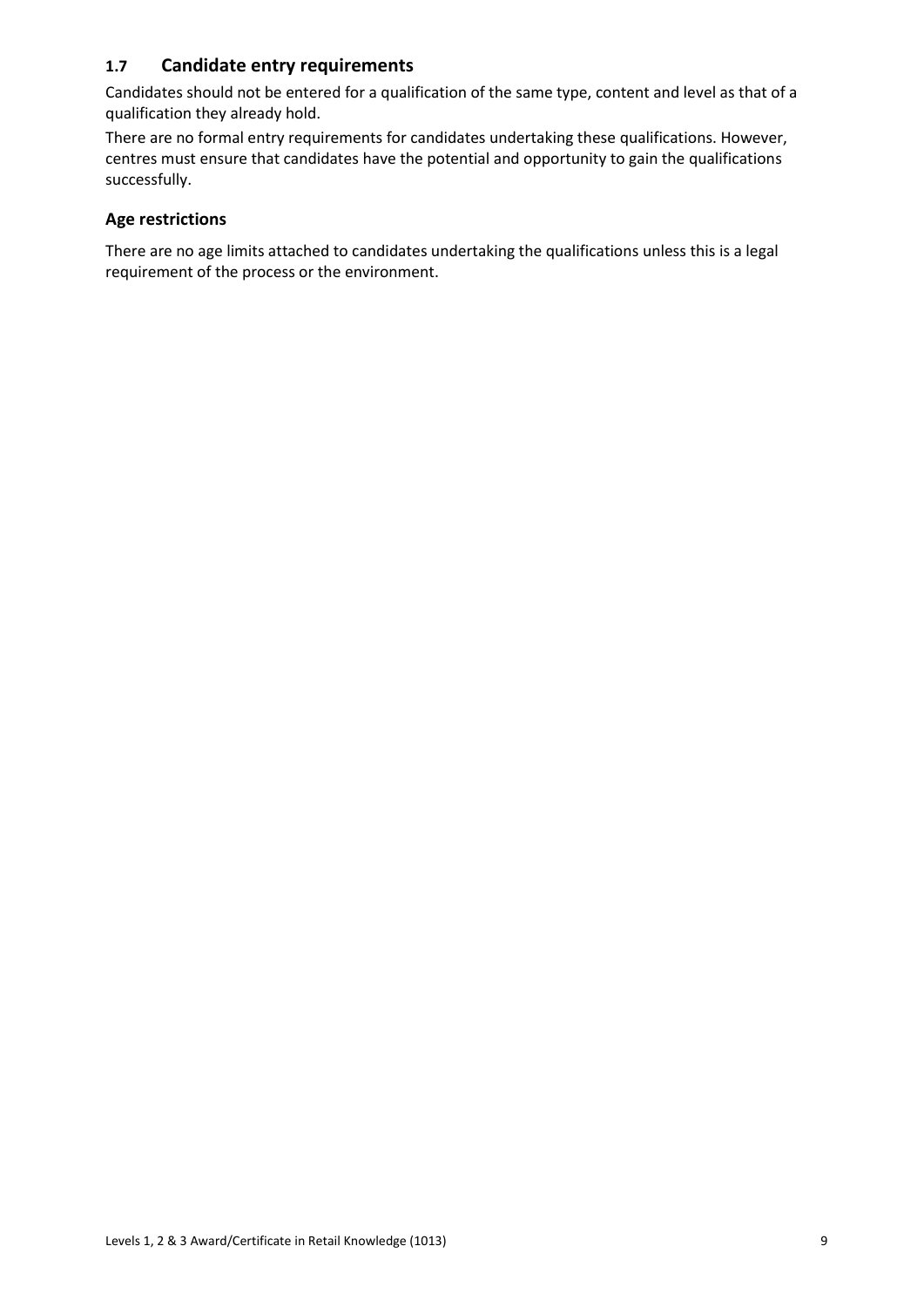# **2 Units**

#### **Availability of units**

The units for these qualifications follow. The learning outcomes and assessment criteria are also viewable on the National Database of Accredited Qualifications (NDAQ) **[www.accreditedqualifications.org.uk](http://www.accreditedqualifications.org.uk/)**

### **Structure of units**

The units in these qualifications are written in a standard format and comprise the following:

- City & Guilds reference number
- title, level, credit value
- unit aim
- relationship to NOS, other qualifications and frameworks
- endorsement by a sector or other appropriate body
- information on assessment
- learning outcomes which are comprised of a number of assessment criteria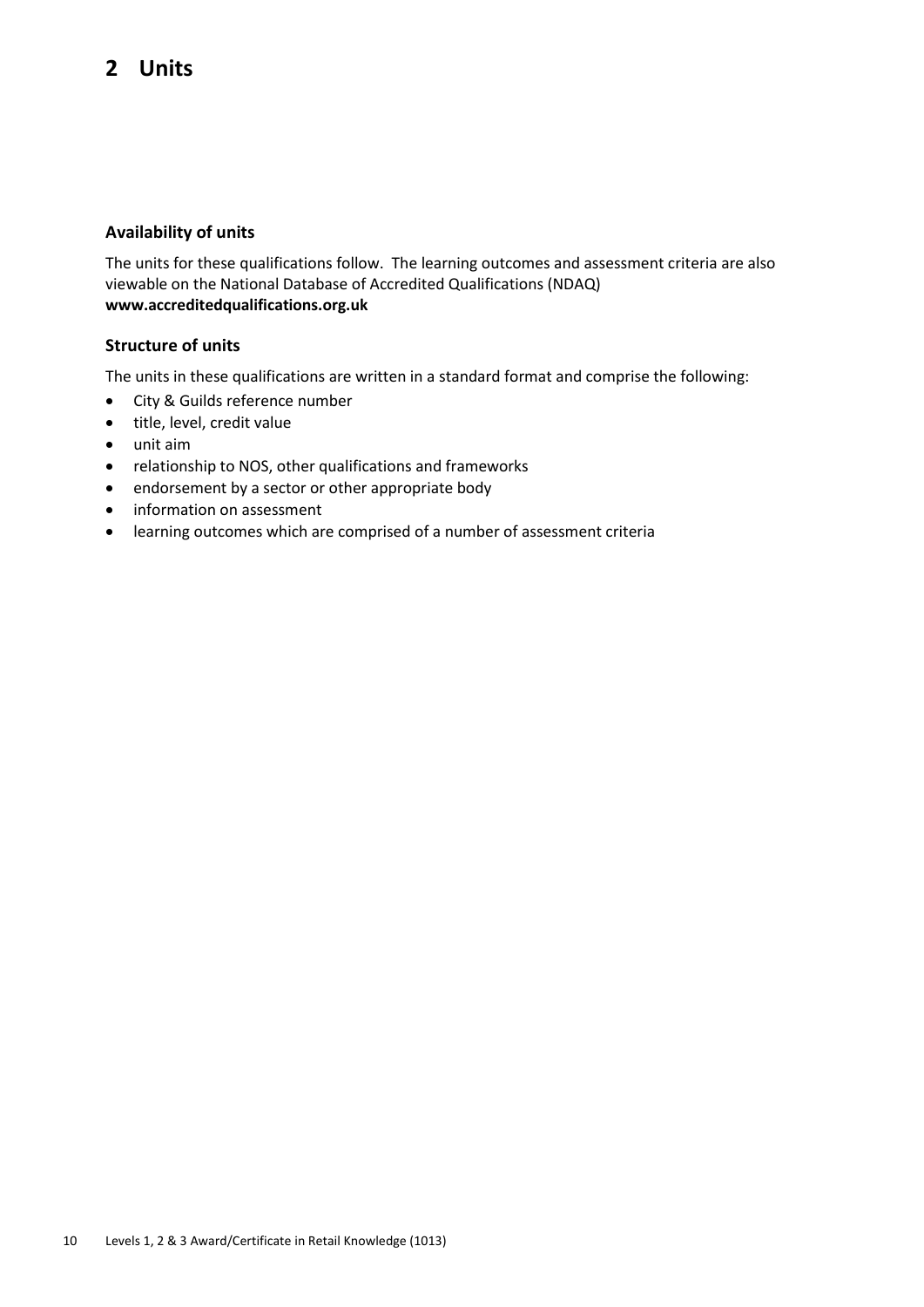## **Summary of units**

| <b>Unit and</b><br>results entry<br>number | On-line<br>test<br>number | <b>Title</b>                                                                                          | <b>Unit number</b> | <b>Credits</b> |
|--------------------------------------------|---------------------------|-------------------------------------------------------------------------------------------------------|--------------------|----------------|
| 151                                        | 101                       | Understanding the business of retail                                                                  | A/502/5756         | $\mathbf{1}$   |
| 152                                        | 102                       | Understanding customer service in the retail<br>sector                                                | T/502/5818         | $\overline{2}$ |
| 153                                        | 103                       | Understanding how a retail business<br>maintains health, safety and security on its<br>premises       | M/502/5804         | $\overline{2}$ |
| 154                                        | 104                       | Understanding the retail selling process                                                              | T/502/5805         | $\overline{2}$ |
| 155                                        | 105                       | Understanding how individuals and teams<br>contribute to the effectiveness of a retail<br>business    | R/502/5780         | $\overline{2}$ |
| 156                                        | 106                       | Understanding the control, handling and<br>replenishment of stock in a retail business                | J/502/5808         | $\overline{2}$ |
| 251                                        | 201                       | Understanding customer service in the retail<br>sector                                                | M/502/5821         | 3              |
| 252                                        | 202                       | Understanding the retail selling process                                                              | A/502/5806         | $\overline{2}$ |
| 253                                        | 203                       | Understanding how individuals and teams<br>contribute to the effectiveness of a retail<br>business    | J/502/5789         | 3              |
| 254                                        | 204                       | Understanding how a retail business<br>maintains health and safety on its premises                    | A/502/5823         | $\overline{2}$ |
| 255                                        | 205                       | Understanding retail consumer law                                                                     | D/502/5801         | $\overline{2}$ |
| 256                                        | 206                       | Understanding security and loss prevention in<br>a retail business                                    | K/502/5817         | $\overline{2}$ |
| 257                                        | 207                       | Understanding the handling of customer<br>payments in a retail business                               | H/502/5797         | $\overline{2}$ |
| 258                                        | 208                       | Understanding the control, receipt and<br>storage of stock in a retail business                       | F/502/5810         | $\overline{2}$ |
| 259                                        | 209                       | Understanding visual merchandising for retail<br>business                                             | A/600/0656         | 4              |
| 265                                        | 265                       | Understanding the use of in store web based<br>facilities in promoting retail sales                   | K/505/9384         | $\overline{2}$ |
| 351                                        | 301                       | Understanding customer service in the retail<br>sector                                                | K/502/5803         | $\overline{2}$ |
| 352                                        | 302                       | Understanding the management of risks to<br>health and safety on the premises of a retail<br>business | F/502/5824         | $\overline{2}$ |
| 353                                        | 303                       | Understanding security and loss prevention in<br>a retail business                                    | M/502/5818         | 3              |
| 354                                        | 304                       | Understanding how the smooth operation of<br>a payment point is maintained                            | M/502/5799         | 3              |
| 355                                        | 305                       | Understanding the retail selling process                                                              | F/502/5807         | 2              |
| 356                                        | 306                       | Understanding the management of stock in a<br>retail business                                         | L/502/5826         | 3              |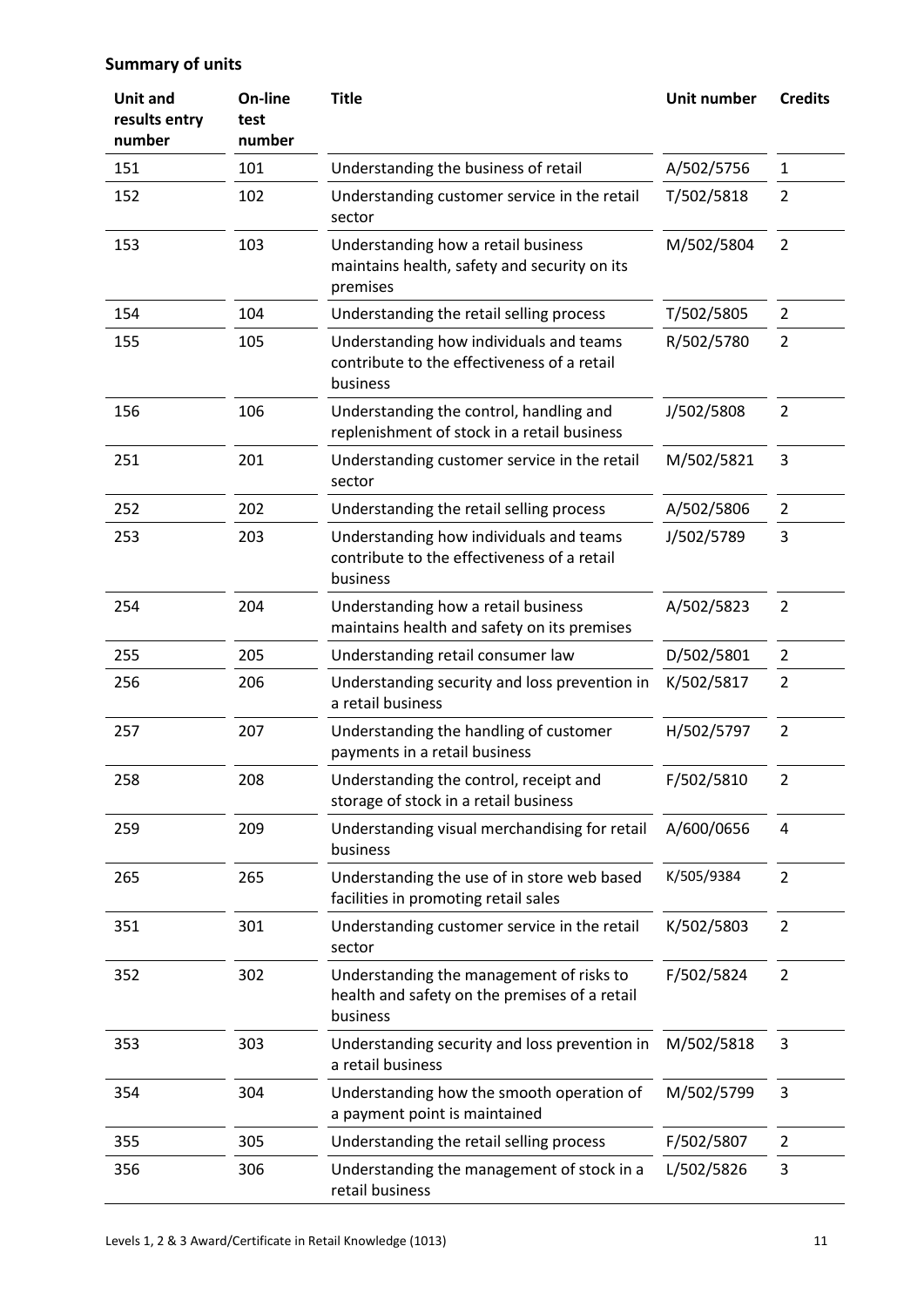| 357 | 307 | Understanding the development of personal<br>and team effectiveness in a retail business | L/502/5787 | 4   |
|-----|-----|------------------------------------------------------------------------------------------|------------|-----|
| 358 | 308 | Understanding how the effectiveness of store H/502/5802<br>operations can be improved    |            | - 3 |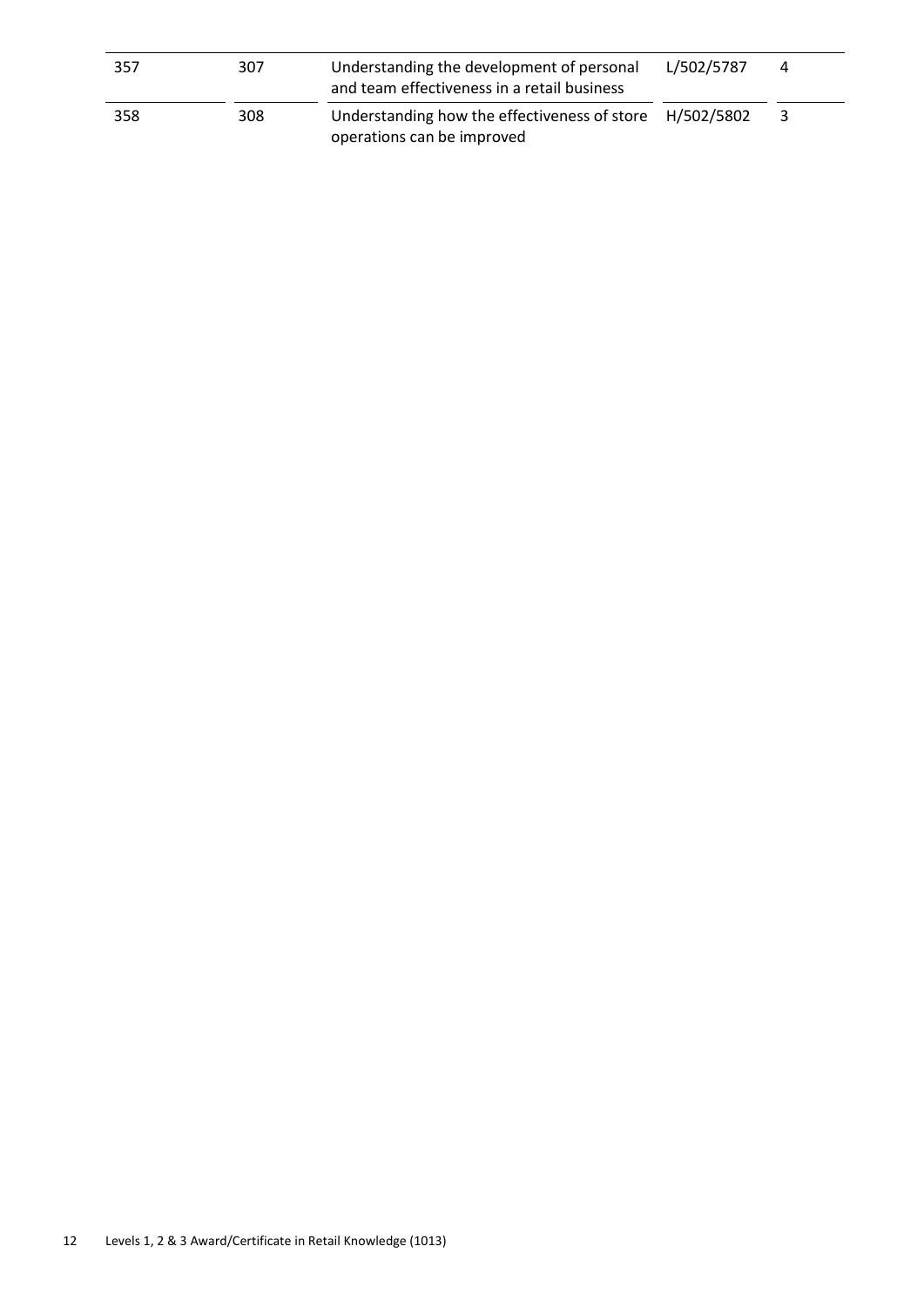**Level: 1**

**Credit value: 1**

#### **Unit aims**

The purpose of this unit is to provide learners with the knowledge and understanding of the retail sector. It introduces learners to the supply chain and different types of retail outlets and occupations found within the sector.

#### **Learning outcomes**

There are **five** learning outcomes to this unit. The learner will be able to:

- 1. Understand how retail outlets differ in size and type
- 2. Understand the range of retail operations
- 3. Understand the retail supply chain
- 4. Understand the contribution which the retail sector makes to the economy
- 5. Understand how customers' concerns influence the products and services offered by retailers.

#### **Guided learning hours**

It is recommended that **10** hours should be allocated for this unit. This may be on a full-time or parttime basis.

#### **Endorsement of the unit by a sector or other appropriate body**

This unit has been developed by Skillsmart Retail, the Sector Skills Council for Retail, in partnership with Awarding Organisations.

#### **Key Skills**

This unit may help candidates to gain confidence in, and possibly generate portfolio evidence for, the following Key Skills:

- Application of Number
- Communication
- Information and Communication Technology
- Improving Own Learning and Performance
- Problem Solving
- Working with Others

#### **Assessment**

To schedule the online multiple choice test for this unit - schedule test 101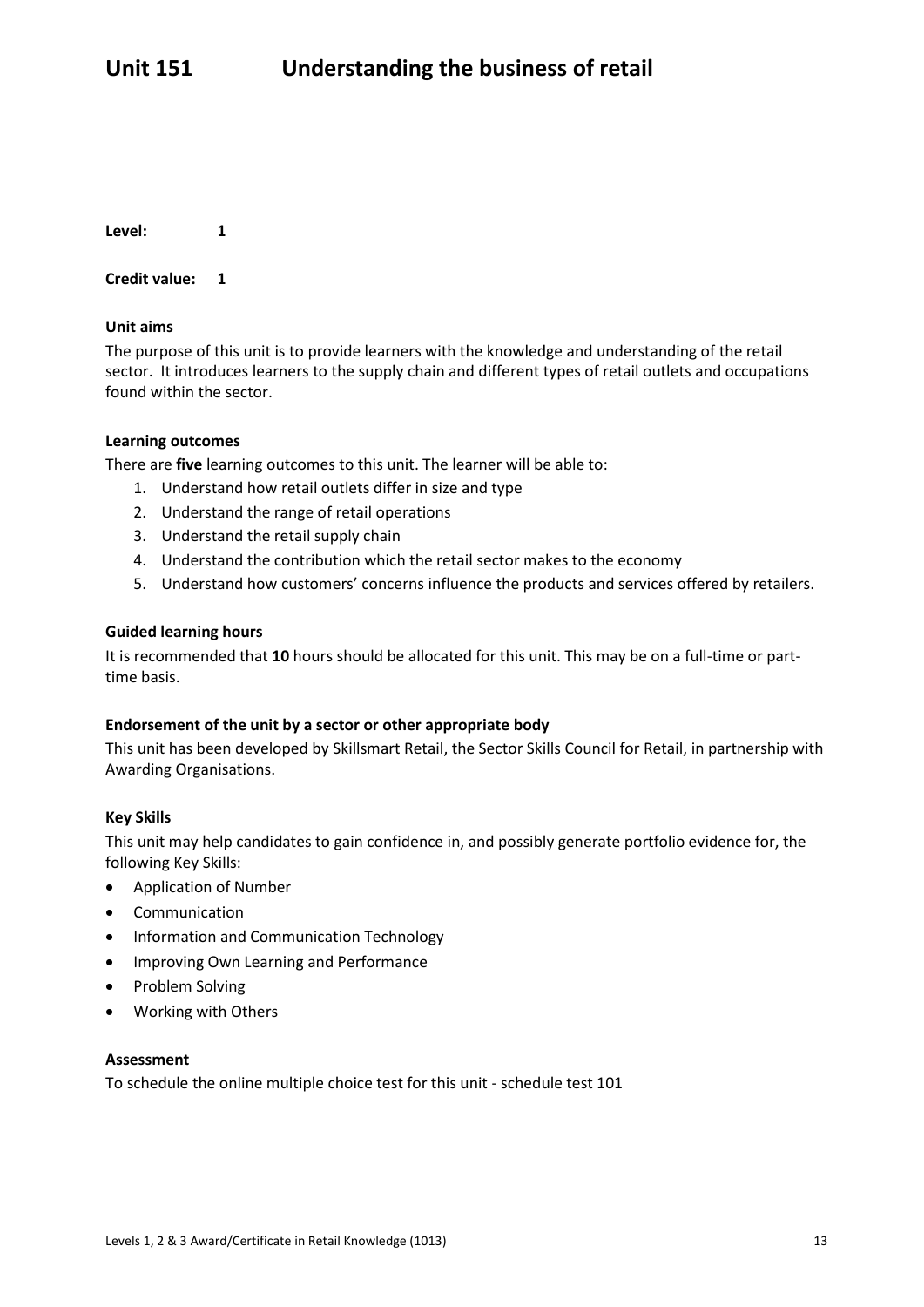# **Unit 151 Understanding the business of retail**

Learning outcomes and assessment criteria

### **Outcome 1 Understand how retail outlets differ in size and type**

The learner can:

- 1. List the different **retail channels** and state the main **features** of each one
- 2. Identify the **sizes** and **types** of retail outlets typically found in a variety of retail locations such as high streets or retail business parks.

#### **Range**

#### **Retail channels**

High street stores, independents, show rooms, buying on-line, mobile technology, catalogues, market stalls, kiosks, large warehouses and television shopping.

#### **Features**

Convenience, immediate purchase, delayed purchase, price, quantity/bulk purchases and choice.

#### **Sizes**

Small, medium, large, large sites and retailers.

#### **Types**

Department stores, independents, chains, food outlets, clothing, DIY, electrical and charity.

### **Outcome 2 Understand the range of retail occupations**

The learner can:

- 1. State how **retail occupations** differ between small, medium and large retail businesses
- 2. Identify the usual **entry points** and **progression** opportunities for a variety of retail occupations
- 3. Outline the **skills**, **personal attributes** and **behaviours** required for a range of retail occupations.

#### **Range**

#### **Retail occupations**

Sales floor, stockroom/warehouse operative, team leader, supervisor, manager, owner manager, senior manager and director.

#### **Entry points**

Trainee, sales assistant, supervisor/team leader, graduate and management.

#### **Progression**

Qualifications, training and experience.

#### **Skills**

Customer service, sales, payment handling, merchandising, managing and good communication.

#### **Personal attributes**

Personal appearance, positive attitude and approachable.

#### **Behaviours**

Honesty, professional, courteous and helpful.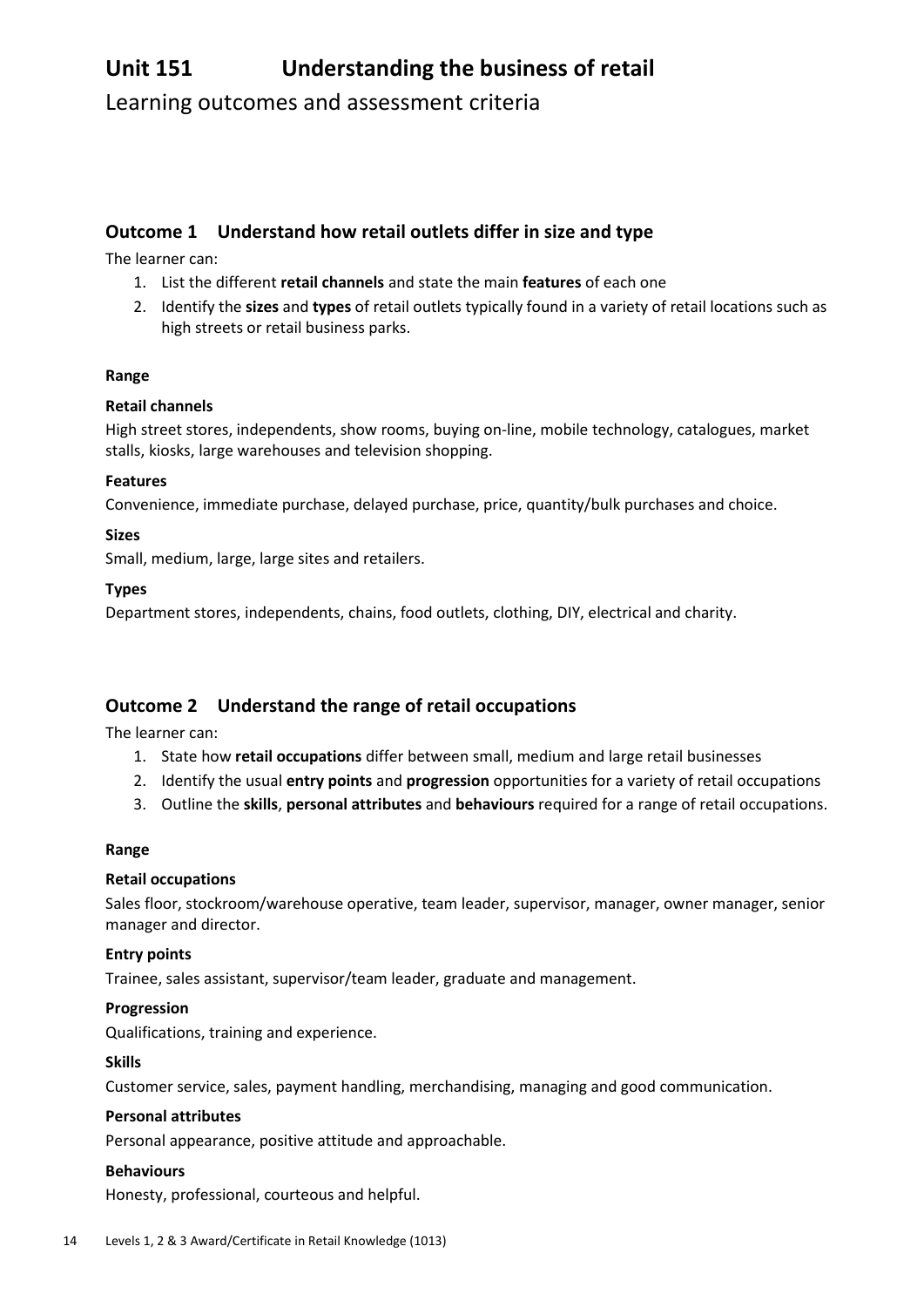# **Unit 151 Understanding the business of retail**

Learning outcomes and assessment criteria

## **Outcome 3 Understand the retail supply chain**

The learner can:

- 1. List the **sources** from which retailers obtain **products**
- 2. Outline the key stages of a **product's** journey through the supply chain.

#### **Range**

#### **Sources**

Producers, manufacturers, distributors and wholesalers.

#### **Products**

Food - perishable and non-perishable, manufactured eg. electrical, fashion, large products.

# **Outcome 4 Understand the contribution which the retail sector makes to the economy**

The learner can:

- 1. Outline the size of the retail sector, using information such as the:
	- number of people employed
	- number of retail businesses
	- amount of money spent by customers every year.

# **Outcome 5 Understand how customers' concerns influence the products and services offered by retailers**

The learner can:

- 1. Outline **environmental issues** of concern to retail customers
- 2. Outline **ethical issues** of concern to retail customers
- 3. List the **main advantages** to retailers of being responsive to customers' environmental and ethical concerns.

#### **Range**

#### **Environmental issues**

Packaging and wrapping materials, location, fuel consumption, recycling and sustainability and organic.

#### **Ethical Issues**

Exploitation of labour, fair trade, GM products and political issues eg. boycotting.

#### **Main advantages**

Image, relationships and loyalty.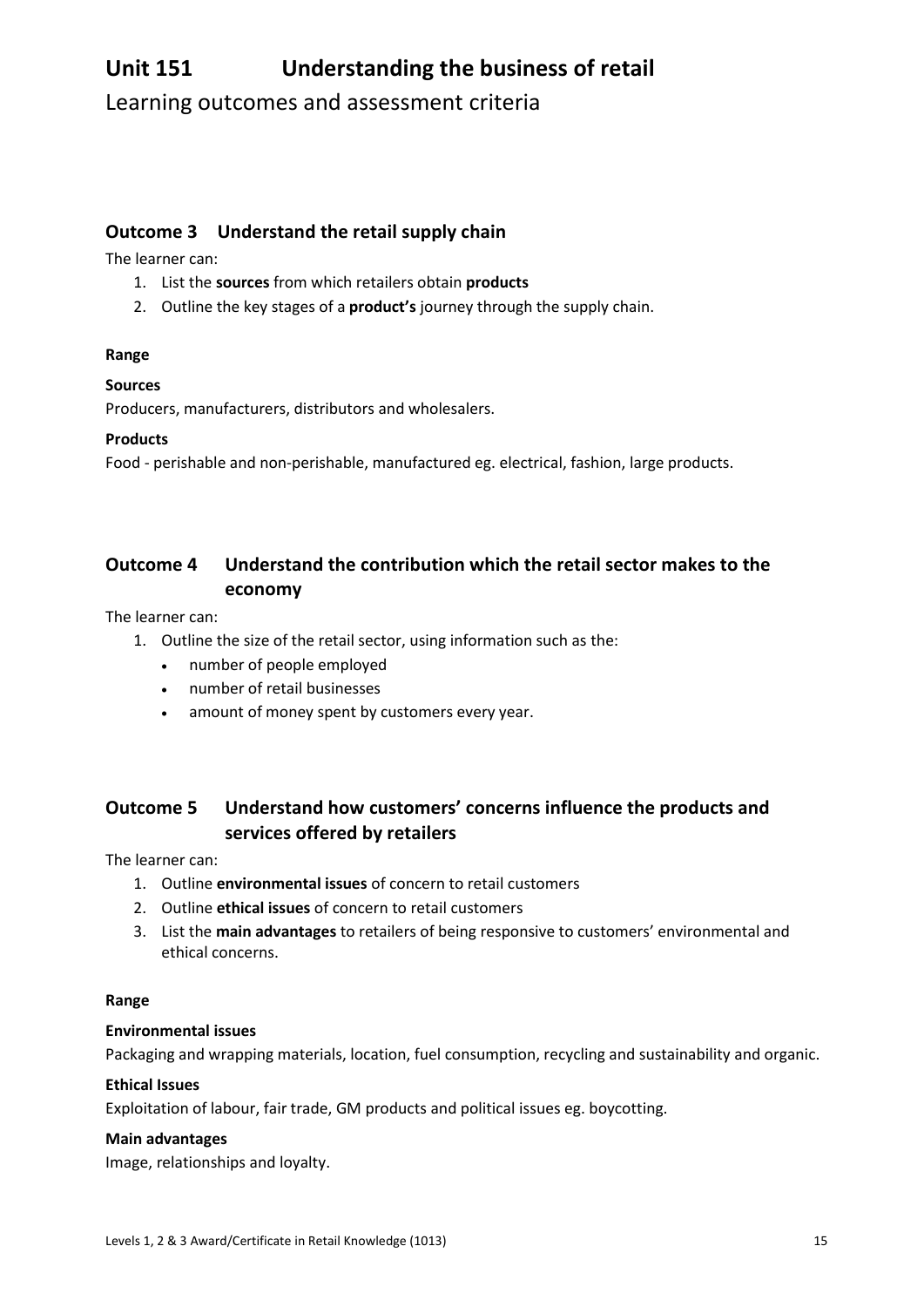**This page is intentionally blank**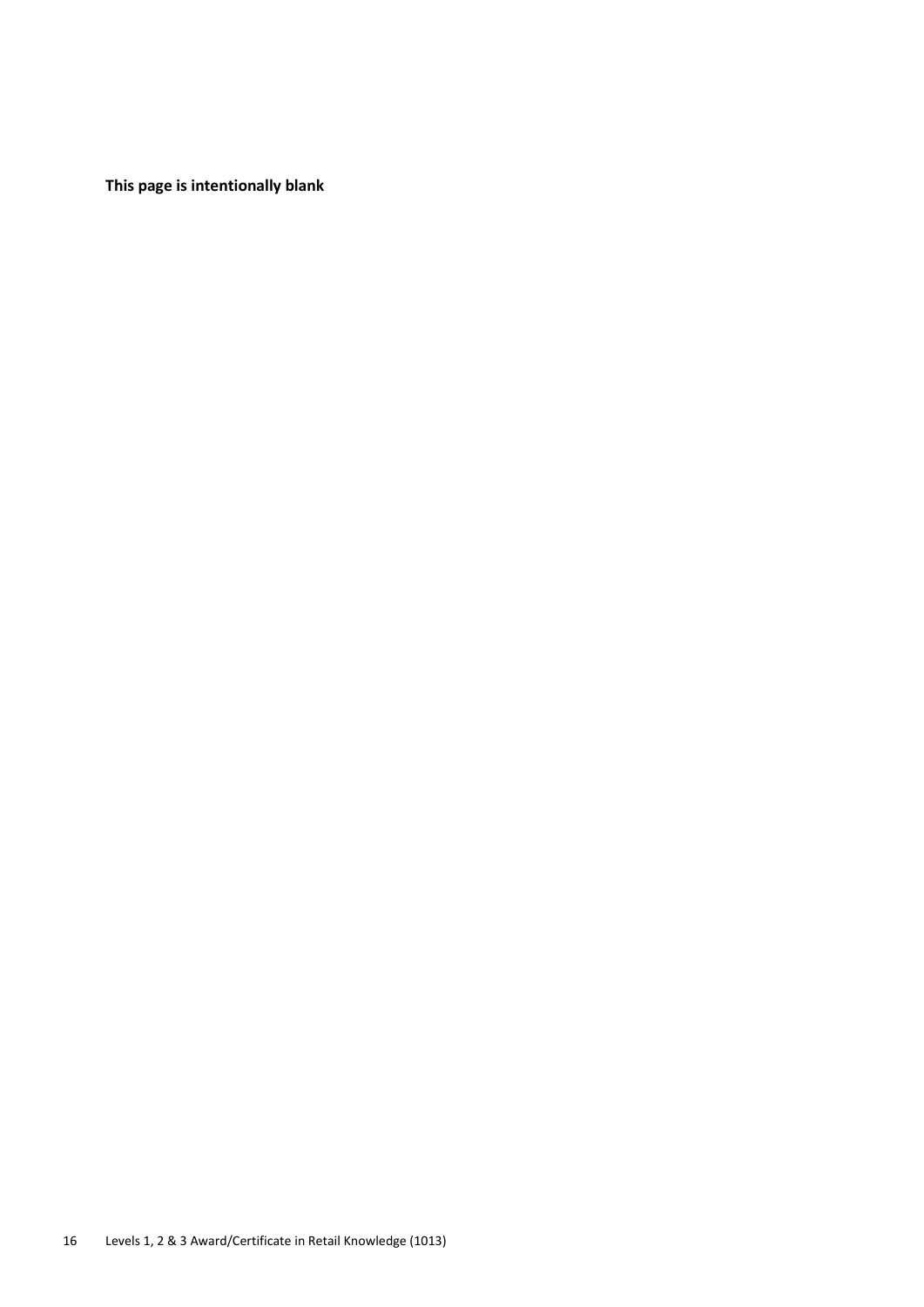**Level: 1**

**Credit value: 2**

#### **Unit aims**

The purpose of this unit is to provide learners with the knowledge and understanding of retail customer service. It focuses on the importance of communicating with customers and creating positive initial impressions. It also introduces learners to the different types of customer complaints and problems.

#### **Learning outcomes**

There are **five** learning outcomes to this unit. The learner will be able to:

- 1. Understand the importance of customer service to a retail business
- 2. Understand what gives customers a positive initial impression of a retail business and its staff
- 3. Understand how customer service is adapted to meet the needs of individual and customers
- 4. Understand the importance of communication to the delivery of customer service
- 5. Understand a variety of customer complaints and problems

#### **Guided learning hours**

It is recommended that **20** hours should be allocated for this unit. This may be on a full-time or parttime basis.

#### **Endorsement of the unit by a sector or other appropriate body**

This unit has been developed by Skillsmart Retail, the Sector Skills Council for Retail, in partnership with Awarding Organisations.

#### **Key Skills**

This unit may help candidates to gain confidence in, and possibly generate portfolio evidence for, the following Key Skills:

- Application of Number
- Communication
- Information and Communication Technology
- Improving Own Learning and Performance
- Problem Solving
- Working with Others

#### **Assessment**

To schedule the online multiple choice test for this unit - schedule test 102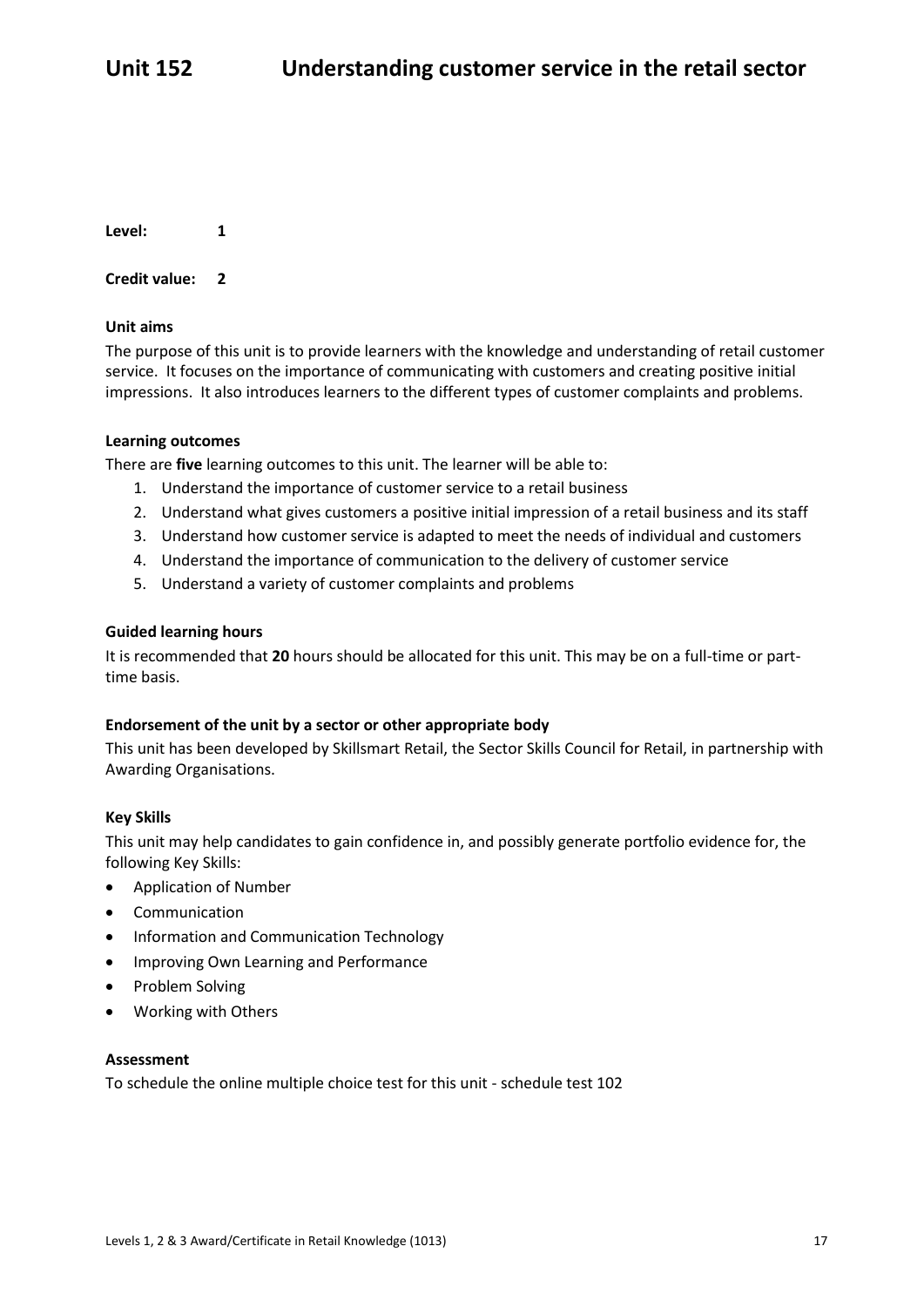Learning outcomes and assessment criteria

## **Outcome 1 Understand the importance of customer service to a retail business**

The learner can:

- 1. State what is meant by customer service in a retail business
- 2. Outline how customer service contributes to the success of a retail business.

# **Outcome 2 Understand what gives customers a positive initial impression of a retail business and its staff**

The learner can:

- 1. Outline the **factors** which contribute to a customer's initial impression of a retail business
- 2. Outline how the **staff** of a retail business can help to give customers a positive initial impression.

#### **Range**

#### **Factors**

Housekeeping, displays and promotions, cleanliness, staff appearance, prices, atmosphere and environment.

#### **Staff**

Approachability, appearance, cleanliness, helpfulness, observant and body language.

## **Outcome 3 Understand how customer service is adapted to meet the needs of individual customers**

The learner can:

- 1. List the **types of service** which customers may need, including helping with gaining access to products
- 2. List the main **ways of meeting** customer needs for service, including ways of giving customers access to products, facilities and information.

#### **Range**

#### **Types of service**

After sales services, deliveries, location of products, credit and disability access.

#### **Ways of meeting**

Well trained staff, information boards, helpdesks, help lines, web-pages, store layouts and locators.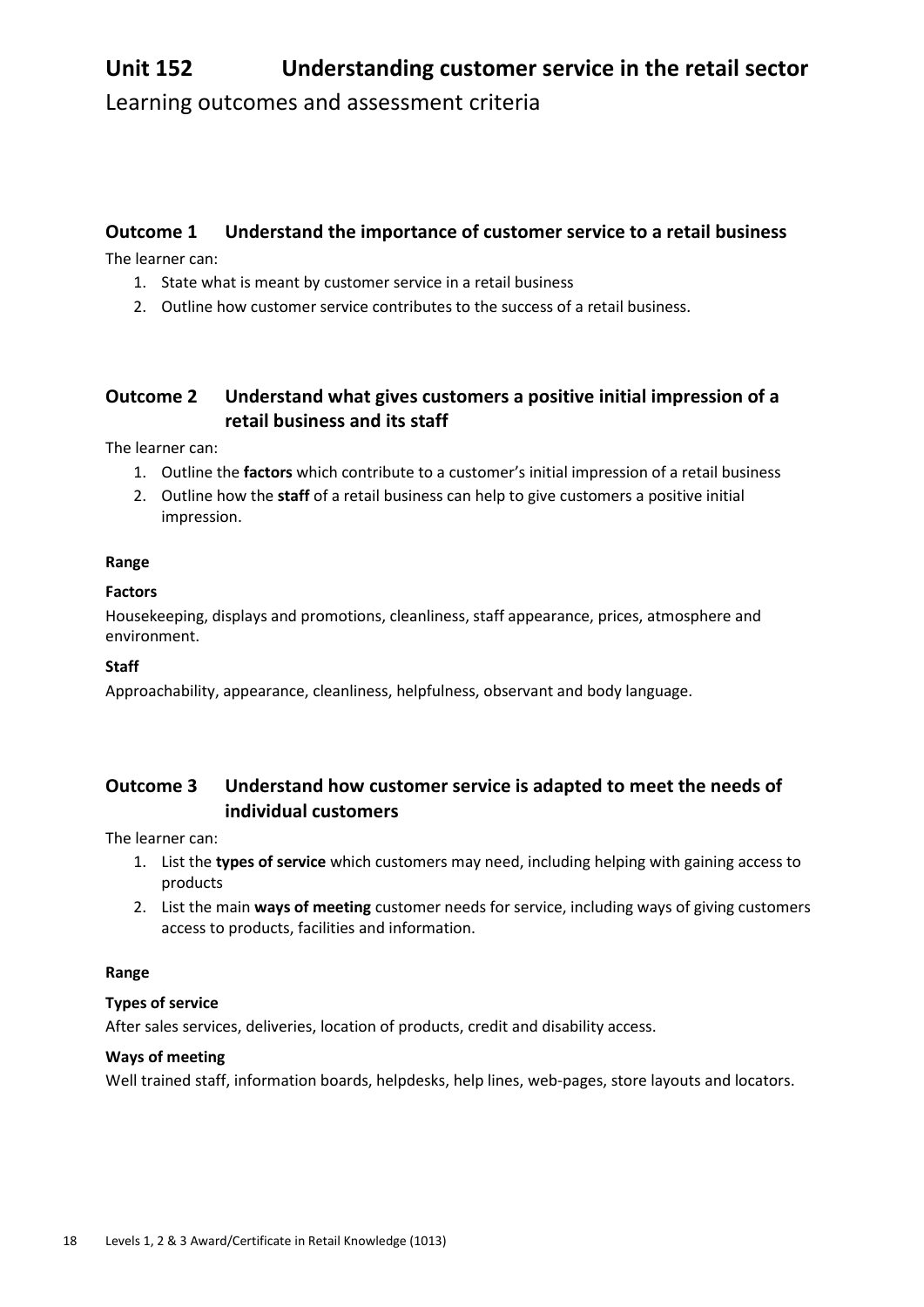# **Unit 152 Understanding customer service in the retail sector**

Learning outcomes and assessment criteria

# **Outcome 4 Understand the importance of communication to the delivery of customer service**

The learner can:

- 1. Outline how written communication can contribute to the effectiveness of customer service
- 2. Outline how **spoken communication and body language** can contribute to the effectiveness of customer service
- 3. State how different **types of questions** can be used to find out what customers need
- 4. State why it is important to listen to customers.

#### **Range**

#### **Spoken communication and body language**

Engaging with customers through questioning and listening, posture and eye contact.

#### **Types of questions**

Open and closed.

### **Outcome 5 Understand a variety of customer complaints and problems**

The learner can:

- 1. List the **main types** of customer complaints and problems
- 2. Identify **solutions** to typical customer complaints and problems
- 3. Outline the ways in which the **law** protects the rights of consumers.

#### **Range**

#### **Main types**

Products, service, access, safety and security.

#### **Solutions**

Replacements, refunds, apologies, incentives and the removal of safety or security risk.

#### **Law**

Health and safety, equality, consumer eg.,Consumer Rights Act, Age restricted sales Sale of Goods Act age restriction.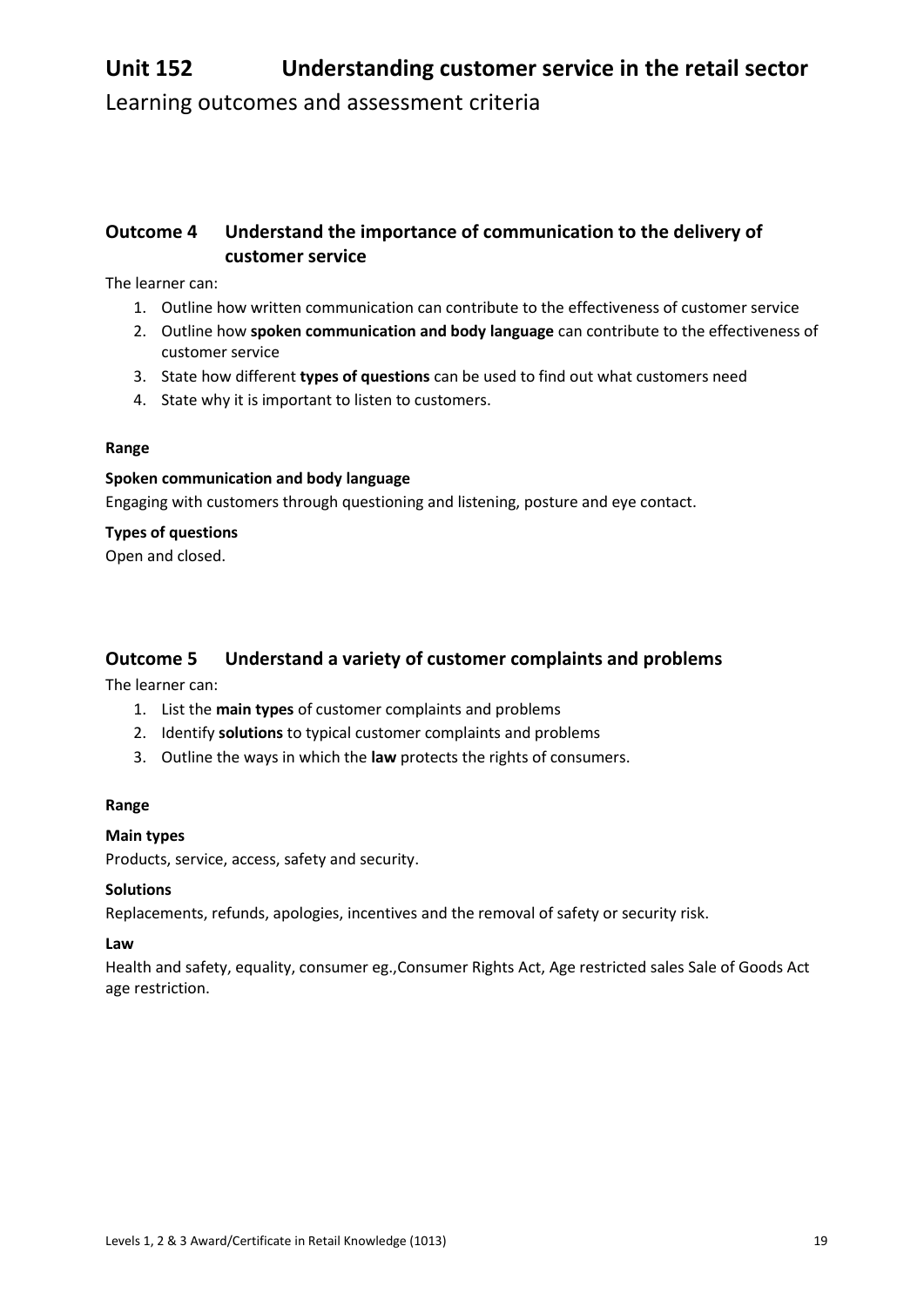**This page is intentionally blank**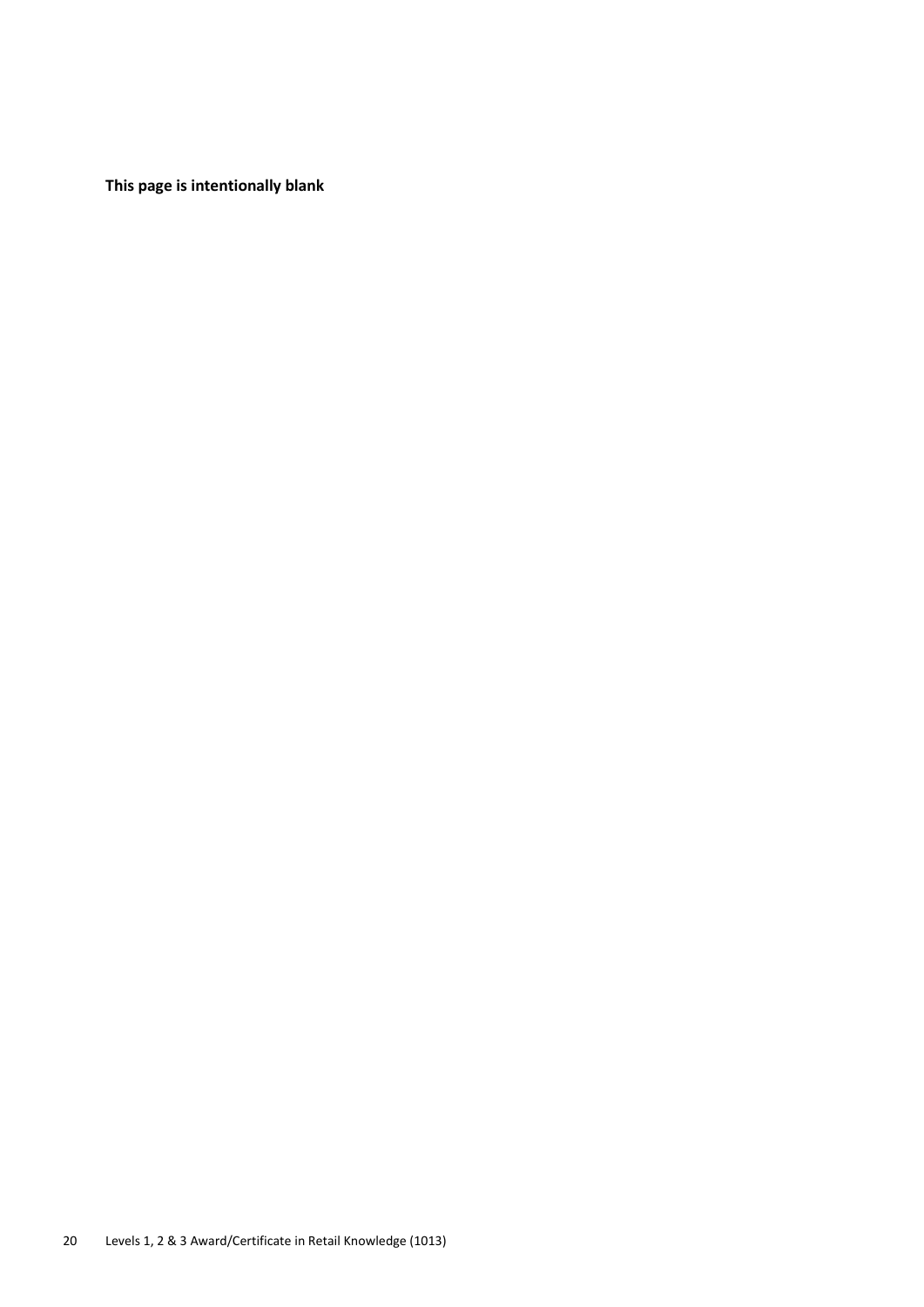# **Unit 153 Understanding how a retail business maintains health, safety and security on its premises**

**Level: 1**

**Credit value: 2**

#### **Unit aims**

The purpose of this unit is to provide learners with the knowledge and understanding of maintaining security as well as health and safety on retail premises. It introduces learners to the relevant legislation and provides an overview of different procedures for maintaining health and safety, and security.

#### **Learning outcomes**

There are **three** learning outcomes to this unit. The learner will be able to:

- 1. Know the main provisions of health and safety legislation in relation to a retail business
- 2. Know how health and safety are maintained on the premises of a retail business
- 3. Know how cash and stock are kept secure on the premises of a retail business.

#### **Guided learning hours**

It is recommended that **20** hours should be allocated for this unit. This may be on a full-time or parttime basis.

#### **Endorsement of the unit by a sector or other appropriate body**

This unit has been developed by Skillsmart Retail, the Sector Skills Council for Retail, in partnership with Awarding Organisations.

#### **Key Skills**

This unit may help candidates to gain confidence in, and possibly generate portfolio evidence for, the following Key Skills:

- Application of Number
- Communication
- Information and Communication Technology
- Improving Own Learning and Performance
- Problem Solving
- Working with Others

#### **Assessment**

To schedule the online multiple choice test for this unit - schedule test 103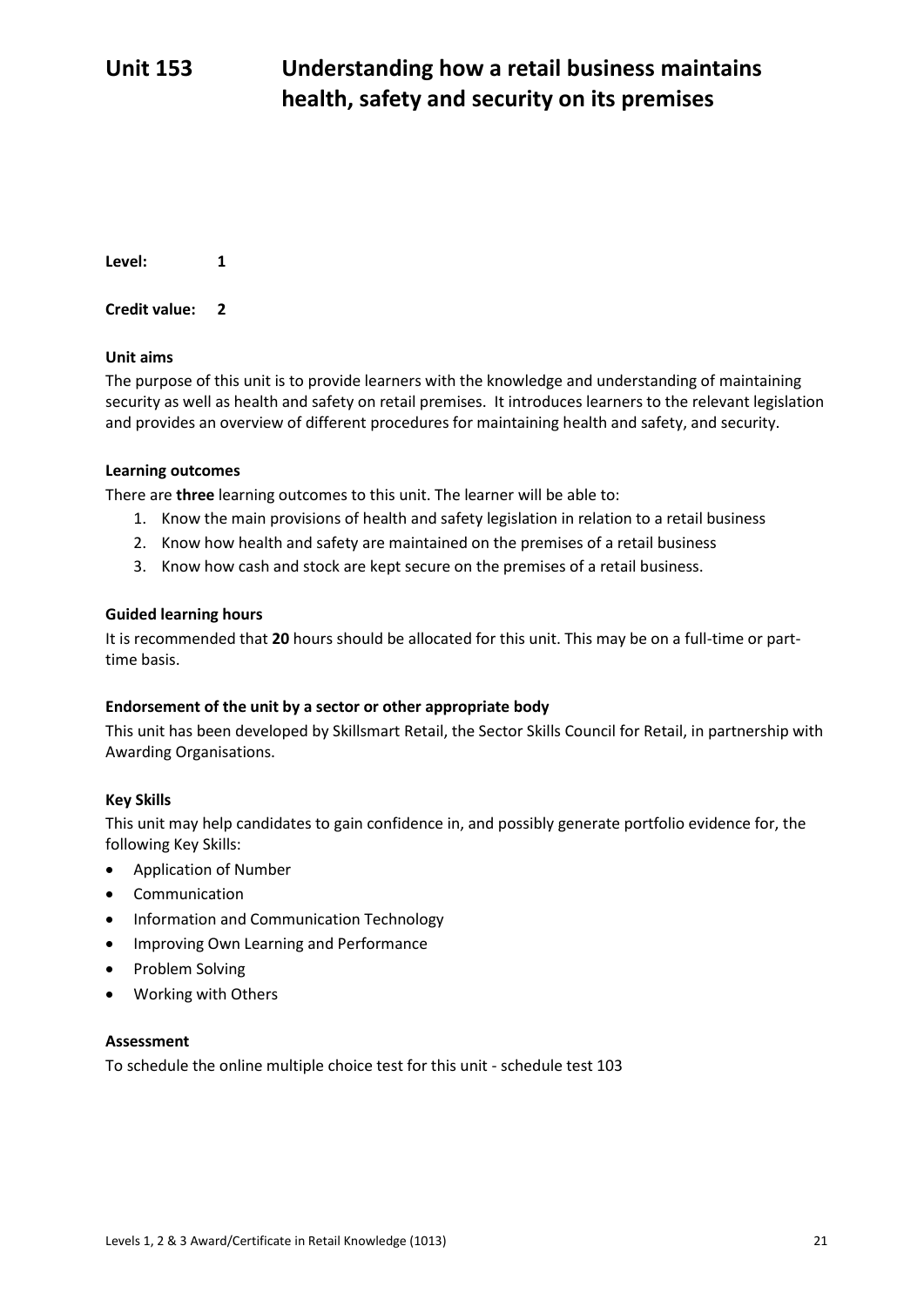# **Unit 153 Understanding how a retail business maintains health, safety and security on its premises**

Learning outcomes and assessment criteria

# **Outcome 1 Know the main provisions of health and safety legislation in relation to a retail business**

The learner can:

- 1. State the role of employees and employers in relation to **relevant health and safety legislation**
- 2. State when and why the control of substances, which are hazardous to health, is important
- 3. State **where to find information** on company health and safety policies.

#### **Range**

#### **Relevant health and safety legislation**

HASAW, manual handling, RIDDOR and COSHH.

#### **Where to find information**

Procedures manuals, notice boards, handbooks and intranet.

# **Outcome 2 Know how health and safety are maintained on the premises of a retail business**

The learner can:

- 1. List the **risks and hazards** which commonly occur on the premises of a retail business
- 2. Outline **precautions to reduce** the risk of accidents
- 3. Outline **precautions to reduce** the risk of fire
- 4. List the main types of fire extinguisher, and the materials each should be used on
- 5. Outline procedures for the safe manual lifting and moving of stock
- 6. State why high standards of cleanliness and hygiene should apply to the staff and premises of a retail business.

#### **Range**

#### **Risks and hazards**

Risks – trips, slips and falls, cuts, burns and spills

Hazards – fire, poor housekeeping and misconduct.

#### **Precautions to reduce**

Risk assessments, good housekeeping and staff training.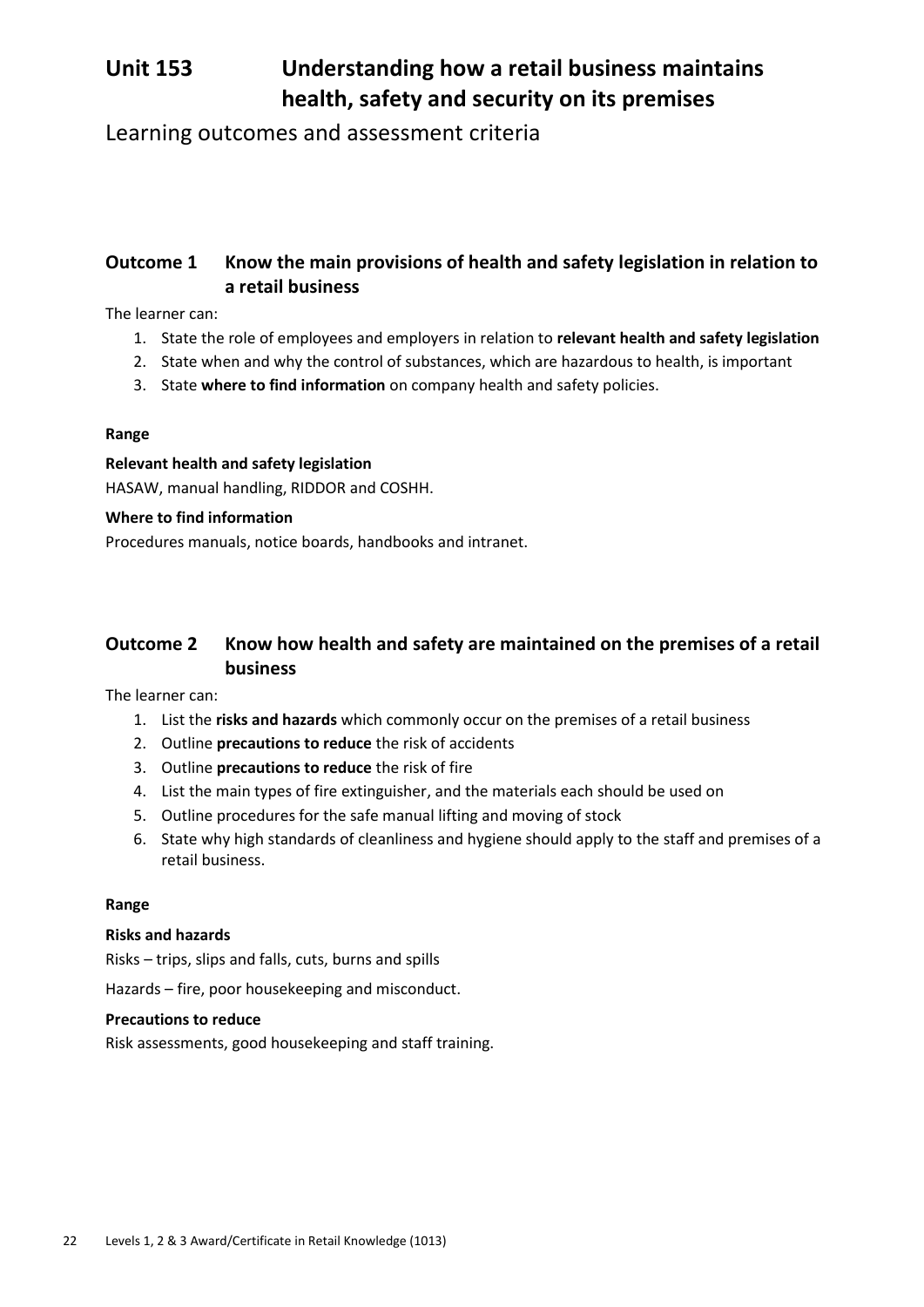# **Unit 153 Understanding how a retail business maintains health, safety and security on its premises**

Learning outcomes and assessment criteria

# **Outcome 3 Know how cash and stock are kept secure on the premises of a retail business**

The learner can:

- 1. List the main **causes of stock loss**
- 2. List the different **types of shop theft** and **where** and when each type typically occurs
- 3. List the **methods of payment** typically accepted in retail outlets
- 4. Outline the main **ways of preventing loss** when handling payments
- 5. Outline the **main checks** for maintaining the security of cash and non-cash payments

#### **Range**

#### **Causes of stock loss**

Employees and public theft, wastage and shrinkage.

#### **Types of shop theft**

Shoplifting, burglary, fraud, till snatches and loss of money and property.

#### **Where**

Shop floor, stockroom/warehouse, staff rest areas and payment points.

#### **Methods of payment**

Cash, debit and credit cards, luncheon vouchers, cheques and gift cards.

#### **Ways of preventing loss**

Securing cash regularly, checking signatures, valid dates, security codes, asking for ID and vigilance.

#### **Main checks**

Regular pick ups of payments, cash register ready and using company procedures.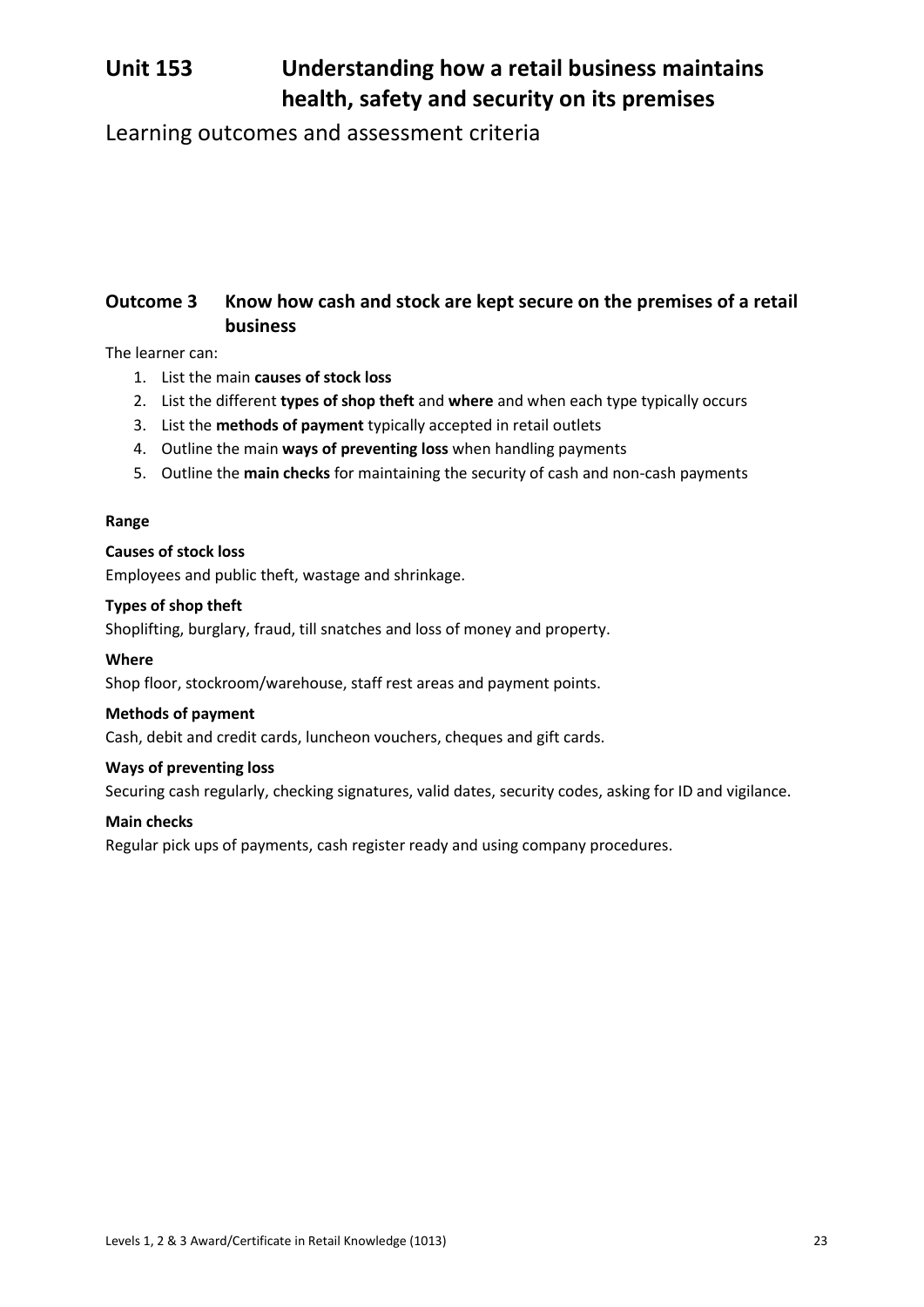**This page is intentionally blank**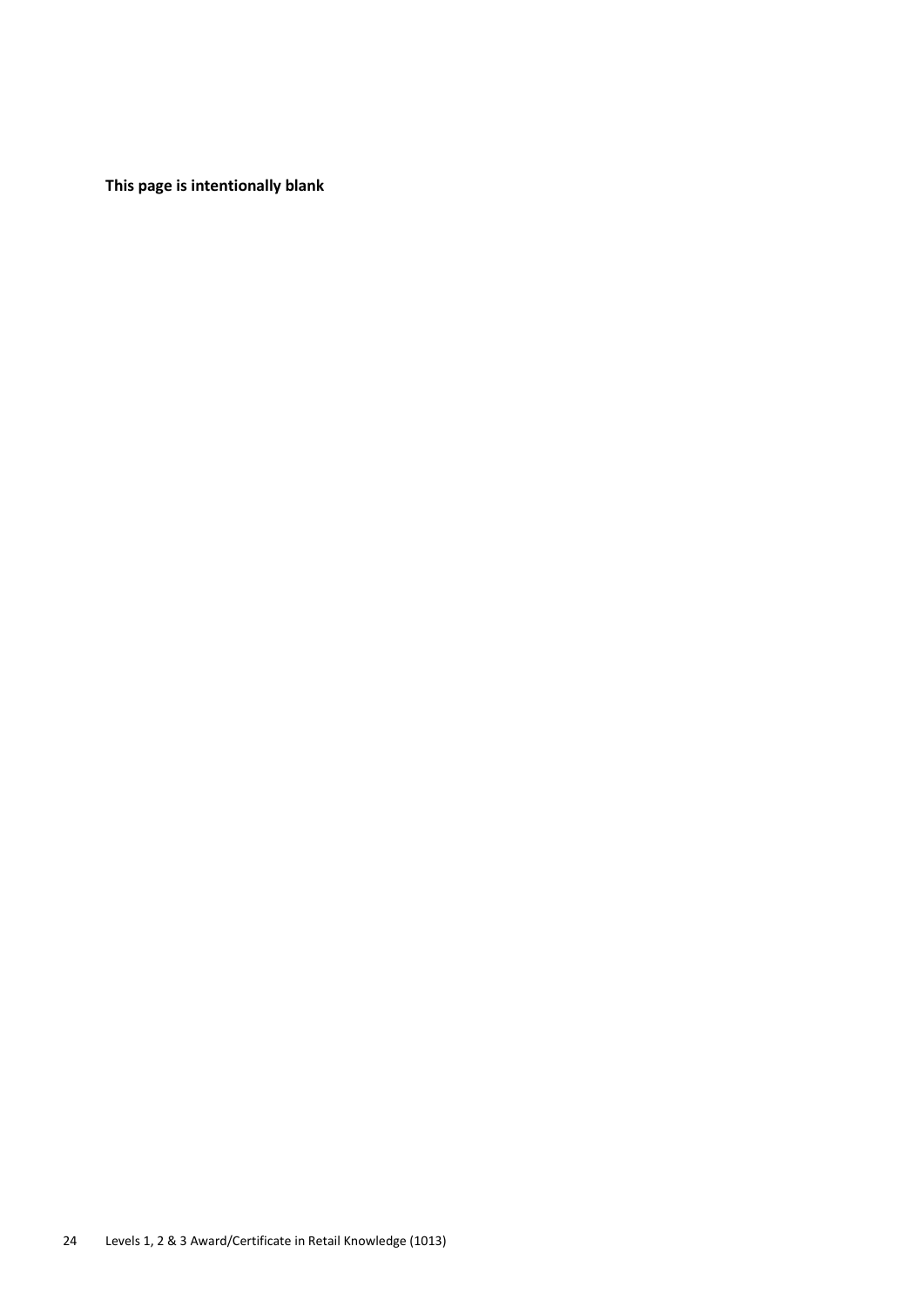**Level: 1**

**Credit value: 2**

#### **Unit aims**

The purpose of this unit is to provide learners with the knowledge and understanding of selling within a retail environment. It introduces learners to the selling process and the purpose of product information.

#### **Learning outcomes**

There are **three** learning outcomes to this unit. The learner will be able to:

- 1. Understand the selling process
- 2. Understand how to find out what the customer wants
- 3. Understand how product information can be used to promote sales.

#### **Guided learning hours**

It is recommended that **20** hours should be allocated for this unit. This may be on a full-time or parttime basis.

#### **Endorsement of the unit by a sector or other appropriate body**

This unit has been developed by Skillsmart Retail, the Sector Skills Council for Retail, in partnership with Awarding Organisations.

#### **Key Skills**

This unit may help candidates to gain confidence in, and possibly generate portfolio evidence for, the following Key Skills:

- Application of Number
- Communication
- Information and Communication Technology
- Improving Own Learning and Performance
- Problem Solving
- Working with Others

#### **Assessment**

To schedule the online multiple choice test for this unit - schedule test 104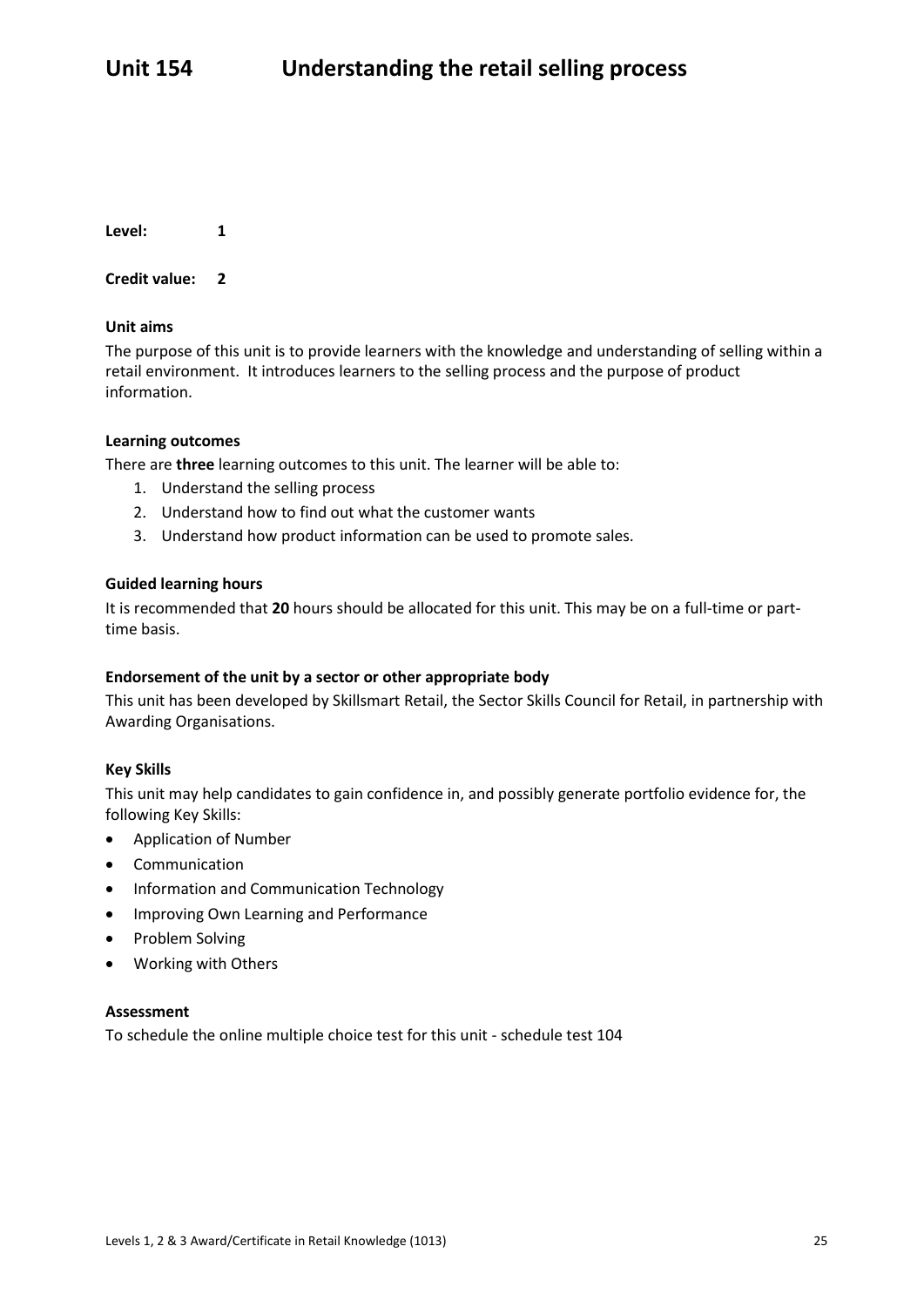# **Unit 154 Understanding the retail selling process**

Learning outcomes and assessment criteria

### **Outcome 1 Understand the selling process**

The learner can:

- 1. Identify the **key steps** of the selling process
- 2. Outline the **key skills and qualities** required of successful sales staff.

#### **Range**

#### **Key steps**

Approach, identify needs, explain features and benefits, overcome objections, closing the sale and acknowledging.

#### **Key skills and qualities**

Communication (questioning and listening), product and services knowledge, approachable, helpful and patient.

#### **Outcome 2 Understand how to find out what the customer wants**

The learner can:

- 1. State when and how to acknowledge, greet and approach customers
- 2. State how to find out what customers want.

#### **Outcome 3 Understand how product information can be used to promote sales**

The learner can:

- 1. List **common concerns** a customer may have when buying a product
- 2. State how providing information about the product can increase its attractiveness to the customer
- 3. Describe the difference between the features and benefits of products
- 4. Identify **basic rules** for demonstrating products to customers
- 5. State **where to obtain** different types of product information.

#### **Range**

#### **Common concerns**

Price, after-sales services, quality, size, quantity, returns policy, guarantees and warranties.

#### **Basic rules**

Safety, security, space and resources eg. power and costs.

#### **Where to obtain**

Packaging, suppliers and manufacturers instructions, demonstrations and training events and research eg. internet.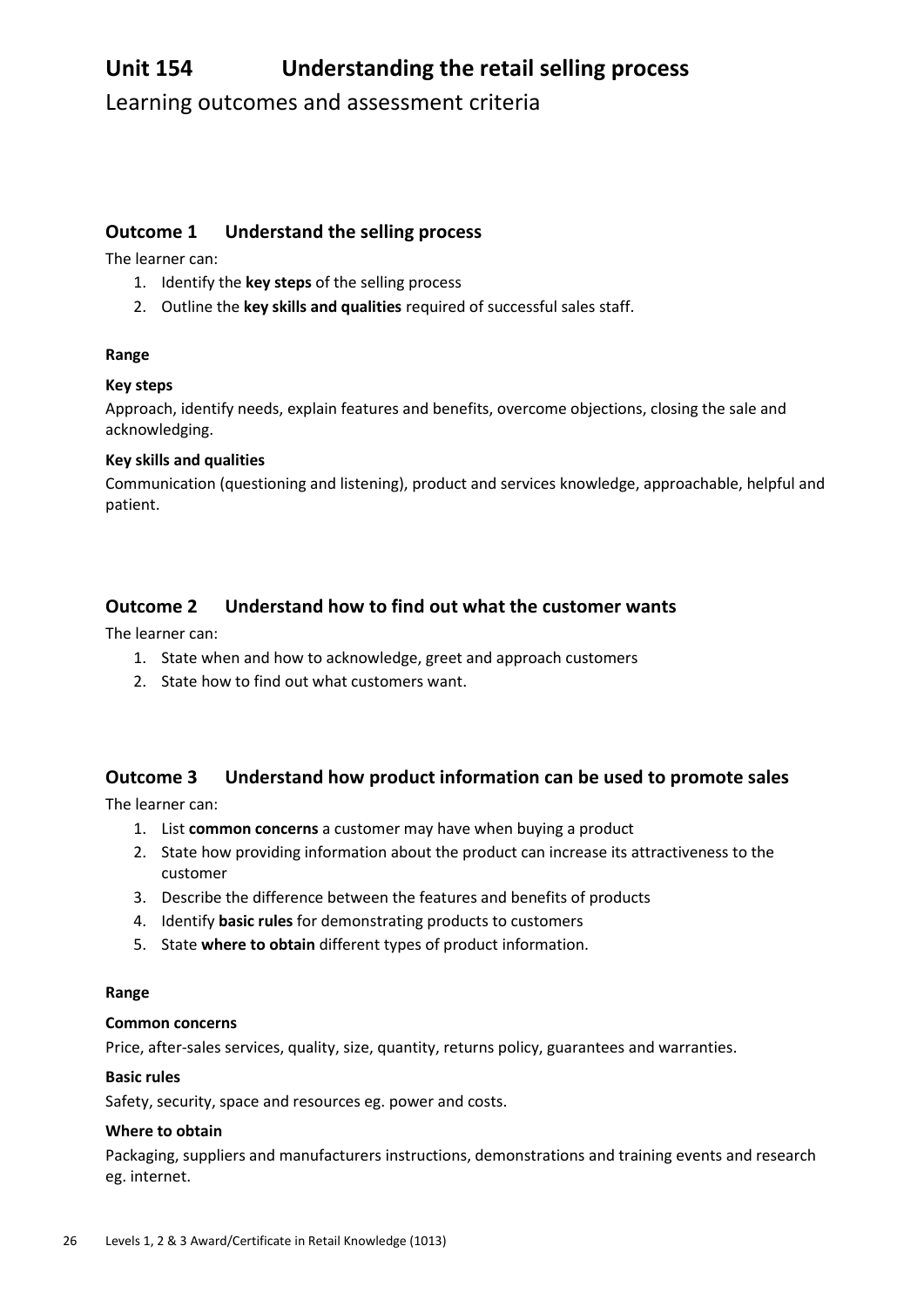# **Unit 155 Understanding how individuals and teams contribute to the effectiveness of a retail business**

**Level: 1**

**Credit value: 2**

#### **Unit aims**

The purpose of this unit is to provide learners with the knowledge and understanding of how individuals and teams contribute to the effectiveness of retail businesses as well as introduce learners to the main functions of employment law. The unit covers the effective characteristics of team building and the activities which can be used for improving the skills and performance of individuals.

#### **Learning outcomes**

There are **three** learning outcomes to this unit. The learner will be able to:

- 1. Know the key employment rights and responsibilities of employees and the employer
- 2. Know the characteristics of effective team working in retail business
- 3. Understand a range of activities for improving own skills and performance.

#### **Guided learning hours**

It is recommended that **20** hours should be allocated for this unit. This may be on a full-time or parttime basis.

#### **Endorsement of the unit by a sector or other appropriate body**

This unit has been developed by Skillsmart Retail, the Sector Skills Council for Retail, in partnership with Awarding Organisations.

#### **Key Skills**

This unit may help candidates to gain confidence in, and possibly generate portfolio evidence for, the following Key Skills:

- Application of Number
- **Communication**
- Information and Communication Technology
- Improving Own Learning and Performance
- Problem Solving
- Working with Others

#### **Assessment**

To schedule the online multiple choice test for this unit - schedule test 105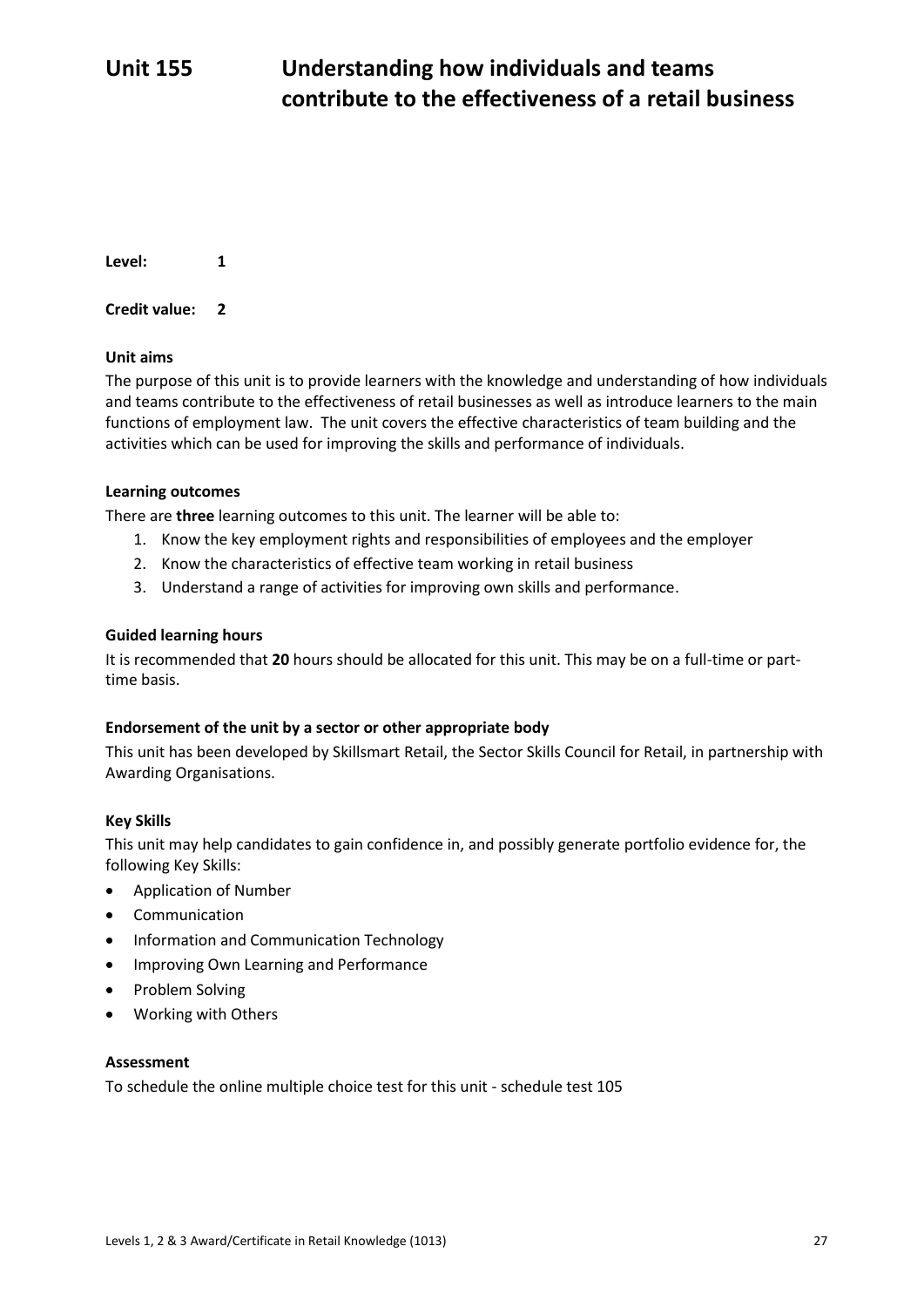# **Unit 155 Understanding how individuals and teams contribute to the effectiveness of a retail business**

Learning outcomes and assessment criteria

# **Outcome 1 Know the key employment rights and responsibilities of employees and the employer**

The learner can:

- 1. State the **purpose** of a contract of employment
- 2. List the main **content** typically included in a contract of employment
- 3. Outline the **actions** which can be taken by the individual and the employer if either party fails to keep to the terms of the contract of employment
- 4. Identify the **legislation** which protects individuals from harassment and discrimination.

#### **Range**

#### **Purpose**

Comply with law, safeguarding employer and employee and clarification for employees.

#### **Content**

Job title, conditions of employment (e.g. hours, sickness, holiday, location), probationary period and notice required.

### **Actions**

Individual – grievance, tribunals and court action.

Employer – disciplinary procedure and dismissal.

#### **Legislation**

All legislation relating to equality.

**Outcomes 2 and 3** are detailed on the next page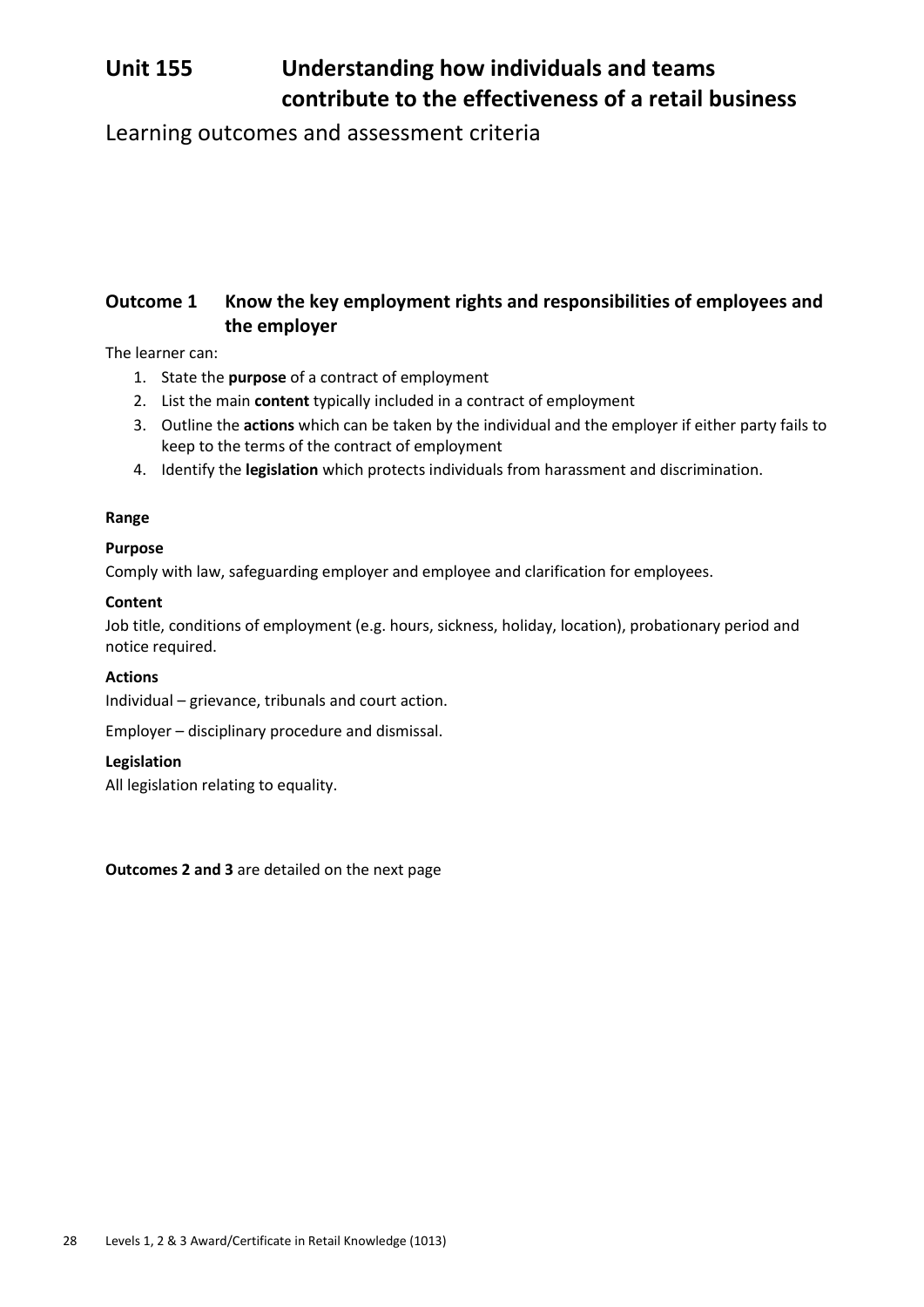# **Unit 155 Understanding how individuals and teams contribute to the effectiveness of a retail business**

Learning outcomes and assessment criteria

### **Outcome 2 Know the characteristics of effective team working in retail business**

The learner can:

- 1. State the **benefits** to individual employees, and to the retail business as a whole, of working in teams
- 2. Identify different **roles and levels** of responsibility within retail teams
- 3. List the typical **characteristics** of effective and ineffective teams
- 4. List different **techniques** for communicating effectively with a team.

#### **Range**

#### **Benefits**

Individual – morale and spreading the workload.

Business – efficiency, effectiveness, maintain and increase profits.

#### **Roles and levels**

Shop floor, stockroom/warehouse operatives, team leader, supervisor, management.

#### **Characteristics**

Effective – supportive, empathetic, communicative and working together.

Ineffective – unsupportive, conflicting/rivalry and poor communicators.

#### **Techniques**

Verbal – meetings and briefings.

Written – instructions, visual aids and minutes of meetings.

# **Outcome 3 Understand a range of activities for improving own skills and performance**

The learner can:

- 1. State the **benefits** to the retail business of improving employees' skills and performance
- 2. State why it is **important** for employees to identify own strengths and development needs
- 3. List the **different methods** for reviewing and improving the performance and skills of individual employees.

#### **Range**

#### **Benefits**

Better trained workforce, positive impact on sales and profits and morale.

#### **Important**

Individual ownership and potential for promotion.

#### **Different methods**

Training needs analysis, personal development plan (PDP), appraisals/reviews and training and development.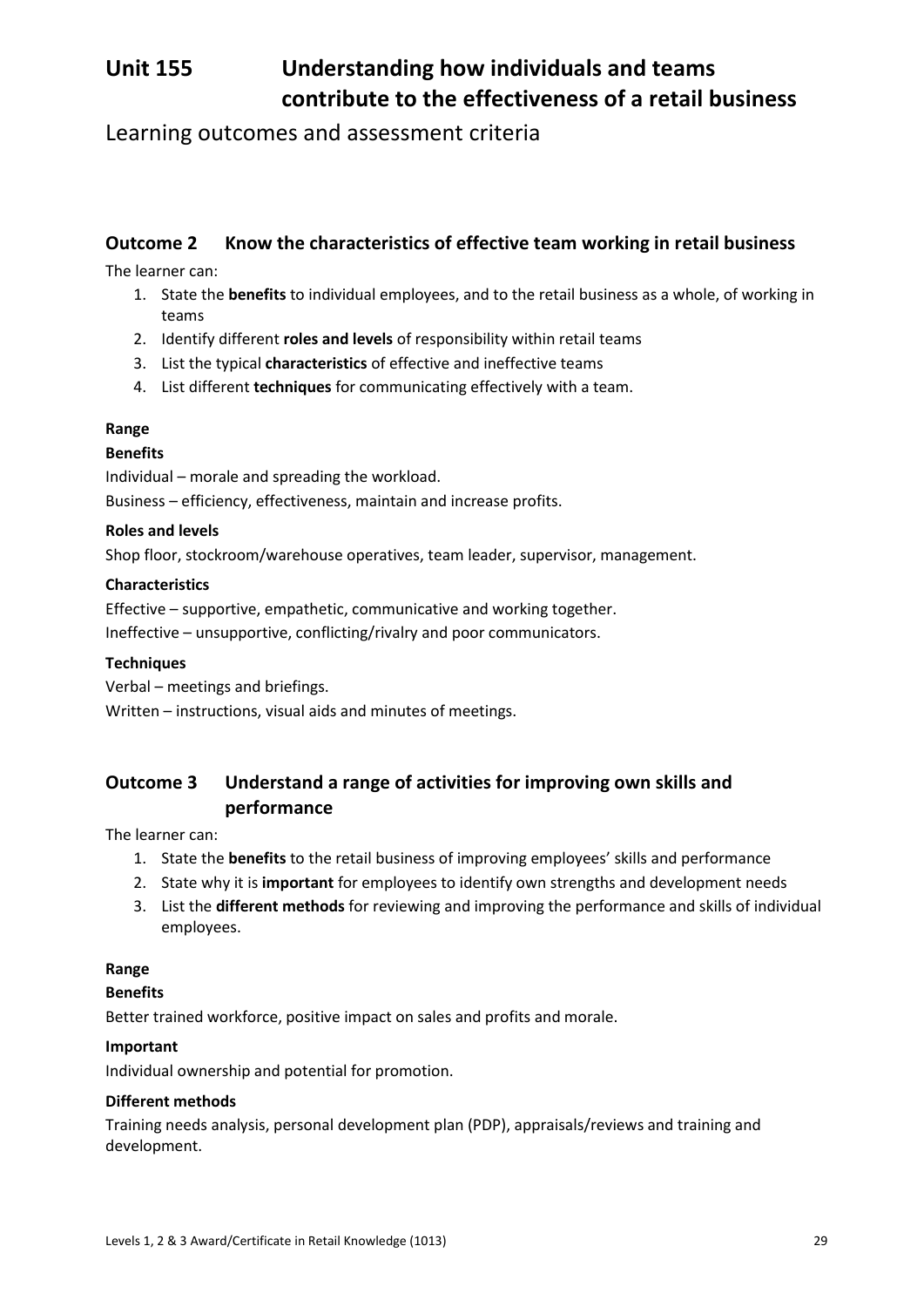**This page is intentionally blank**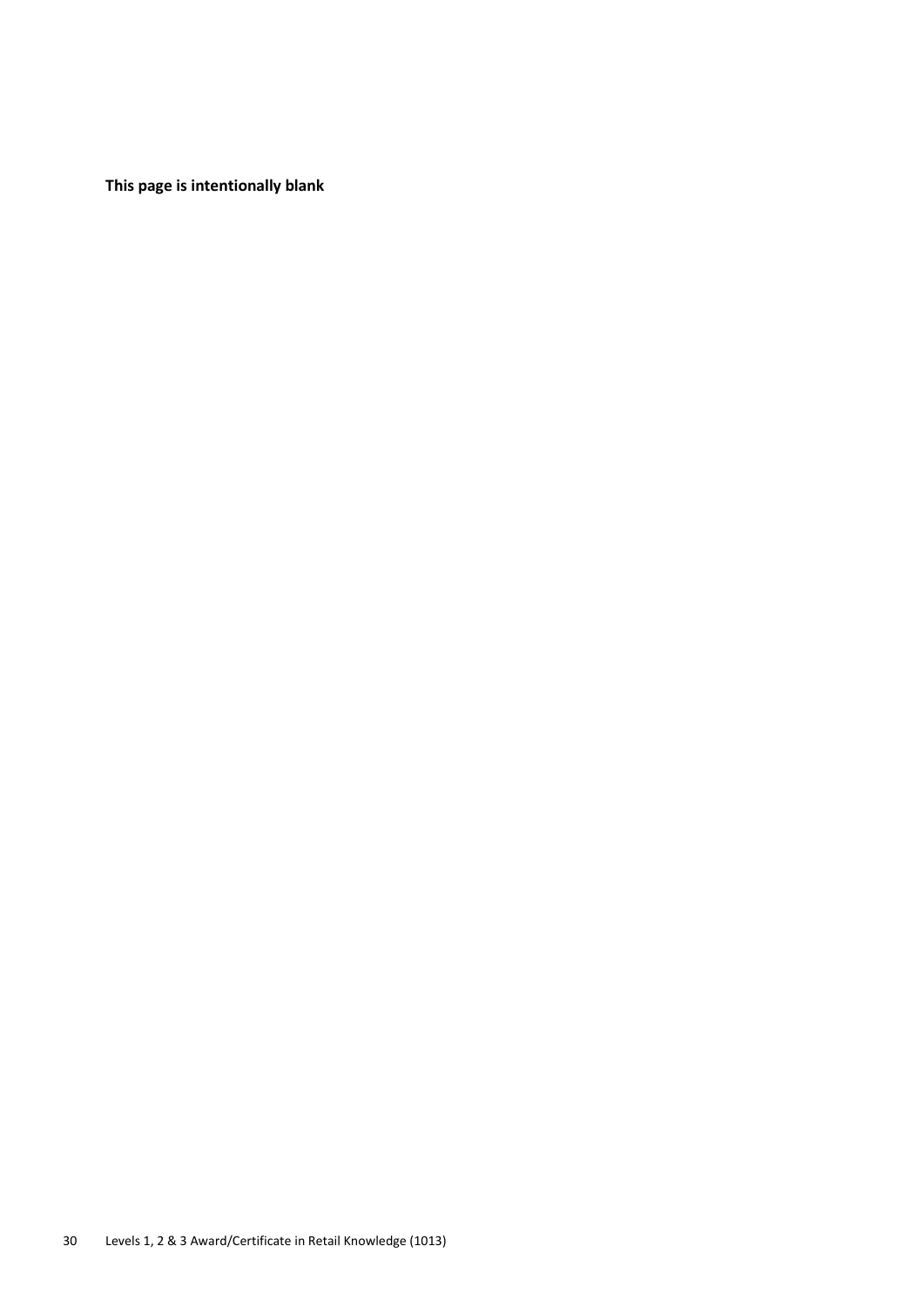# **Unit 156 Understanding the control, handling and replenishment of stock in a retail business**

**Level: 1**

**Credit value: 2**

#### **Unit aims**

The purpose of this unit is to provide learners with the knowledge and understanding of stock control systems and the procedures for replenishing, moving, handling and storing stock within retail businesses.

#### **Learning outcomes**

There are **three** learning outcomes to this unit. The learner will be able to:

- 1. Understand the principles of stock control
- 2. Understand how to move, handle and store stock
- 3. Understand procedures for replenishing stock.

#### **Guided learning hours**

It is recommended that **20** hours should be allocated for this unit. This may be on a full-time or parttime basis.

#### **Endorsement of the unit by a sector or other appropriate body**

This unit has been developed by Skillsmart Retail, the Sector Skills Council for Retail, in partnership with Awarding Organisations.

#### **Key Skills**

This unit may help candidates to gain confidence in, and possibly generate portfolio evidence for, the following Key Skills:

- Application of Number
- Communication
- Information and Communication Technology
- Improving Own Learning and Performance
- Problem Solving
- Working with Others

#### **Assessment**

To schedule the online multiple choice test for this unit - schedule test 106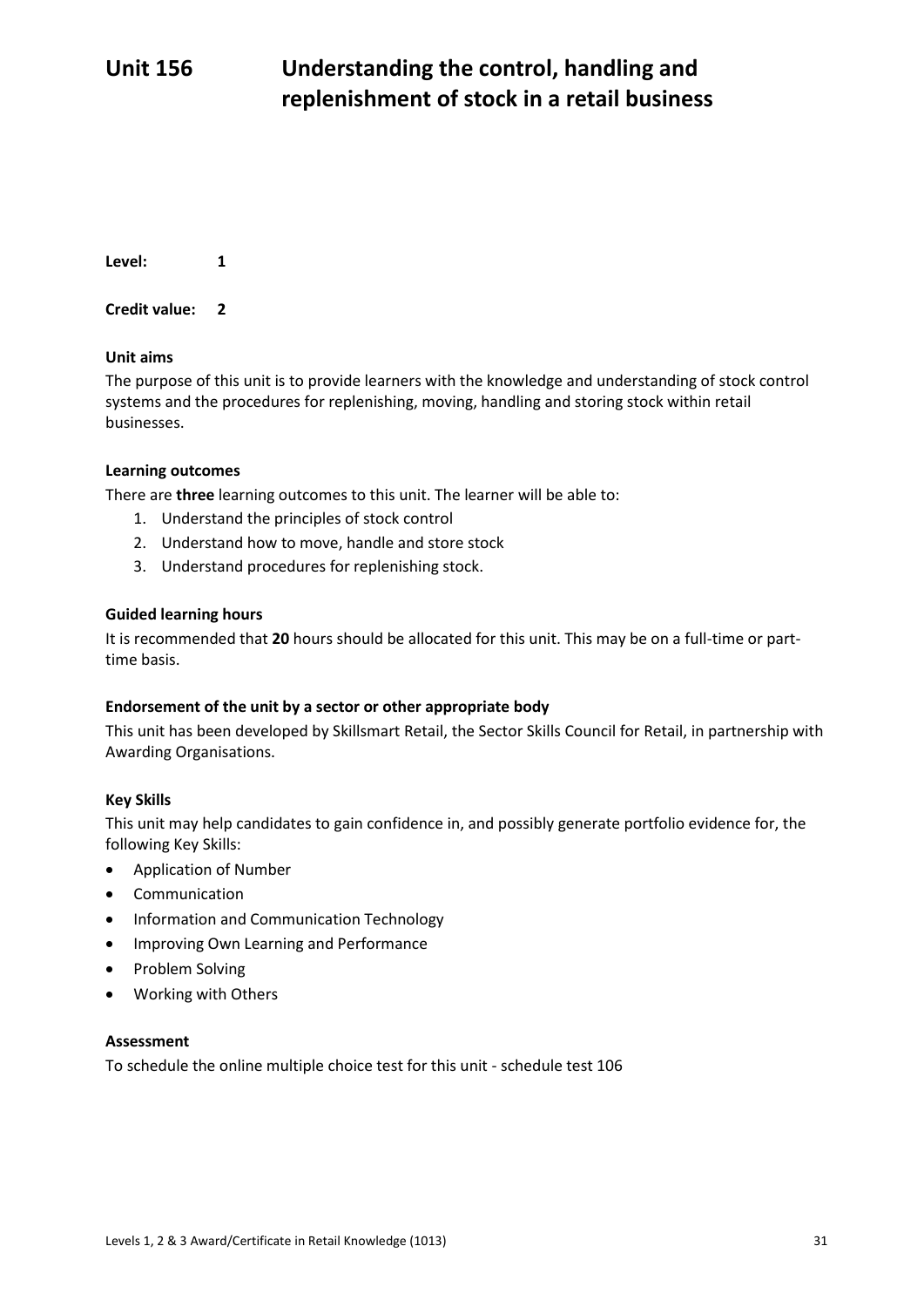# **Unit 156 Understanding the control, handling and replenishment of stock in a retail business**

Learning outcomes and assessment criteria

## **Outcome 1 Understand the principles of stock control**

The learner can:

- 1. State the main purposes of stock control systems
- 2. Describe the key features of a stock control system
- 3. Identify the **technology** that can be used in stock control
- 4. List the benefits of effective stock control.

#### **Range**

#### **Technology**

Scanning/bar codes, computer software for re-ordering, intranet, extranet and electronic point of sale equipment.

## **Outcome 2 Understand how to move, handle and store stock**

The learner can:

- 1. Identify the **different techniques and methods for moving stock**, including how it is kept secure
- 2. Identify the **different techniques and methods for handling stock**, including how it is kept secure
- 3. Identify the **different techniques and methods for storing stock**, including how it is kept secure
- 4. State where, and in what conditions, **different types of stock** should be stored
- 5. Identify procedures for dealing with the removal of **waste**
- 6. State **why it is important** to follow procedures for dealing with the removal of waste.

#### **Range**

#### **Different techniques and methods for moving stock**

Safely, rails, cages, pallets, equipment (eg. pallet trucks) and organisational procedures on security.

#### **Different techniques and methods for handling stock**

Following suppliers instructions on safe handling (eg. fragile), manual handling techniques and organisational procedures on security.

#### **Different techniques and methods for storing stock**

Safely on rails, shelving, pallets, locked cages for high value and age restricted products and organisational procedures on security.

#### **Different types of stock**

Food - perishable and non-perishable, clothing, high value, age restricted and electrical.

#### **Waste**

Packaging, products, hazardous, non-hazardous and recycling.

#### **Why it is important**

Safety, legal, environmental and ethical.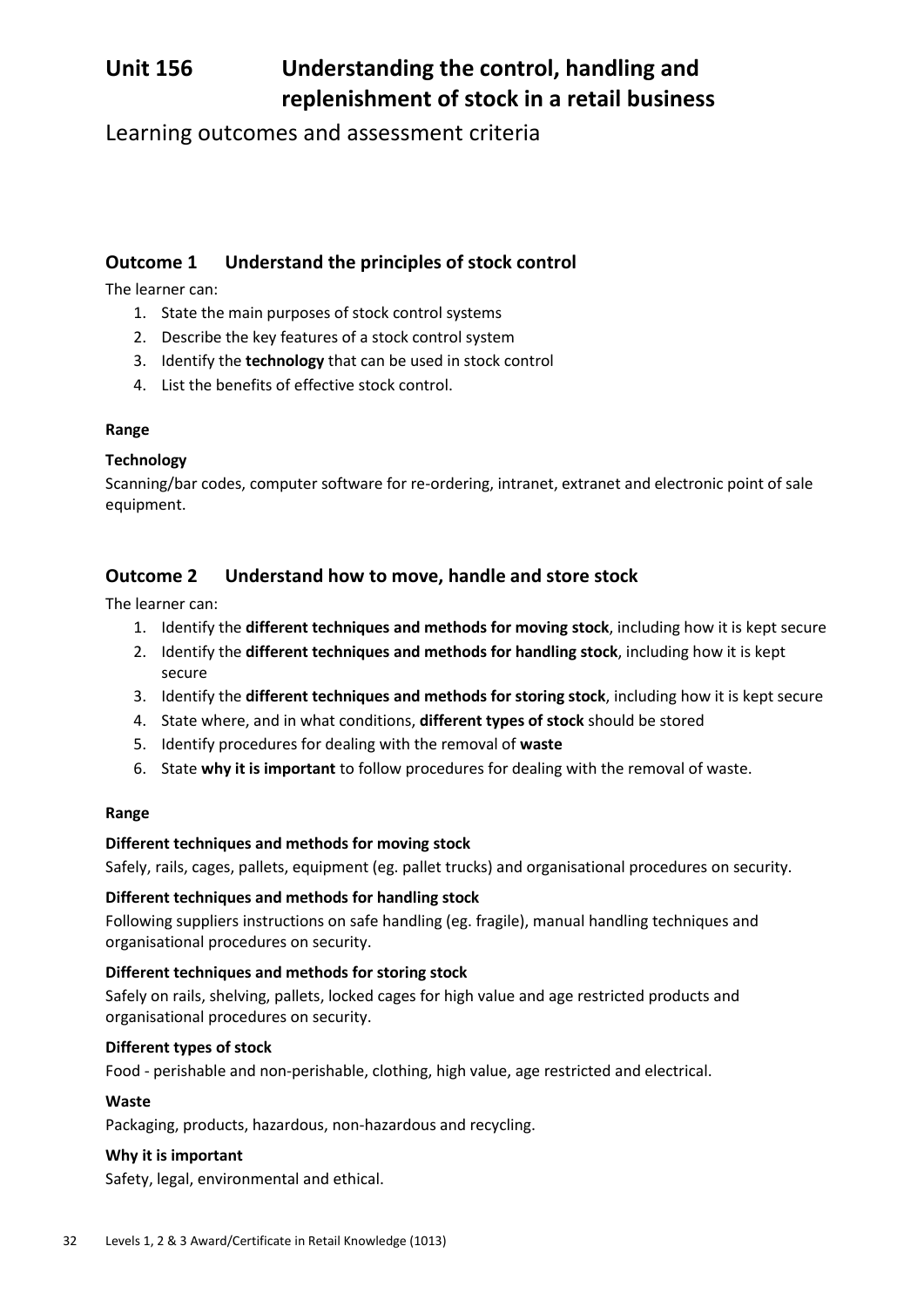## **Unit 156 Understanding the control, handling and replenishment of stock in a retail business**

Learning outcomes and assessment criteria

## **Outcome 3 Understand procedures for replenishing stock**

The learner can:

- 1. Outline the procedures for replenishing stock on display
- 2. State why accurate pricing and ticketing of stock is important.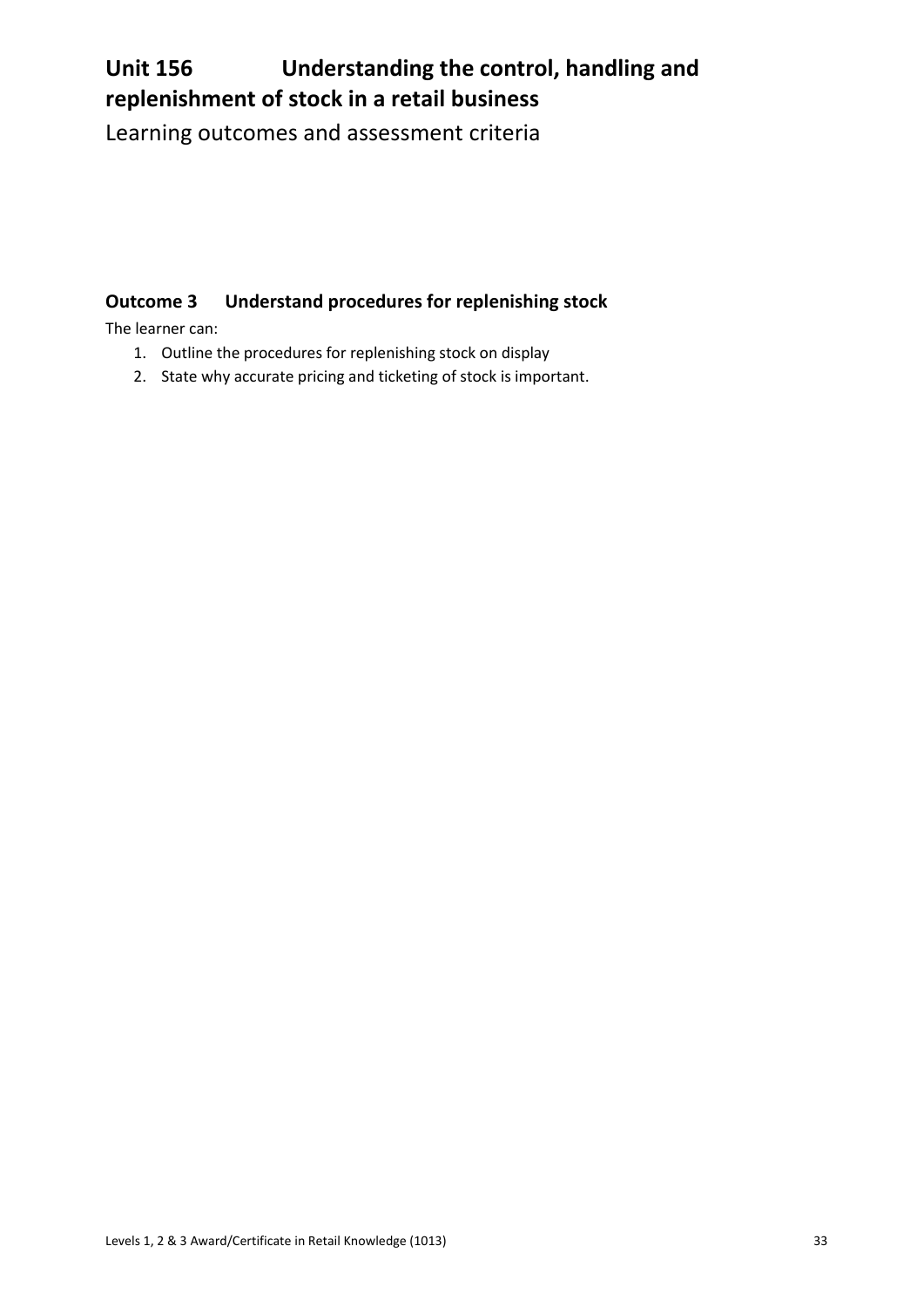**This page is intentionally blank**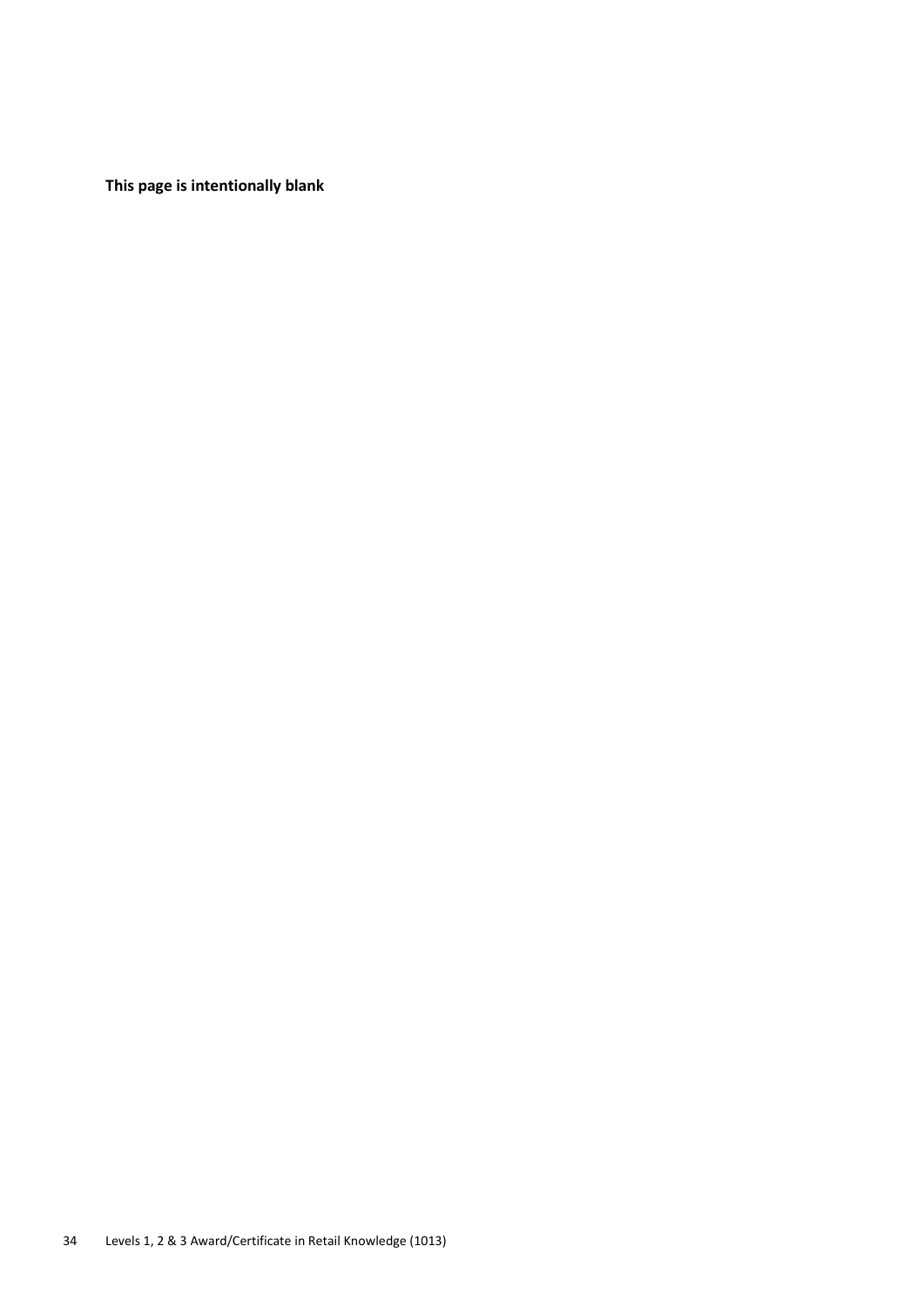**Level: 2**

**Credit value: 3**

#### **Unit aims**

The purpose of this unit is to provide learners with the knowledge and understanding of retail customer service. It focuses on standards of customer service and covers how customer complaints and problems are resolved in retail businesses.

#### **Learning outcomes**

There are **four** learning outcomes to this unit. The learner will be able to:

- 1. Understand the effect of customer service on retail business
- 2. Understand how retail businesses find out about customers' needs and preferences
- 3. Understand the importance to a retail business of customer service standards, policies and procedures
- 4. Understand how customer complaints and problems are resolved in a retail business

#### **Guided learning hours**

It is recommended that **30** hours should be allocated for this unit. This may be on a full-time or parttime basis.

#### **Details of the relationship between the unit and relevant national occupational standards (if appropriate)**

This unit is linked to the National Occupational Standards for retail.

#### **Endorsement of the unit by a sector or other appropriate body**

This unit is endorsed by Skillsmart Retail, the Sector Skills Council for Retail.

#### **Key Skills**

This unit may help candidates to gain confidence in, and possibly generate portfolio evidence for, the following Key Skills:

- Application of Number
- Communication
- Information and Communication Technology
- Improving Own Learning and Performance
- Problem Solving
- Working with Others

#### **Assessment**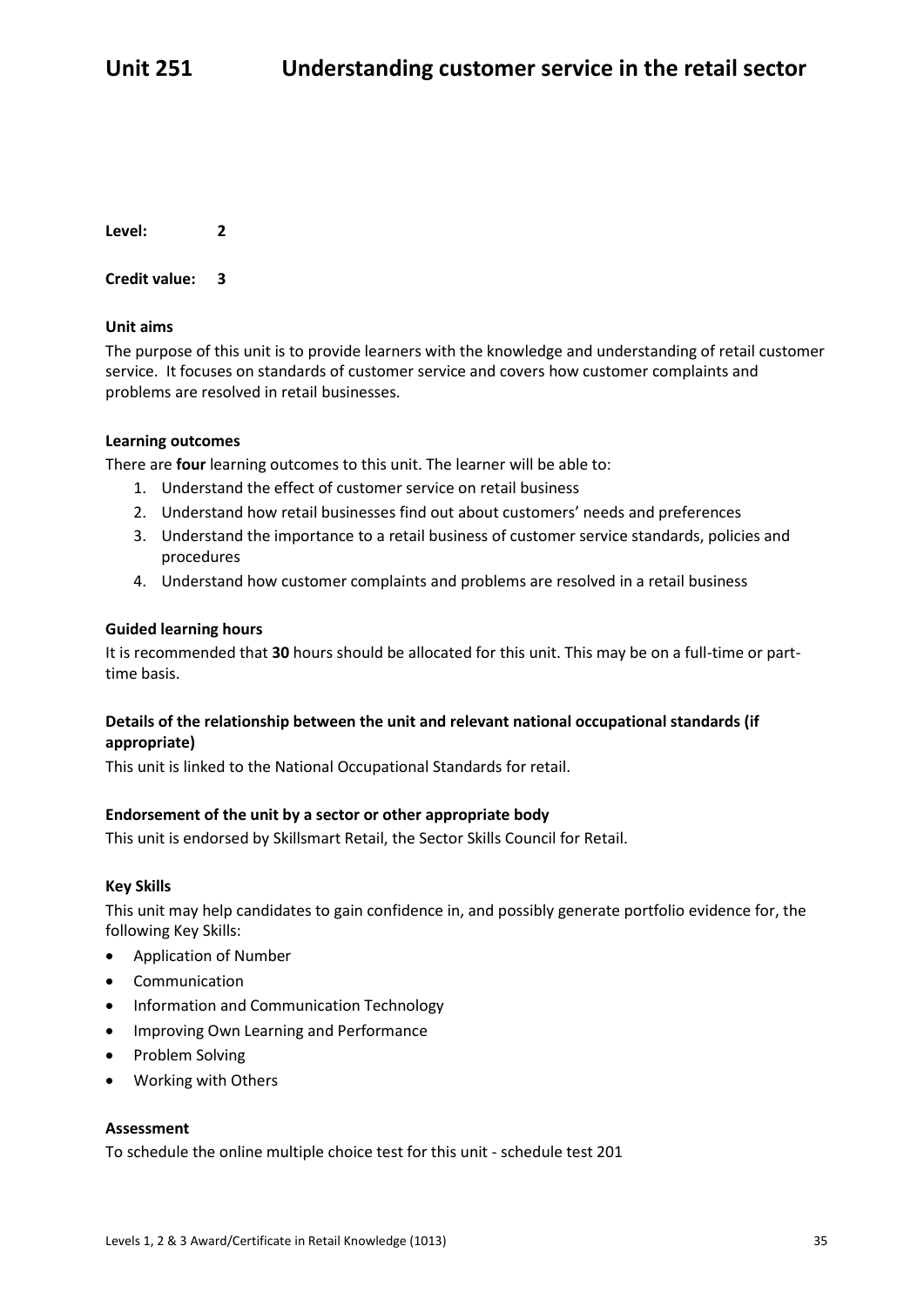# **Unit 251 Understanding customer service in the retail sector**

Learning outcomes and assessment criteria

### **Outcome 1 Understand the effect of customer service on retail business**

The learner can:

- 1. Describe the **key features** of excellent customer service
- 2. Describe how excellent customer service **affects** a retail business
- 3. Describe the key features of unsatisfactory customer service
- 4. Describe how unsatisfactory customer service affects a retail business
- 5. Describe the **main methods** used by retail businesses to maintain and increase customer loyalty

#### **Range**

#### **Key Features**

Timely, responsive, listening and interpersonal skills, exceeding expectations, product and service knowledge.

#### **Affects**

Profits, sales, turnover, company image, customer loyalty.

#### **Main methods**

Loyalty schemes and cards, excellent customer service, targeted promotions, advertising, use of customer data base.

### **Outcome 2 Understand how retail businesses find out about customers' needs and preferences**

The learner can:

- 1. Describe methods of approaching customers on the sales floor and the **questioning** and **listening** techniques for finding out what customers are looking for
- 2. Describe **how customer feedback is collected and used** to improve customer service

**Range**

#### **Questioning**

Open and closed

**Listening**

Active listening

#### **How customer feedback is collected**

Formal and informal

#### **How customer feedback is used**

To identify customers' needs and preferences, opportunities to improve customer service and delivery.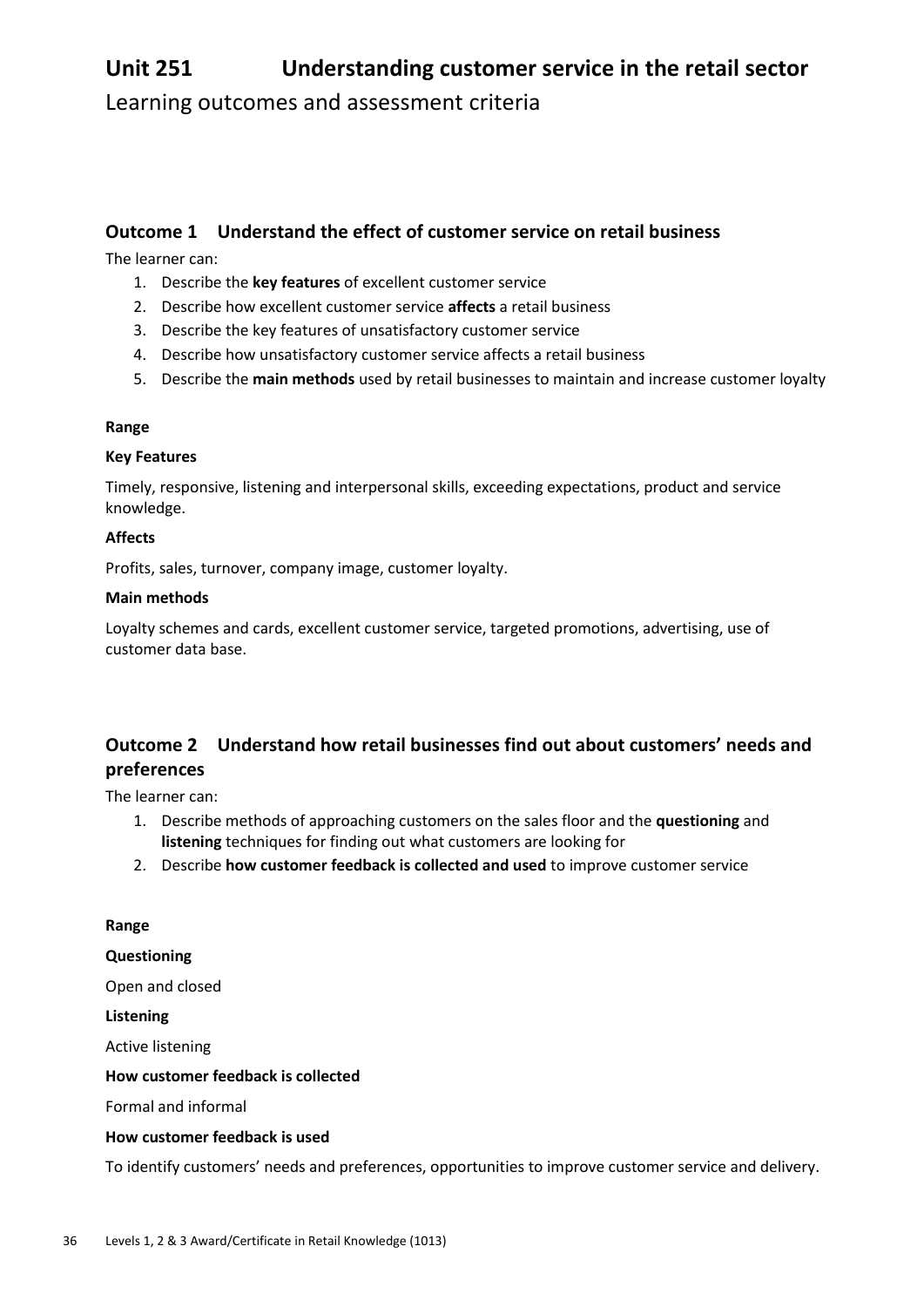# **Unit 251 Understanding customer service in the retail sector**

Learning outcomes and assessment criteria

## **Outcome 3 Understand the importance to a retail business of customer service standards, policies and procedures**

The learner can:

- 1. Explain the difference between customer service standards, customer service policies and customer service procedures
- 2. Describe the benefits to the customer of customer service standards, policies and procedures
- 3. Describe the benefits to retail businesses of customer service standards, policies and procedures

## **Outcome 4 Understand how customer complaints and problems are resolved in a retail business**

The learner can:

- 1. Describe the main **types of customer complaints** and problems
- 2. Describe **techniques for listening** to customers expressing concerns about a product or service, and **for reassuring customers** that their concerns have been heard and understood
- 3. Describe the key stages in resolving complaints to the customers' satisfaction

#### **Range**

#### **Types of customer complaints**

Product or service related

#### **Techniques for listening**

Active

#### **Techniques for reassuring customers**

Interpersonal skills, showing empathy, professionalism, using open and closed questions.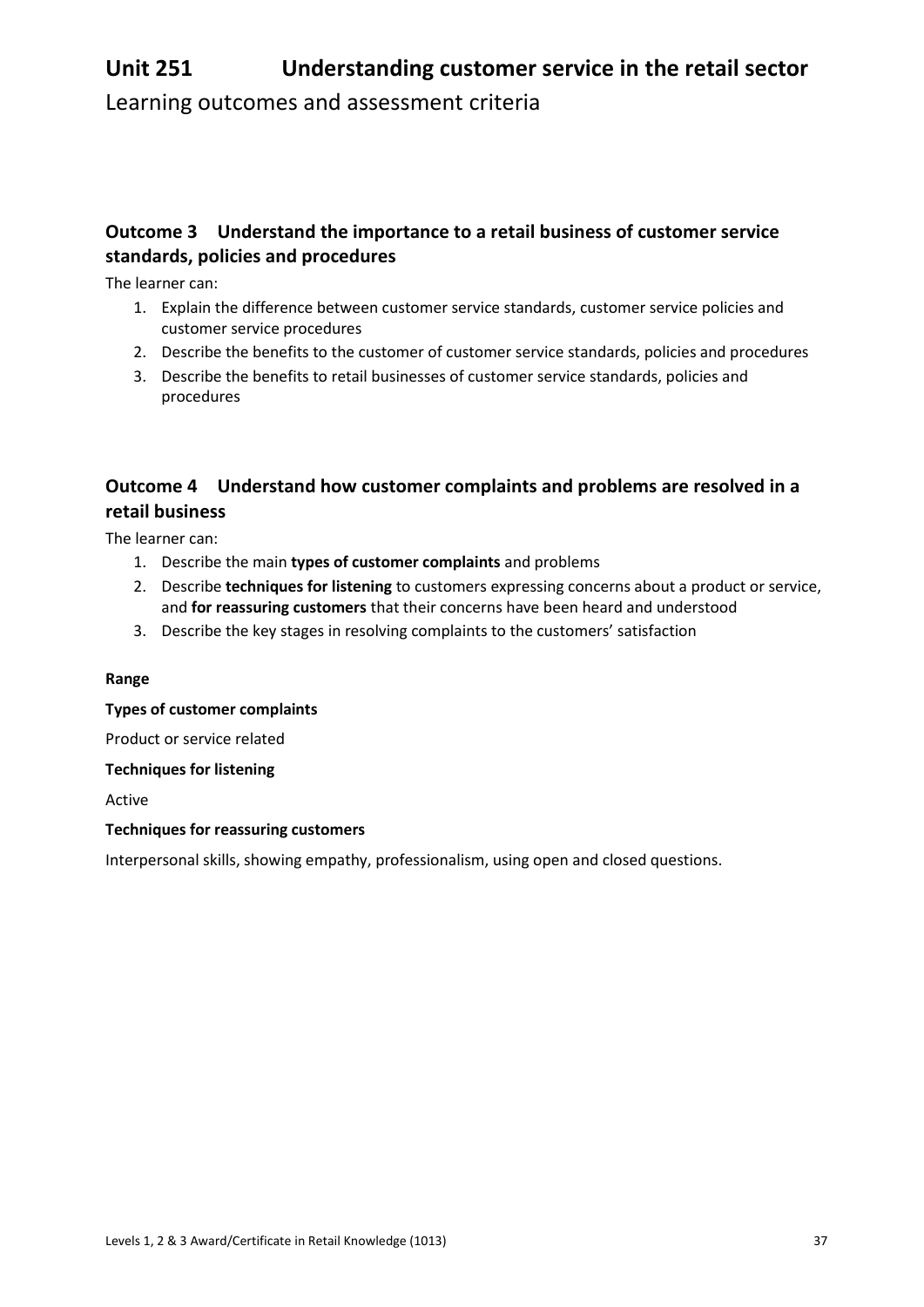**This page is intentionally blank**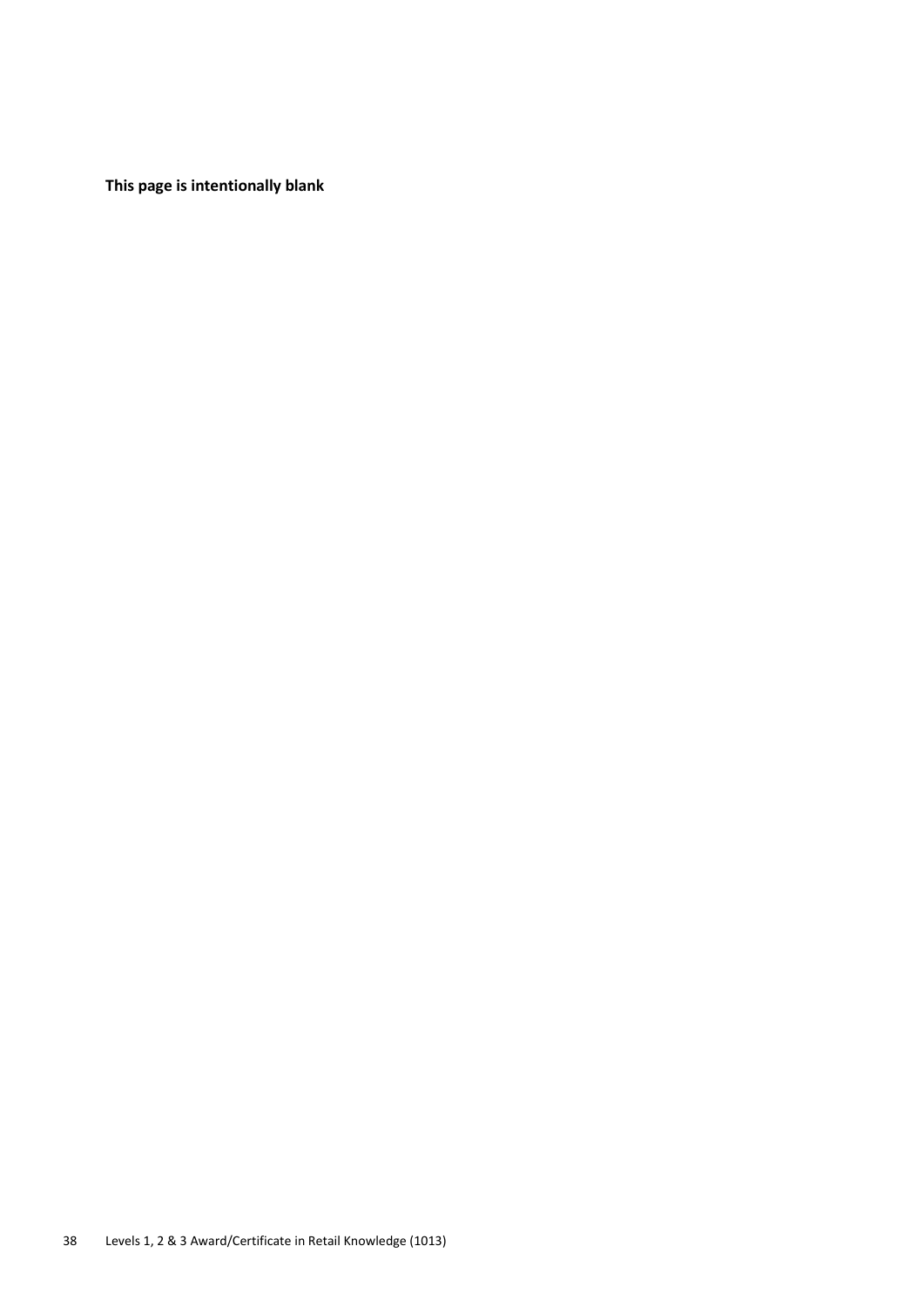**Level: 2**

**Credit value: 2**

#### **Unit aims**

The purpose of this unit is to provide learners with the knowledge and understanding of the retail selling process. It focuses on the techniques used for identifying and meeting the needs of customers in retail businesses.

#### **Learning outcomes**

There are **four** learning outcomes to this unit. The learner will be able to:

- 1. Understand the five steps of the selling model
- 2. Understand how questions are used to identify customers' needs
- 3. Understand the benefits and uses of product knowledge
- 4. Understand how sales are closed

#### **Guided learning hours**

It is recommended that **20** hours should be allocated for this unit. This may be on a full-time or parttime basis.

#### **Details of the relationship between the unit and relevant national occupational standards (if appropriate)**

This unit is linked to the National Occupational Standards for retail.

#### **Endorsement of the unit by a sector or other appropriate body**

This unit is endorsed by Skillsmart Retail, the Sector Skills Council for Retail.

#### **Key Skills**

This unit may help candidates to gain confidence in, and possibly generate portfolio evidence for, the following Key Skills:

- Application of Number
- **Communication**
- Information and Communication Technology

#### **Assessment**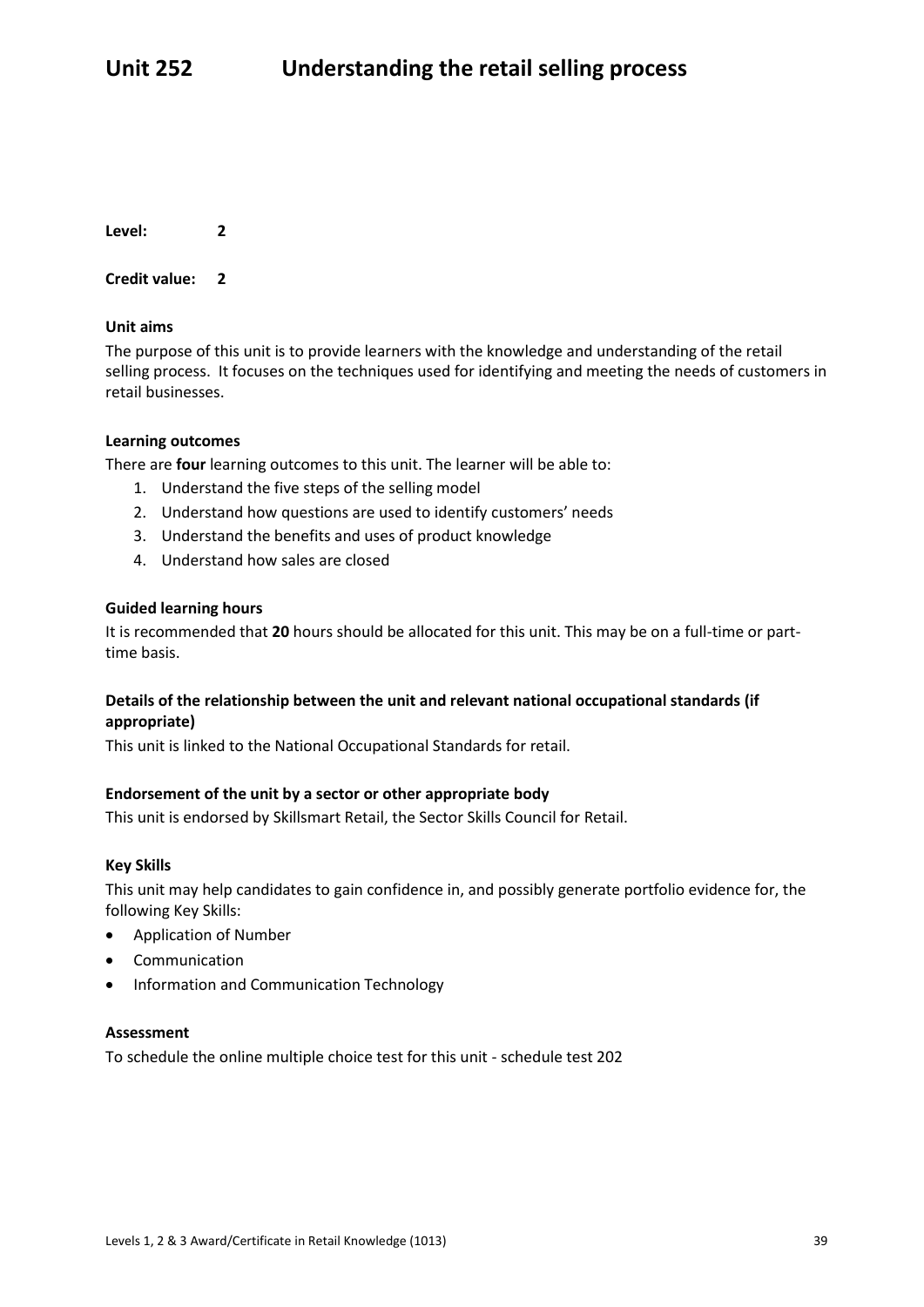## **Unit 252 Understanding the retail selling process**

Learning outcomes and assessment criteria

### **Outcome 1 Understand the five steps of the selling model**

The learner can:

- 1. Outline the five steps of the selling model
- 2. Explain why an effective rapport needs to be created with customers
- 3. Explain the importance of effective questioning to the sales process
- 4. Explain how linking benefits to product features helps to promote sales
- 5. Explain why products must be matched to customers' needs
- 6. Explain the importance of closing the sale

#### **Outcome 2 Understand how questions are used to identify customers' needs**

The learner can:

- 1. Define 'open' and 'closed' questions and state the purpose of each in the selling process
- 2. Define what is meant by 'probing' questions and state the purpose of these in the selling process
- 3. Identify questions which can be used to establish sales opportunities

### **Outcome 3 Understand the benefits and uses of product knowledge**

The learner can:

- 1. Explain how comprehensive and up-to-date product knowledge can be used to promote sales
- 2. Describe how the features and benefits of products can be identified and matched to customers' needs
- 3. Describe a **range of methods** for keeping product knowledge up-to-date

#### **Range**

#### **Range of methods**

Suppliers' training, trade information, colleagues, packaging, company briefings, Internet/Intranet.

#### **Outcome 4 Understand how sales are closed**

The learner can:

- 1. State what is meant by a 'buying signal' and describe the main buying signals the salesperson needs to look for
- 2. Describe the main ways of closing sales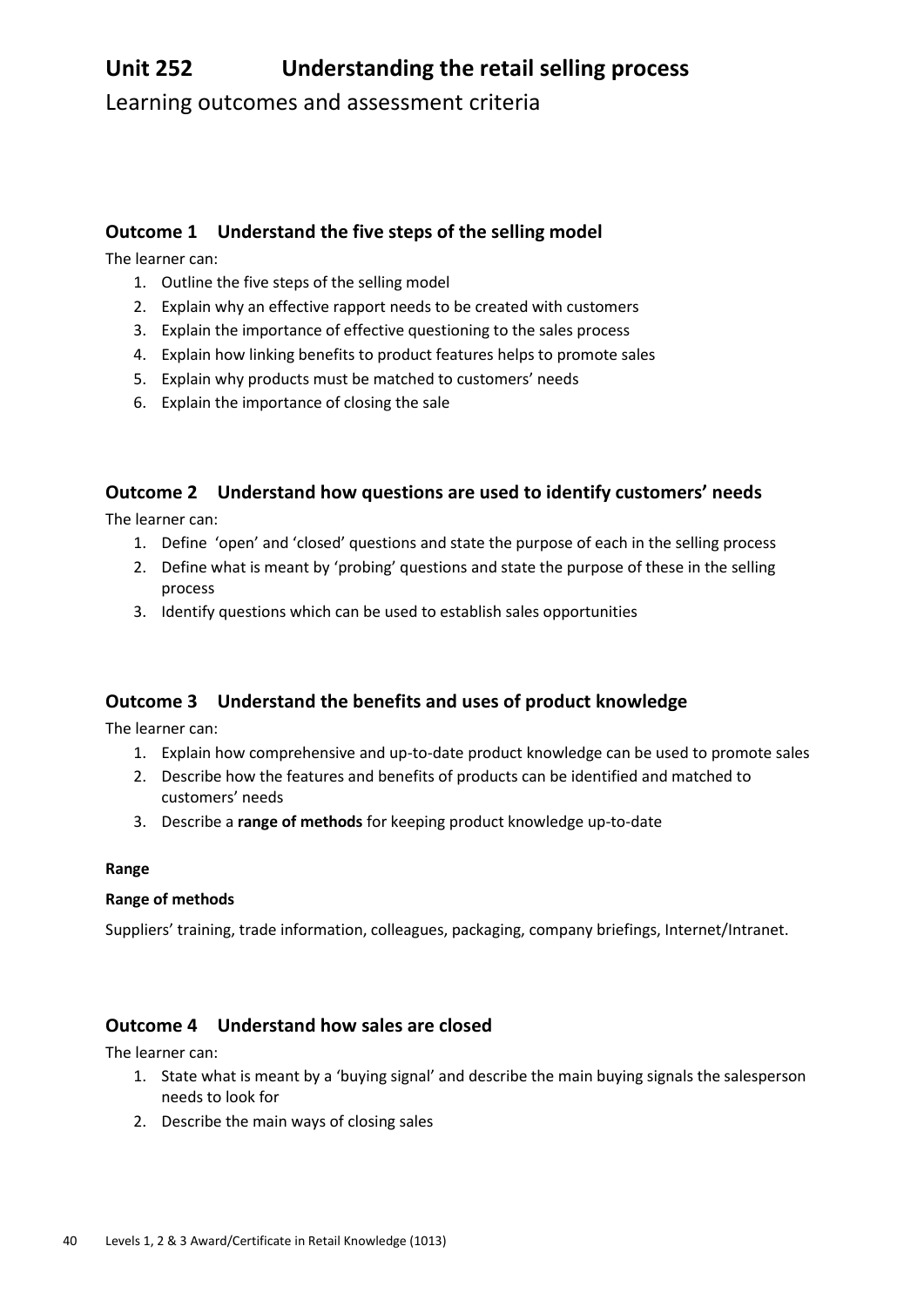**Level: 2**

**Credit value: 3**

#### **Unit aims**

The purpose of this unit is to provide learners with the knowledge and understanding of how to monitor their own performance and develop themselves to achieve higher standards. It looks at how working as a team and using effective communication skills can maximise overall productivity. The unit also covers employment rights and responsibilities.

#### **Learning outcomes**

There are **six** learning outcomes to this unit. The learner will be able to:

- 1. Know the employment rights and responsibilities of an employee and the employer
- 2. Understand the importance and characteristics of effective team work in retail business
- 3. Understand the impact of effective communication skills when working in a retail team
- 4. Understand how the roles and responsibilities of retail teams relate to the structure and function of organisations
- 5. Understand how to improve personal performance
- 6. Understand how personal performance contributes to business success

#### **Guided learning hours**

It is recommended that **30** hours should be allocated for this unit. This may be on a full-time or parttime basis.

#### **Details of the relationship between the unit and relevant national occupational standards (if appropriate)**

This unit is linked to the National Occupational Standards for retail.

#### **Endorsement of the unit by a sector or other appropriate body**

This unit is endorsed by Skillsmart Retail, the Sector Skills Council for Retail.

#### **Key Skills**

This unit may help candidates to gain confidence in, and possibly generate portfolio evidence for, the following Key Skills:

- Application of Number
- **Communication**
- Information and Communication Technology

#### **Assessment**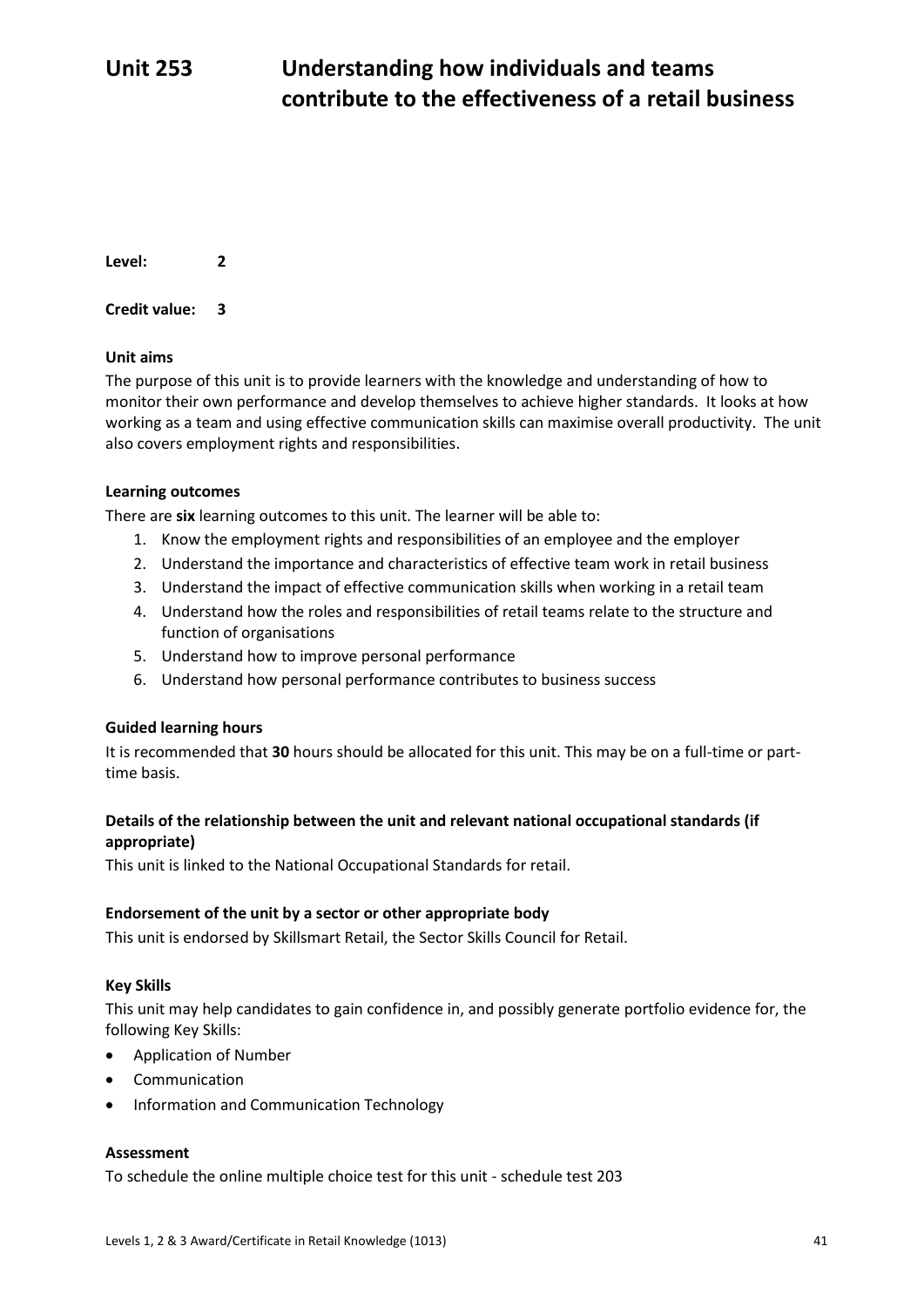Learning outcomes and assessment criteria

## **Outcome 1 Know the employment rights and responsibilities of an employee and the employer**

The learner can:

- 1. State the key requirements in a contract of employment in retail business
- 2. State which organisations are able to help individuals in the cases of violation of employee rights
- 3. State the key areas covered by 'equality' legislation
- 4. State the purpose of **laws** that promote equality within the workplace
- 5. Define diversity in relation to promoting equality and diversity within the workplace

#### **Range**

#### **Laws**

Equal Opportunities, Disability Discrimination Act, Race Relations, Age Discrimination, Sex Discrimination.

### **Outcome 2 Understand the importance and characteristics of effective team work in retail business**

The learner can:

- 1. Explain what is meant by 'team work' in retail business
- 2. Describe the benefits that team work can bring to team members and to retail business as a whole
- 3. Describe the general **qualities and abilities** required to be an effective member of a team in retail business

#### **Range**

#### **Qualities and abilities**

Attitudes, behaviours, skills and knowledge.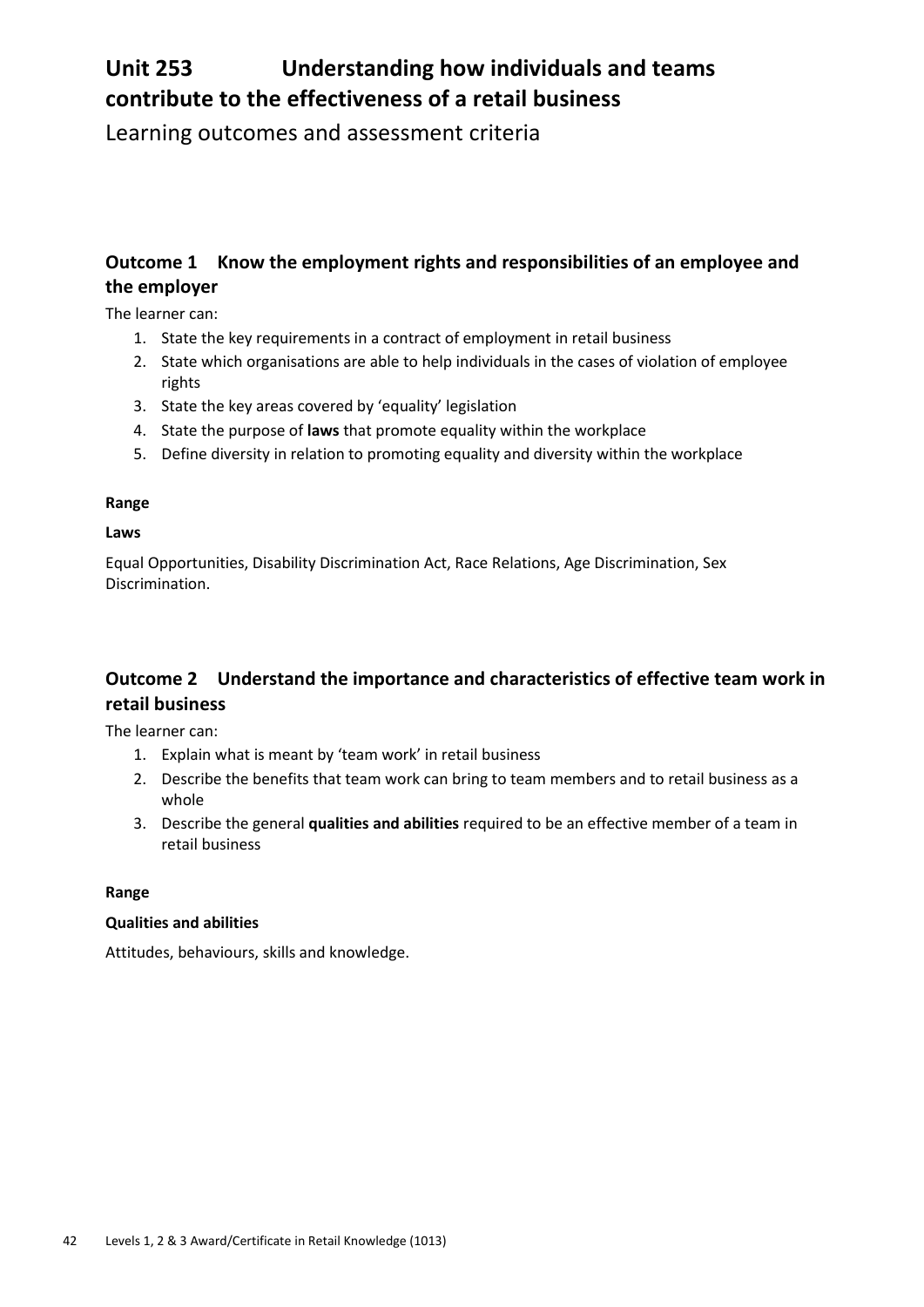Learning outcomes and assessment criteria

## **Outcome 3 Understand the impact of effective communication skills when working in a retail team**

The learner can:

- 1. Describe the relevance and importance of communication skills in clarifying and resolving misunderstandings
- 2. Describe effective methods of communication used within teams
- 3. Describe how poor communication skills can affect a team's performance

## **Outcome 4 Understand how the roles and responsibilities of retail teams relate to the structure and function of organisations**

The learner can:

- 1. Describe broad **functional teams** in retail and identify the different **job roles** and **career pathways** within these
- 2. Describe the relationships between different job roles within functional teams and identify the lines of accountability in retail business

#### **Range**

#### **Functional teams**

Departments / sections, sales related, non-sales related, internal and external support teams.

#### **Job roles**

Customer facing, non-customer facing.

#### **Career pathways**

Training and development opportunities, types of organisational structure.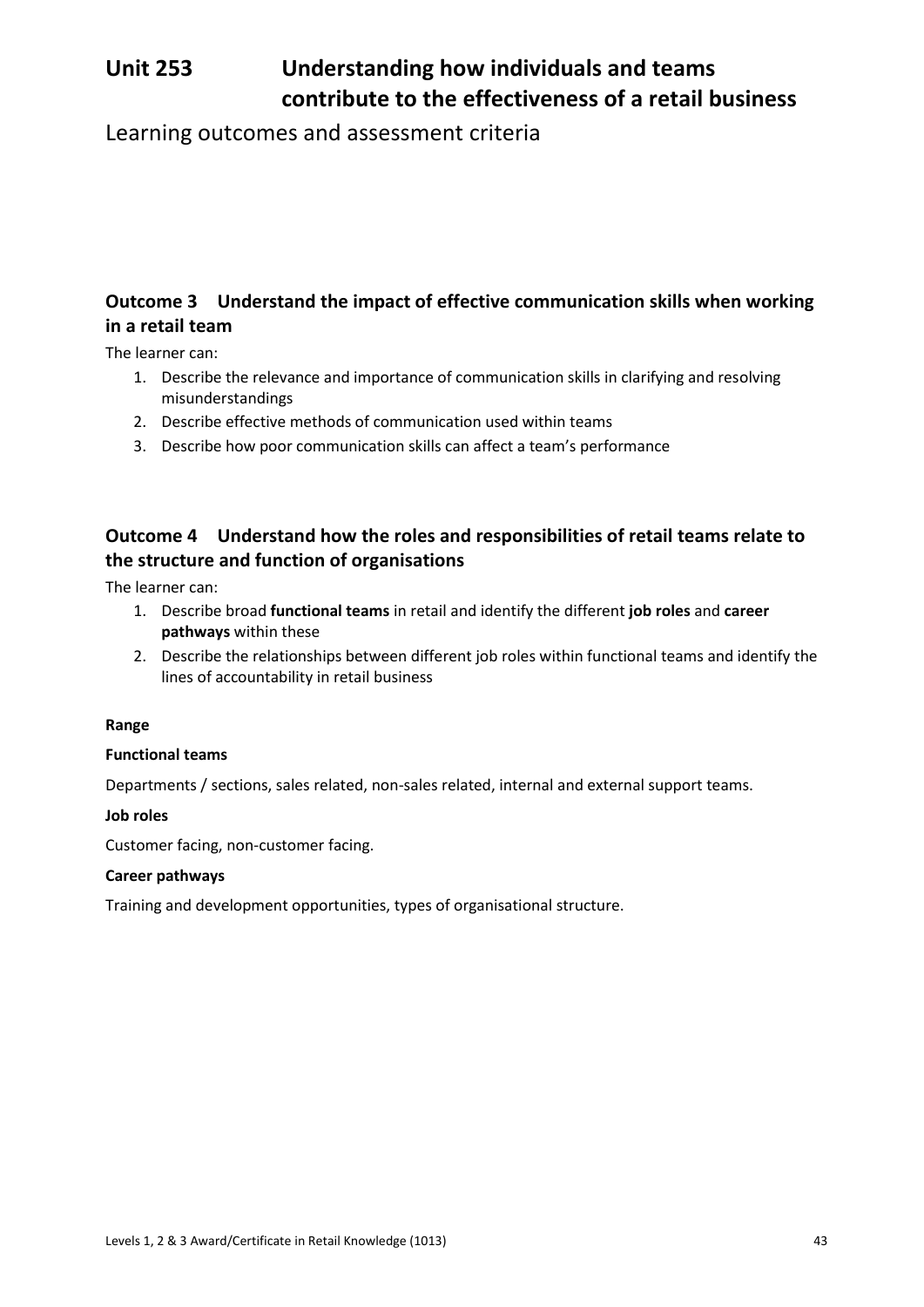Learning outcomes and assessment criteria

### **Outcome 5 Understand how to improve personal performance**

The learner can:

- 1. Explain the benefit to individual employees and the retail business as a whole of a personal development plan
- 2. Describe the range of methods available to identify own learning needs
- 3. Explain the **main learning styles** and state which learning **methods and activities** suit each style
- 4. Identify potential learning resources available for improving own performance

#### **Range**

#### **Main learning styles**

By doing, by observation, by listening, by reading

#### **Methods and activities**

On the job training, off the job learning.

### **Outcome 6 Understand how personal performance contributes to business success**

The learner can:

- 1. Explain how work objectives are agreed and state the benefits they can bring to the individual and the retail business
- 2. Explain how a team's goals impact on the roles and responsibilities of individual team members
- 3. Describe the benefits to the retail business of identifying more effective ways of working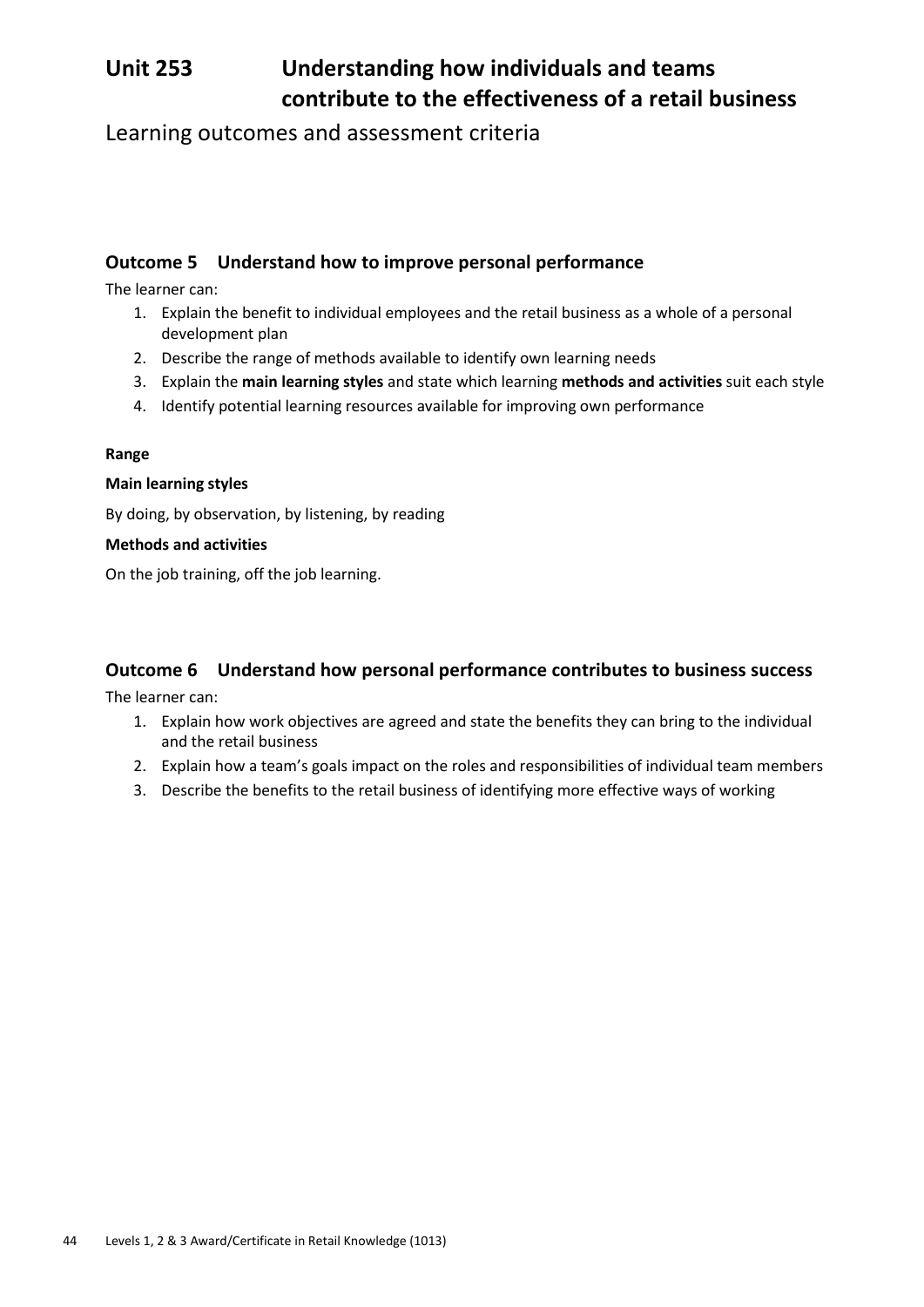**Level: 2**

**Credit value: 2**

#### **Unit aims**

The purpose of this unit is to provide learners with the knowledge and understanding of the procedures required for maintaining health and safety on the premises of retail businesses. It also covers employers' and employees' responsibilities in terms of legislation and safe working practices.

#### **Learning outcomes**

There are **five** learning outcomes to this unit. The learner will be able to:

- 1. Know the main provisions of health and safety legislation in relation to a retail business
- 2. Know what actions to take in an emergency
- 3. Understand the employees' responsibilities in reporting hazards and accidents that typically occur on the premises of a retail business
- 4. Understand safe handling, storage and disposal
- 5. Understand safe working practices

#### **Guided learning hours**

It is recommended that **20** hours should be allocated for this unit. This may be on a full-time or parttime basis.

#### **Details of the relationship between the unit and relevant national occupational standards (if appropriate)**

This unit is linked to the National Occupational Standards for retail.

#### **Endorsement of the unit by a sector or other appropriate body**

This unit is endorsed by Skillsmart Retail, the Sector Skills Council for Retail.

#### **Key Skills**

This unit may help candidates to gain confidence in, and possibly generate portfolio evidence for, the following Key Skills:

- Application of Number
- Communication
- Information and Communication Technology

#### **Assessment**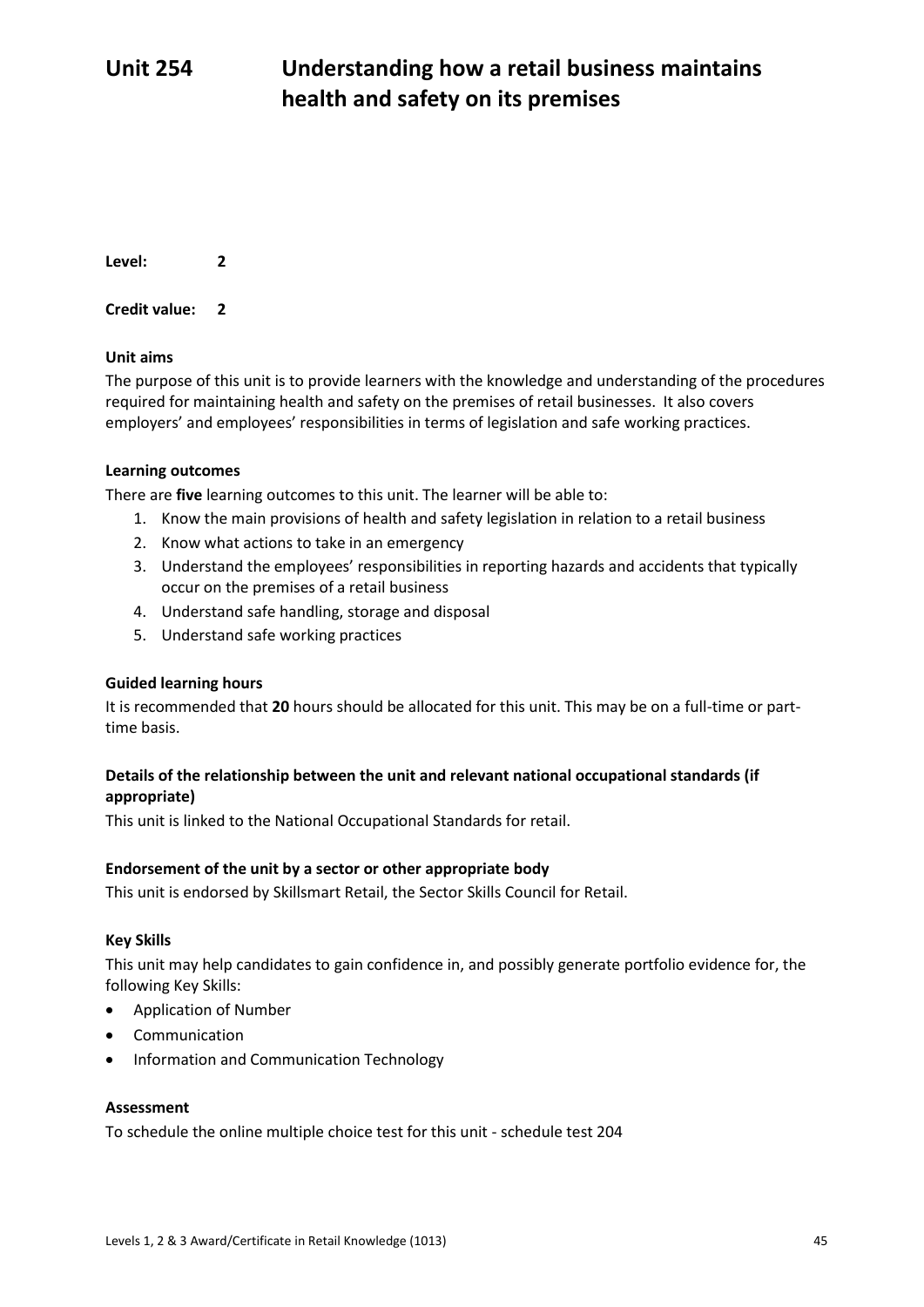Learning outcomes and assessment criteria

## **Outcome 1 Know the main provisions of health and safety legislation in relation to a retail business**

The learner can:

- 1. Describe the main **legal responsibilities of employees and employers** in relation to the relevant health and safety legislation
- 2. Describe the **main responsibilities of employees and employers** in relation to the control of substances hazardous to health

#### **Range**

#### **Legal responsibilities of employees**

compliance with legislation regarding safety of self and others

#### **Legal responsibilities of employers**

provide clearly defined procedures and training for dealing with health and safety legislation. Providing safe working conditions for employees, customers and visitors

#### **Main responsibilities of employees**

compliance with COSHH legislation. Understand safe use of potentially hazardous substances in the work place

#### **Main responsibilities of employers**

provide clearly defined procedures and training for dealing with potentially hazardous substances in the work place

#### **Outcome 2 Know what actions to take in an emergency**

The learner can:

- 1. State when and how to raise an emergency alarm
- 2. State the actions an employee should take in the event of:
	- a. fire
	- b. a bomb alert
	- c. acute illness or accident
- 3. State the main stages in an emergency evacuation procedure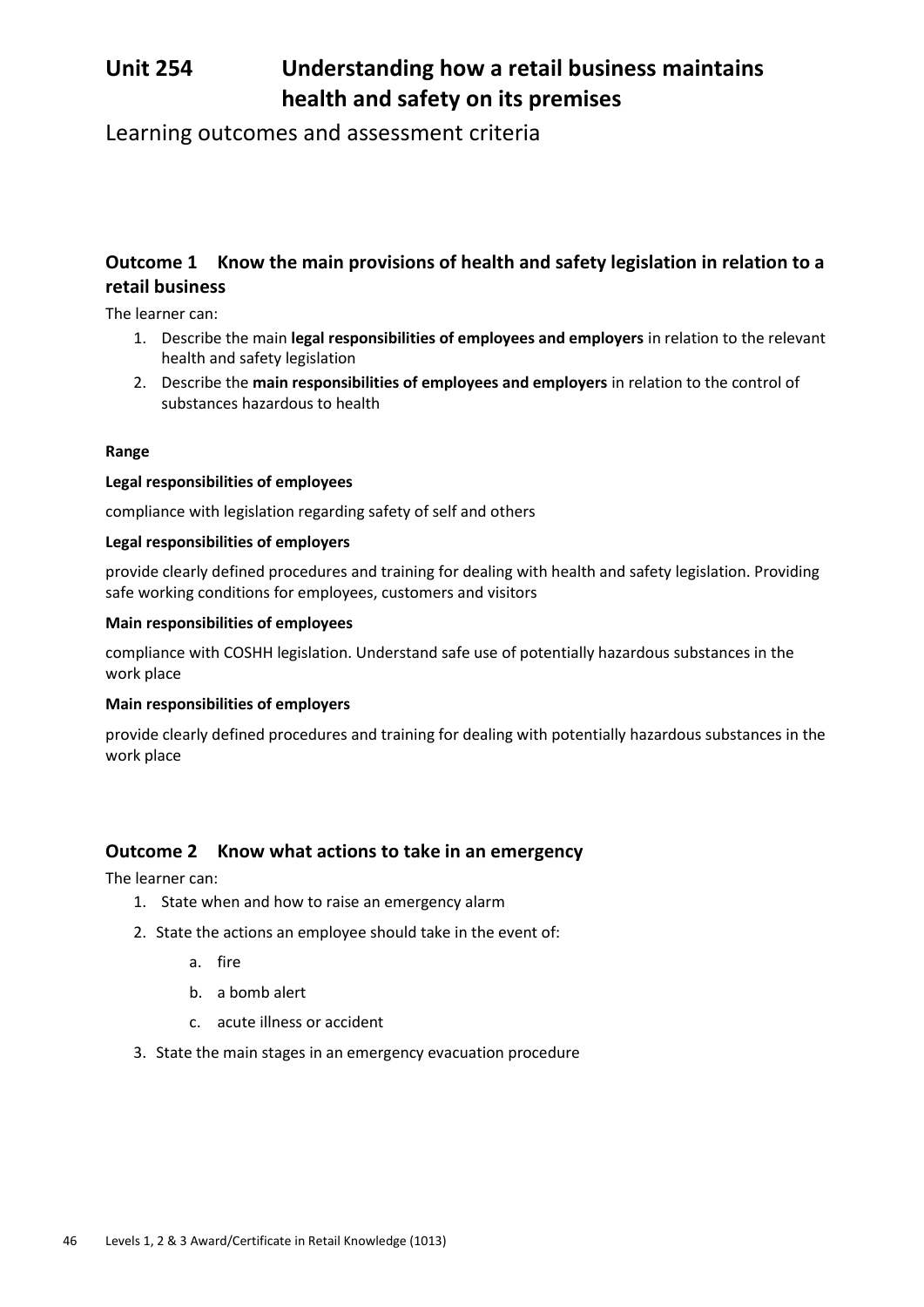Learning outcomes and assessment criteria

## **Outcome 3 Understand the employees' responsibilities in reporting hazards and accidents that typically occur on the premises of a retail business**

The learner can:

- 1. Describe the **hazards** and associated **risks** typically found on the premises of a retail business
- 2. Explain why it is **important to notice and report** hazards
- 3. State **when and to whom a personal accident should be reported**

#### **Range**

#### **Hazards**

Trip hazards, machinery, flammable products, incorrect merchandising, incorrect storage, spillages.

#### **Risks**

Trips, slips and falls, injury and electrocution, burns and scalds

#### **Important to notice and report**

Minimise potential risks, comply with legislation, minimise opportunity of litigation

#### **When and to whom a personal accident should be reported**

When and to whom a personal accident should be reported – In a timely manner to an authorised and/or nominated person.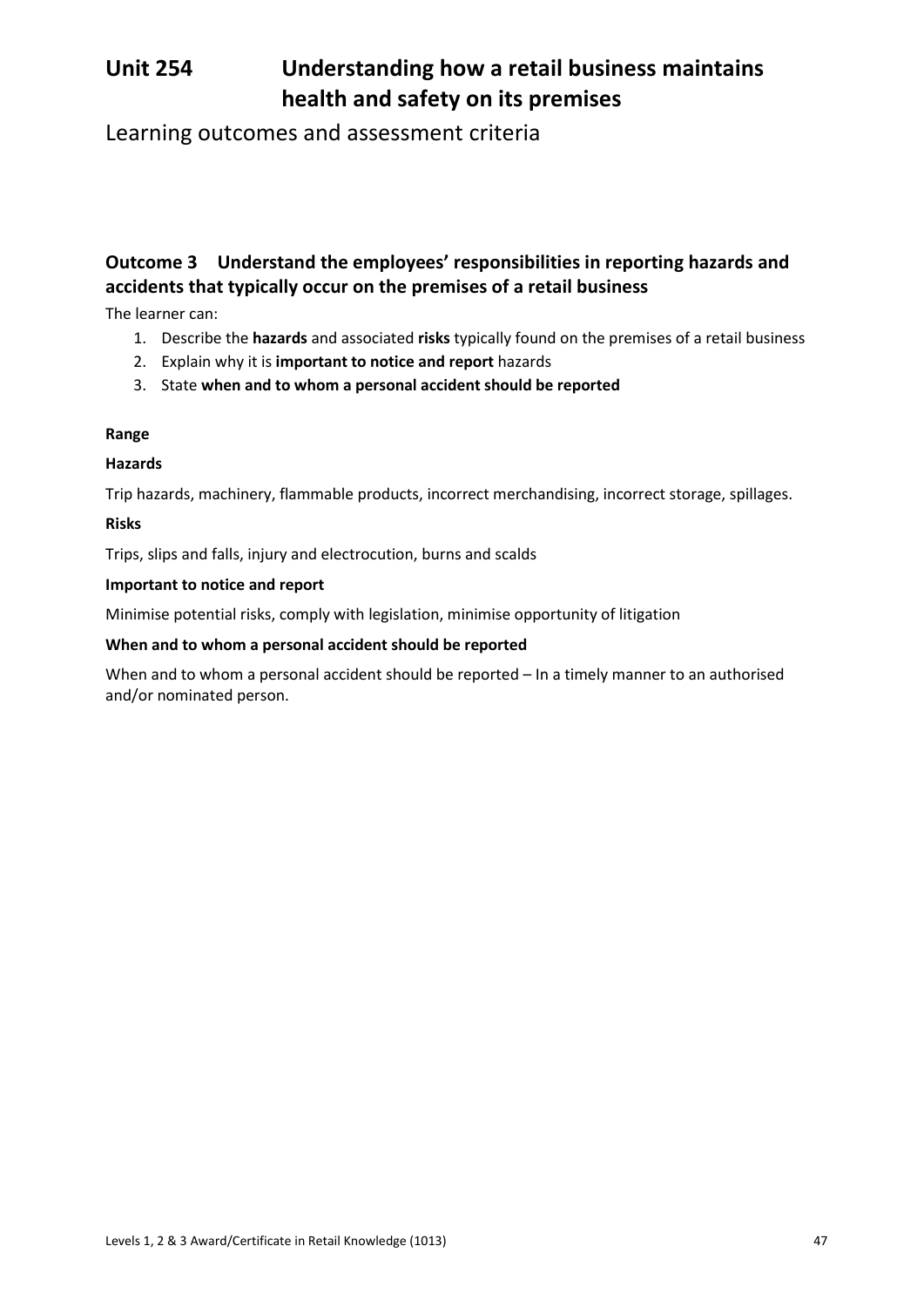Learning outcomes and assessment criteria

### **Outcome 4 Understand safe handling, storage and disposal**

#### **Assessment Criteria**

#### **Underpinning Knowledge**

The learner can:

- 1. Describe **safe methods for lifting and carrying**
- 2. Describe **methods for safely handling**, removing and disposing of **waste and rubbish**
- 3. Describe where and **how to store dangerous substances and items**
- 4. State the importance and relevance in handling, storing and disposing of substances hazardous to health

#### **Range**

#### **Safe methods for lifting and carrying**

Consideration of size, weight and types of items

#### **Methods for safe handlin**g

Correct use of personal protective equipment, lifting and carrying methods

#### **Waste and rubbish**

Recyclable, hazardous and non-hazardous

#### **How to store**

Comply with legislation.

#### **Dangerous substances and items**

Chemicals, sharp items, corrosive products, perishable goods, equipment.

### **Outcome 5 Understand safe working practices**

The learner can:

- 1. Describe the **routine practices** which employees need to follow to minimise health and safety risks at work
- 2. Explain why equipment and materials should be used in line with the employer's and manufacturer's instructions

#### **Range**

#### **Routine practices**

Awareness of hazards and risks, keeping up to date with safe working procedures and legislation.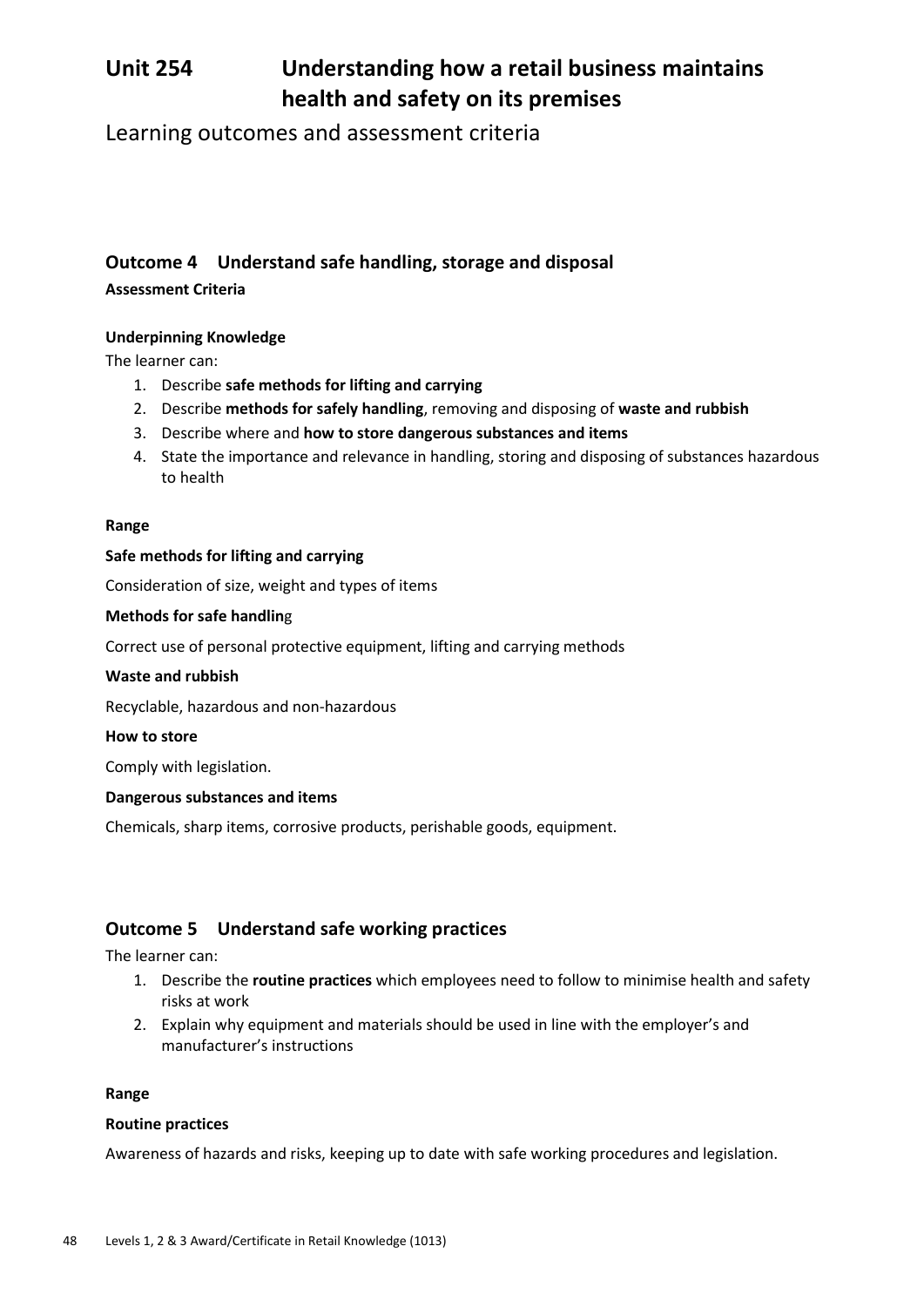**Level: 2**

**Credit value: 2**

#### **Unit aims**

The purpose of this unit is to provide learners with the knowledge and understanding of legislation relevant to consumers. It covers acts such as Trade Description and Data Protection, as well as legislation for consumer credit and the provision of licensed and age-restricted products.

#### **Learning outcomes**

There are **six** learning outcomes to this unit. The learner will be able to:

- 1. Understand how consumer legislation protects the rights of customers
- 2. Know the main provisions for the protection of consumers from unfair trading practices
- 3. Know the main provisions of consumer credit legislation in relation to retail
- 4. Know the main provisions of data protection legislation in relation to retail
- 5. Know the main provisions of the law relating to the sale of licensed and age-restricted products
- 6. Understand the consequences for businesses and employees of contravening retail law

#### **Guided learning hours**

It is recommended that **20** hours should be allocated for this unit. This may be on a full-time or parttime basis.

#### **Details of the relationship between the unit and relevant national occupational standards (if appropriate)**

This unit is linked to the National Occupational Standards for retail.

#### **Endorsement of the unit by a sector or other appropriate body**

This unit is endorsed by Skillsmart Retail, the Sector Skills Council for Retail.

#### **Key Skills**

This unit may help candidates to gain confidence in, and possibly generate portfolio evidence for, the following Key Skills:

- Application of Number
- **Communication**
- Information and Communication Technology

#### **Assessment**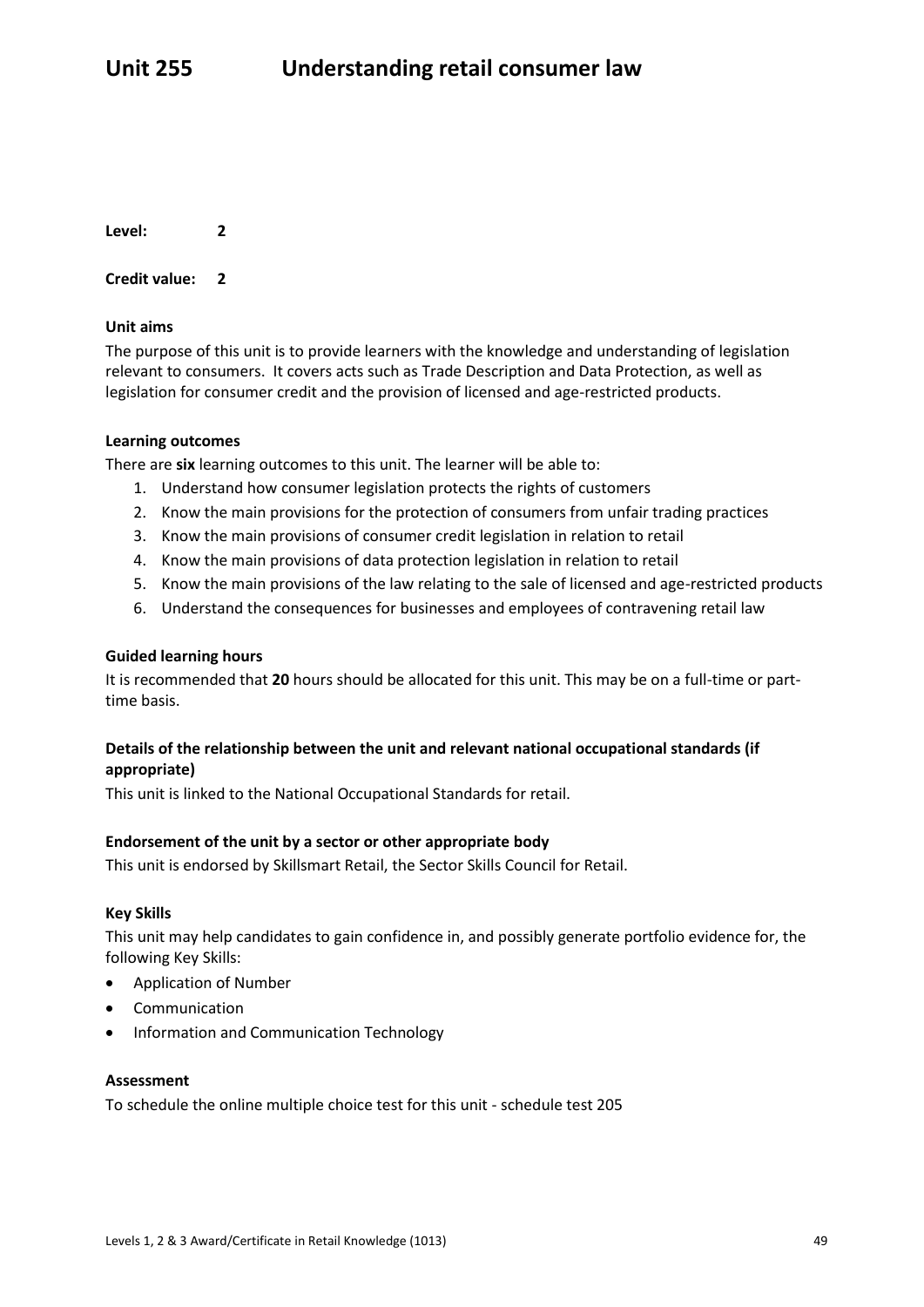## **Unit 255 Understanding retail consumer law**

Learning outcomes and assessment criteria

### **Outcome 1 Understand how consumer legislation protects the rights of customers**

The learner can:

- 1. State the purpose of **consumer legislation** in relation to retail
- 2. Describe the key principles and concepts of consumer legislation such as fitness for purpose, misinterpretation, and merchantable quality

#### **Range**

#### **Consumer legislation**

Sale of Goods Act, Consumer Rights Act. , Trade Descriptions Act 1972

## **Outcome 2 Know the main provisions for the protection of consumers from unfair trading practices**

The learner can:

- 1. Describe the provisions in place to protect consumers from unfair trading practices
- 2. Describe retail employees' responsibilities in ensuring fair trading practices

#### **Range**

**Fair trading practices**

Fair Trade Act

## **Outcome 3 Know the main provisions of consumer credit legislation in relation to retail**

The learner can:

1. Describe the key **legal responsibilities** of a retail business and its employees when offering credit facilities to customers

#### **Range**

#### **Legal responsibilities**

To comply with Consumer Credit Act, Data Protection Act.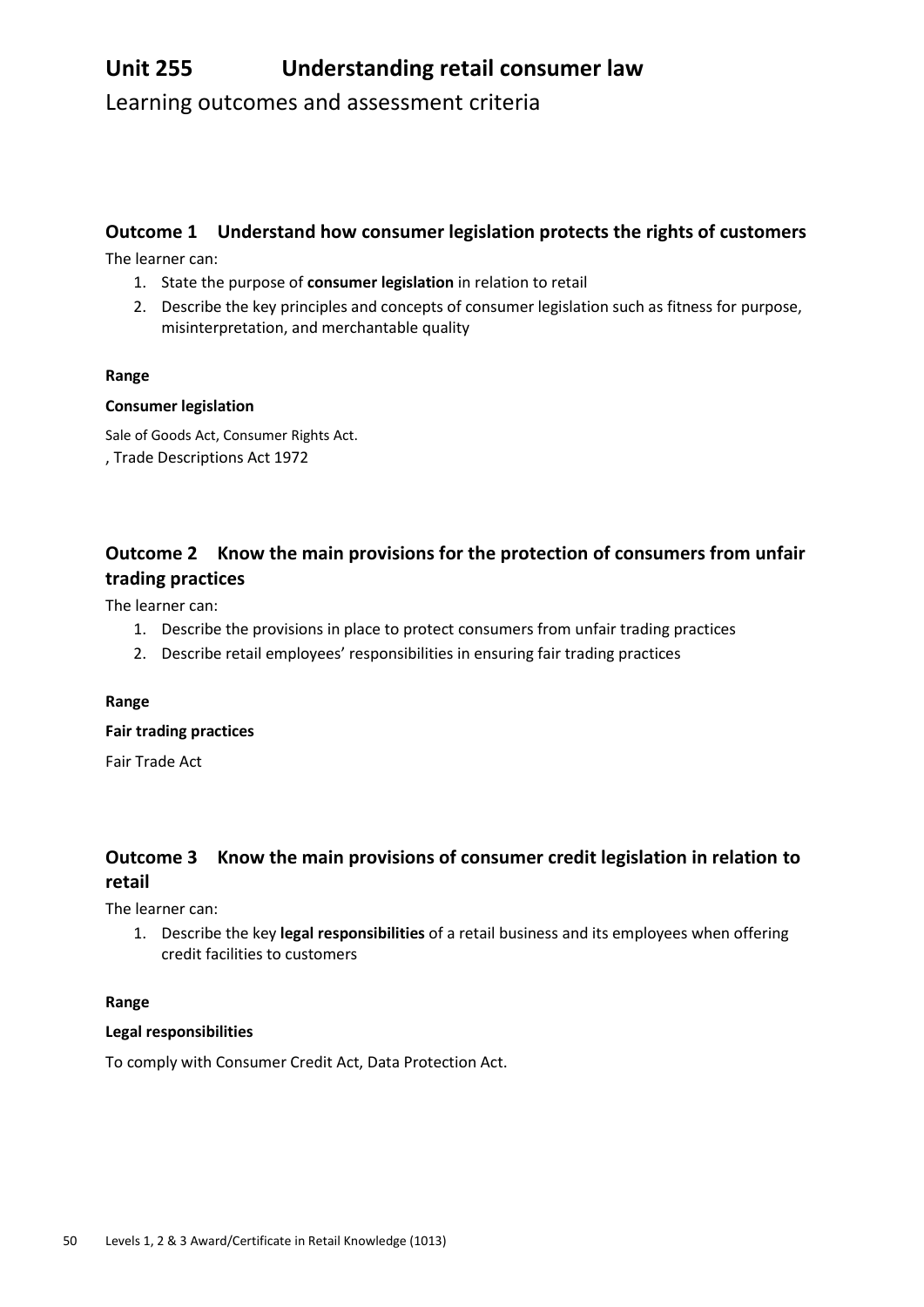## **Outcome 4 Know the main provisions of data protection legislation in relation to retail**

The learner can:

1. Describe the key responsibilities and obligations of a retail business and its employees under **current data protection legislation**

#### **Range**

#### **Current data protection legislation**

Data Protection Act.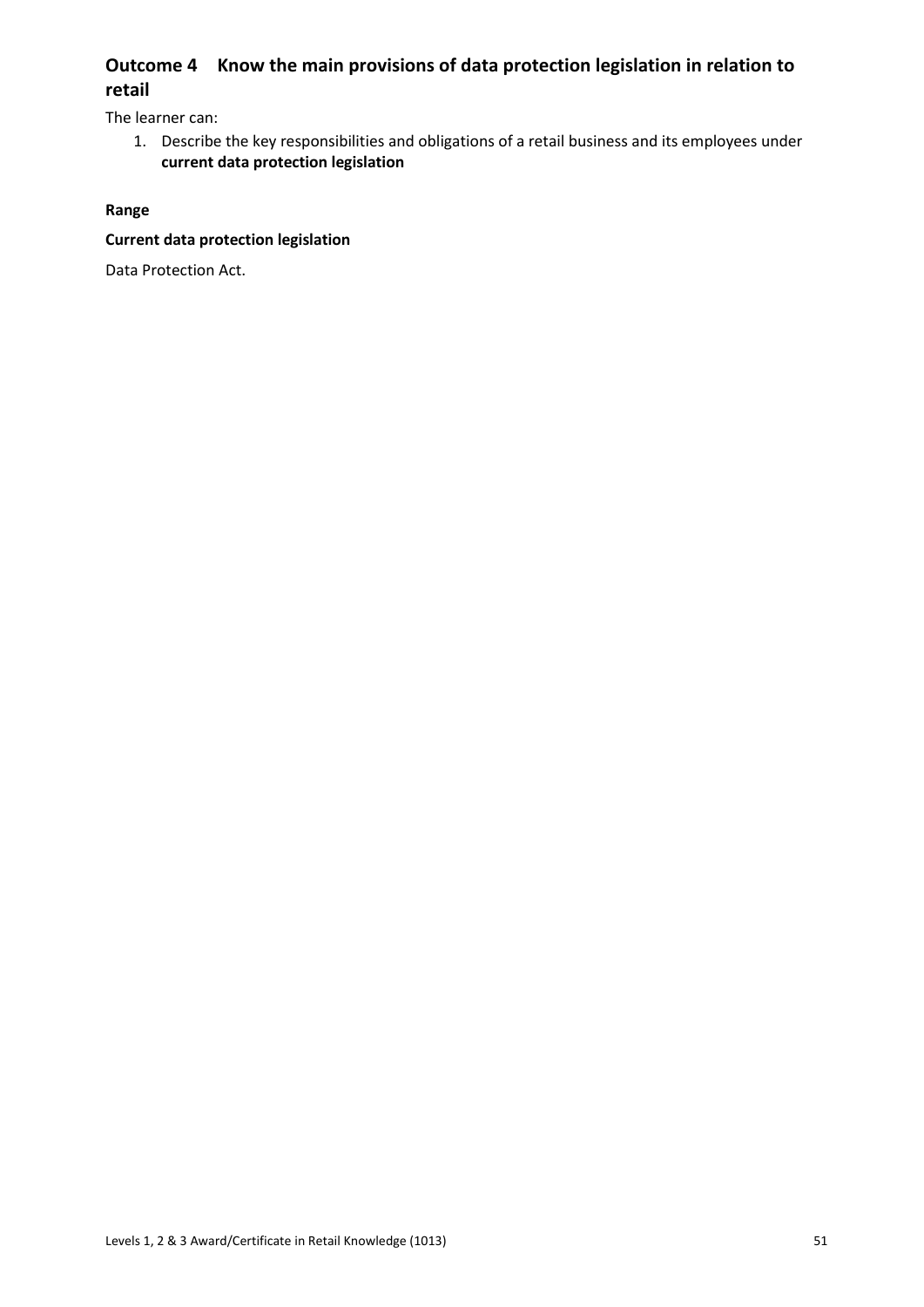## **Unit 255 Understanding retail consumer law**

## Learning outcomes and assessment criteria

## **Outcome 5 Know the main provisions of the law relating to the sale of licensed and age-restricted products**

The learner can:

- 1. Identify the **responsibilities and obligations** of a retail business and its employees in relation to the sale of **licensed goods**
- 2. Identify the **responsibilities and obligations** of a retail business and its employees in relation to the sale of **age-restricted goods**

#### **Range**

#### **Responsibilities and obligations**

Comply with licence requirements, protection of staff, customers, community and business.

#### **Licensed goods**

Alcohol, tobacco, pharmaceuticals, game, livestock, gaming products.

#### **Responsibilities and obligations**

Comply with age related sales legislation, protection of staff, customers, community and business.

#### **Age-restricted goods**

Alcohol, tobacco products, fireworks, films and games, lighter fuel, solvents, gaming products, knives, aerosol paints, petrol.

## **Outcome 6 Understand the consequences for businesses and employees of contravening retail law**

#### **Assessment Criteria**

#### **Underpinning Knowledge**

The learner can:

- 1. Describe the **legal consequences** for businesses and employees of contravening retail law
- 2. Describe the probable **commercial consequences** and sanctions for employees and businesses of contravening retail law

#### **Range**

#### **Legal consequences**

Possible litigation, fines, loss of licence, closure of business, imprisonment.

#### **Commercial consequences**

Loss of trade, loss of business, loss of reputation, loss of employment.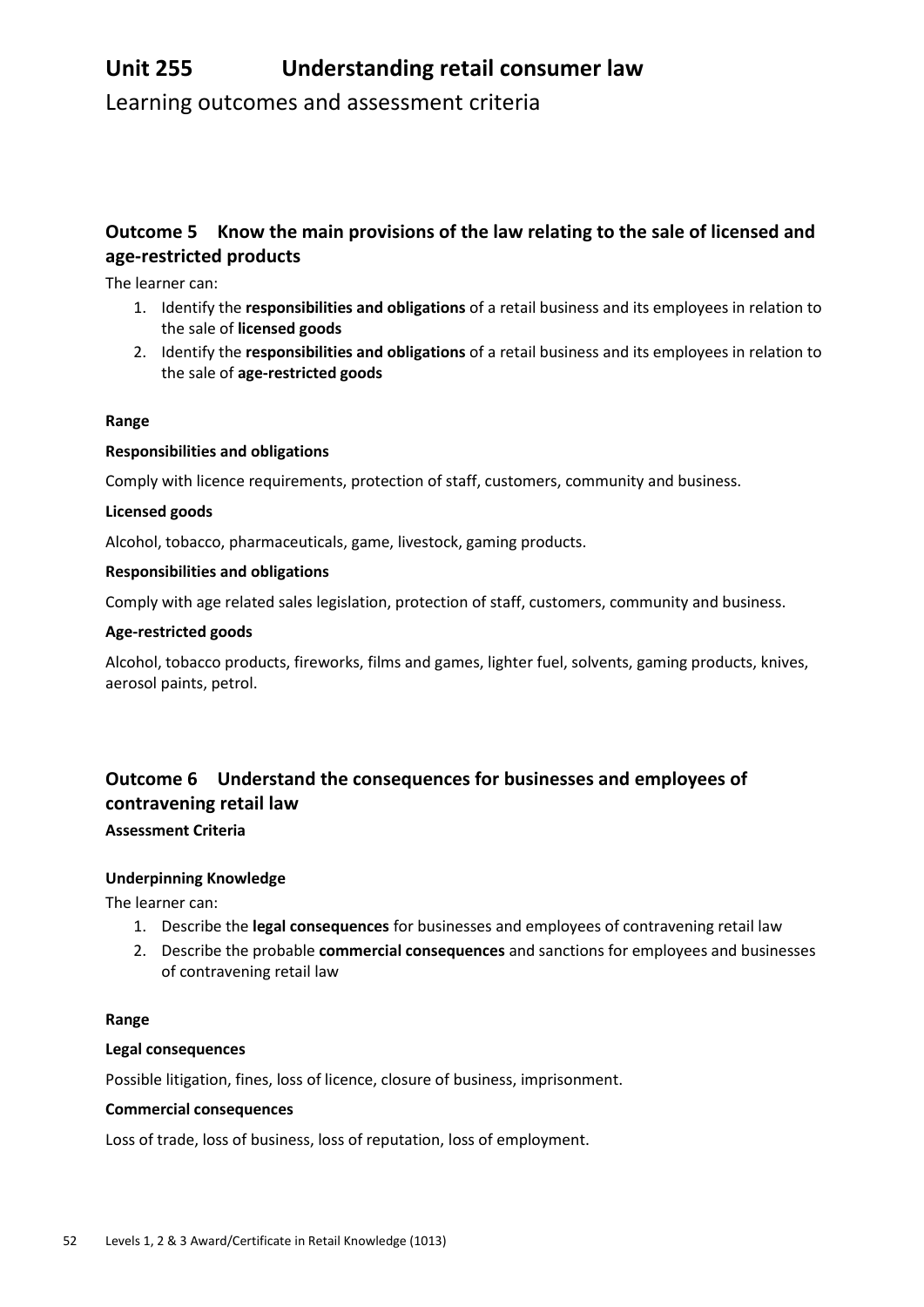**This page is intentionally blank**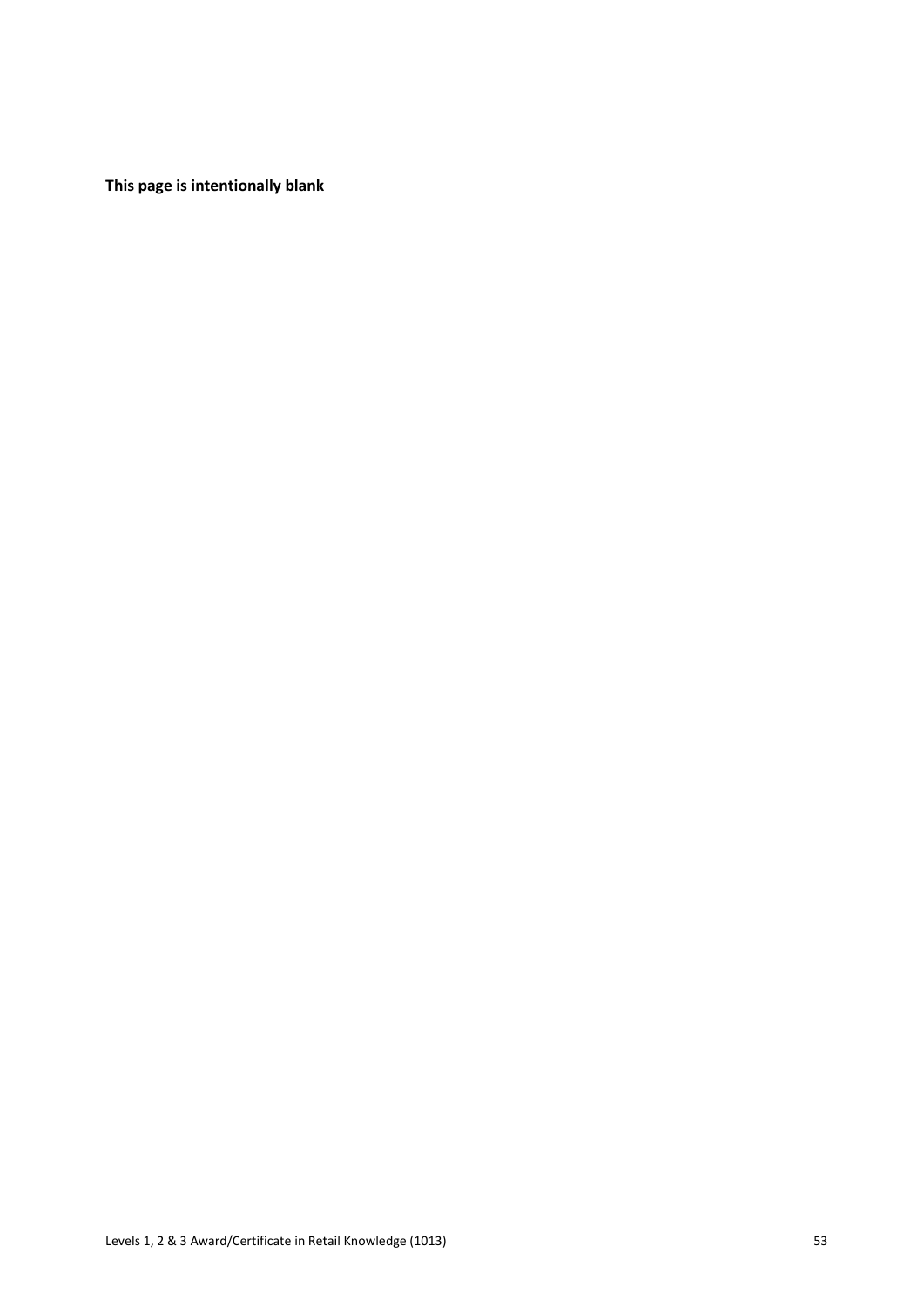## **Unit 256 Understanding security and loss prevention in a retail business**

**Level: 2**

**Credit value: 2**

#### **Unit aims**

The purpose of this unit is to provide learners with the knowledge and understanding of the impact of crime upon retail business and the precautions and actions which are undertaken to prevent loss and maintain security.

#### **Learning outcomes**

There are **four** learning outcomes to this unit. The learner will be able to:

- 1. Know the range of security risks faced by a retail business
- 2. Understand the effect which crime has on a retail business and its staff
- 3. Know what actions can be taken to prevent crime in a retail business
- 4. Know how security incidents should be dealt with

#### **Guided learning hours**

It is recommended that **20** hours should be allocated for this unit. This may be on a full-time or parttime basis.

#### **Details of the relationship between the unit and relevant national occupational standards (if appropriate)**

This unit is linked to the National Occupational Standards for retail.

#### **Endorsement of the unit by a sector or other appropriate body**

This unit is endorsed by Skillsmart Retail, the Sector Skills Council for Retail.

#### **Key Skills**

This unit may help candidates to gain confidence in, and possibly generate portfolio evidence for, the following Key Skills:

- Application of Number
- **Communication**
- Information and Communication Technology

#### **Assessment:**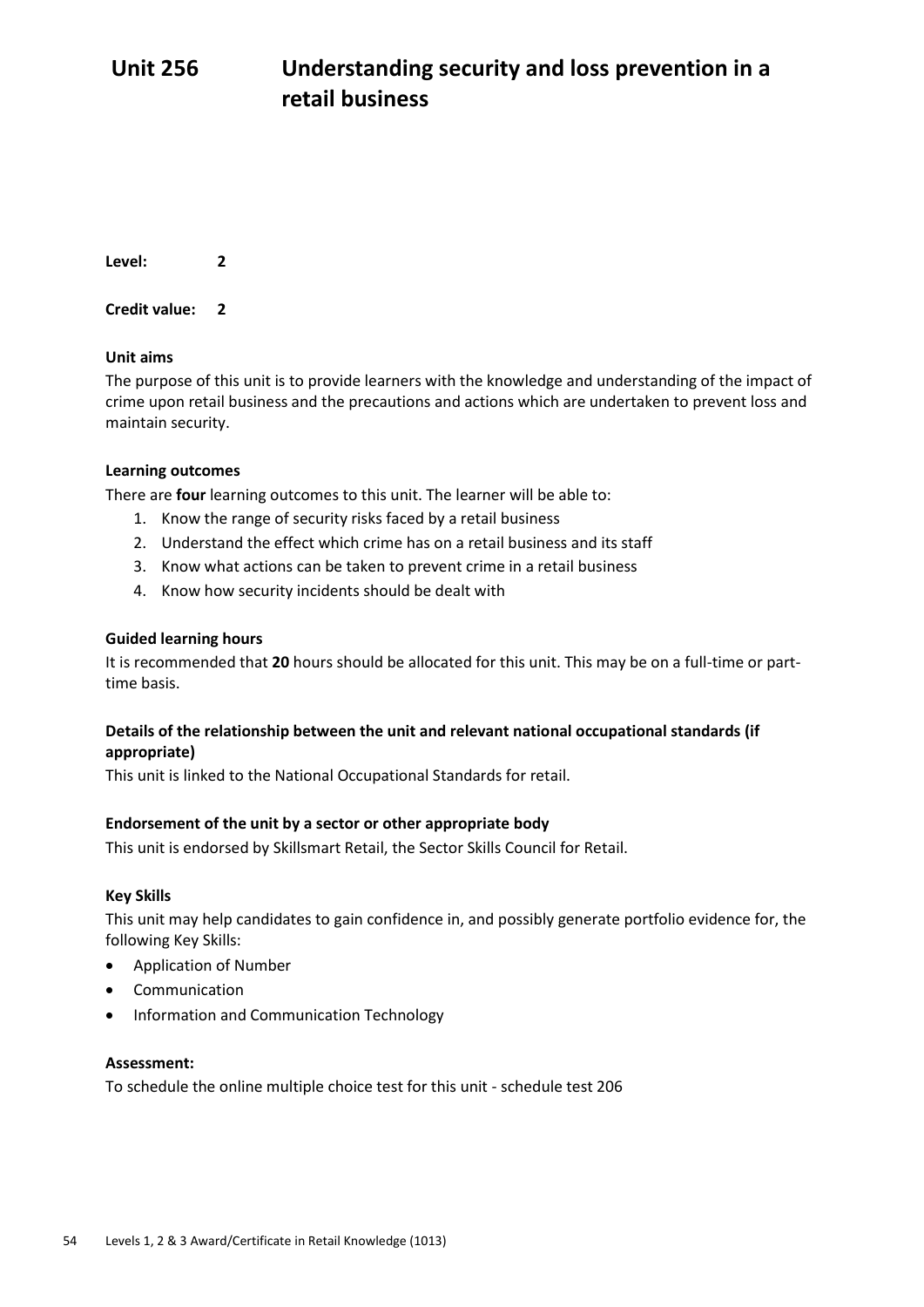## **Unit 256 Understanding security and loss prevention in a retail business**

Learning outcomes and assessment criteria

### **Outcome 1 Know the range of security risks faced by a retail business**

The learner can:

- 1. Describe the **types of criminal activity** which commonly occur in retail businesses
- 2. Identify the **types of merchandise** at greatest risk of theft and the reason for this

#### **Range**

#### **Types of criminal activity**

Theft, criminal damage, vandalism, harassment, burglary, fraud, staff collusion.

#### **Types of merchandise**

High value, easily portable, easily saleable, bonded goods

### **Outcome 2 Understand the effect which crime has on a retail business and its staff**

The learner can:

- 1. Describe how crime can affect the profits of a retail business
- 2. Describe **how crime can affect people** working in retail

#### **Range**

#### **How crime can affect people**

Financially, physically, psychologically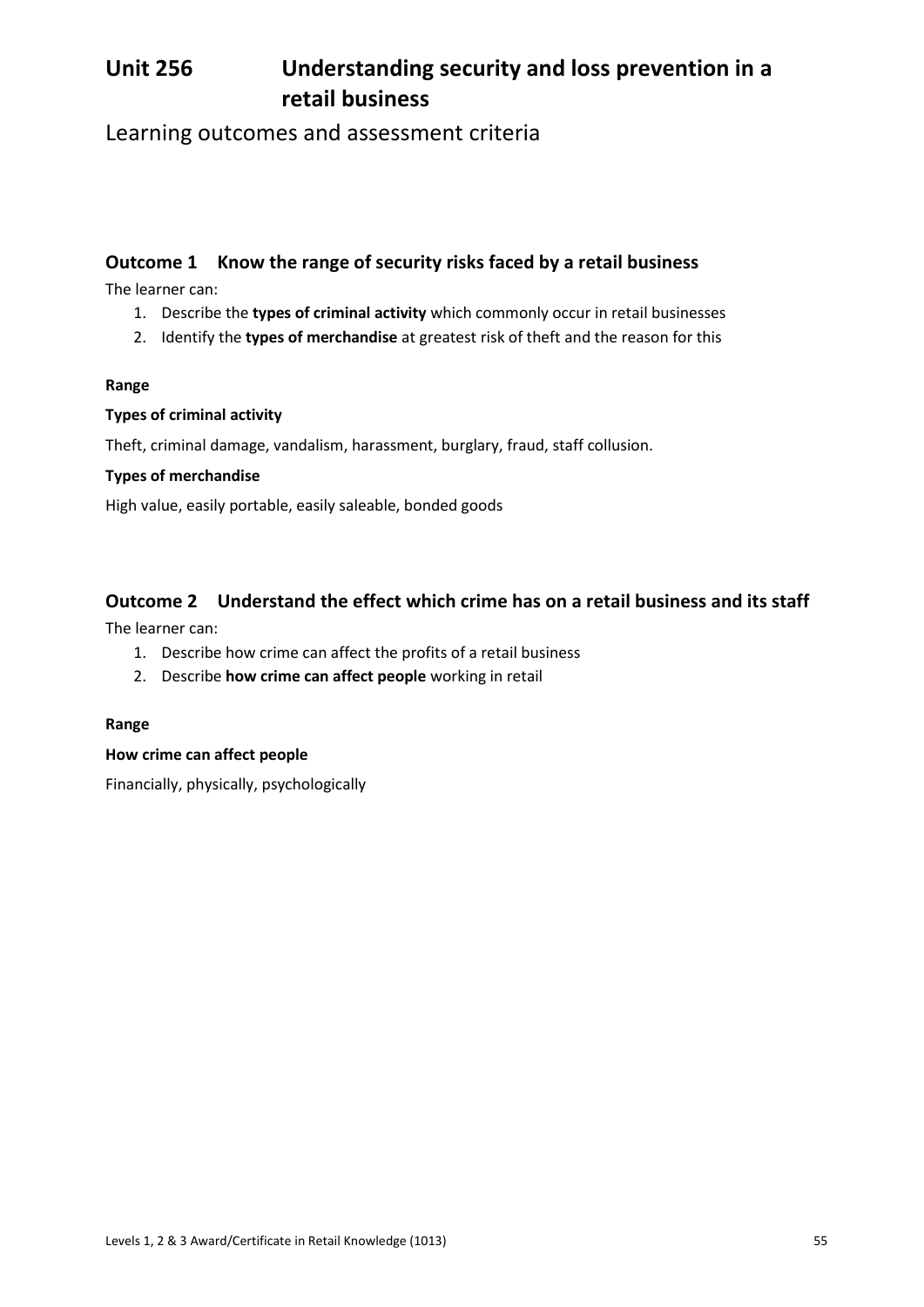## **Unit 256 Understanding security and loss prevention in a retail business**

Learning outcomes and assessment criteria

#### **Outcome 3 Know what actions can be taken to prevent crime in a retail business**

The learner can:

- 1. Outline **actions and precautions** typically taken to secure:
	- a. stock
	- b. premises
	- c. cash
	- d. people
	- e. information
- 2. Outline **actions and precautions** that can be taken to reduce staff theft and the resulting loss of stock

#### **Range**

#### **Actions and precautions**

Security personnel, security devices, CCTV, alarms, monitoring suspicious behaviour, computer access authorisation limits.

#### **Actions and precautions**

Staff search procedures, staff activities monitoring, staff security procedures

#### **Outcome 4 Know how security incidents should be dealt with**

The learner can:

- 1. Describe **what action should be undertaken** in the event of an observed or suspected theft
- 2. Describe the **steps** employees should take to safeguard their own personal security
- 3. State when security incidents should be referred to senior staff

#### **Range**

#### **What action should be undertaken**

Prompt and accurate reporting to a nominated or authorised person, maintain vigilance

#### **Steps**

Avoid confrontation, comply with legislation, comply with company guidelines, avoid divulging staff personal details.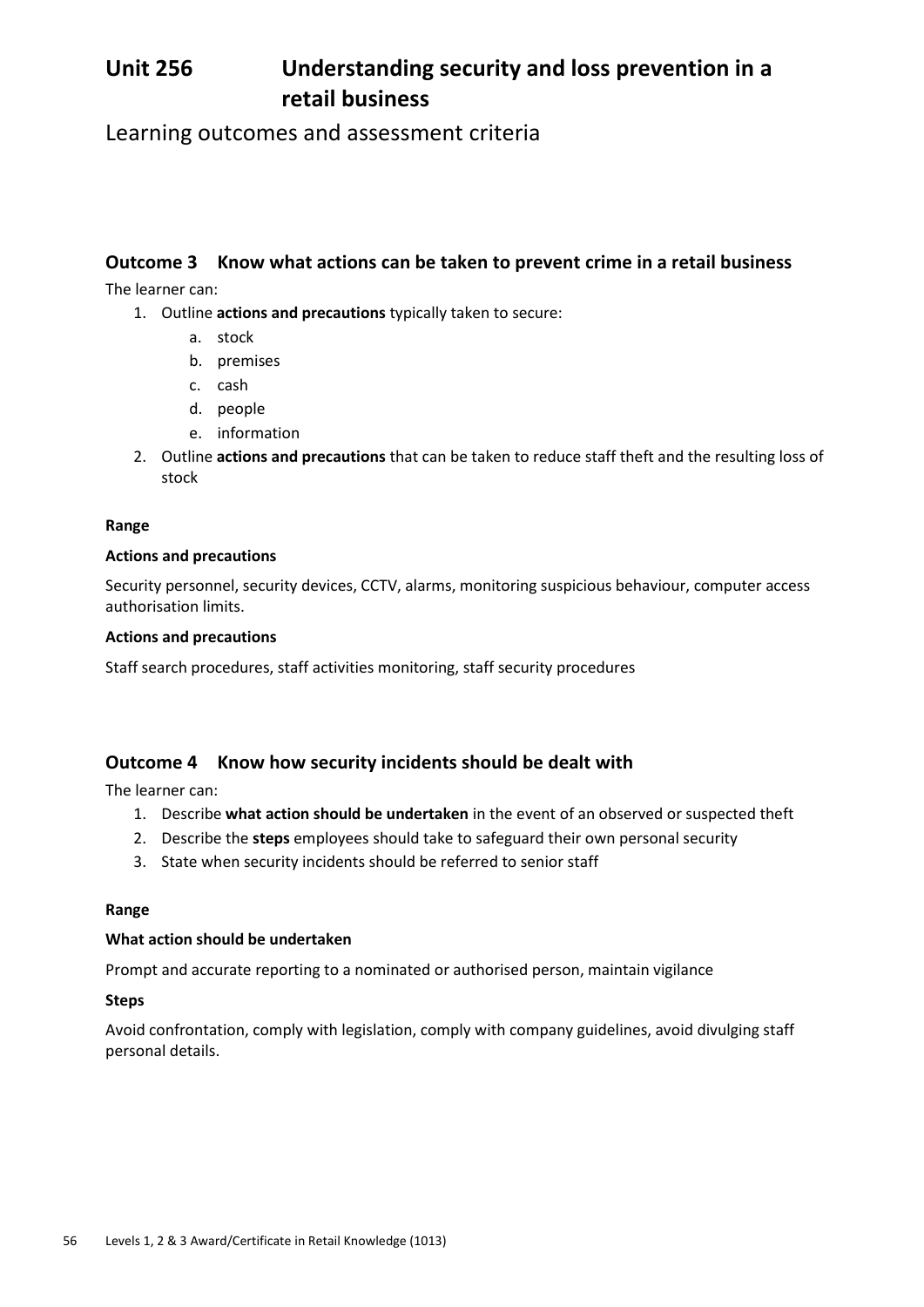**This page is intentionally blank**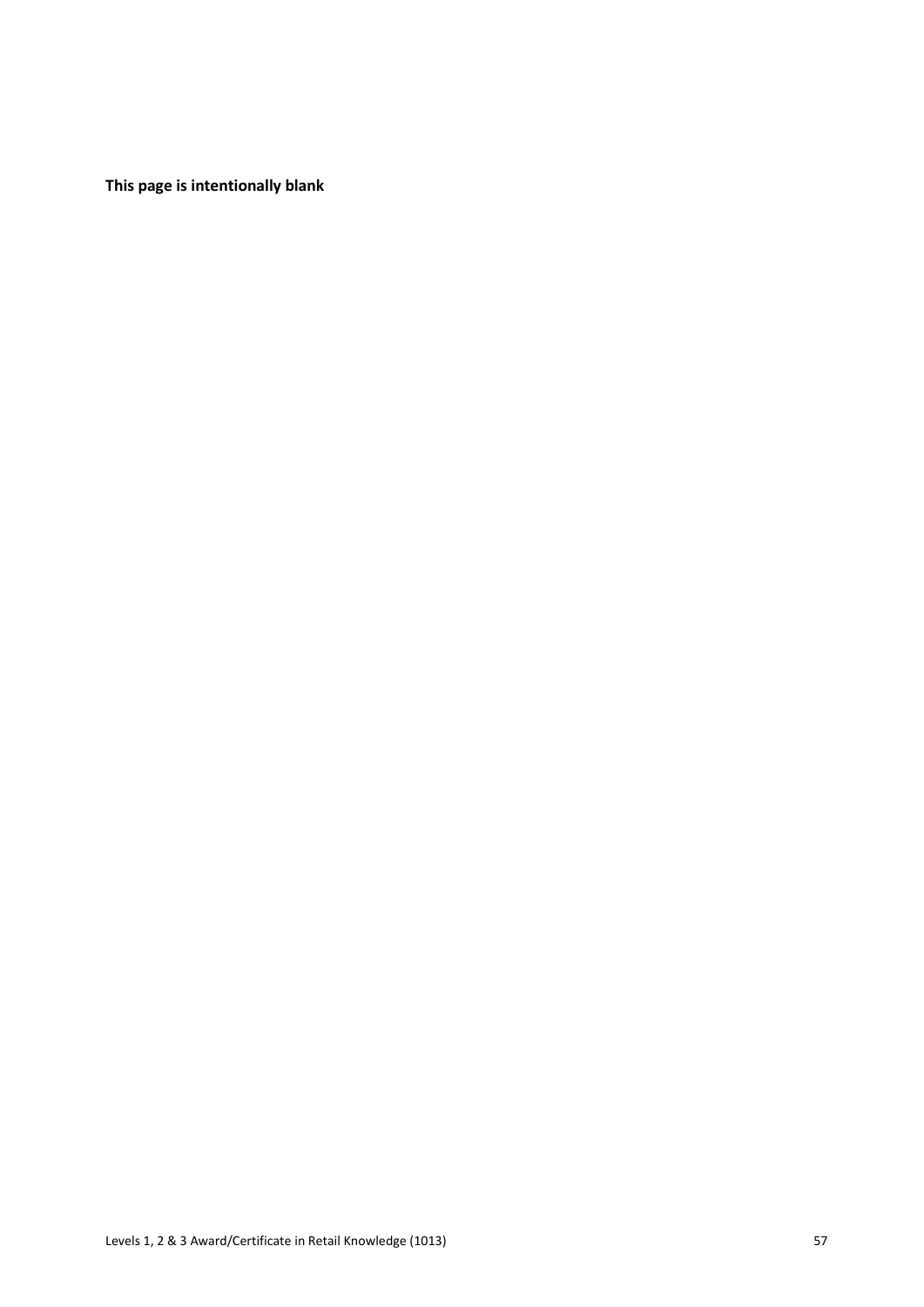## **Unit 257 Understanding the handling of customer payments in a retail business**

**Level: 2**

**Credit value: 2**

#### **Unit aims**

The purpose of this unit is to provide learners with the knowledge and understanding of the cashier's responsibilities in terms of processing payments at the payment point within retail businesses.

#### **Learning outcomes**

There are **four** learning outcomes to this unit. The learner will be able to:

- 1. Know the methods of payment accepted from retail customers
- 2. Understand the risks involved in handling payments
- 3. Understand the cashier's responsibility for providing service at the payment point
- 4. Understand the cashier's responsibilities when processing age-restricted goods at the payment point

#### **Guided learning hours**

It is recommended that **20** hours should be allocated for this unit. This may be on a full-time or parttime basis.

#### **Details of the relationship between the unit and relevant national occupational standards (if appropriate)**

This unit is linked to the National Occupational Standards for retail.

#### **Endorsement of the unit by a sector or other appropriate body**

This unit is endorsed by Skillsmart Retail, the Sector Skills Council for Retail.

#### **Key Skills**

This unit may help candidates to gain confidence in, and possibly generate portfolio evidence for, the following Key Skills:

- Application of Number
- **Communication**
- Information and Communication Technology

#### **Assessment:**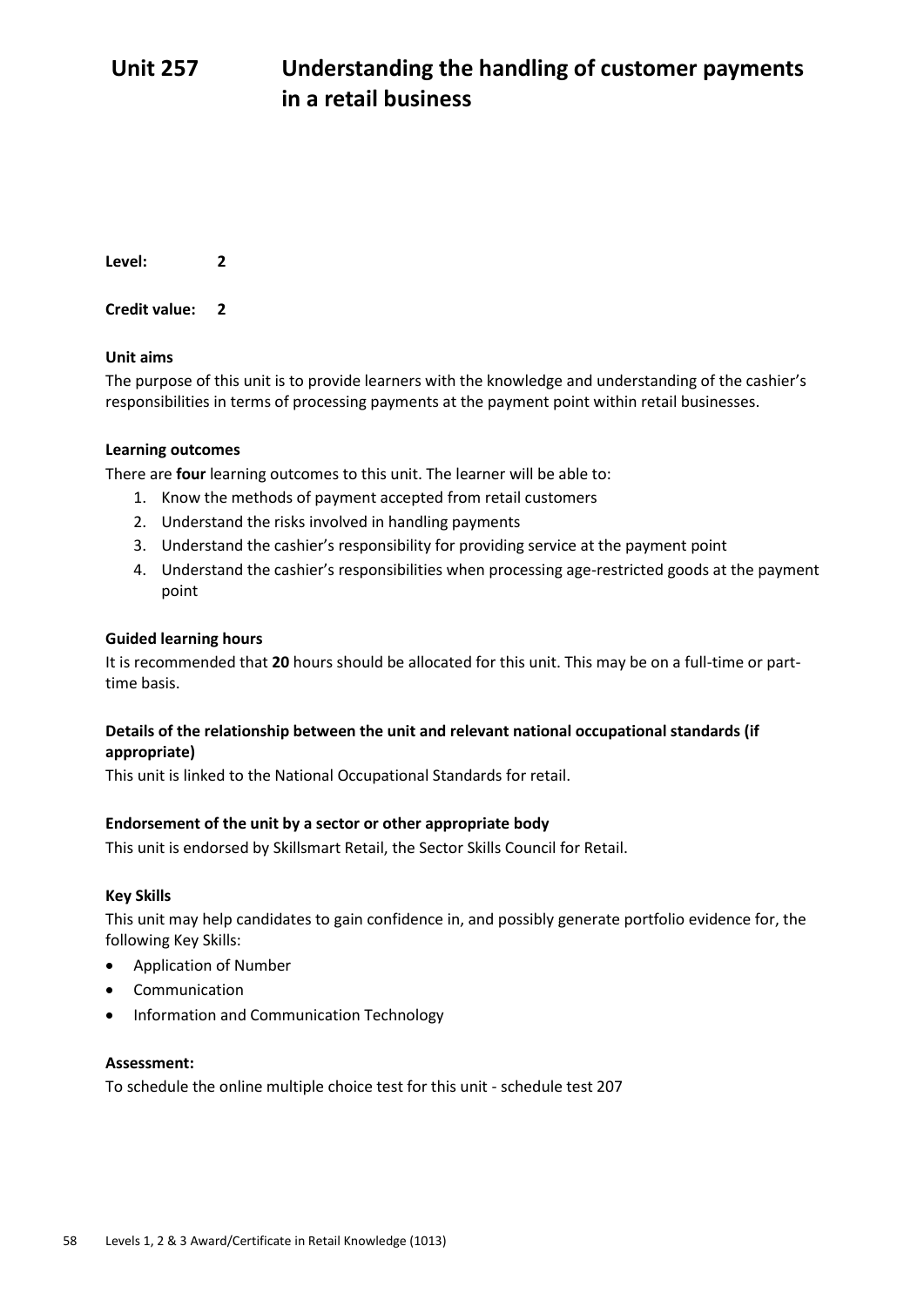## **Unit 257 Understanding the handling of customer payments in a retail business**

Learning outcomes and assessment criteria

### **Outcome 1 Know the methods of payment accepted from retail customers**

The learner can:

1. List the **methods of payment** typically accepted by retail businesses and describe how each is processed

#### **Range**

#### **Methods of payment**

Cash, credit cards, debit cards, credit terms, personal and travellers' cheques.

### **Outcome 2 Understand the risks involved in handling payments**

The learner can:

- 1. Describe how errors can arise when accepting cash payments at the till, and explain how these can result in losses
- 2. Identify the security risks that may arise when **handling payments**

#### **Range**

#### **Handling payments**

Credit cards, debit cards, credit terms, personal and travellers' cheques.

## **Outcome 3 Understand the cashier's responsibility for providing service at the payment point**

The learner can:

- 1. Outline the cashier's key responsibilities for serving customers at the payment point
- 2. Identify common problems which can arise at the payment point and describe how the cashier can resolve or refer these
- 3. Describe additional services which are often offered to customers at the payment point, such as cash-back or wrapping
- 4. Describe how the cashier can help to promote **additional sales** at the payment point

#### **Range**

#### **Additional sales**

Products, services.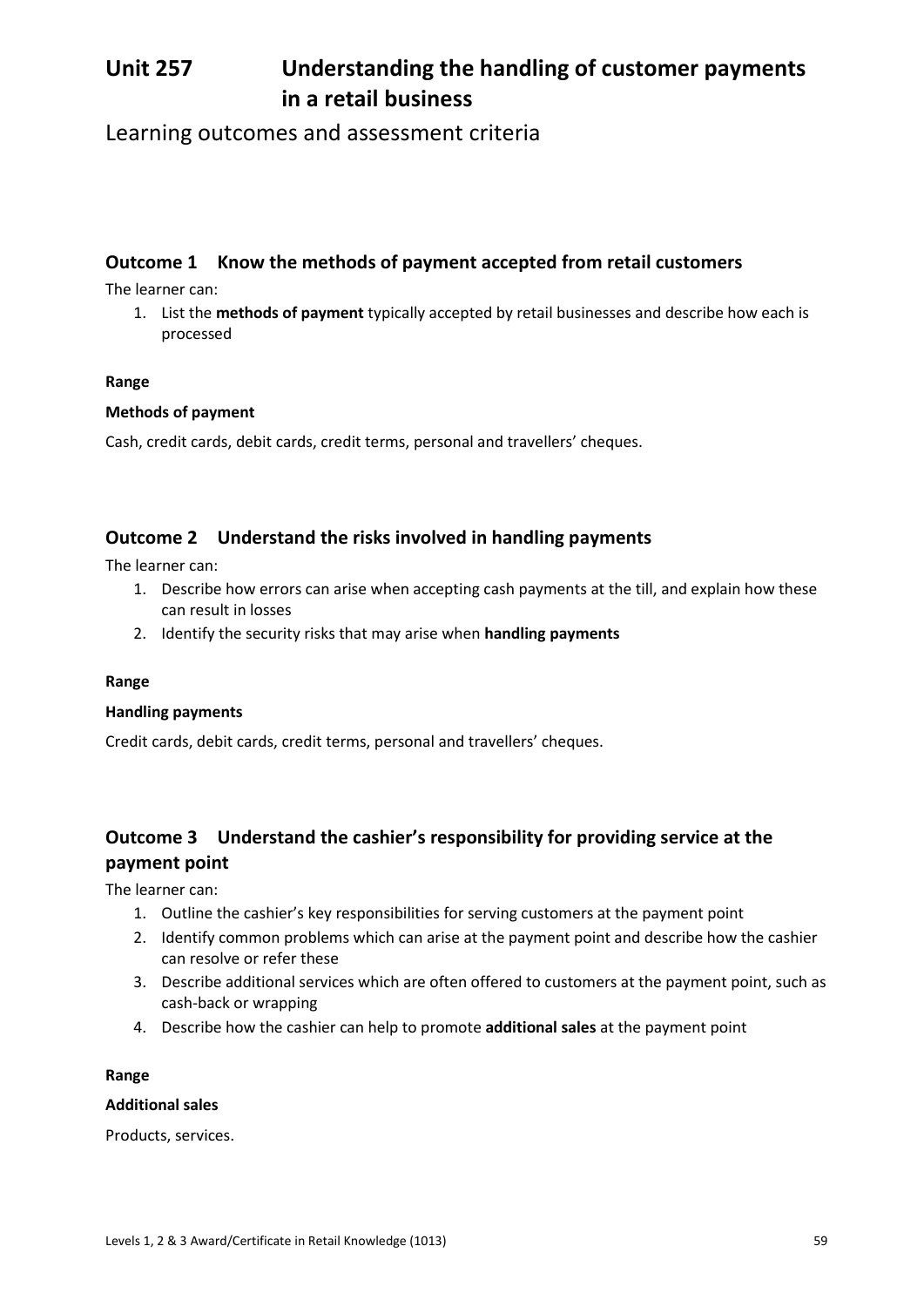## **Unit 257 Understanding the handling of customer payments in a retail business**

Learning outcomes and assessment criteria

## **Outcome 4 Understand the cashier's responsibilities when processing age-restricted goods at the payment point**

The learner can:

- 1. List the **types and age restrictions of products** which can be sold only to customers, or by employees, who are over a minimum age specified by law
- 2. State the **consequences for the cashier** and **the business** if legal age restrictions are not complied with
- 3. Describe the cashier's responsibilities for helping to ensure that legal age restrictions are complied with

#### **Range**

#### **Types of age-restricted products**

Alcohol, tobacco products, fireworks, films and games, lighter fuel, solvents, gaming products, knives, aerosol paints, petrol.

#### **Consequences for cashier**

Fines, loss of employment, imprisonment.

#### **Consequences for business - legal**

Possible litigation, fines, loss of licence, closure of business

#### **Consequences for business – commercial**

Loss of trade, loss of business, loss of reputation.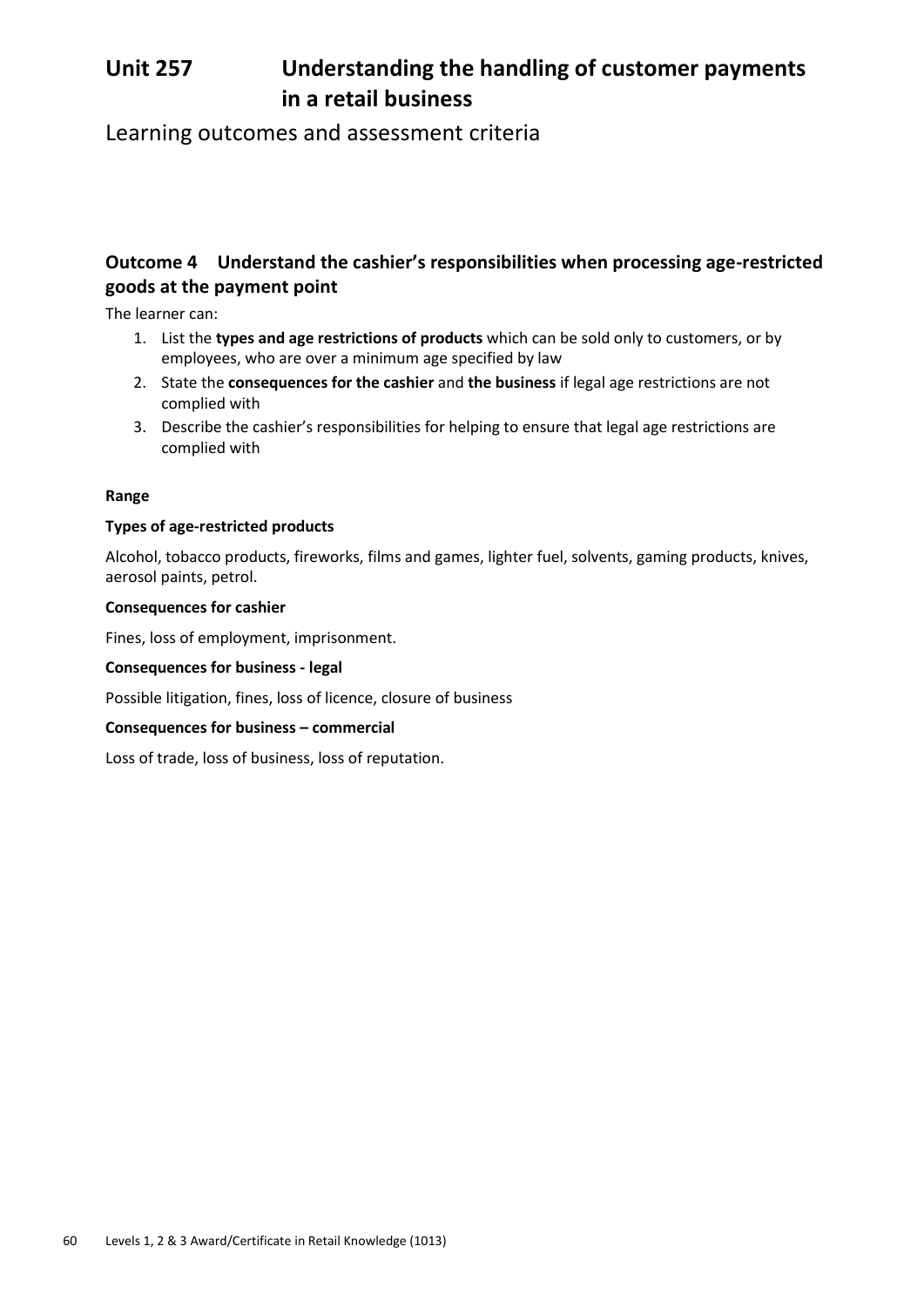**This page is intentionally blank**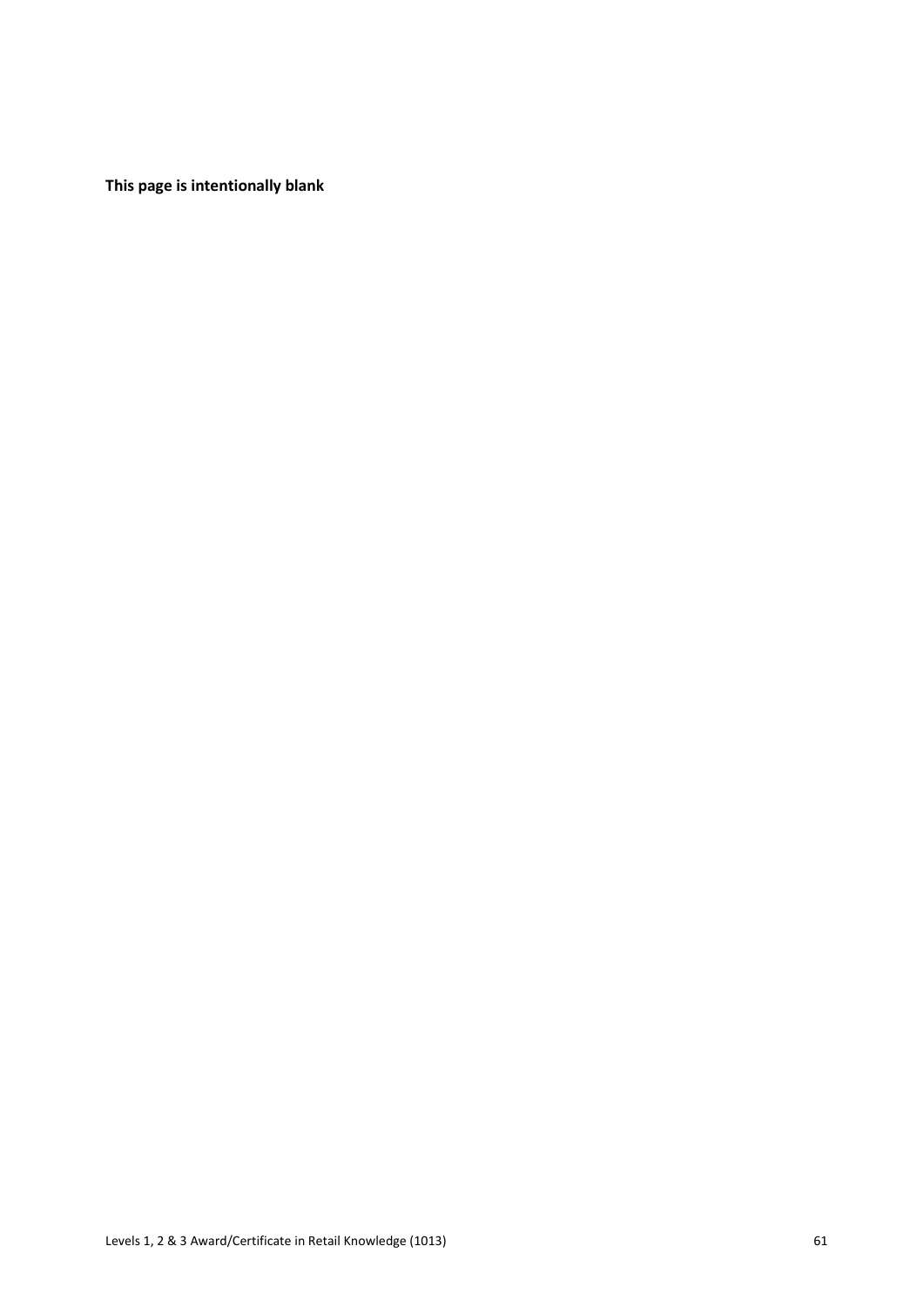## **Unit 258 Understanding the control, receipt and storage of stock in a retail business**

**Level: 2**

**Credit value: 2**

#### **Unit aims**

The purpose of this unit is to provide learners with the knowledge and understanding of stock control systems and the procedures for taking delivery of stock in retail businesses. It also covers the different methods of storing and moving stock in order to prevent damage or loss.

#### **Learning outcomes**

There are **three** learning outcomes to this unit. The learner will be able to:

- 1. Understand the importance of having the right stock levels
- 2. Understand how goods are received on the premises of a retail business
- 3. Understand how stock should be stored to prevent damage or loss

#### **Guided learning hours**

It is recommended that **20** hours should be allocated for this unit. This may be on a full-time or parttime basis.

#### **Details of the relationship between the unit and relevant national occupational standards (if appropriate)**

This unit is linked to the National Occupational Standards for retail.

#### **Endorsement of the unit by a sector or other appropriate body**

This unit is endorsed by Skillsmart Retail, the Sector Skills Council for Retail.

#### **Key Skills**

This unit may help candidates to gain confidence in, and possibly generate portfolio evidence for, the following Key Skills:

- Application of Number
- **Communication**
- Information and Communication Technology

#### **Assessment:**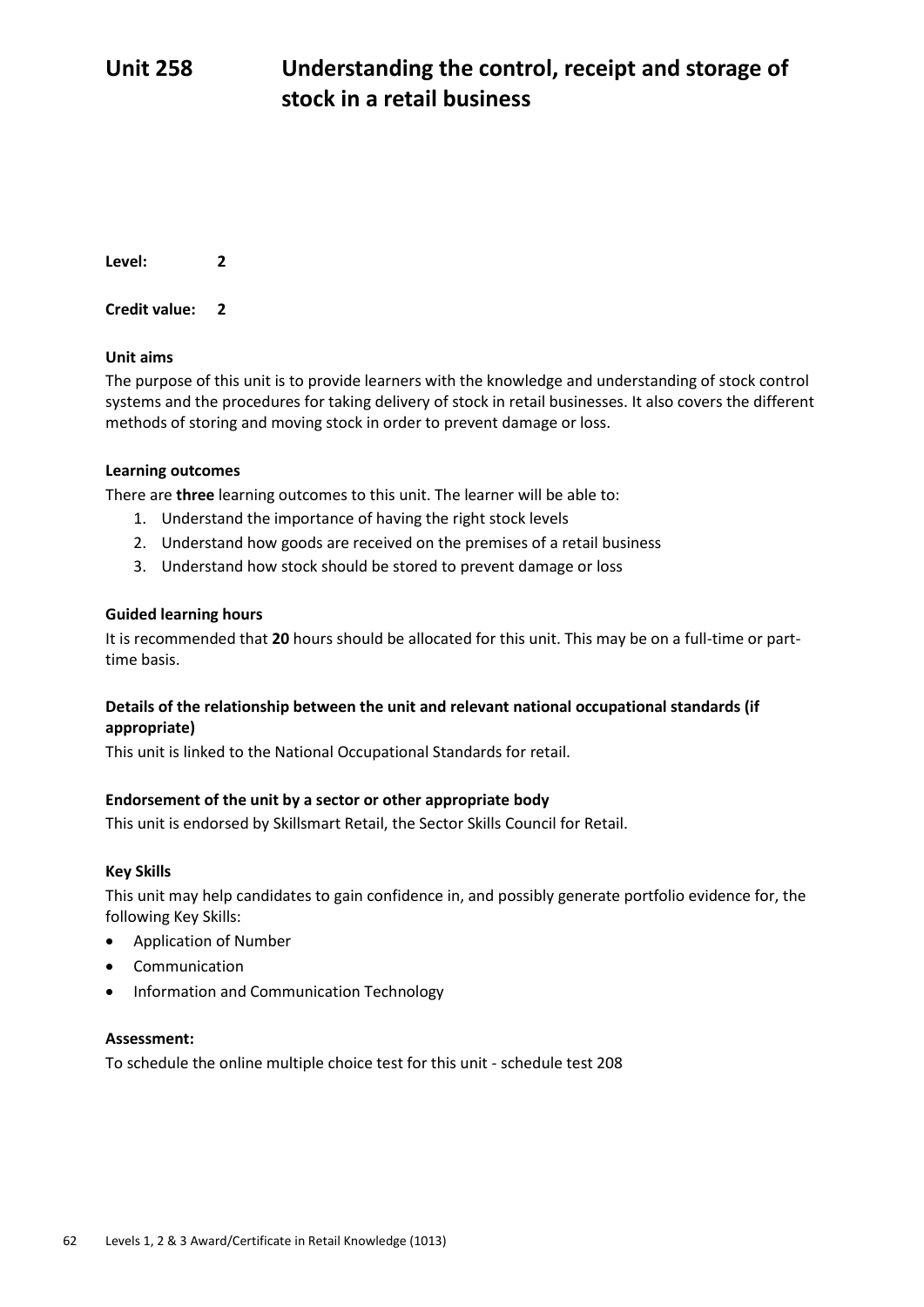## **Unit 258 Understanding the control, receipt and storage of stock in a retail business**

Learning outcomes and assessment criteria

### **Outcome 1 Understand the importance of having the right stock levels**

The learner can:

- 1. Describe the purpose of stock control
- 2. Describe the consequences of inaccurate paperwork relating to stock
- 3. Describe how stock levels are maintained and the consequences to the business of not carrying the right levels of stock

## **Outcome 2 Understand how goods are received on the premises of a retail business**

The learner can:

- 1. Explain why it is important to know what goods are expected and when they are due to arrive
- 2. Describe how to prepare the receiving area for goods delivery
- 3. Explain why it is important to check the quality and quantity of the goods received
- 4. Describe the **procedures** for **reporting and recording**:
	- a. variations in the quantities of goods received
	- b. defects in quality, such as damage or breakages
- 5. State what personal protective equipment should be used within the **goods** delivery area

#### **Range**

#### **Procedures**

Different types of organisation

#### **Reporting and recording**

Types: paper, electronic, verbally.

#### **Goods**

Frozen foods, items on pallets, heavy goods.

### **Outcome 3 Understand how stock should be stored to prevent damage or loss**

The learner can:

- 1. Describe the methods of storing stock
- 2. Describe stock handling techniques which prevent damage and loss
- 3. Explain why the quality of stock should be checked regularly and state the **possible reasons why stock may deteriorate** in storage
- 4. Explain why stock should be stored in order of receipt and describe how this is done

#### **Range**

#### **Possible reasons for deterioration**

Temperature, light, age, moisture.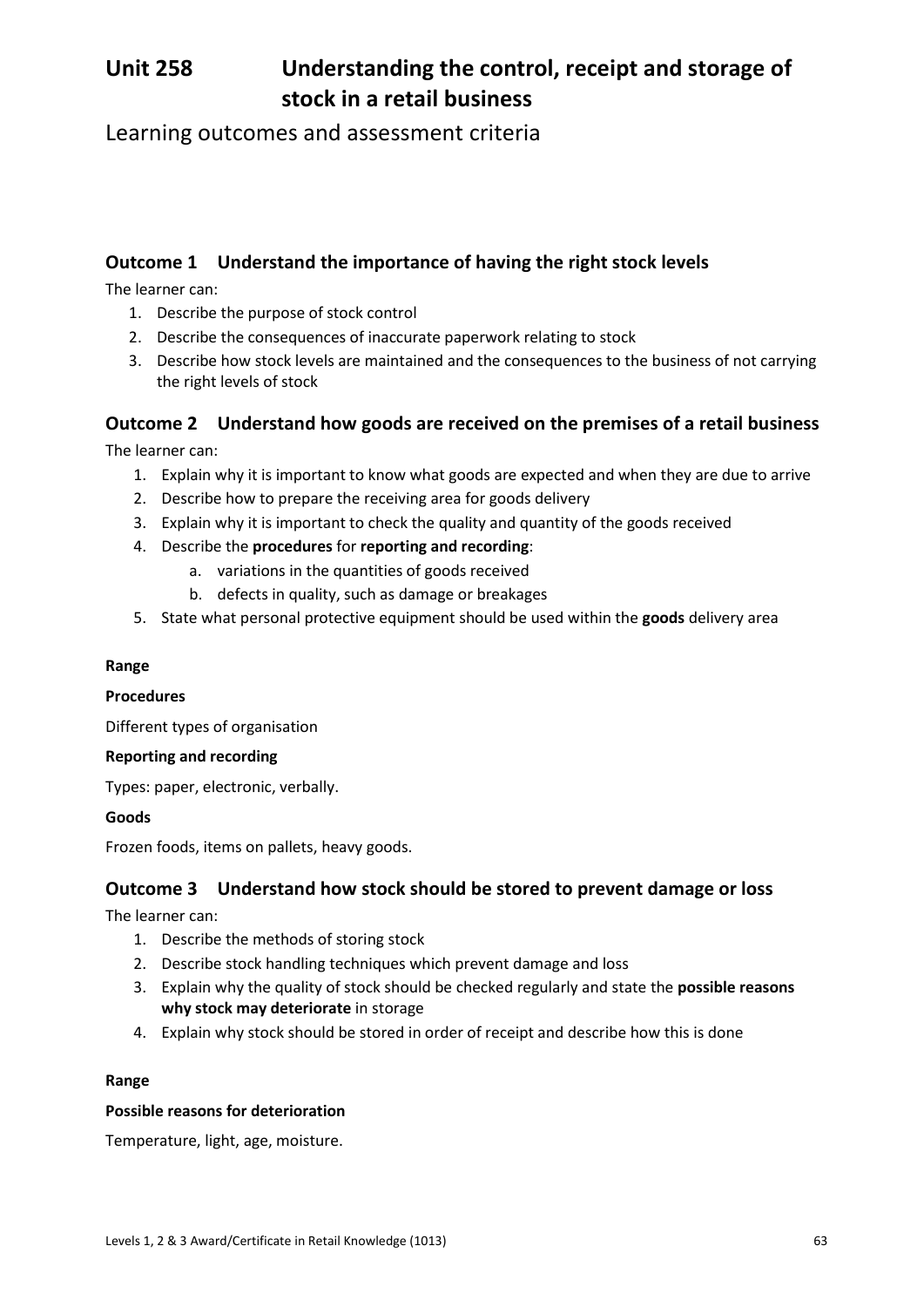## **Unit 259 Understanding visual merchandising for retail business**

**Level: 2**

**Credit value: 4**

#### **Unit aims**

This unit provides the learner with the knowledge and understanding of the principles of visual merchandising. It covers the principles of display design and installation. The unit also focuses on the importance of visual merchandising in relation to brand identity.

#### **Learning outcomes**

There are **five** learning outcomes to this unit. The learner will be able to:

- 1. Understand the importance window displays have in translating the retailer's identity to the customer
- 2. Understand how events and props are used to promote merchandise in a retail environment
- 3. Understand how to plan and install window and store displays
- 4. Understand how floor layouts and product adjacencies maximise sales
- 5. Understand the importance of product preparation and handling in visual merchandising

#### **Guided learning hours**

It is recommended that **40** hours should be allocated for this unit. This may be on a full-time or parttime basis.

#### **Details of the relationship between the unit and relevant national occupational standards (if appropriate)**

This unit is linked to the National Occupational Standards for retail.

#### **Endorsement of the unit by a sector or other appropriate body**

This unit is endorsed by Skillsmart Retail, the Sector Skills Council for Retail.

#### **Key Skills**

This unit may help candidates to gain confidence in, and possibly generate portfolio evidence for, the following Key Skills:

- Application of Number
- Communication
- Information and Communication Technology

#### **Assessment:**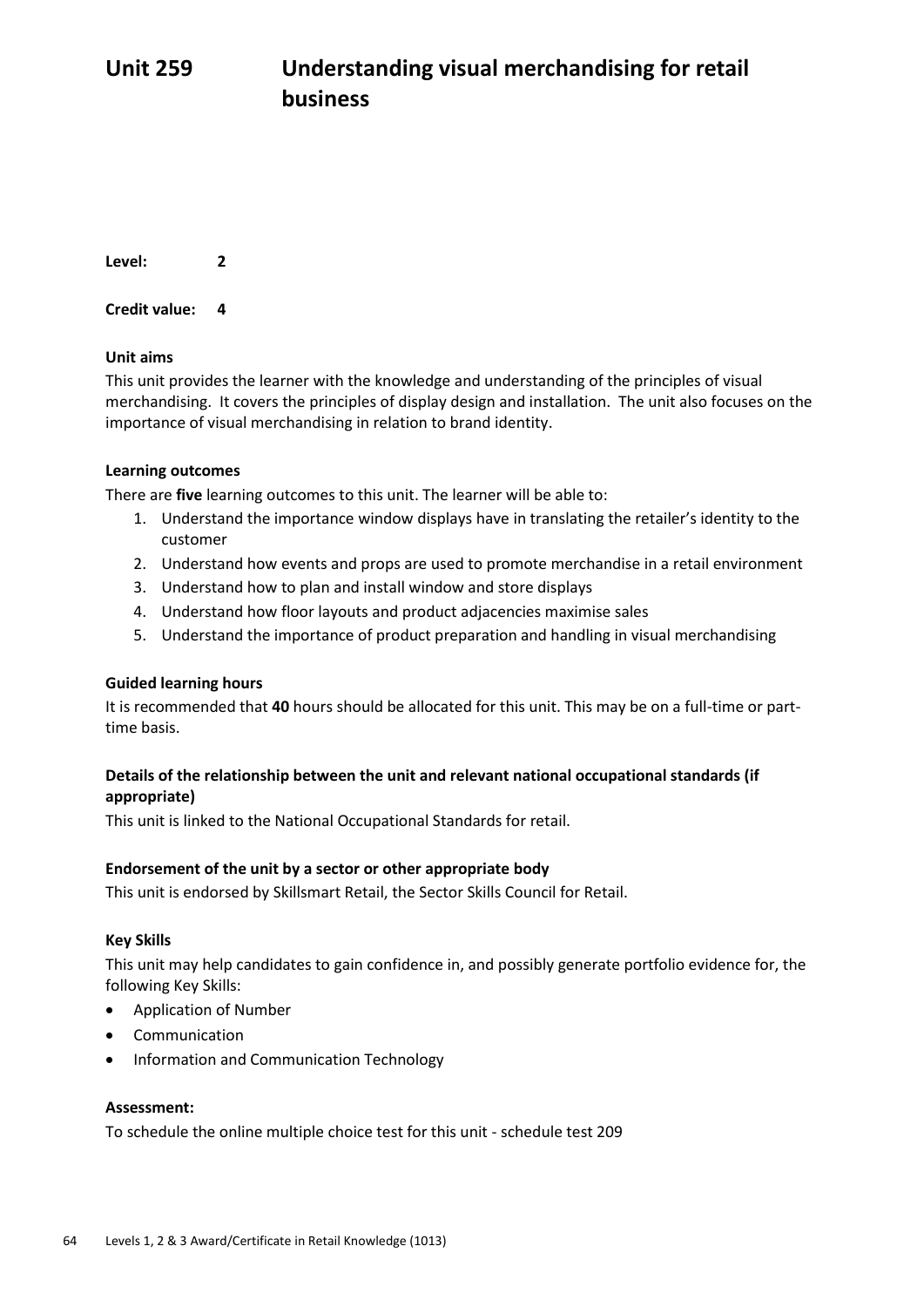## **Unit 259 Understanding visual merchandising for retail business**

Learning outcomes and assessment criteria

## **Outcome 1 Understand the importance window displays have in translating the retailer's identity to the customer**

The learner can:

- 1. Describe how to translate brand **image** to the customer through window displays
- 2. Describe the different types of **visual messages** that retailers can showcase through window displays

#### **Range**

**Image**

Merchandise; promotion; price; atmosphere; events; cleanliness; lighting

#### **Visual messages**

Price; merchandise; promotions; atmosphere; events

### **Outcome 2 Understand how events and props are used to promote merchandise in a retail environment**

The learner can:

- 1. Describe how **different seasonal and calendar events** are applied through window and/or instore displays in order to support brand identity
- 2. Explain how **different props** can be used in window and/or in-store displays to support brand identity

#### **Range**

#### **Different seasonal and calendar events**

Four seasons; mother's day; Easter; Christmas

#### **Different props**

Models; shelving; merchandise; back drops; plinths; ticketing

#### **Outcome 3 Understand how to plan and install window and store displays**

The learner can:

- 1. Identify the basic principles of colour theory
- 2. Identify basic design principles and elements used in retail displays
- 3. Describe the methods used to produce and record simple design plans
- 4. Describe how to make best use of the space allocated
- 5. Describe basic principles for preparing fixtures and fittings and installing props safely
- 6. Identify the tools and equipment required to install a themed display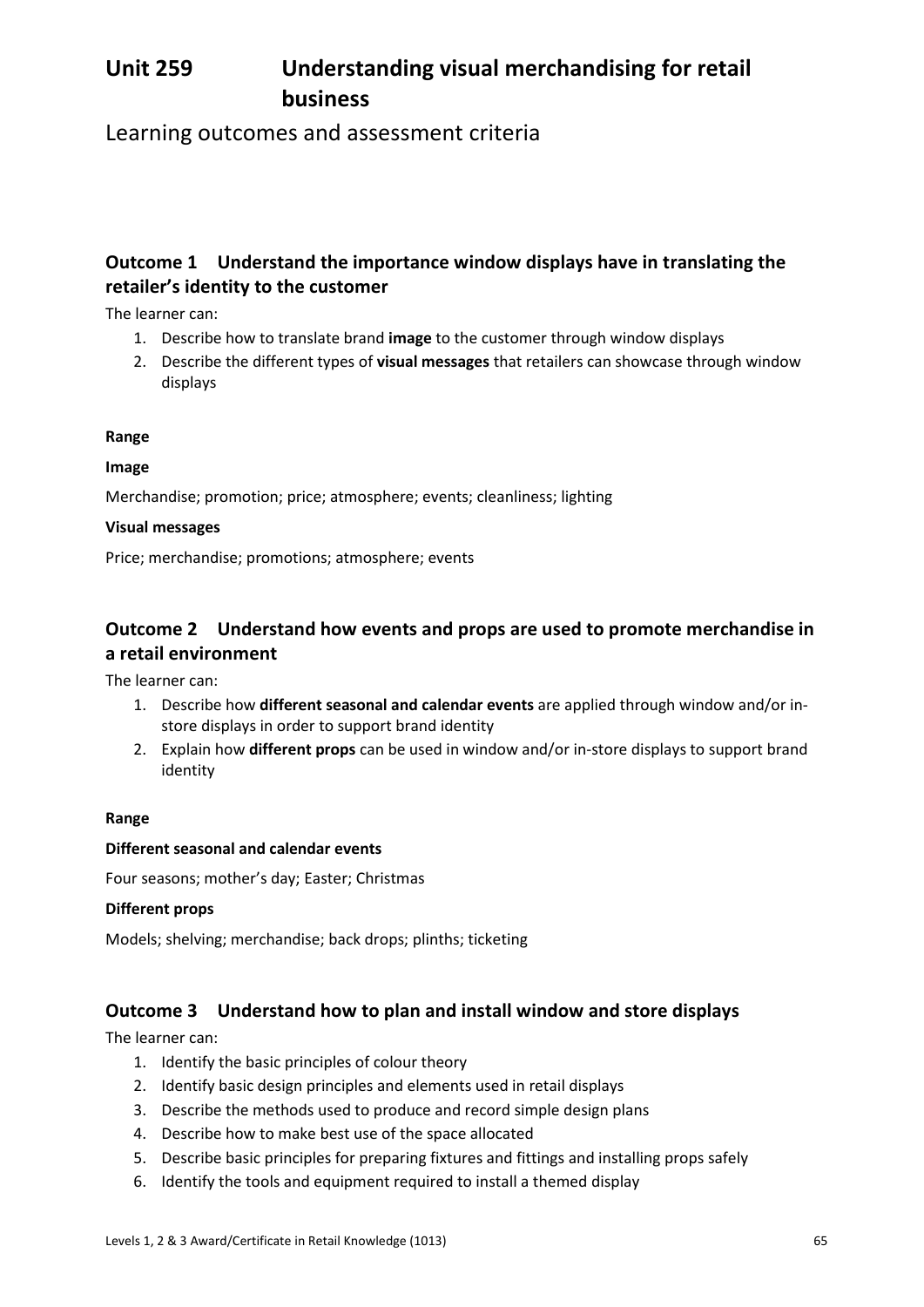## **Unit 259 Understanding visual merchandising for retail business**

Learning outcomes and assessment criteria

### **Outcome 4 Understand how floor layouts and product adjacencies maximise sales**

The learner can:

- 1. Describe why it is important to change a floor layout in order to maximise sales
- 2. Describe what is meant by 'product adjacencies'
- 3. Describe the benefits of displaying specific products in different locations

## **Outcome 5 Understand the importance of product preparation and handling in visual merchandising**

The learner can:

- 1. Explain why products may need cleaning and polishing before being displayed
- 2. Describe why it is important to handle products carefully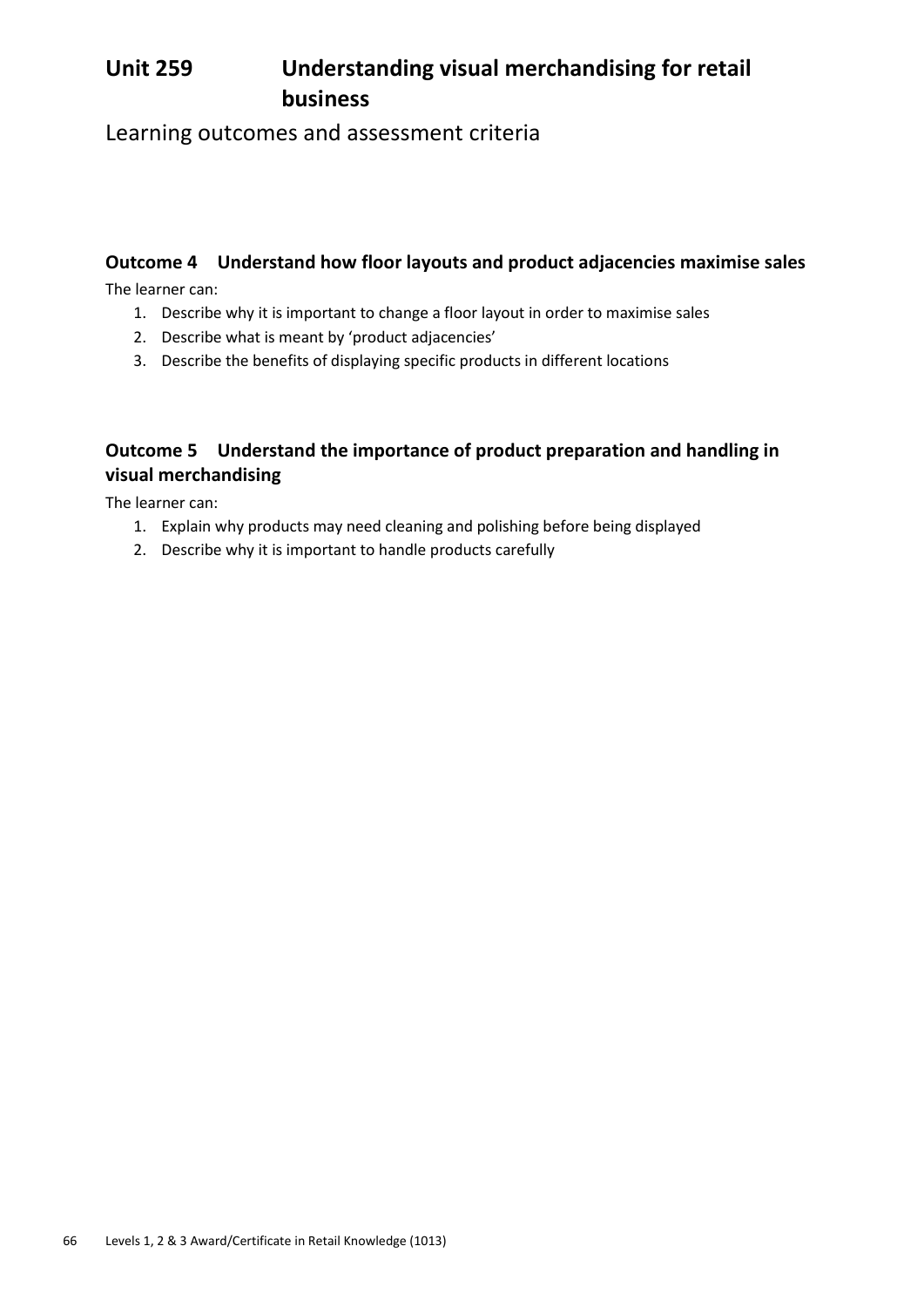## **Unit 265 Understanding the use of in-store web-based facilities in promoting retail sales**

**Level: 2**

**Credit value: 2**

#### **Learning outcomes**

There are **two** learning outcomes to this unit. The learner will be able to:

- 1. Understand the in-store web-based retail selling facilities and the use of these facilities within their area of operations
- 2. Understand the impact of web-based retail facilities upon the customer shopping experience

#### **Guided learning hours**

It is recommended that **15** hours should be allocated for this unit. This may be on a full-time or parttime basis.

#### **Details of the relationship between the unit and relevant national occupational standards (if appropriate)**

This unit is linked to the National Occupational Standards for retail.

#### **Endorsement of the unit by a sector or other appropriate body**

This unit is endorsed by Skillsmart Retail, the Sector Skills Council for Retail.

#### **Key Skills**

This unit may help candidates to gain confidence in, and possibly generate portfolio evidence for, the following Key Skills:

- Application of Number
- **Communication**
- Information and Communication Technology

#### **Assessment:**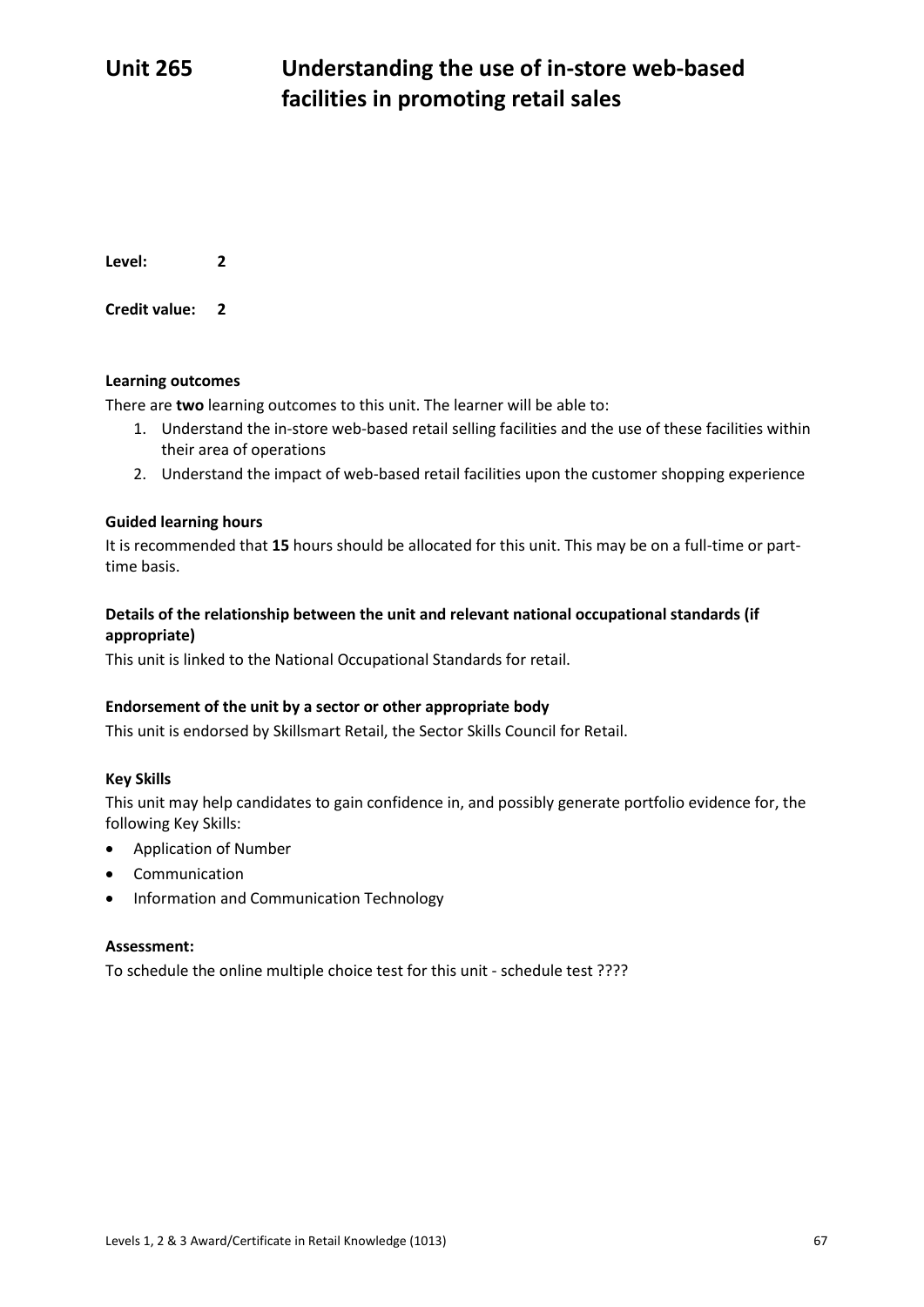## **Unit 265 Understanding the use of in-store web-based facilities in promoting retail sales**

Learning outcomes and assessment criteria

## **Outcome 1 Understand the in-store web-based retail selling facilities and the use of these facilities within their area of operations**

The learner can:

- 1. Explain how to operate the **web-based facilities** available in-store within their own organisation
- 2. Describe the **features** of the web-based facilities and the associated **benefits**, both for their customers and for their own organisation
- 3. Describe the **impact** of multi-channel retailing upon in-store selling within their own organisation, including its impact for their customers' ability to research and order products from the organisation and its competitors
- 4. Describe how distance selling **legislation** and consumer rights affect their area of retail operations, including web-based retail selling

#### **Range**

**Web-based facilities;** point of sale facility/self-service facilities

**Features;** user friendly systems, connectivity, efficiency

**Organisational benefits;** upselling, cross selling, location of stock, 24/7 selling opportunity

**Customer benefits;** availability of stock, location of stock, delivery times, 24/7 buying opportunity

**Impact of Multi -channel retailing (MCR)** negative, positive (organisation and customer)

**Legislation;** Consumer rights act

- Distant selling under the consumer contracts regulation
- Sale of goods act/ trades description act, Consumer rights Act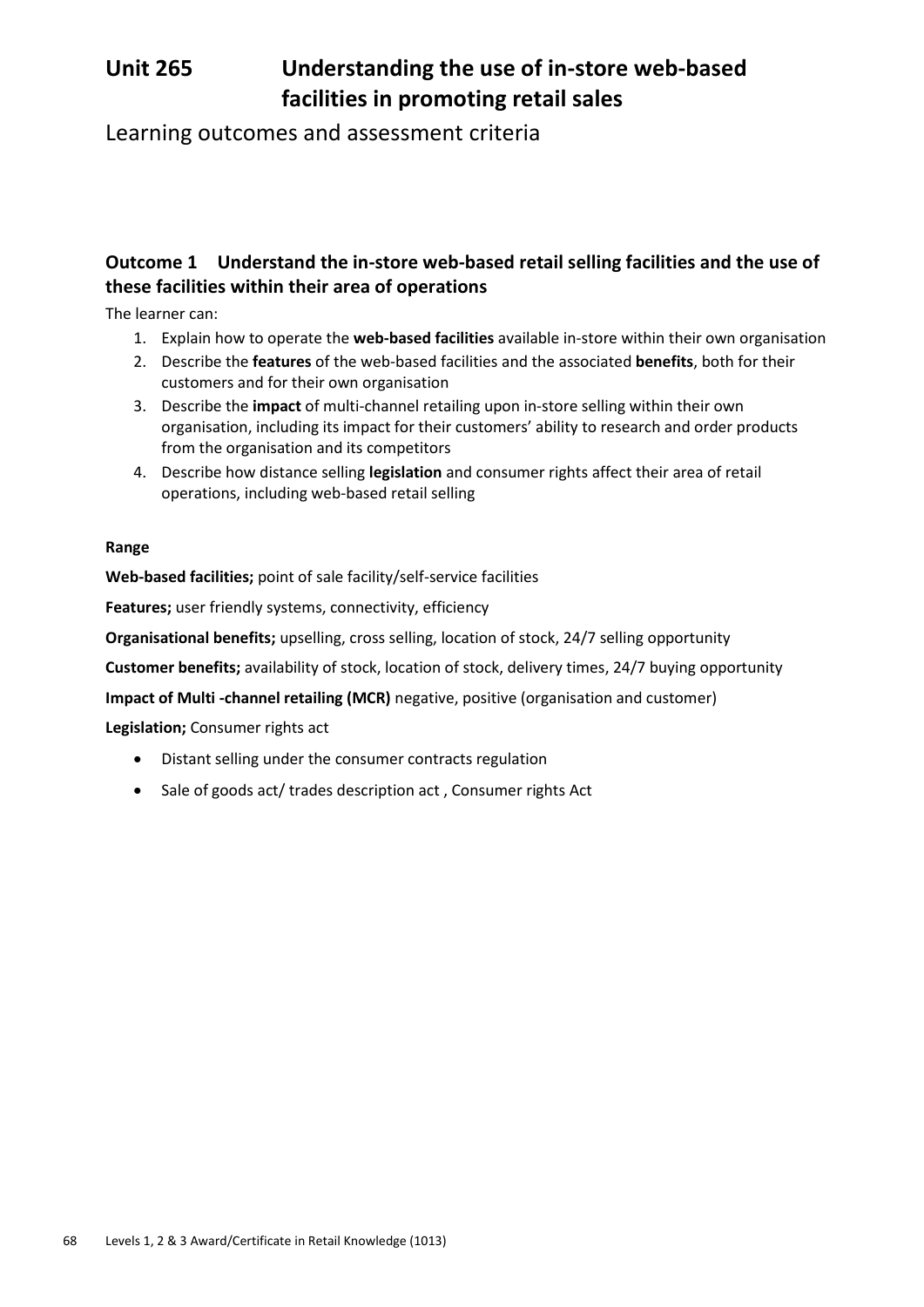# **Outcome 2 Understand the impact of web-based retail facilities upon the customer shopping experience**

The learner can:

- 1. Describe the importance of providing a 'seamless' service to customers, irrespective of the **customer journey** undertaken
- 2. Explain what providing a **'seamless' service** means for them in their dealings with customers instore
- 3. Explain the **opportunities** to build customer relations when customers are in stores to collect and to return products purchased online
- 4. Describe how **customers' attitudes** and understanding of web-based technology can affect their customers' use of in-store web-based facilities

## **Range**

**Customer journey;** in-store using store facilities, online-using personal tablet PC, mobile phone

**'Seamless' service benefits** –loyalty, competitiveness, efficiency of service

**Opportunities;** upselling, cross selling, loyalty schemes, store card/credit facilities

**Customers' attitudes to technology;** preferences of customer base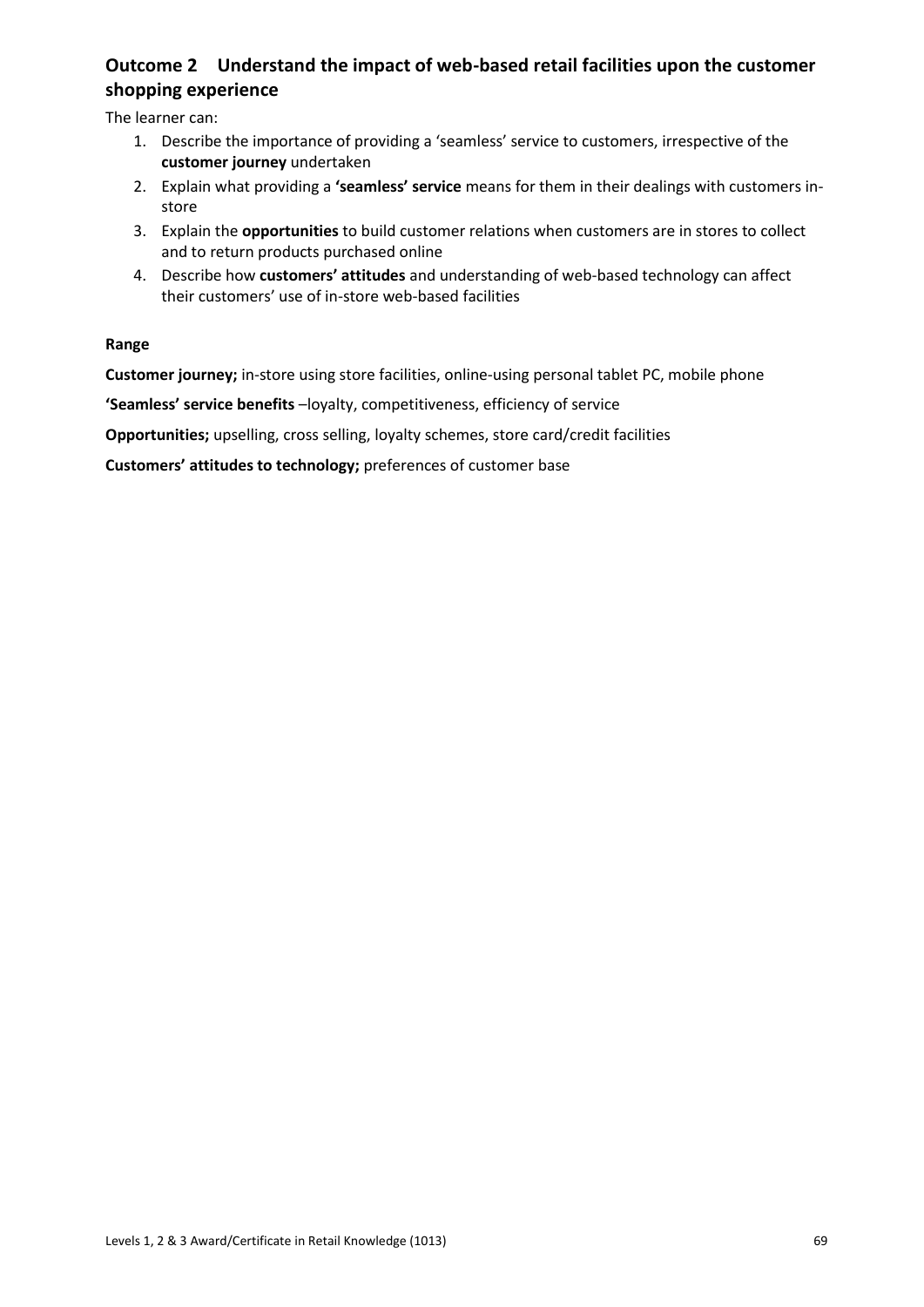# **Unit 351 Understanding customer service in the retail sector**

**Level: 3**

**Credit value: 2**

#### **Unit aims**

The purpose of this unit is to provide learners with the knowledge and understanding of retail customer service. It focuses on how retail businesses meet and monitor the standards of customer service as well as negotiate with customers in order to resolve complaints.

#### **Learning outcomes**

There are **four** learning outcomes to this unit. The learner will be able to:

- 1. Understand the effect of customer service on retail business
- 2. Understand how retail businesses ensure customer service standards are met
- 3. Understand how customer complaints are resolved in a retail business
- 4. Understand how customer service is monitored in a retail business

#### **Guided learning hours**

It is recommended that **20** hours should be allocated for this unit. This may be on a full-time or parttime basis.

## **Details of the relationship between the unit and relevant national occupational standards (if appropriate)**

This unit is linked to the National Occupational Standards for retail.

## **Endorsement of the unit by a sector or other appropriate body**

This unit is endorsed by Skillsmart Retail, the Sector Skills Council for Retail.

## **Key Skills**

This unit may help candidates to gain confidence in, and possibly generate portfolio evidence for, the following Key Skills:

- Application of Number
- Communication
- Information and Communication Technology
- Improving Own Learning and Performance
- Problem Solving
- Working with Others

#### **Assessment:**

To schedule the online multiple choice test for this unit - schedule test 301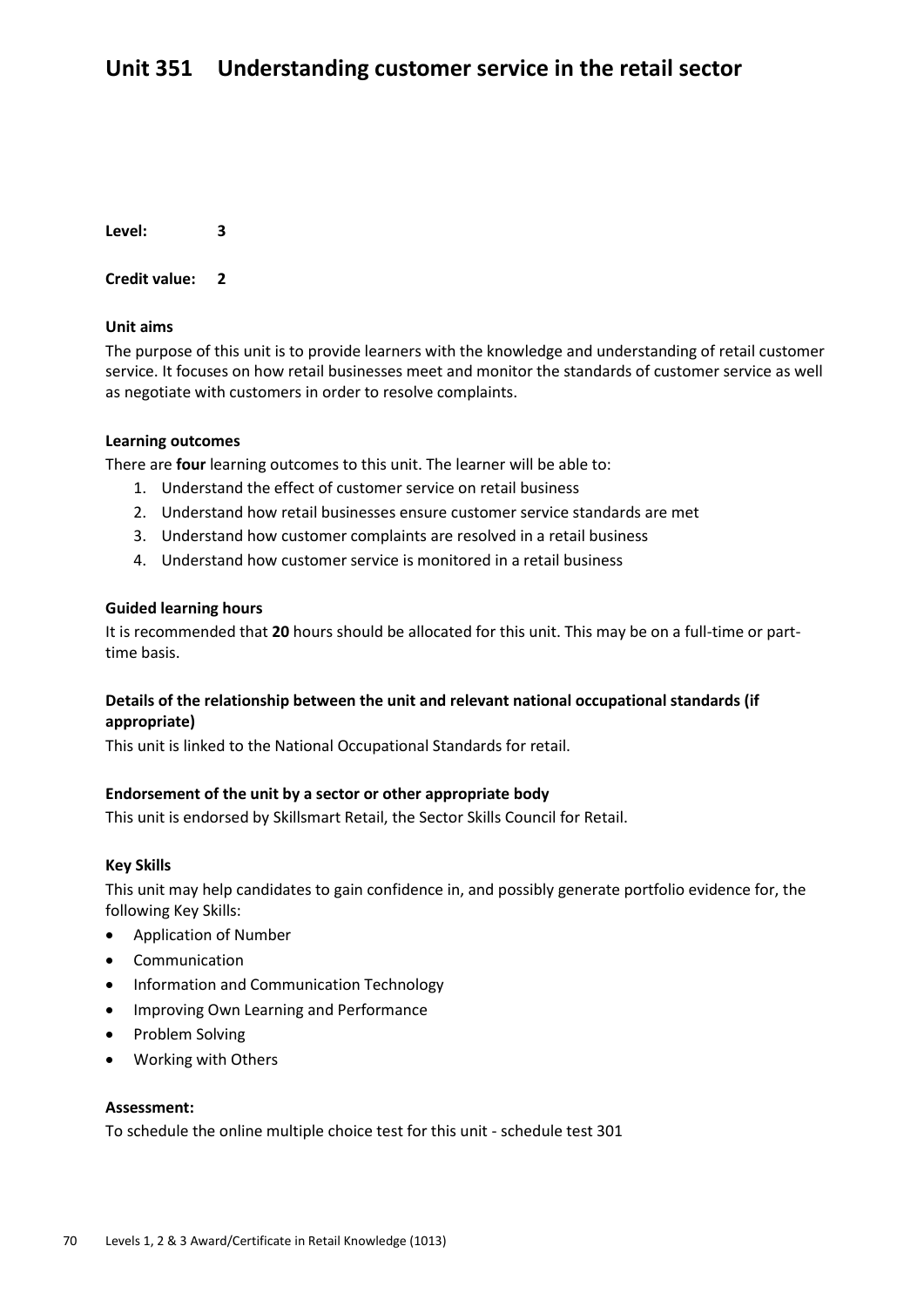Learning outcomes and assessment criteria

## **Outcome 1 Understand the effect of customer service on retail business**

The learner can:

- 1. Explain the importance of customer loyalty to a retail business
- 2. Explain the relationship between standards of customer service and customer loyalty

# **Outcome 2 Understand how retail businesses ensure customer service standards are met**

The learner can:

- 1. Explain how a team's work needs to be organised so as to ensure that customer service standards can be consistently met
- 2. Describe common **contingencies** which can affect a team's ability to meet customer service standards, and explain how the effects of these contingencies can be minimised

## **Range**

## **Contingencies**

Staff scheduling, holiday rotas, sickness cover, unusual trading periods

## **Outcome 3 Understand how customer complaints are resolved in a retail business**

The learner can:

- 1. Describe the **procedures** used by retail businesses for resolving a variety of **complaints**, including how the customer is kept informed of progress
- 2. Describe **techniques** for negotiating with customers to reach a solution acceptable to both parties
- 3. Explain how **resolving complaints** can turn the customer's dissatisfaction into delight

## **Range**

## **Procedures**

Company policy (eg discount, refund, exchange, credit voucher, free gift), legislation

## **Complaints**

Products, services, staff

## **Techniques**

Listening skills, questioning skills, negotiation skills, understanding body language

## **Resolving complaints**

Satisfying customer needs, exceeding expectations, going extra mile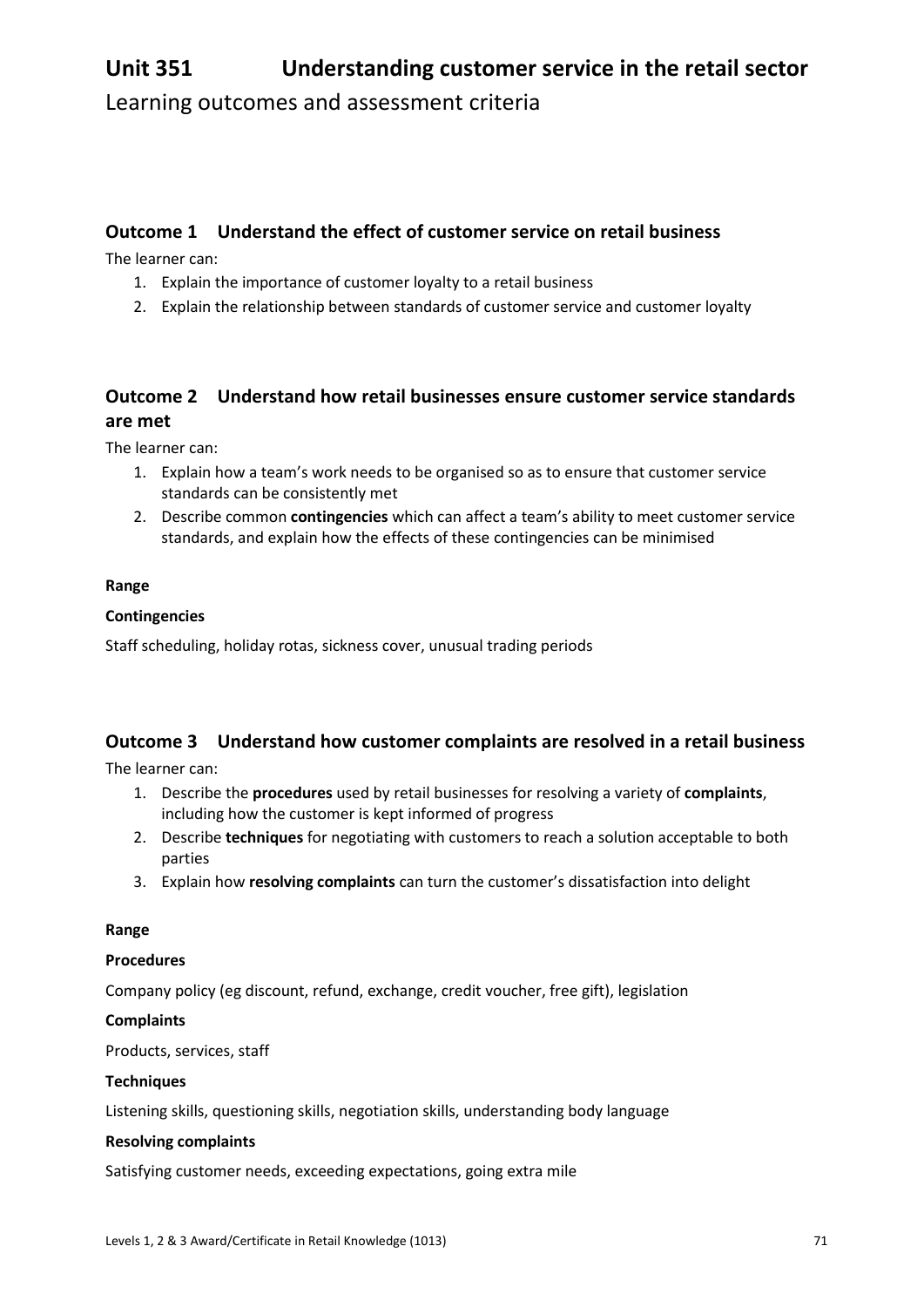# **Unit 351 Understanding customer service in the retail sector**  Learning outcomes and assessment criteria

## **Outcome 4 Understand how customer service is monitored in a retail business**

The learner can:

- 1. Explain why it is important to monitor the delivery and effectiveness of customer service in a retail business
- 2. Describe the **main methods** which are used to monitor customer service in retail businesses
- 3. Explain the techniques used by line managers to monitor the customer service delivered by themselves and their teams

#### **Range**

#### **Main methods**

Formal and informal feedback, questionnaires, mystery shoppers, customer records, suggestion forums, market research

#### **Techniques**

Appraisals, reviews, key performance indicators, observations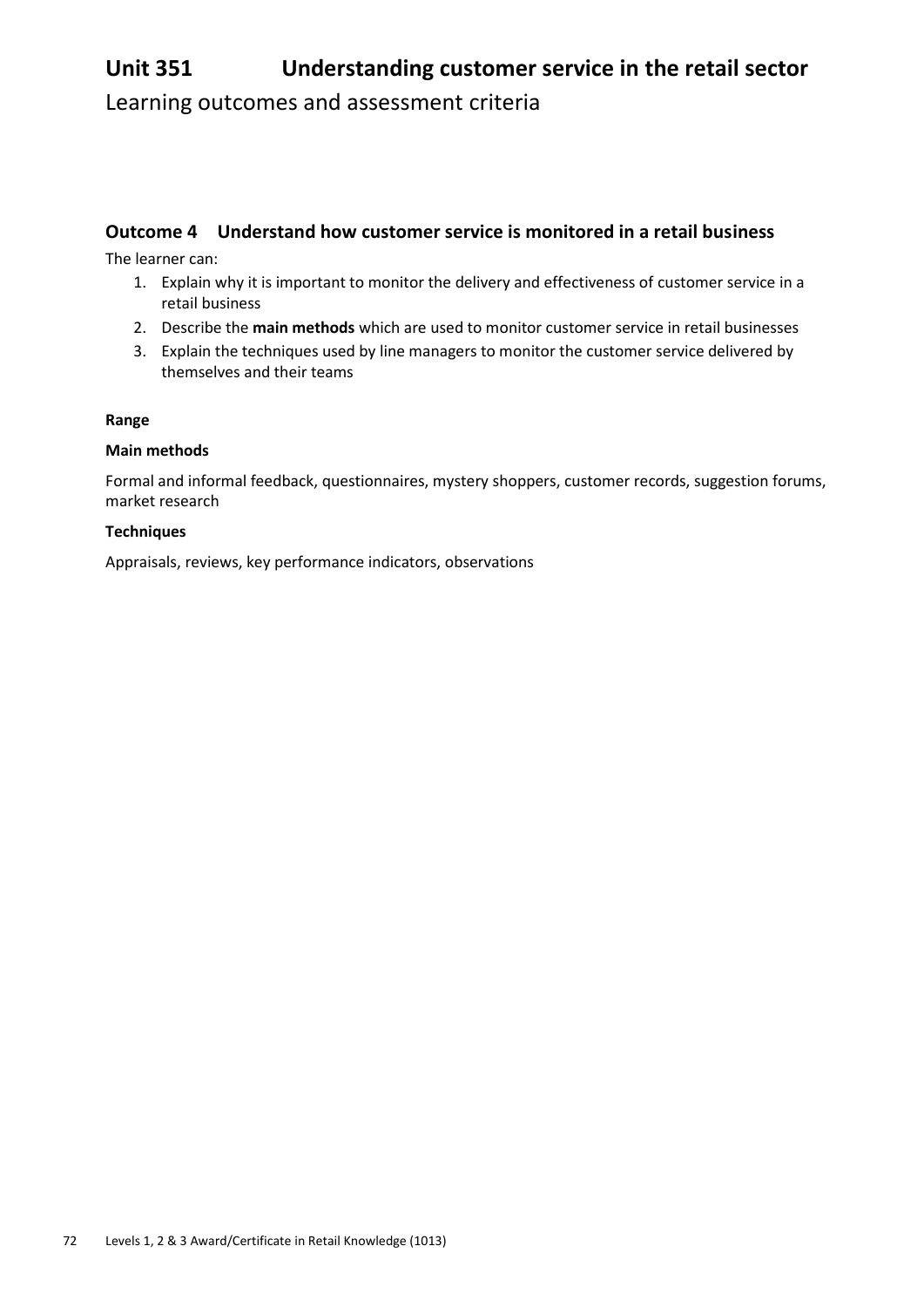**This page is intentionally blank**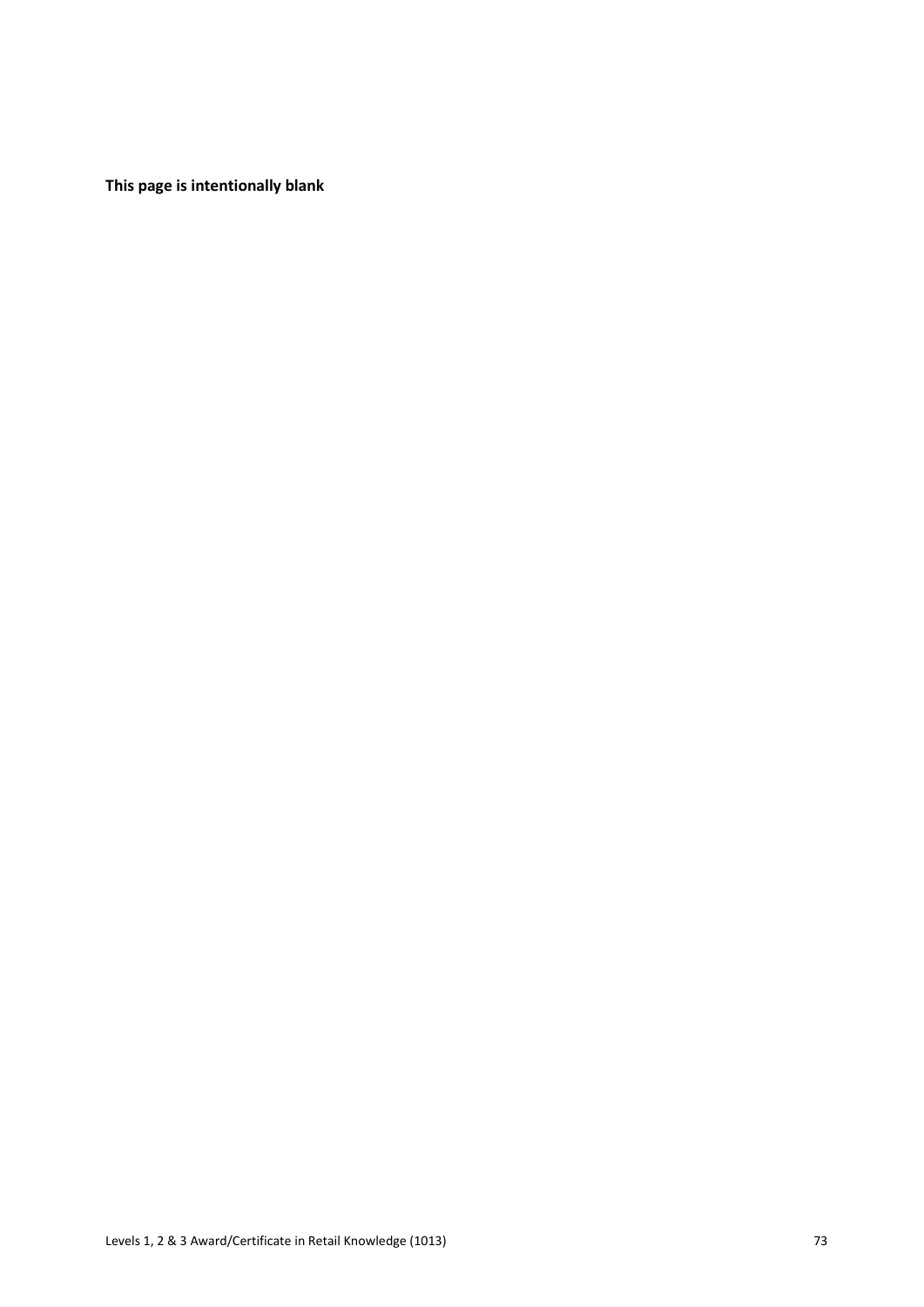**Level: 3**

**Credit value: 2**

## **Unit aims**

The purpose of this unit is to provide learners with the knowledge and understanding of managing health and safety risks within the premises of retail businesses. It focuses on the methods for identifying, monitoring and preventing risks as well as the management of accidents and emergencies.

## **Learning outcomes**

There are **four** learning outcomes to this unit. The learner will be able to:

- 1. Understand the health and safety responsibilities of employees and employers
- 2. Understand the management of potential risks to health and safety on the premises of a retail business
- 3. Understand the management of emergency procedures on the premises of a retail business
- 4. Understand the management of accidents in the retail environment

## **Guided learning hours**

It is recommended that **20** hours should be allocated for this unit. This may be on a full-time or parttime basis.

## **Details of the relationship between the unit and relevant national occupational standards (if appropriate)**

This unit is linked to the National Occupational Standards for retail.

## **Endorsement of the unit by a sector or other appropriate body**

This unit is endorsed by Skillsmart Retail, the Sector Skills Council for Retail.

## **Key Skills**

This unit may help candidates to gain confidence in, and possibly generate portfolio evidence for, the following Key Skills:

- Application of Number
- **Communication**
- Information and Communication Technology

## **Assessment**

To schedule the online multiple choice test for this unit - schedule test 302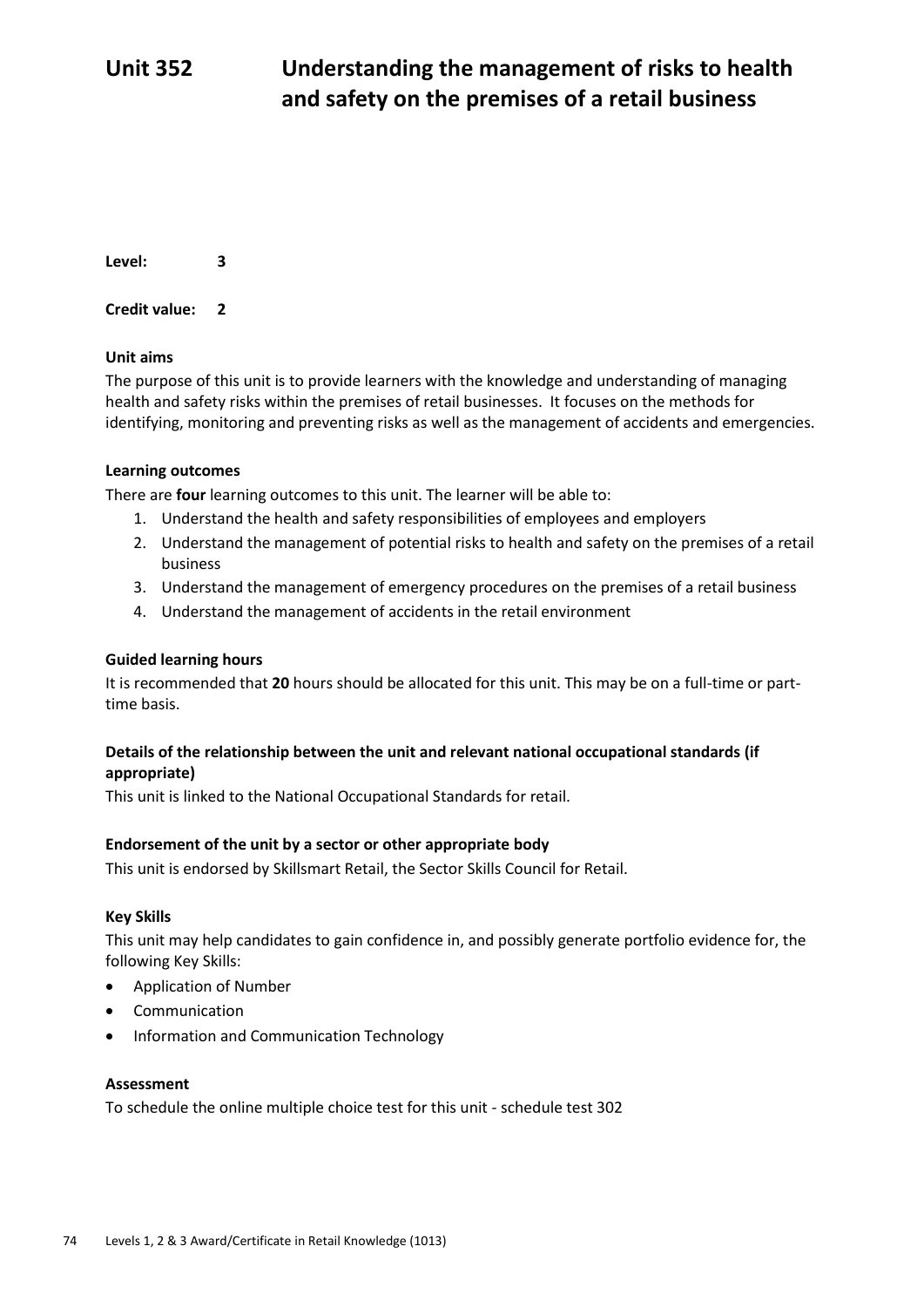# **Unit 352 Understanding the management of risks to health and safety on the premises of a retail business**

Learning outcomes and assessment criteria

## **Outcome 1 Understand the health and safety responsibilities of employees and employers**

The learner can:

- 1. Explain the **role and responsibilities** of nominated health and safety representatives in risk prevention and management under relevant **health and safety legislation**
- 2. Explain the role and responsibilities of nominated health and safety representatives in relation to substances hazardous to health
- 3. Explain the employer's responsibilities for providing clearly defined health and safety procedures

## **Range**

**Role**

Fire warden, first aider, health and safety representative

## **Responsibilities**

Understand implement and monitor legislation and company policy

## **Health and Safety legislation**

HASAWA, RIDDOR,

# **Outcome 2 Understand the management of potential risks to health and safety on the premises of a retail business**

The learner can:

- 1. Describe the **main methods of monitoring** and preventing the risks to health and safety in the workplace
- 2. Explain the purpose of risk assessment and describe the key stages in the risk assessment process
- 3. Explain the importance of briefing and training staff on health and safety issues
- 4. Explain the **main methods of briefing** and training staff on health and safety issues

## **Range**

## **Main methods of monitoring**

Risk assessment, accident reporting, 'near miss' recording, analysing records, reviewing

## **Main methods of briefing**

Workshops, information sheets, distance learning, internet resources, off and on job training, books, video, audio, role play, fire drill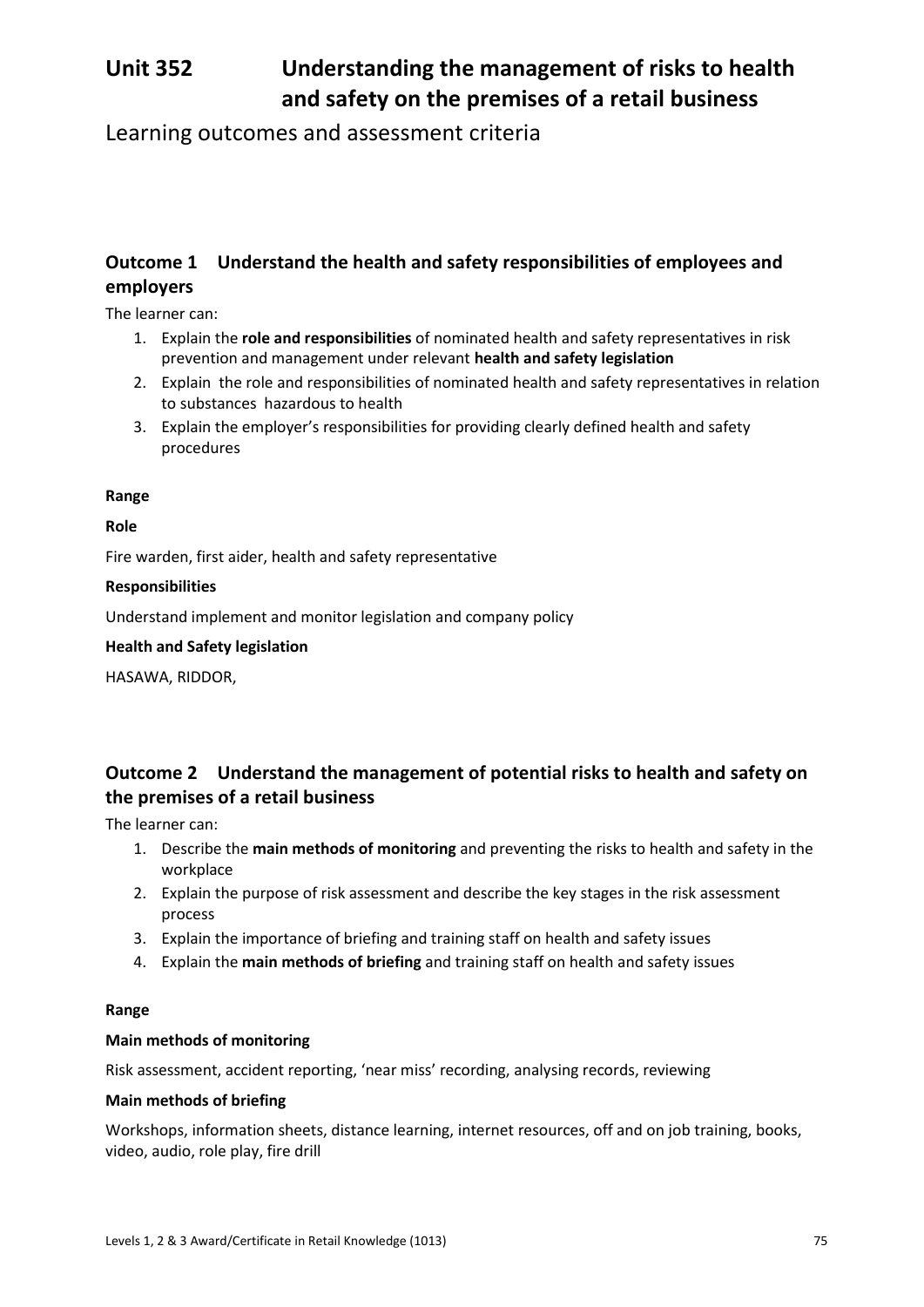# **Unit 352 Understanding the management of risks to health and safety on the premises of a retail business**

Learning outcomes and assessment criteria

## **Outcome 3 Understand the management of emergency procedures on the premises of a retail business**

The learner can:

- 1. Explain why it is essential to have effective policies and procedures for managing emergencies such as bomb threats and fire
- 2. Describe **methods for training** staff to respond to emergency situations

## **Range**

## **Methods for training**

Workshops, information sheets, distance learning, internet resources, off and on job training, books, video, audio, role play, fire drill

## **Outcome 4 Understand the management of accidents in the retail environment**

The learner can:

- 1. Describe the **types of accidents** which typically occur on the premises of a retail business to people such as visitors, customers or staff
- 2. Describe the **arrangements** which should be in place for dealing with accidents in the workplace
- 3. State the legal requirements for recording accidents including the essential contents of an accident report

## **Range**

## **Types of accidents**

Slips, trips and falls, manual handling, cuts, burns

## **Arrangements**

First aid personnel and procedures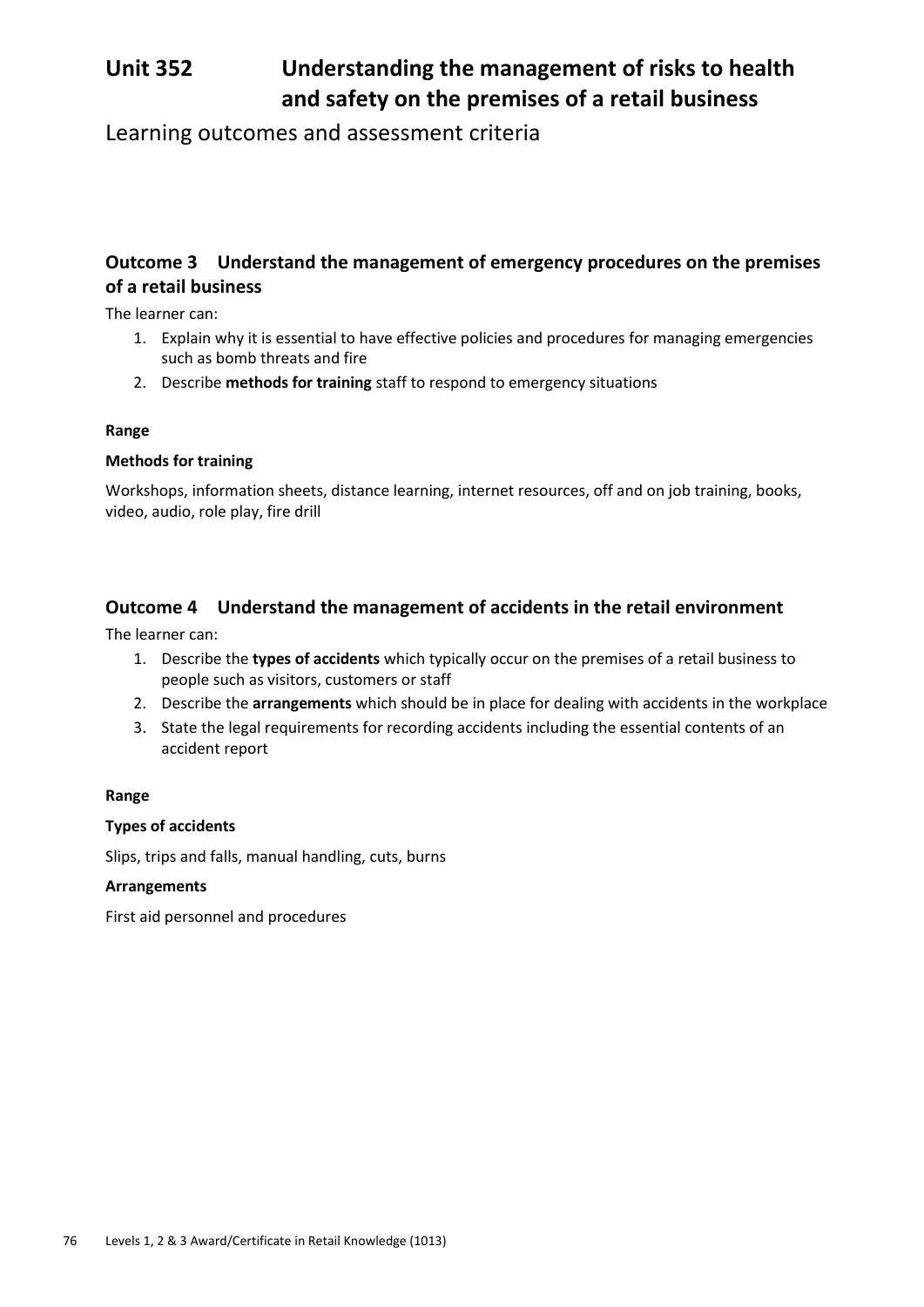**This page is intentionally blank**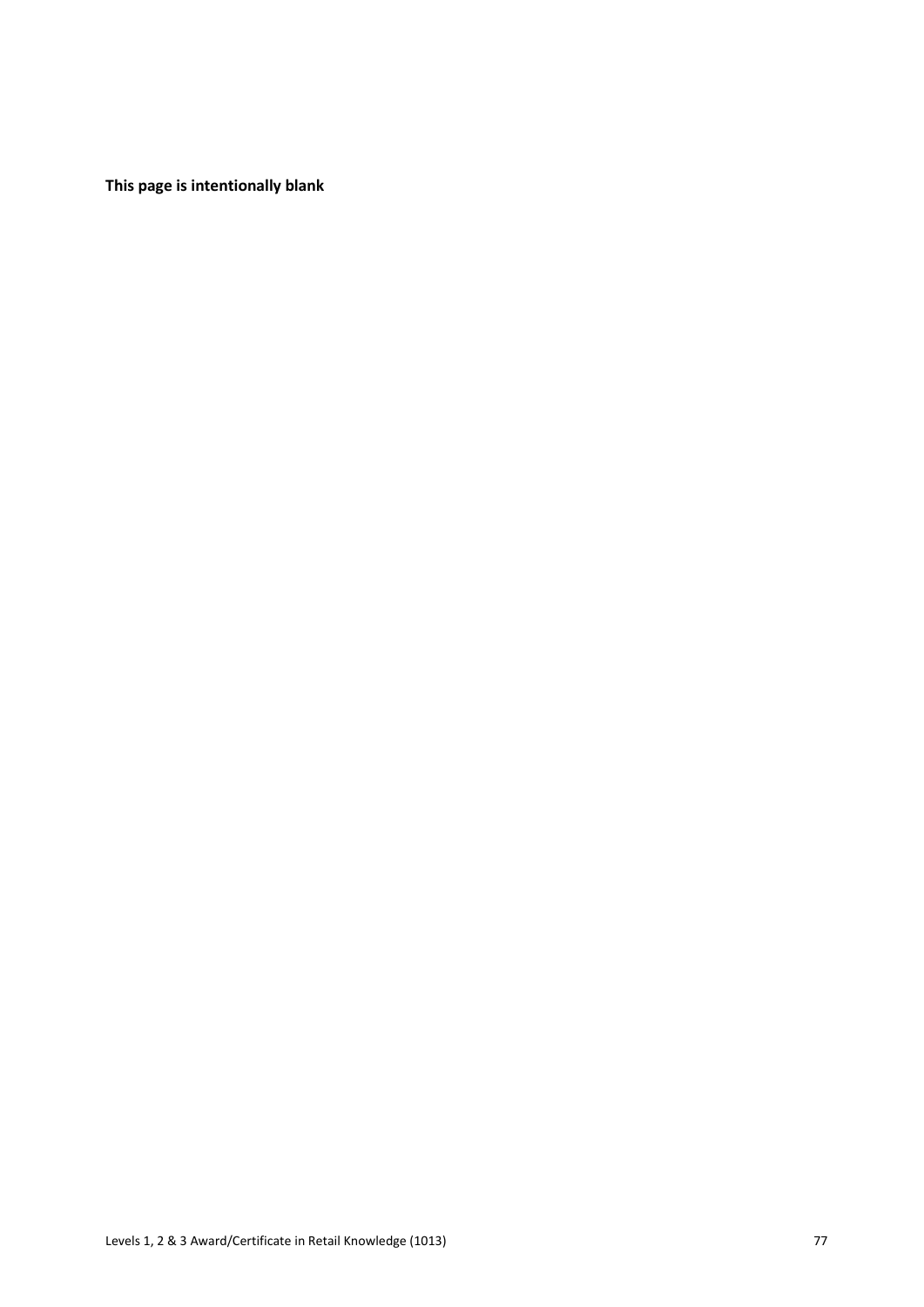**Level: 3**

**Credit value: 3**

## **Unit aims**

The purpose of this unit is to provide learners with the knowledge and understanding of the impact of crime upon retail business and how security risks are assessed. It also covers the precautions and actions undertaken for preventing loss and maintaining security.

## **Learning outcomes**

There are **five** learning outcomes to this unit. The learner will be able to:

- 1. Know the range of security risks faced by a retail business
- 2. Understand the effect which crime has on a retail business and its staff
- 3. Understand the loss prevention procedures used in a retail business
- 4. Know how security incidents should be dealt with
- 5. Know how to carry out an assessment of security risks

## **Guided learning hours**

It is recommended that **30** hours should be allocated for this unit. This may be on a full-time or parttime basis.

## **Details of the relationship between the unit and relevant national occupational standards (if appropriate)**

This unit is linked to the National Occupational Standards for retail.

## **Endorsement of the unit by a sector or other appropriate body**

This unit is endorsed by Skillsmart Retail, the Sector Skills Council for Retail.

## **Key Skills**

This unit may help candidates to gain confidence in, and possibly generate portfolio evidence for, the following Key Skills:

- Application of Number
- **Communication**
- Information and Communication Technology

## **Assessment**

This unit will be assessed by: To schedule the online multiple choice test for this unit - schedule test 303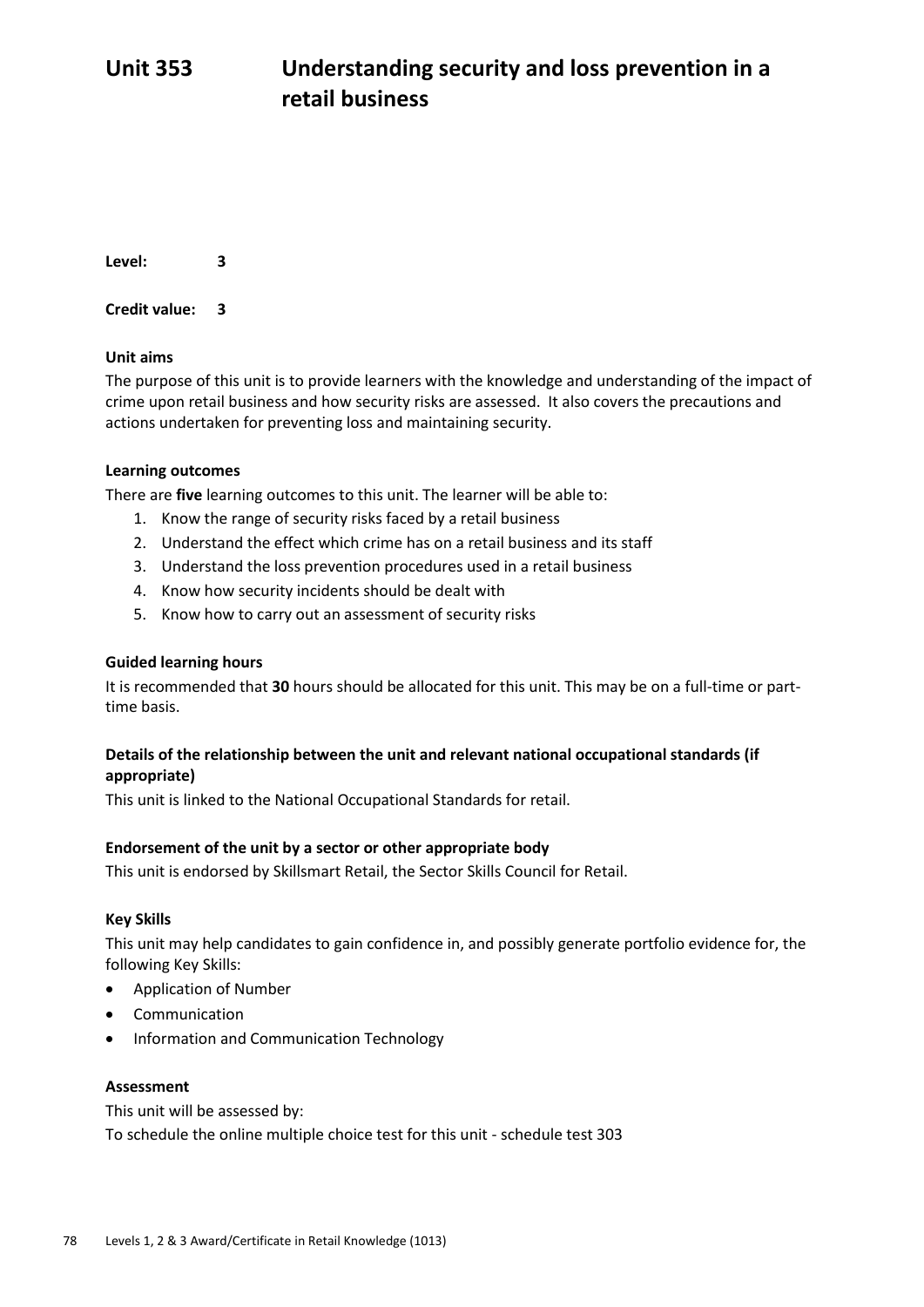Learning outcomes and assessment criteria

## **Outcome 1 Know the range of security risks faced by a retail business**

The learner can:

- 1. Define the **security risks** faced by a retail business and distinguish between external and internal threats to security
- 2. Explain how and why losses can occur in a retail business as a result of crime

## **Range**

## **Security risks**

Theft of cash and products, terrorism, violence/aggression, harassment, product contamination, breakins

## **Outcome 2 Understand the effect which crime has on a retail business and its staff**

The learner can:

- 1. Explain the **implications** of criminal loss to retail businesses
- 2. Explain the **role of management** and **other staff** in maintaining the security of a retail business

## **Range**

## **Implications**

Financial loss, morale, well being, confidence, health, loss of staff resource

## **Role of management**

Implement risk assessment, security procedures, staff training

## **Other staff**

Follow procedures. attend staff training, vigilance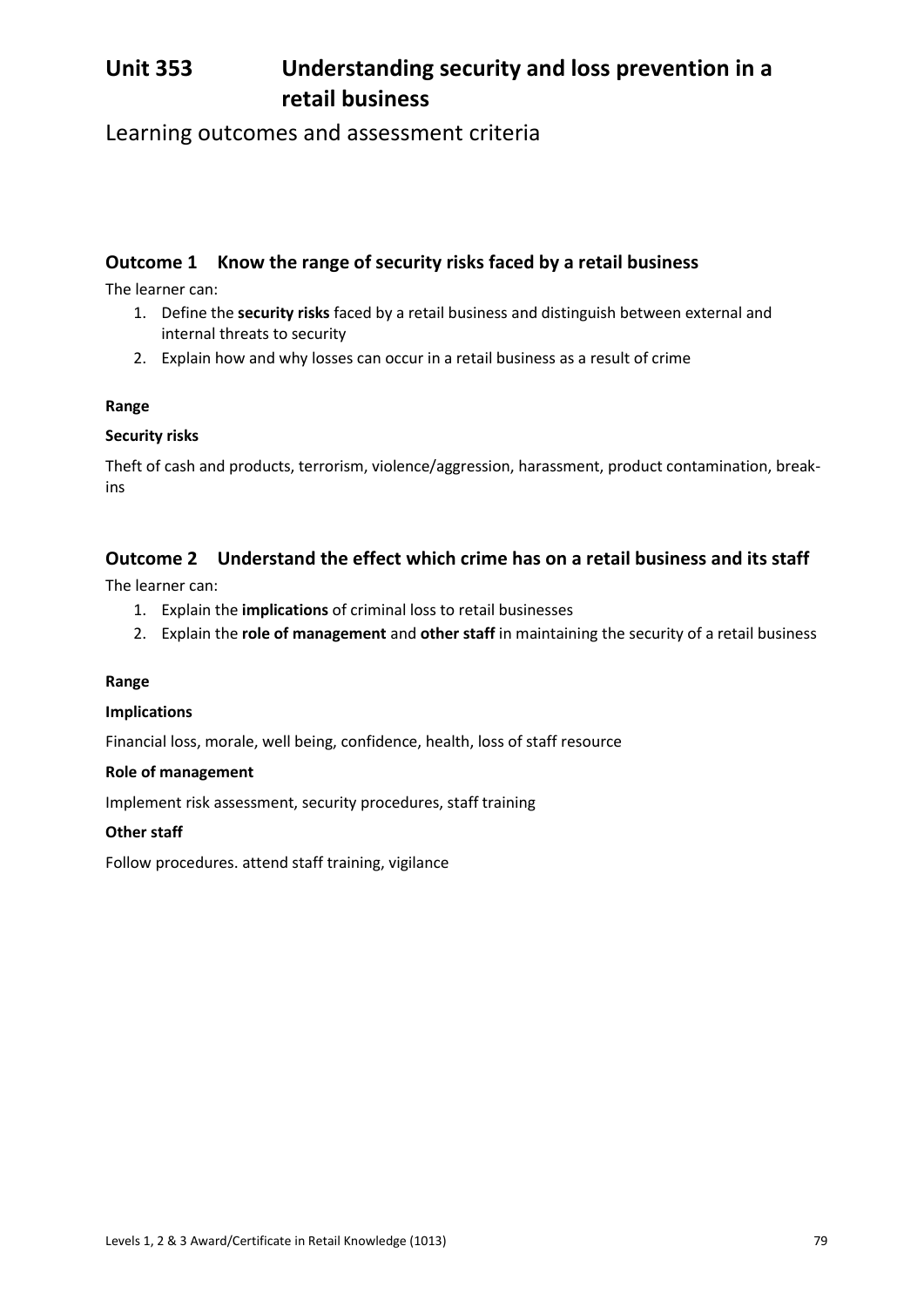Learning outcomes and assessment criteria

## **Outcome 3 Understand the loss prevention procedures used in a retail business**

The learner can:

- 1. Explain the main ways in which retail businesses use **technology** to prevent loss
- 2. Explain how **stock control procedures** are used to prevent loss
- 3. Explain how routine stocktaking helps to prevent loss

## **Range**

## **Technology**

CCTV, electronic tagging, bar coding

## **Stock control procedures**

Stock taking, shrinkage control/recording

## **Outcome 4 Know how security incidents should be dealt with**

The learner can:

- 1. Explain how to apprehend individuals suspected of fraud in accordance with relevant legislation
- 2. Explain how to apprehend individuals suspected of theft in accordance with relevant legislation
- 3. Explain common procedures for carrying out searches when theft is suspected
- 4. Describe common **types of situations** where threatening and violent behaviour from customers may occur in a retail business
- 5. Explain the **techniques** for controlling threatening and violent behaviour and explain why these techniques are effective

## **Range**

## **Types of situation**

Age restrictions, refusal of refunds, busy trading hours, attempted theft, large groups, distraction tactics

## **Techniques**

Staff training, restricting numbers, staff scheduling, queue control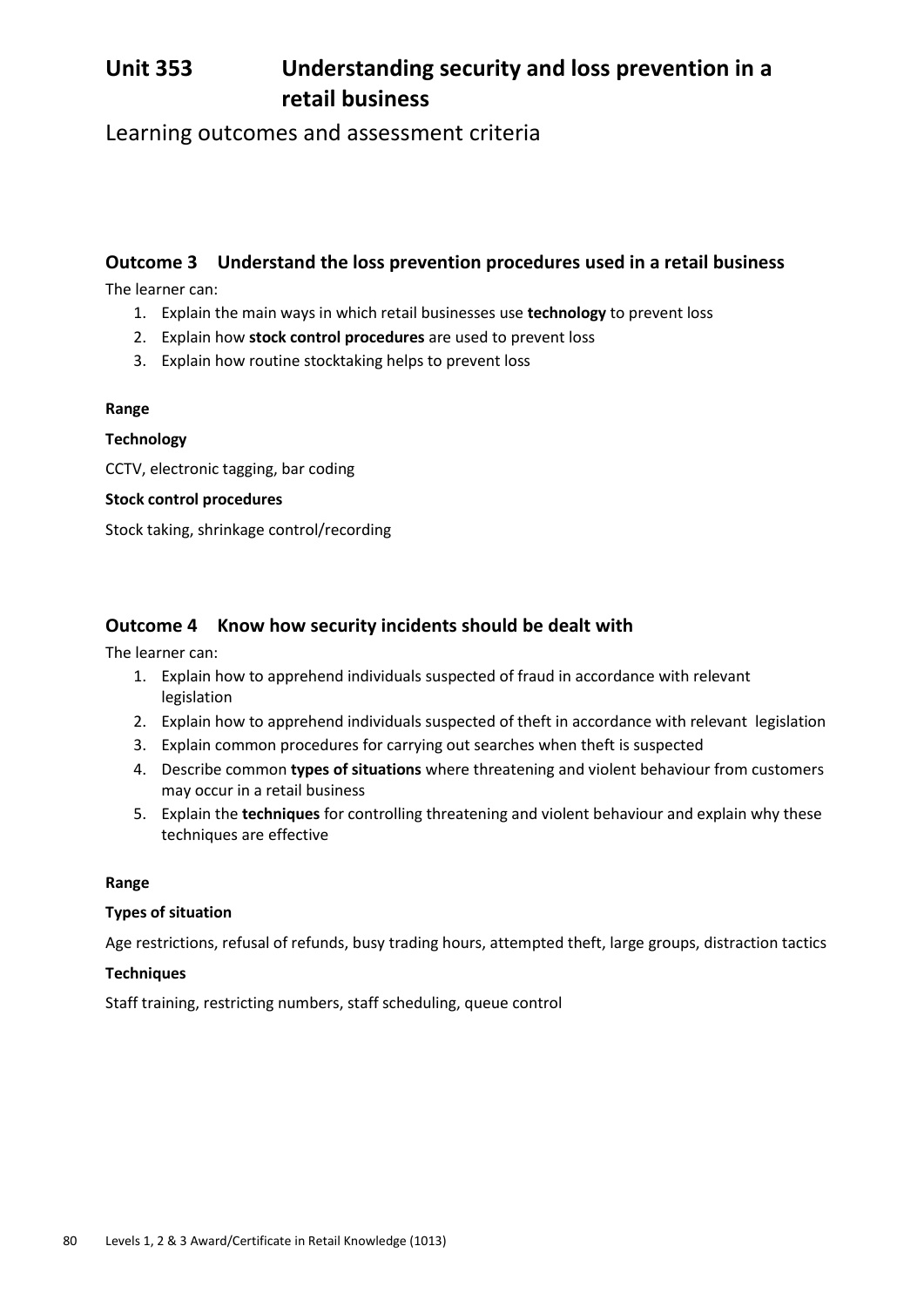Learning outcomes and assessment criteria

## **Outcome 5 Know how to carry out an assessment of security risks**

The learner can:

- 1. Explain why it is necessary to assess **security risks** in a retail business
- 2. Describe the key stages in the risk assessment process
- 3. Explain why it is important to identify breaches in security and deal with them promptly

## **Range**

## **Security risks**

Theft of cash and products, terrorism, violence/aggression, harassment, product contamination, breakins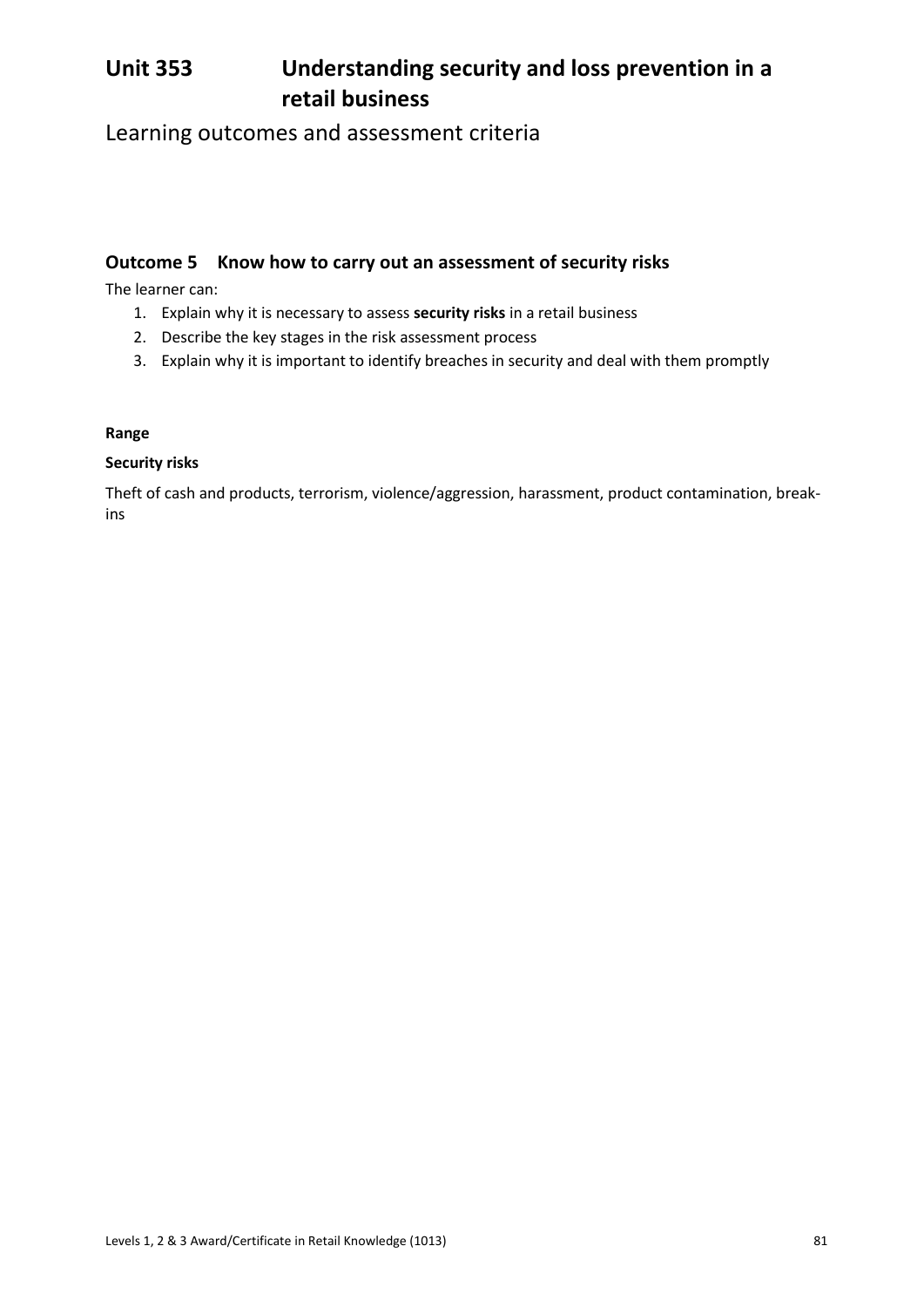**Level: 3**

**Credit value: 3**

## **Unit aims**

The purpose of this unit is to provide learners with the knowledge and understanding of managing payment points within retail businesses. It focuses on methods for monitoring payment points and dealing with queries and abnormal operating conditions

## **Learning outcomes**

There are **five** learning outcomes to this unit. The learner will be able to:

- 1. Know how a payment point is made ready for trading
- 2. Know how to deal with queries raised at the payment point
- 3. Understand the routine monitoring of a payment point
- 4. Know what actions should be taken at the payment point when abnormal operating conditions apply
- 5. Understand how the accuracy of till operation is monitored
- 6. Know how to implement end-of-shift procedures at a payment point

## **Guided learning hours**

It is recommended that **30** hours should be allocated for this unit. This may be on a full-time or parttime basis.

## **Details of the relationship between the unit and relevant national occupational standards (if appropriate)**

This unit is linked to the National Occupational Standards for retail.

## **Endorsement of the unit by a sector or other appropriate body**

This unit is endorsed by Skillsmart Retail, the Sector Skills Council for Retail.

## **Key Skills**

This unit may help candidates to gain confidence in, and possibly generate portfolio evidence for, the following Key Skills:

- Application of Number
- **Communication**
- Information and Communication Technology

## **Assessment**

To schedule the online multiple choice test for this unit - schedule test 304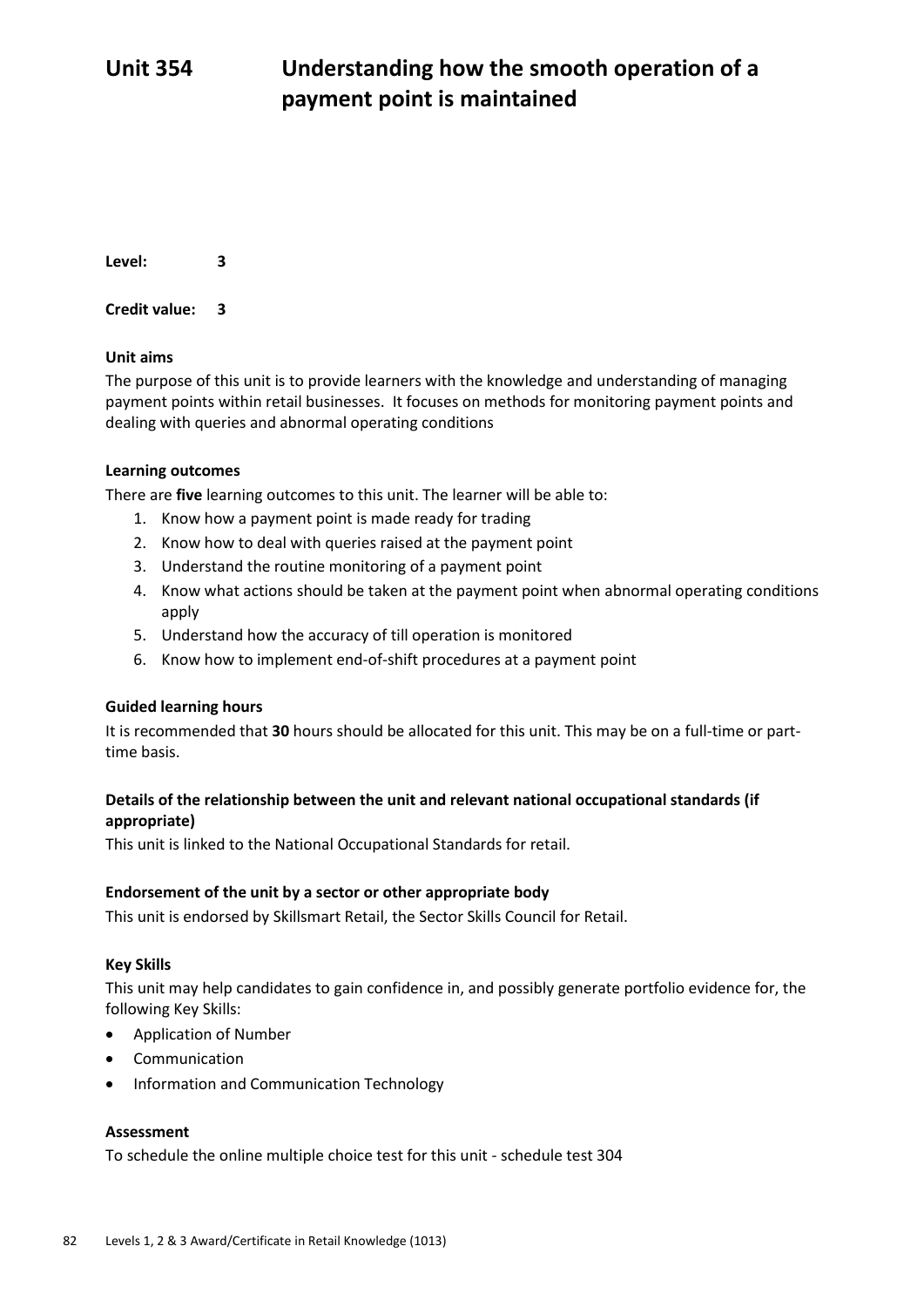Learning outcomes and assessment criteria

## **Outcome 1 Know how a payment point is made ready for trading**

The learner can:

- 1. Describe typical **procedures** for opening up a payment point
- 2. Explain the **key principles** for establishing an effective staffing rota for a payment point

## **Range**

## **Procedures**

Payment area clear and ready for trading, consumables, cash float/drawer

## **Key principles**

Trading patterns and trends, staff skills, staff availability, employment regulations

## **Outcome 2 Know how to deal with queries raised at the payment point**

The learner can:

- 1. Describe the types of **queries raised** at the payment point **by staff and customers** and explain how these queries are resolved
- 2. Describe **procedures** for dealing with claims by customers that incorrect change was given

## **Range**

## **Queries raised by staff**

Availability of consumables, cash change, staff relief, availability of products, services and prices

## **Queries raised by customers**

Availability of products, services and prices, further assistance required

## **Procedures**

Confirm query with customer and staff, agree action with customer, reconcile payment takings, feedback to customer and staff, Consumer Rights Act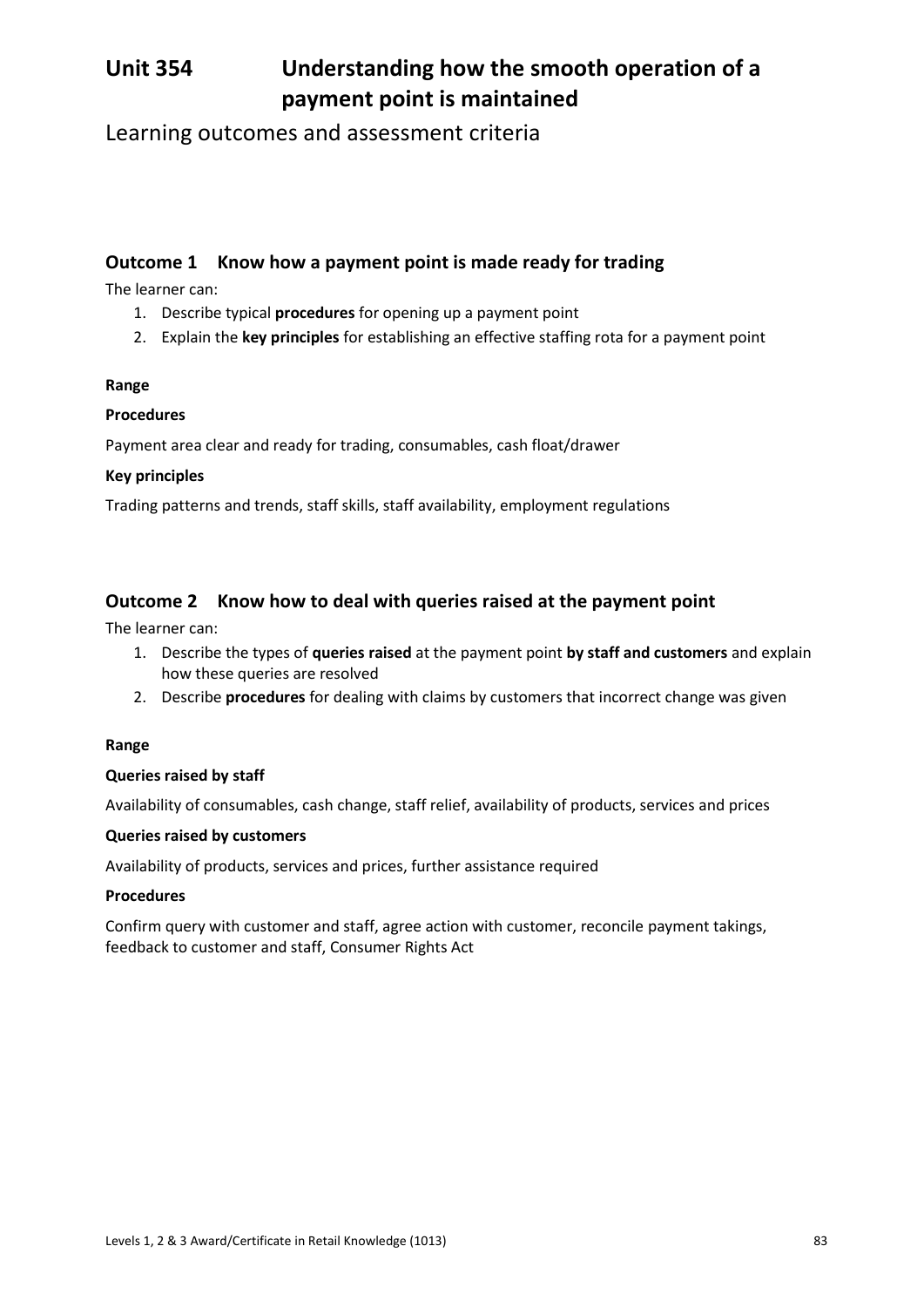Learning outcomes and assessment criteria

## **Outcome 3 Understand the routine monitoring of a payment point**

The learner can:

- 1. Explain the **reasons** for monitoring payment point activity
- 2. Describe the routine monitoring **procedures** of a payment point
- 3. Describe the **problems** which routine monitoring of a payment point can uncover, and explain how these problems can be **resolved**

## **Range**

## **Reasons**

Accountability of payments, staff payment point activities, levels of customer service, security issues

## **Procedures**

Payment point checks, spot checks, visual monitoring, mystery shoppers

## **Problems**

Payment discrepancies, payment point housekeeping, security issues, poor customer service

## **Resolving problems**

Increased payment checks, improving payment point procedures, staff training, staff discipline, improved security,

# **Outcome 4 Know what actions should be taken at the payment point when abnormal operating conditions apply**

The learner can:

- 1. Explain what is meant by **abnormal operating conditions** in relation to the payment point
- 2. Describe the **actions** to be taken at the payment point when abnormal operating conditions apply

## **Range**

## **Abnormal operating conditions**

Staff shortages, system breakdown, power failure, security threats, store evacuation, weather conditions

## **Actions**

All trained staff utilised, use of manual operations, use of back up power facilities, use of store security procedures, maintain condition of equipment and vulnerable products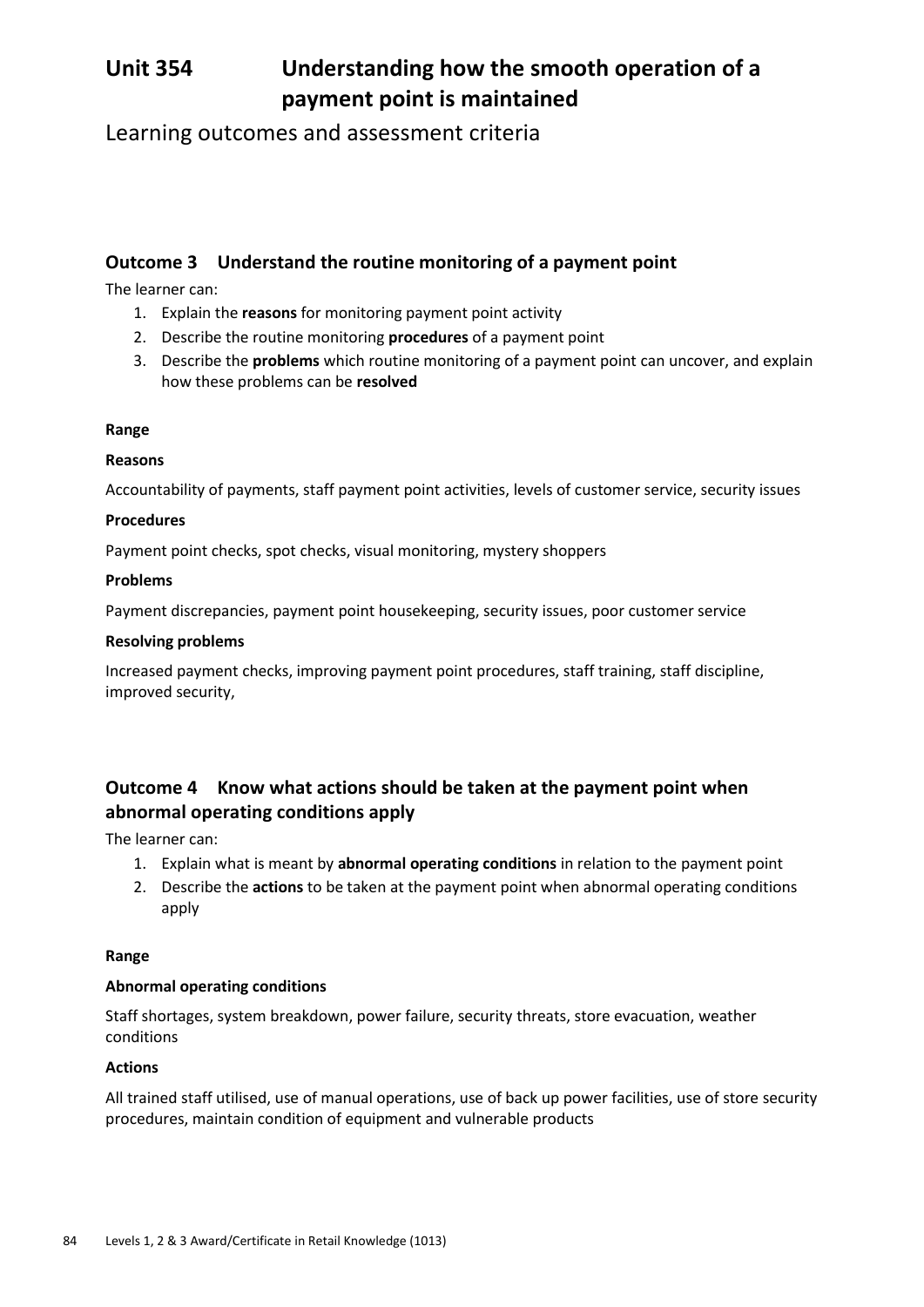Learning outcomes and assessment criteria

## **Outcome 5 Understand how the accuracy of till operation is monitored**

The learner can:

- 1. Describe the main types of **till discrepancy** and explain how these **occur**
- 2. Describe the **measures for evaluating** the accuracy of till operation
- 3. Describe the **measures for dealing** with till discrepancies

#### **Range**

## **Till discrepancy**

Payment irregularities concerning inaccurate cash, missing or incorrect completion of documentation, inaccurate payment inputting

#### **Measures for evaluating**

Reconcile payments, visual and manual spot checks of documentation

#### **Measures for dealing**

Improved staff training and monitoring, regularly checking equipment and systems, consider disciplinary action, review of procedures and equipment

## **Outcome 6 Know how to implement end-of-shift procedures at a payment point**

The learner can:

1. Describe the **methods** used at the payment point at the end of a shift or close of business

## **Range**

## **Methods (procedures)**

secure payment point area, prepare for next shift, reconcile and secure payments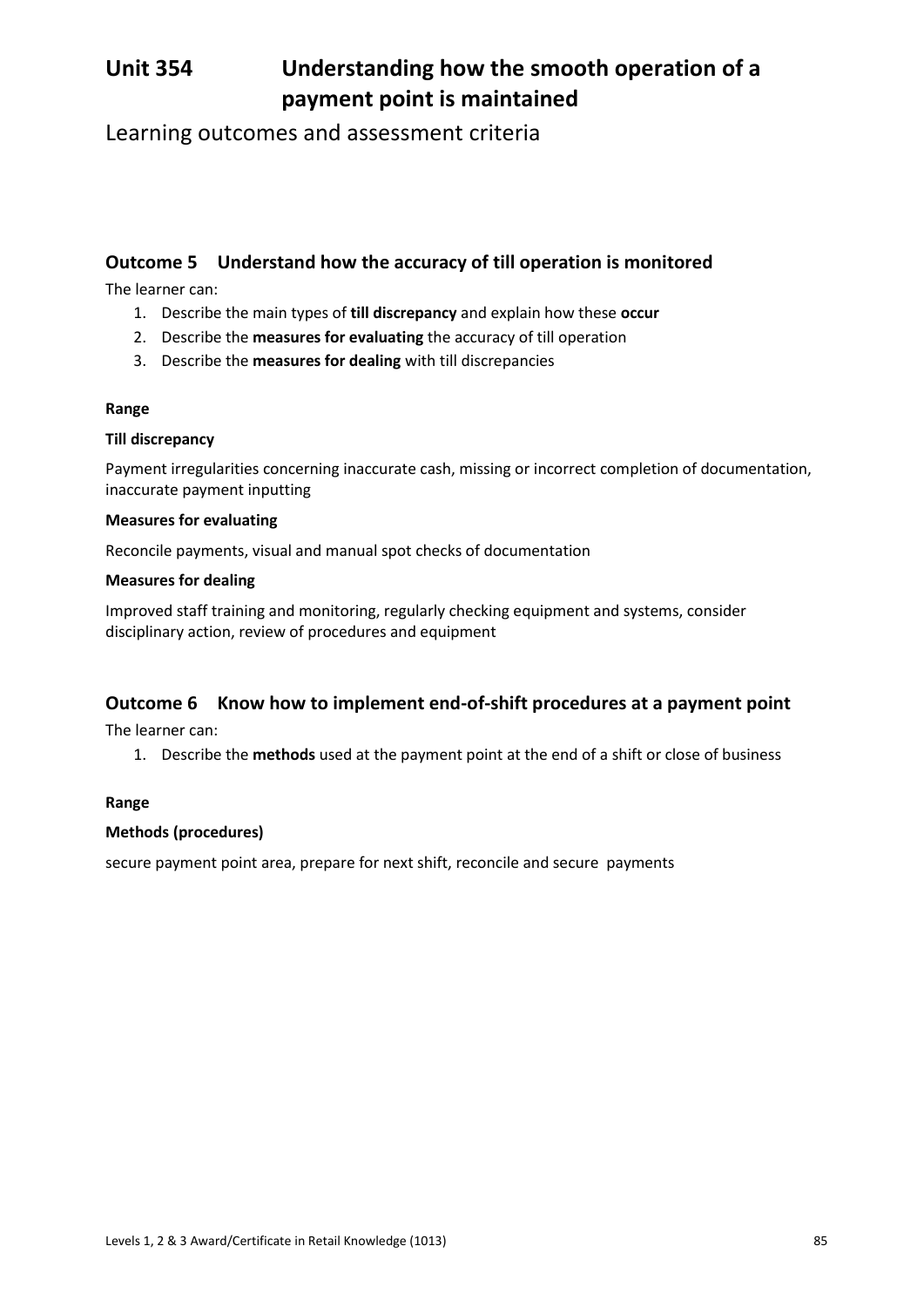**Level: 3**

**Credit value: 2**

## **Unit aims**

The purpose of this unit is to provide learners with the knowledge and understanding of the retail selling process. It focuses on the range of communication techniques used for identifying and meeting the needs of customers as well as the different techniques used for maximising sales.

## **Learning outcomes**

There are **four** learning outcomes to this unit. The learner will be able to:

- 1. Understand how communication techniques can be used to help the customer choose products
- 2. Understand the benefits and maintenance of product knowledge
- 3. Understand legislation relating to selling in the retail environment
- 4. Understand techniques for maximising sales

#### **Guided learning hours**

It is recommended that **20** hours should be allocated for this unit. This may be on a full-time or parttime basis.

## **Details of the relationship between the unit and relevant national occupational standards (if appropriate)**

This unit is linked to the National Occupational Standards for retail.

## **Endorsement of the unit by a sector or other appropriate body**

This unit is endorsed by Skillsmart Retail, the Sector Skills Council for Retail.

## **Key Skills**

This unit may help candidates to gain confidence in, and possibly generate portfolio evidence for, the following Key Skills:

- Application of Number
- **Communication**
- Information and Communication Technology

#### **Assessment**

To schedule the online multiple choice test for this unit - schedule test 305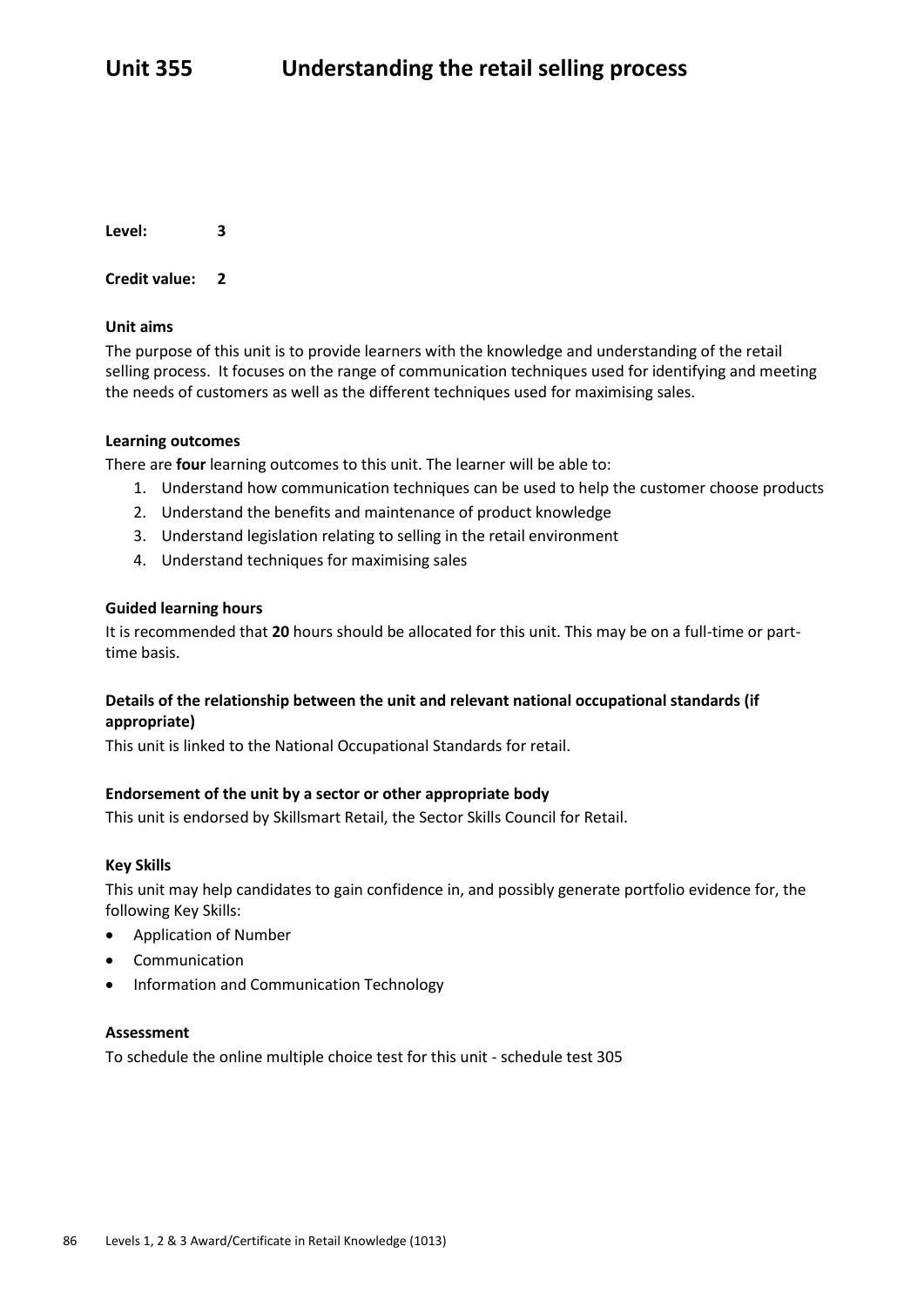# **Unit 355 Understanding the retail selling process**

# Learning outcomes and assessment criteria

# **Outcome 1 Understand how communication techniques can be used to help the customer choose products**

The learner can:

- 1. Explain how communication techniques can be used to match product features and benefits to complex customer needs
- 2. Explain how communication techniques can be used to narrow the choice of products to those best suited to the customer's needs

## **Outcome 2 Understand the benefits and maintenance of product knowledge**

The learner can:

- 1. Explain the benefits of maintaining comprehensive and accurate product information
- 2. Explain the salesperson's **legal responsibilities** for giving product information and describe the legal **consequences** of failing to comply with the law
- 3. Describe how to ensure that staff have the training and information they need to develop and maintain their product knowledge

## **Range**

## **Legal responsibilities**

Trade descriptions, sale of goods, Consumer Rights Act

#### **Consequences**

Fine, imprisonment, disciplinary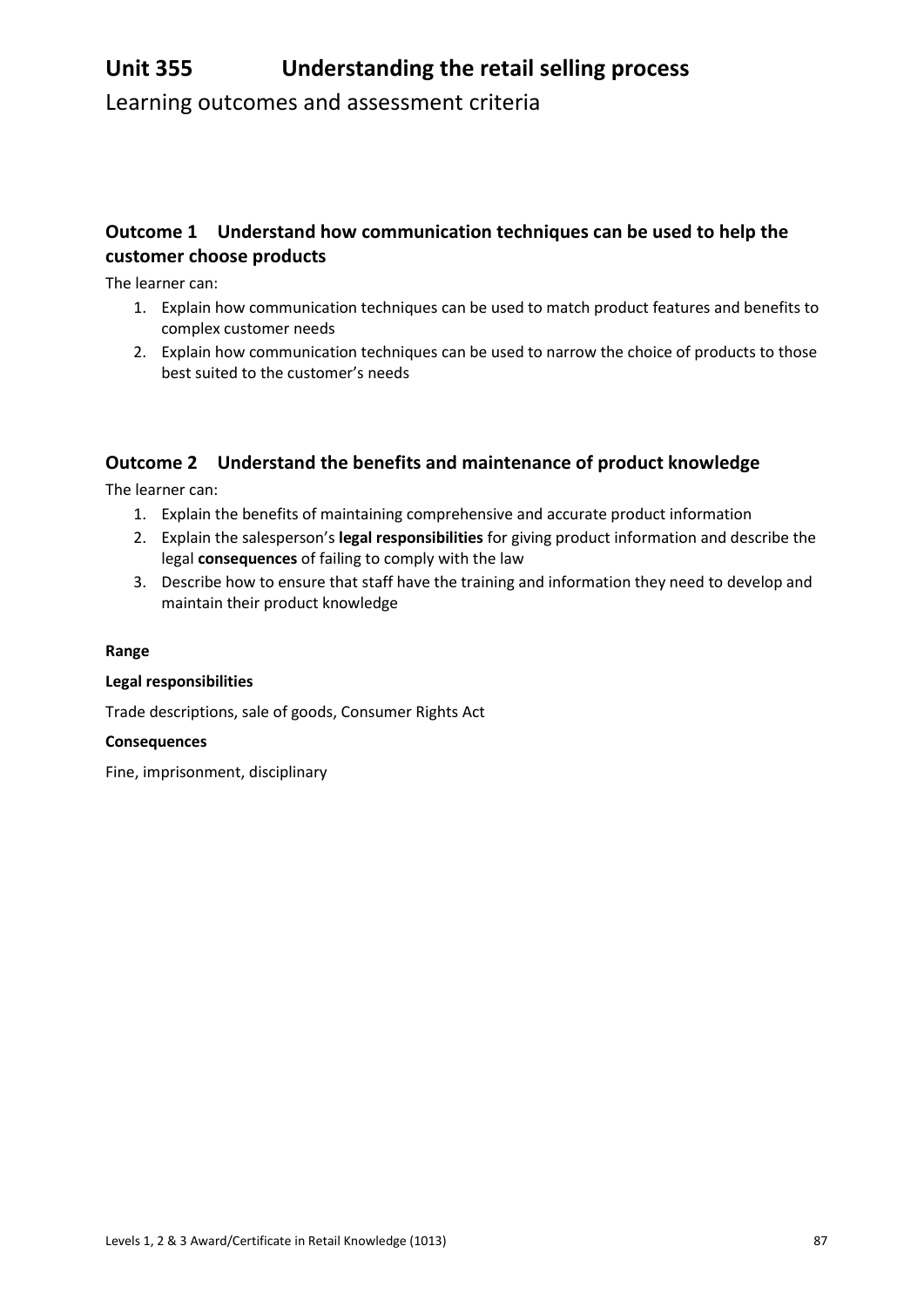# **Unit 355 Understanding the retail selling process**

Learning outcomes and assessment criteria

## **Outcome 3 Understand legislation relating to selling in the retail environment**

The learner can:

- 1. Describe the purpose of the main legislation relating to retail sales
- 2. Explain the impact of legislation relating to sales on retail business
- 3. Explain the rights and protection the key legislation relating to sales gives customers

## **Outcome 4 Understand techniques for maximising sales**

The learner can:

- 1. Explain the **ways in which staff can maximise sales opportunities**
- 2. Explain how **effective leadership methods** can be used to maximise sales
- 3. Evaluate the effectiveness of **techniques** used by specific **retail businesses** to maximise sales
- 4. Explain how effective target setting helps to maximise sales

## **Range**

## **Ways in which staff can maximise sales opportunities**

Using sales process, add on sales, up selling, associated sales, effective customer rapport, questioning and listening skills

## **Effective leadership methods**

Motivation, coaching, training, communication, leading by example

## **Techniques**

Monitoring of special events, price promotions, new products and services, personal incentives and selling strategies

## **Retail businesses**

Food, non-food, fashion, department/chain store, on-line shopping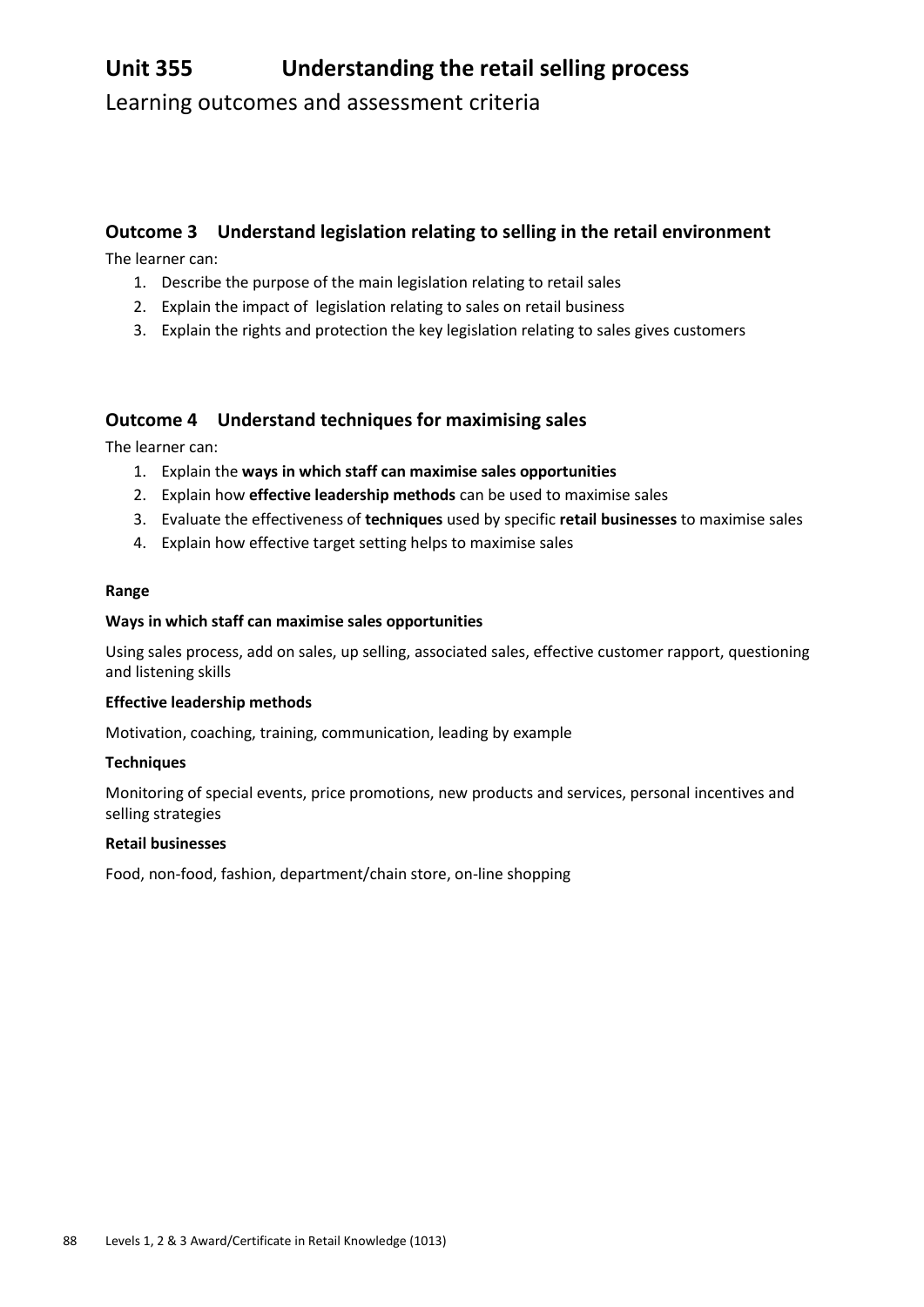**This page is intentionally blank**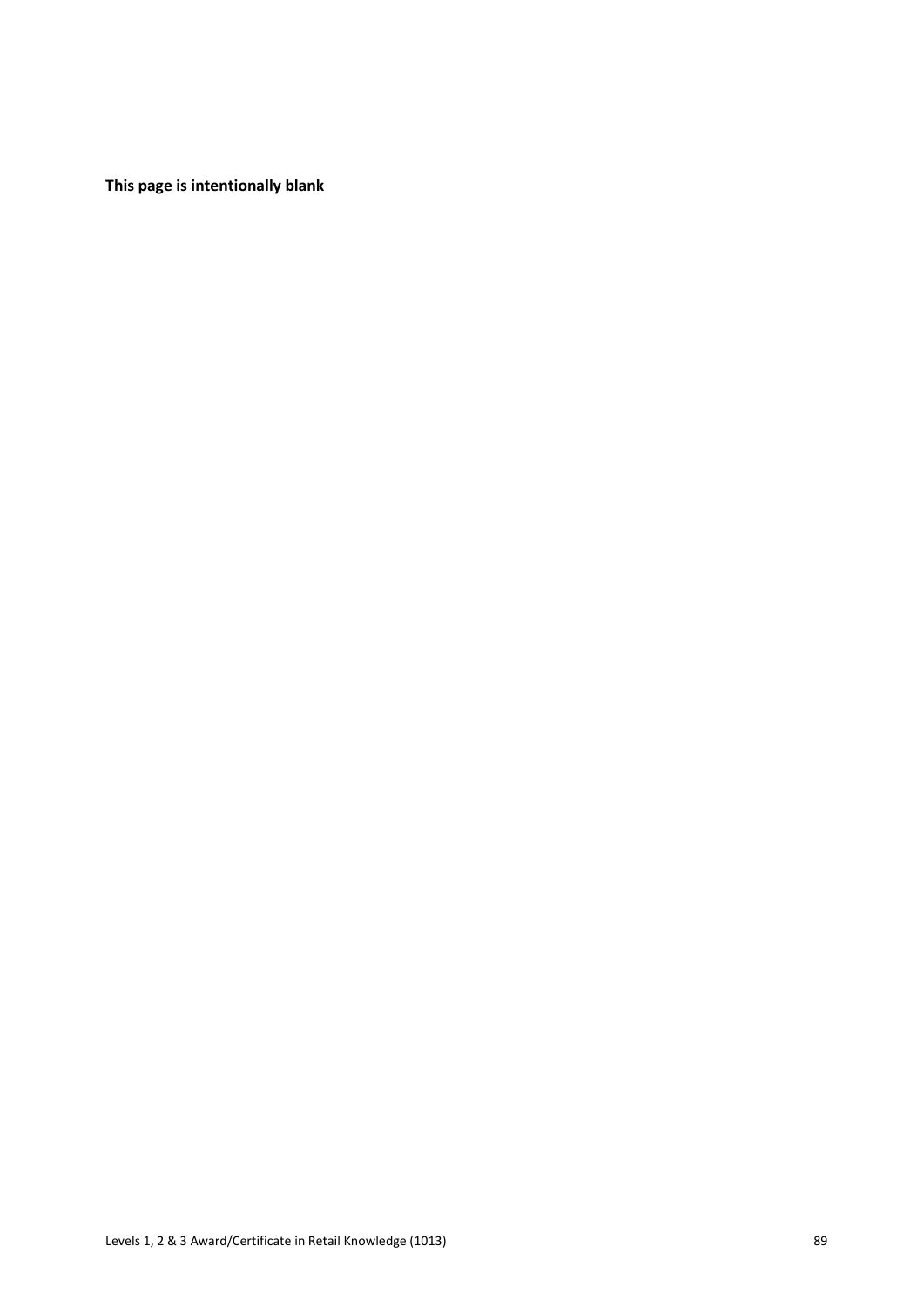# **Unit 356 Understanding the management of stock in a retail business**

**Level: 3**

**Credit value: 3**

## **Unit aims**

The purpose of this unit is to provide learners with the knowledge and understanding of the management of stock in retail businesses. This includes how to manage the procedures for receiving and storing stock and the principles of auditing stock levels.

## **Learning outcomes**

There are **three** learning outcomes to this unit. The learner will be able to:

- 1. Understand how the receipt and storage of stock is managed
- 2. Understand the principles of auditing stock levels
- 3. Understand the legal requirements relating to stock management

## **Guided learning hours**

It is recommended that **30** hours should be allocated for this unit. This may be on a full-time or parttime basis.

## **Details of the relationship between the unit and relevant national occupational standards (if appropriate)**

This unit is linked to the National Occupational Standards for retail.

## **Endorsement of the unit by a sector or other appropriate body**

This unit is endorsed by Skillsmart Retail, the Sector Skills Council for Retail.

## **Key Skills**

This unit may help candidates to gain confidence in, and possibly generate portfolio evidence for, the following Key Skills:

- Application of Number
- **Communication**
- Information and Communication Technology

#### **Assessment**

To schedule the online multiple choice test for this unit - schedule test 306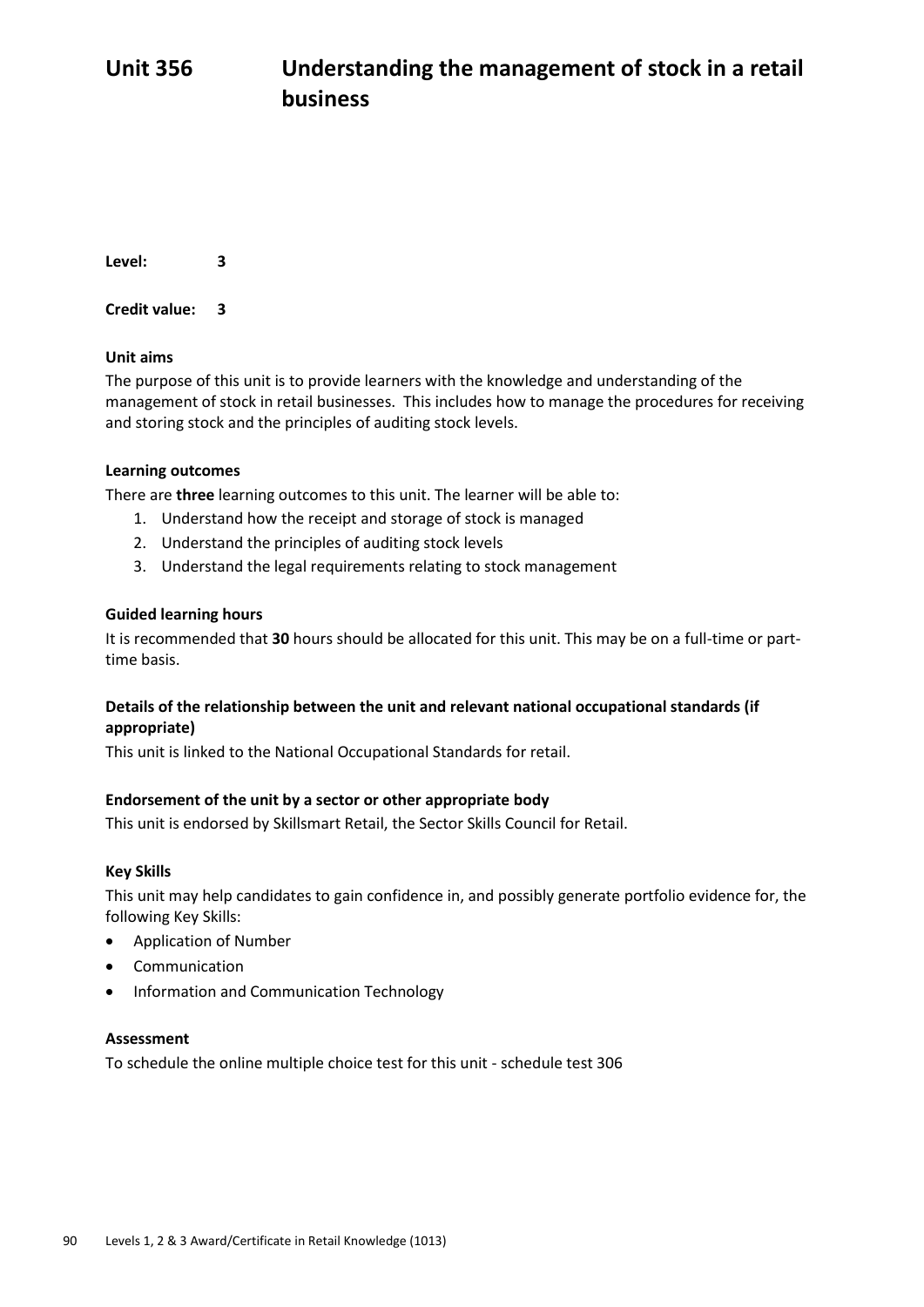# **Unit 356 Understanding the management of stock in a retail business**

Learning outcomes and assessment criteria

## **Outcome 1 Understand how the receipt and storage of stock is managed**

The learner can:

- 1. Explain the importance of having sufficient resources (staff, equipment and space) to process deliveries of stock
- 2. State what information is needed by staff receiving a delivery of stock and explain why they need it
- 3. Describe the procedures for monitoring:
	- a. the preparation of the delivery area and storage facilities
	- b. the quality and quantity of goods received
	- c. the movement of goods
	- d. the disposal of stock and waste
- 4. Describe the actions to take in the event of:
	- a. discrepancies in the goods received
	- b. late deliveries
- 5. Explain the **main principles** of systems used for recording and controlling stock
- 6. Explain how to identify and evaluate improvement to stock management using a **range of information** such as that from suppliers, customers and colleagues

## **Range**

## **Main principles**

Accuracy, legibility, transferable, transparency, auditable

## **Range of information**

Documentation, feedback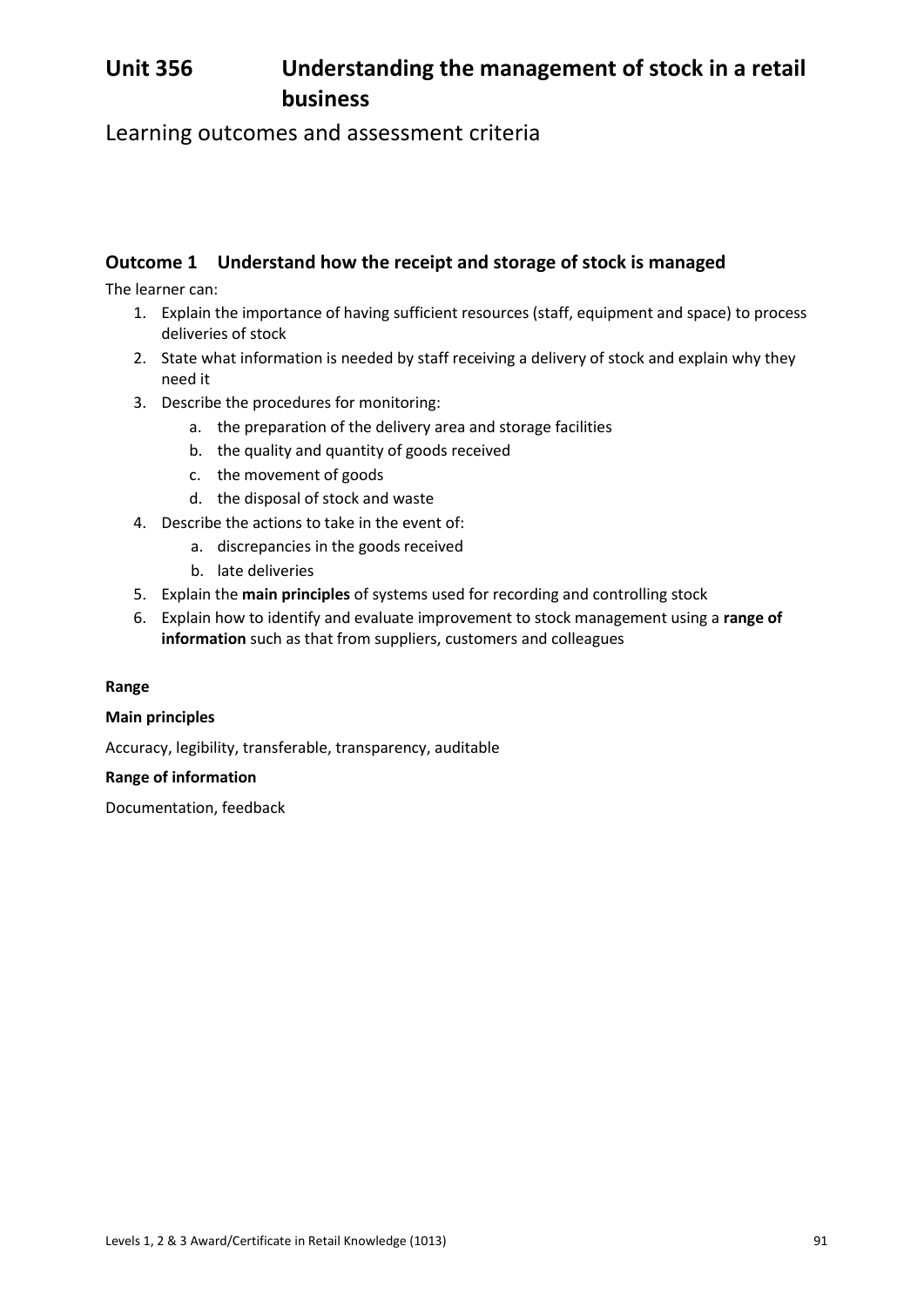# **Unit 356 Understanding the management of stock in a retail business**

Learning outcomes and assessment criteria

## **Outcome 2 Understand the principles of auditing stock levels**

The learner can:

- 1. Explain the purpose of auditing stock levels
- 2. Explain why stock should be audited regularly
- 3. Explain how to anticipate and prevent **situations** that make it difficult to carry out an audit
- 4. Explain the **resources** needed for auditing stock and the **effects** on the business of redeploying staff to the audit team
- 5. State what **preventative actions** and further **investigations** can be recommended as a consequence of a stock audit

## **Range**

## **Situations**

Lack of resources, timing, special events

## **Resources**

Time, people, equipment

## **Effects**

Financial, reduced customer service and security

## **Preventative actions**

Staff training, improved procedures

## **Investigations**

Potential fraud, re-audit stock and records

## **Outcome 3 Understand the legal requirements relating to stock management**

The learner can:

- 1. Describe the legal requirements for storing different types of products such as food, toxic items and bonded items
- 2. Describe the legal requirements for keeping records regarding the disposal of stock and the **consequences** to the business of failing to comply with these requirements

## **Range**

## **Consequences**

Fine, imprisonment, loss of trade, closure of business, loss of reputation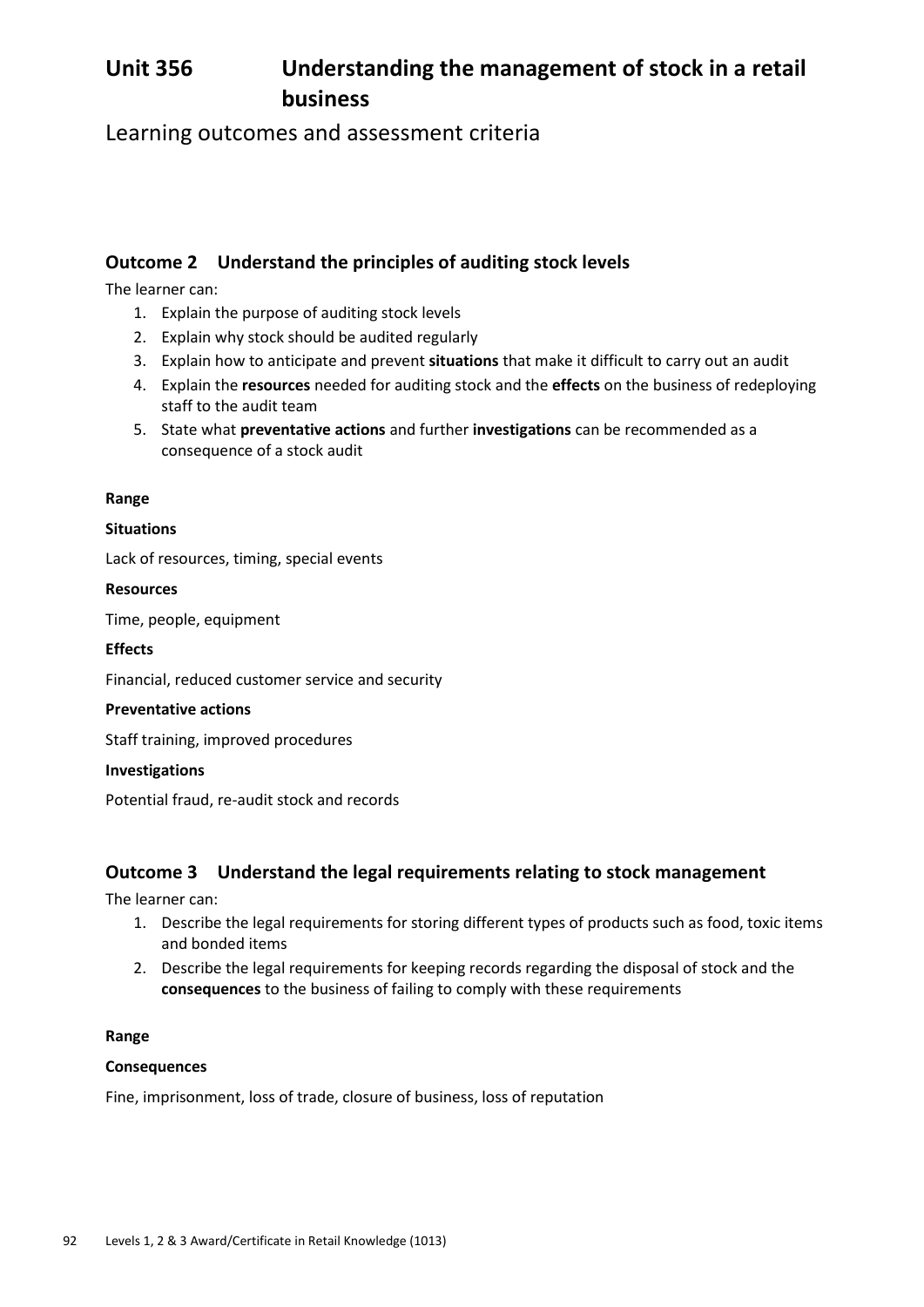**This page is intentionally blank**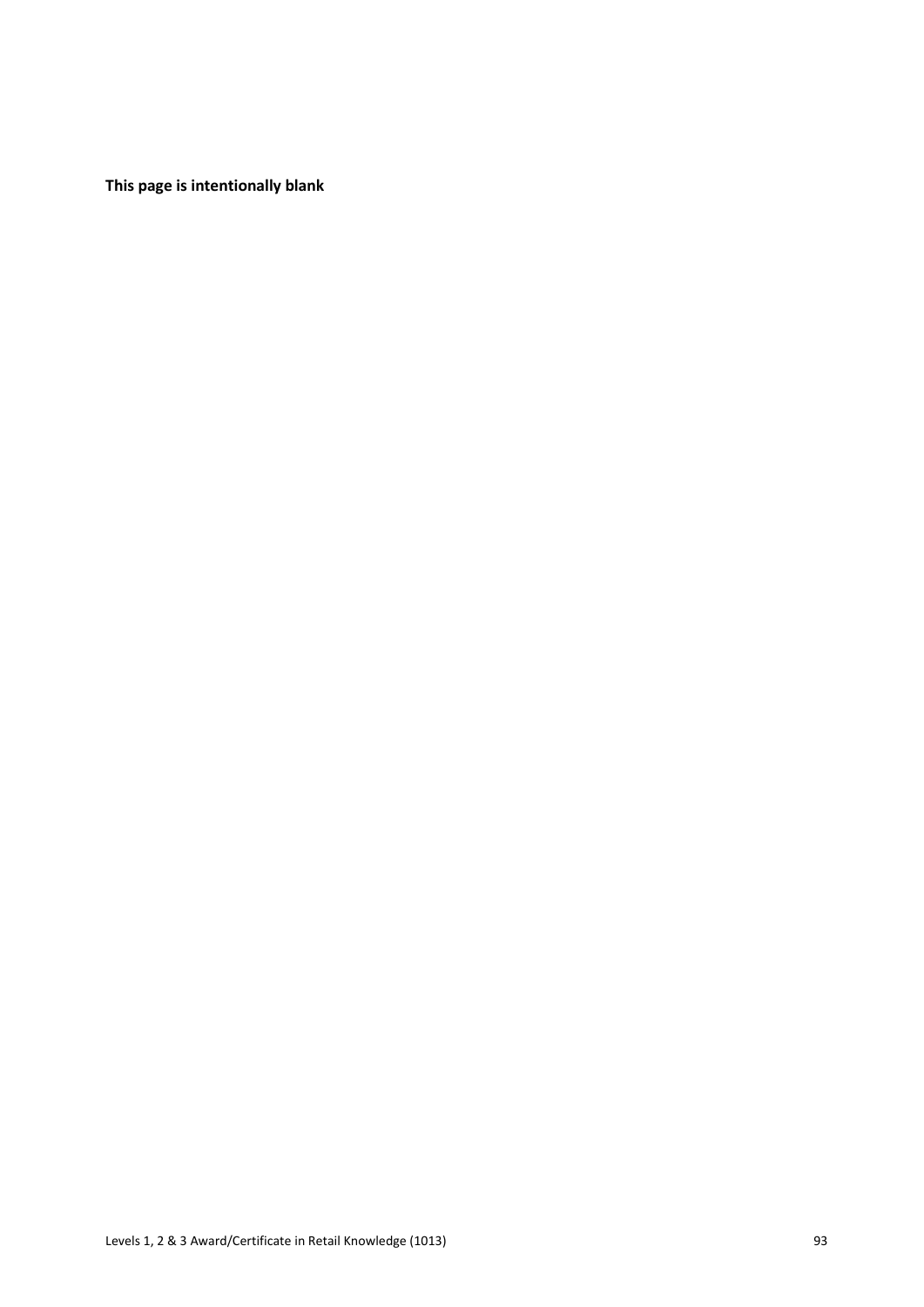**Level: 3**

**Credit value: 4**

## **Unit aims**

The purpose of this unit is to provide learners with the knowledge and understanding of how they can contribute to team leading. This includes the recruitment of staff, employment rights and responsibilities, and development of individuals and teams as well as how to communicate effectively and deal with conflict within retail teams.

## **Learning outcomes**

There are **seven** learning outcomes to this unit. The learner will be able to:

- 1. Understand the recruitment process
- 2. Understand how individuals and teams are developed within a retail business
- 3. Understand effective communication within retail teams in retail business
- 4. Understand how conflict is resolved within teams in retail business
- 5. Understand the link between improved personal performance and improved business performance
- 6. Understand how to review the personal performance of retail team members
- 7. Understand the general principles of employment law

## **Guided learning hours**

It is recommended that **40** hours should be allocated for this unit. This may be on a full-time or parttime basis.

## **Details of the relationship between the unit and relevant national occupational standards (if appropriate)**

This unit is linked to the National Occupational Standards for retail.

## **Endorsement of the unit by a sector or other appropriate body**

This unit is endorsed by Skillsmart Retail, the Sector Skills Council for Retail.

## **Key Skills**

This unit may help candidates to gain confidence in, and possibly generate portfolio evidence for, the following Key Skills:

- Application of Number
- **Communication**
- Information and Communication Technology

## **Assessment**

To schedule the online multiple choice test for this unit - schedule test 307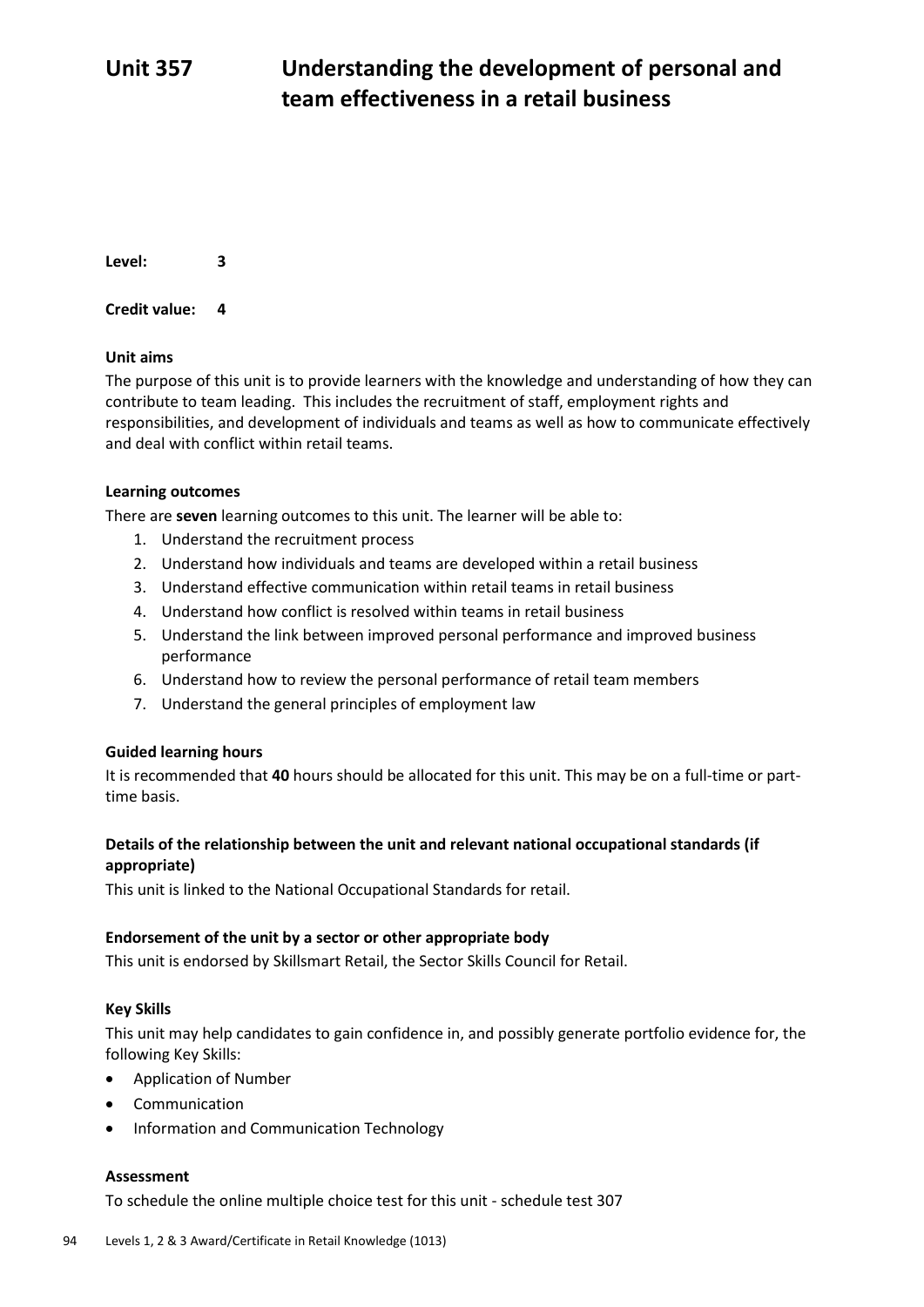Learning outcomes and assessment criteria

## **Outcome 1 Understand the recruitment process**

The learner can:

- 1. Describe the **key stages** in the recruitment process
- 2. Describe the **sources of information** typically used to support recruitment decisions and explain their relevance to the recruitment process
- 3. State the **legal requirements** relating to the recruitment process

## **Range**

## **Key stages**

Prepare job description and personal specification, advertise post, shortlist, interview, selection, offer job

## **Sources of information**

CV, application forms, references, psychometric testing, assessments, interviews

## **Legal requirements**

Work time directive, anti discrimination legislation, immigration legislation

# **Outcome 2 Understand how individuals and teams are developed within a retail business**

The learner can:

- 1. Explain **how to evaluate** the performance of individuals and teams in retail business
- 2. Explain **how to identify** the development needs of individuals and teams
- 3. Describe a range of development **activities and approaches** and explain how they suit differing learning needs, personal aspirations and business goals

## **Range**

## **How to evaluate**

Compare targets, Key Performance Indicators (KPI's), standards, aims and objectives

## **How to identify**

Through training needs analysis, appraisals and reviews, feedback

## **Activities and approaches**

Training activities and self development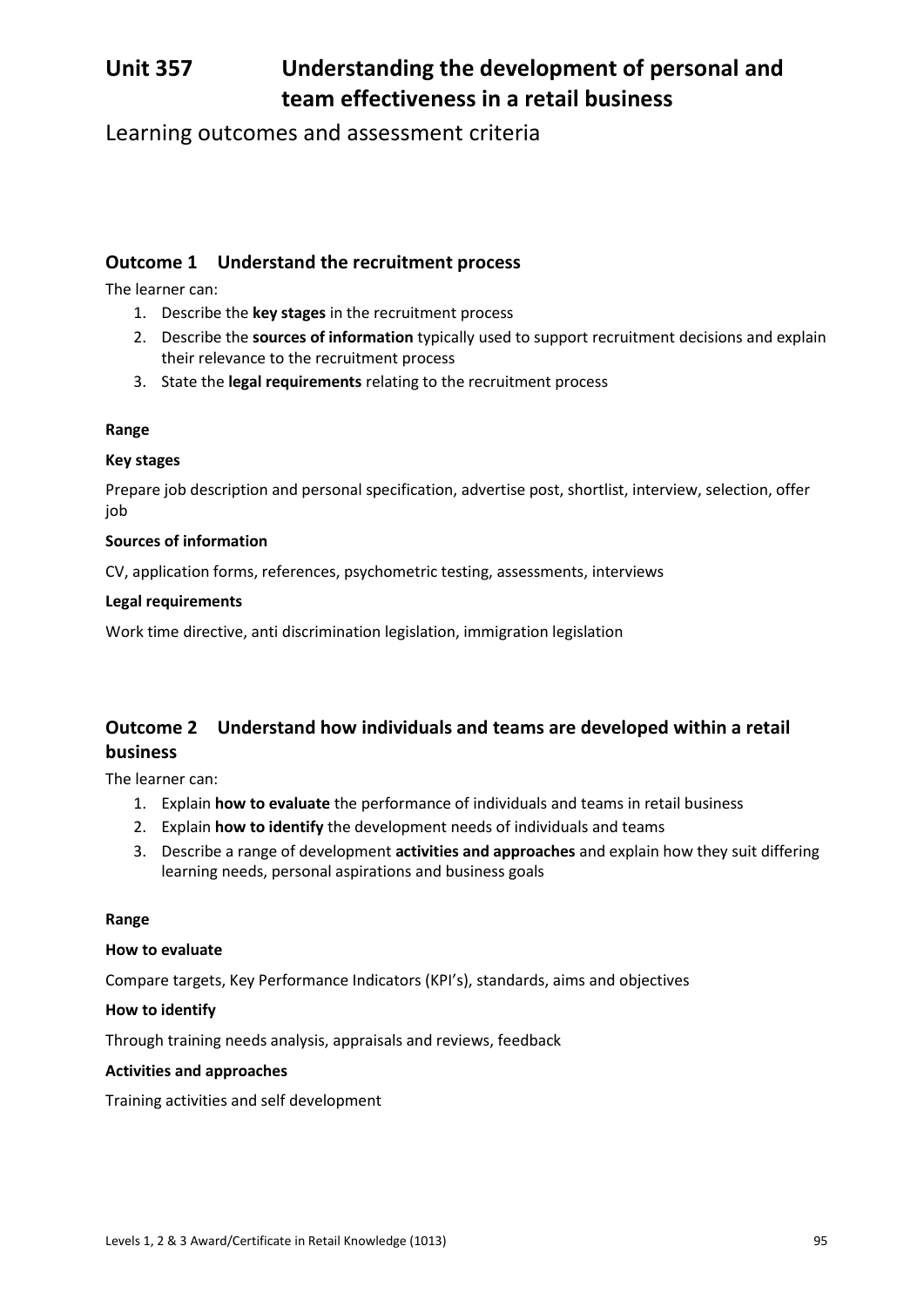Learning outcomes and assessment criteria

# **Outcome 3 Understand effective communication within retail teams in retail business**

The learner can:

- 1. Evaluate the suitability of a variety of communication methods and styles for a range of situations typically faced by retail teams
- 2. Describe how to use communications skills to:
	- a. build relationships within a retail team
	- b. give and receive constructive criticism and feedback
	- c. listen to and show understanding of the feelings and views of other team members

# **Outcome 4 Understand how conflict is resolved within teams in retail business**

The learner can:

- 1. Describe the types of situation which typically give rise to conflict within retail teams
- 2. Describe techniques for resolving conflict within retail teams and explain why these work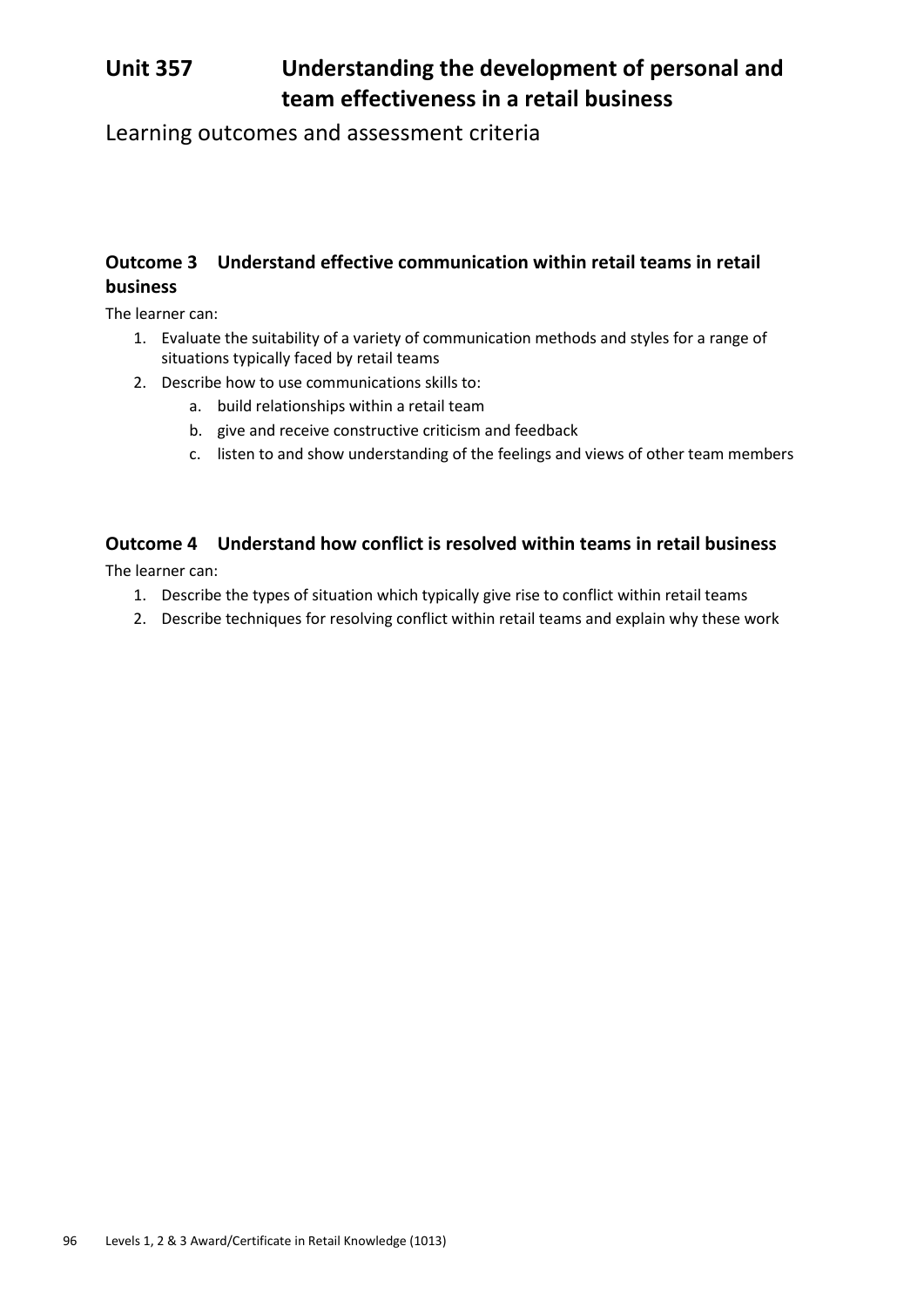Learning outcomes and assessment criteria

## **Outcome 5 Understand the link between improved personal performance and improved business performance**

The learner can:

- 1. Explain methods for **identifying own training and development needs** and the resources available for addressing those needs
- 2. Evaluate how personal development plans can improve the performance of the individual and the retail business

## **Range**

## **Identify own training and development need**

Through training needs analysis, appraisals and reviews, feedback

# **Outcome 6 Understand how to review the personal performance of retail team members**

The learner can:

- 1. Describe how to set **objectives** for individuals and teams
- 2. Explain **methods for measuring and evaluating** the performance of individuals and teams against objectives
- 3. Explain how to give feedback to individuals and teams on their performance against objectives

## **Range**

## **Objectives**

Personal, team, business, SMART (Specific, Measurable, Achievable, Realistic, Timely)

## **Methods for measuring and evaluating**

Review targets, monitor Key Performance Indicators (KPI's), confirm standards, feedback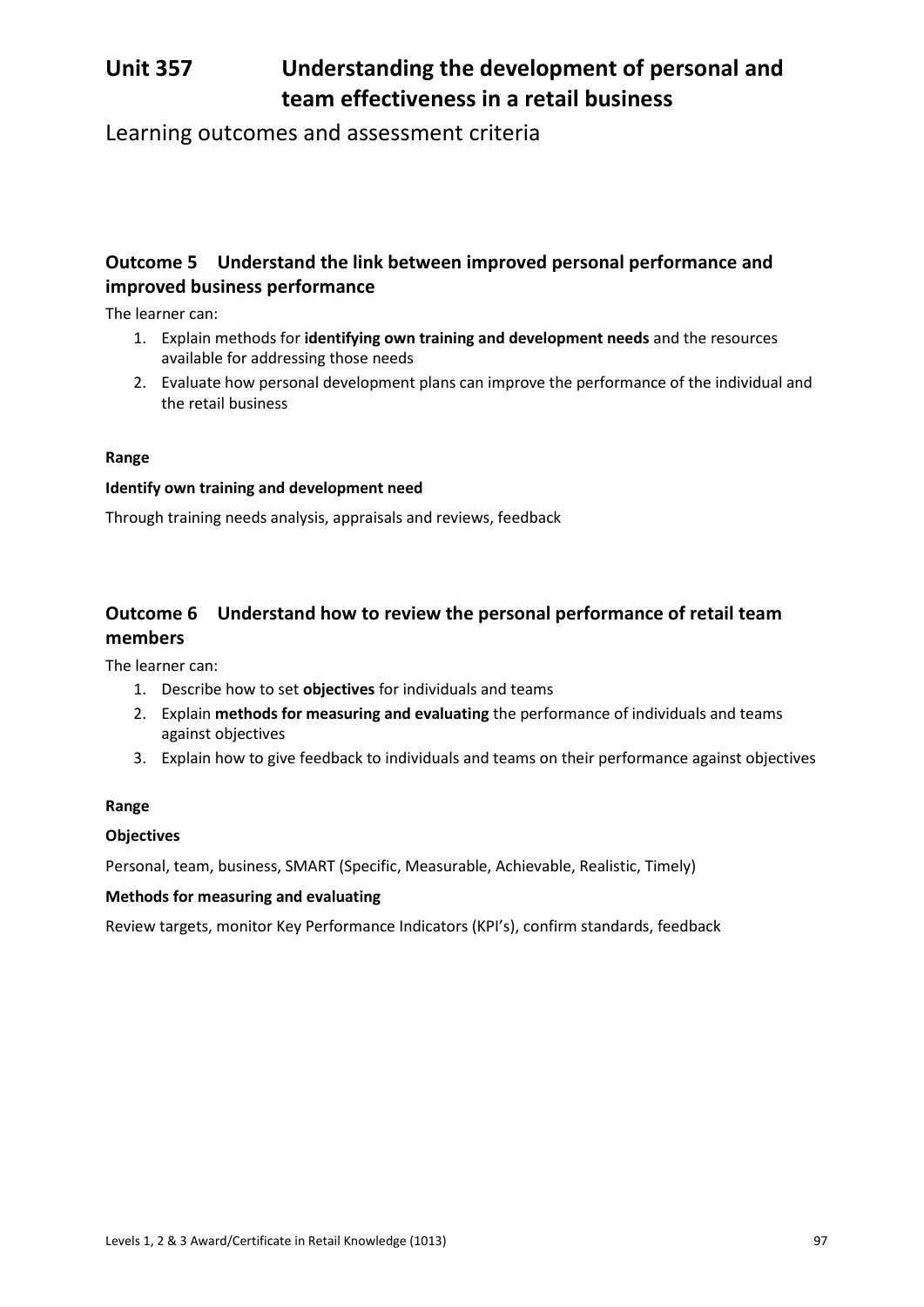Learning outcomes and assessment criteria

## **Outcome 7 Understand the general principles of employment law**

The learner can:

- 1. Describe who is responsible for determining **employment legislation**
- 2. Explain how **employment legislation** benefits the retail industry as a whole, individual retail businesses and individual employees
- 3. State the main provisions of current employment statutes in relation to both employers and employees
- 4. Describe **how businesses may be penalised** for not complying with employment laws
- 5. Describe the main **internal and external sources** of information which can be used to help decide whether employment law has been breached
- 6. Explain how individuals can be protected and prosecuted under equality and diversity legislation and anti-discrimination practice

## **Range**

## **Employment legislation**

Equal opportunities, anti discrimination, UK immigration, working time directive, minimum wage

## **How businesses may be penalised**

Fine, closure, imprisonment

## **Internal and external sources**

Internet/intranet, HR department, library, trade unions, professional bodies, solicitors, ACAS, CAB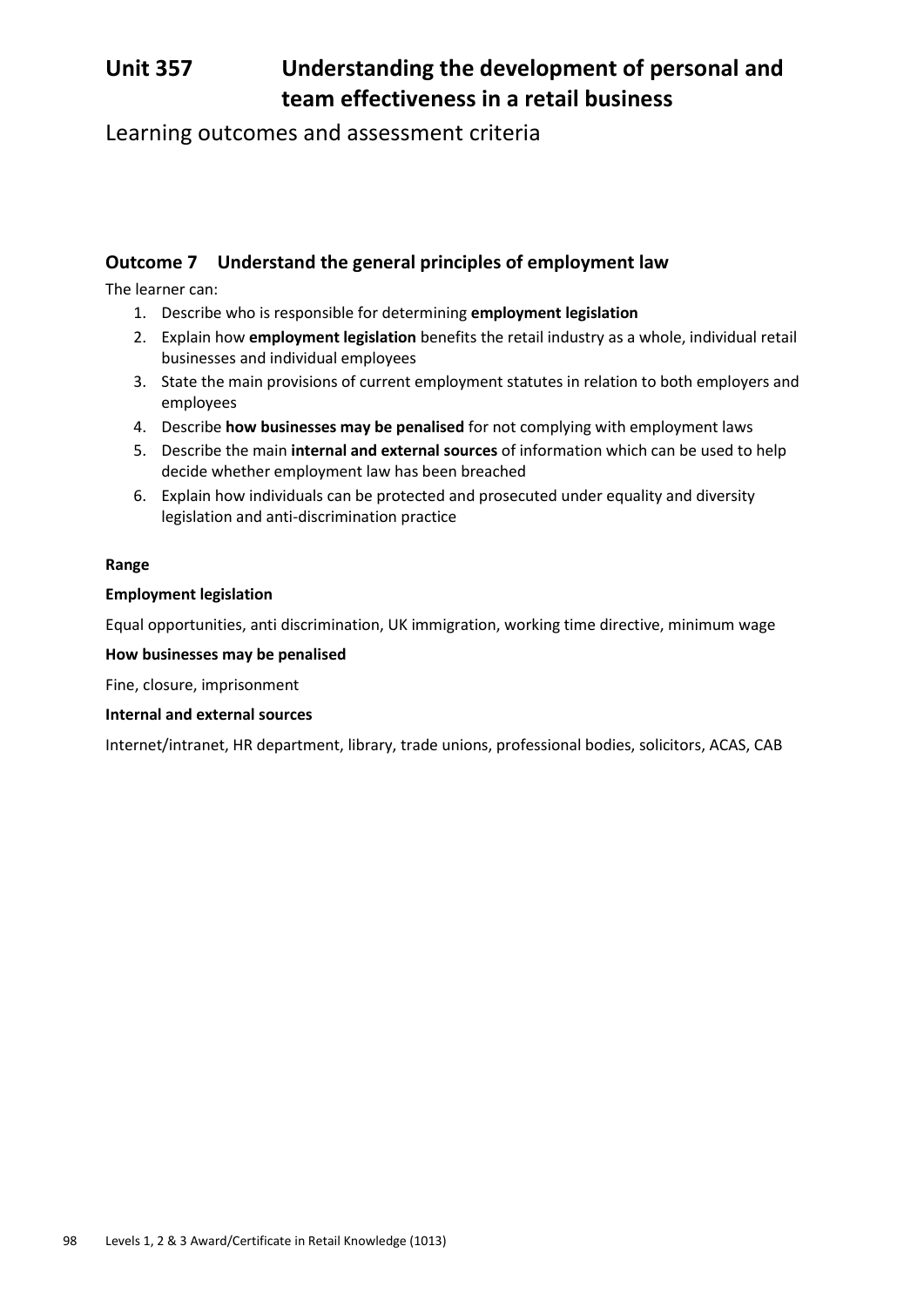**This page is intentionally blank**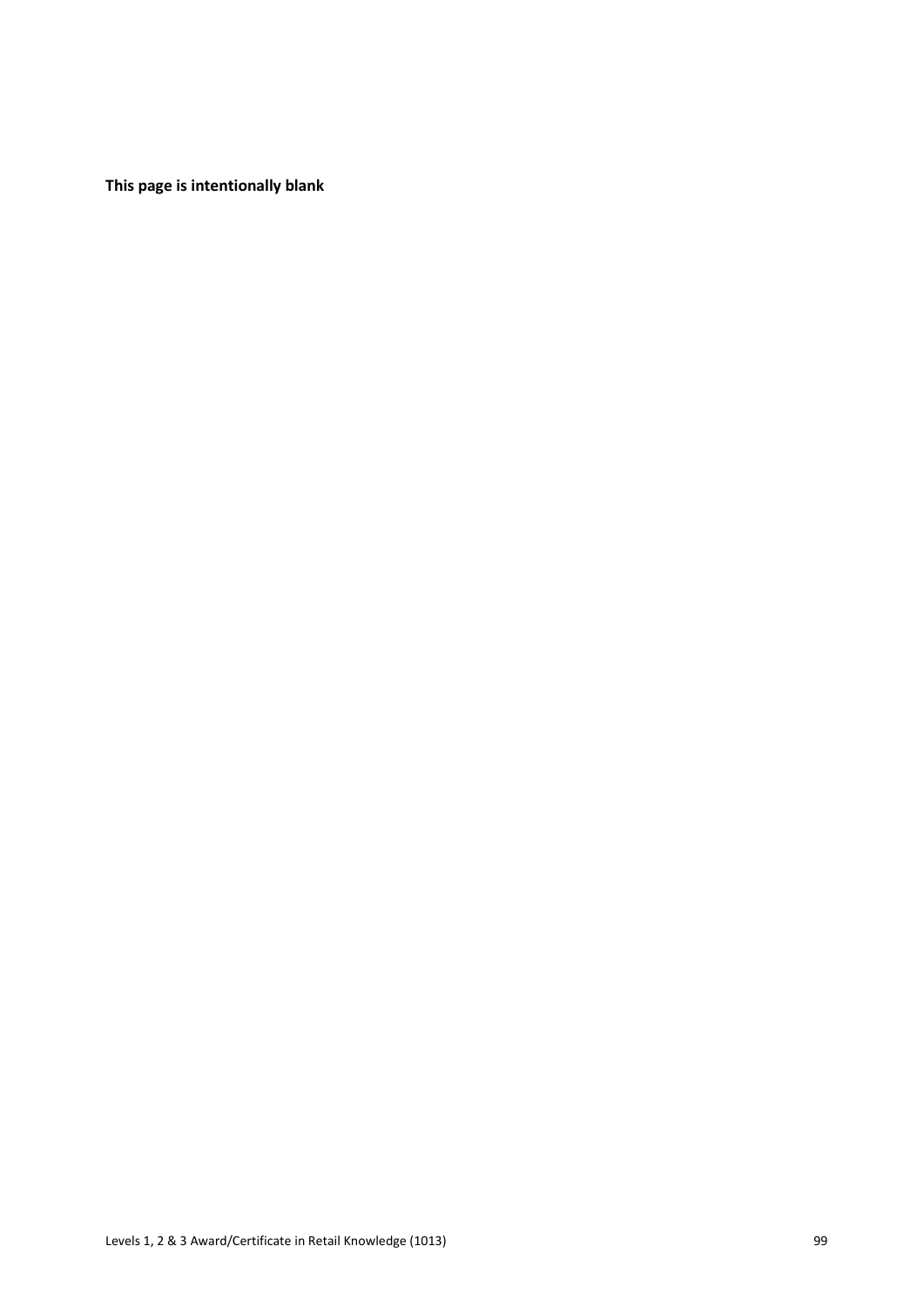# **Unit 358 Understanding how the effectiveness of store operations can be improved**

**Level: 3**

**Credit value: 3**

## **Unit aims**

The purpose of this unit is to provide learners with the knowledge and understanding of developing and improving retail businesses in terms of their store operations. In order to keep pace with the changing demands and constraints of business, the unit covers how learners can suggest opportunities to contribute to the continuous improvement of store operations as well as understanding how to organise and assess staffing.

## **Learning outcomes**

There are **three** learning outcomes to this unit. The learner will be able to:

- 1. Understand the process of improving store operations
- 2. Understand how to communicate with and motivate those involved in bringing about change and improvement in store operations
- 3. Understand how the organisation and scheduling of staffing contributes to the effectiveness of store operations

## **Guided learning hours**

It is recommended that **30** hours should be allocated for this unit. This may be on a full-time or parttime basis.

## **Details of the relationship between the unit and relevant national occupational standards (if appropriate)**

This unit is linked to the National Occupational Standards for retail.

## **Endorsement of the unit by a sector or other appropriate body**

This unit is endorsed by Skillsmart Retail, the Sector Skills Council for Retail.

## **Key Skills**

This unit may help candidates to gain confidence in, and possibly generate portfolio evidence for, the following Key Skills:

- Application of Number
- Communication
- Information and Communication Technology

## **Assessment**

To schedule the online multiple choice test for this unit - schedule test 308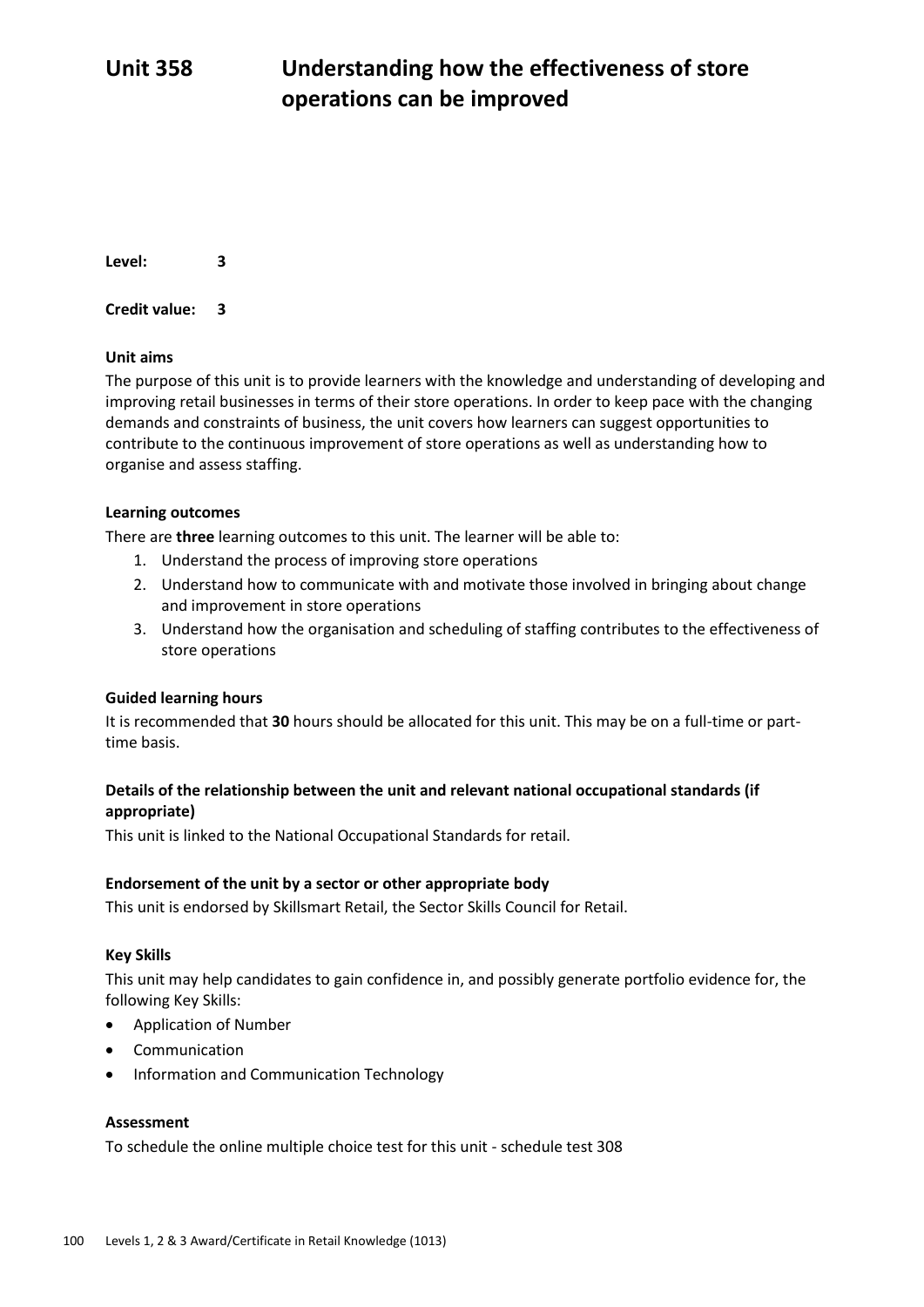# **Unit 358 Understanding how the effectiveness of store operations can be improved**

Learning outcomes and assessment criteria

## **Outcome 1 Understand the process of improving store operations**

The learner can:

- 1. Explain the **methods** for monitoring operational performance of retail businesses
- 2. Explain the **opportunities for improvement** to business areas that are likely to be identified from the monitoring of store operations
- 3. Explain **how to identify** and **select** business areas for improvement
- 4. Explain how to generate and evaluate ideas for improving store operations
- 5. Explain the **planning tools and models** used for developing and reviewing implementation plans in store operations

## **Range**

## **Methods**

Comparison, year on year, budgets, targets, plans, stock taking, people and product performance

## **Opportunities for improvement**

People, product, price, place, process, physical evidence, promotions

#### **How to identify**

Monitoring and review

## **Select**

Cost, time, priorities, disruption, return on investment

## **Planning tools and models**

SWOT analysis, scheduling, critical path analysis, flow charts, budgeting, business plan

## **Outcome 2 Understand how to communicate with and motivate those involved in bringing about change and improvement in store operations**

The learner can:

- 1. Identify who needs to be involved in bringing about change and improvement in store operations
- 2. Explain how individuals can be encouraged and motivated to bring about improvement in store operations
- 3. Explain why it is important for staff to be committed and motivated to bringing about change in store operations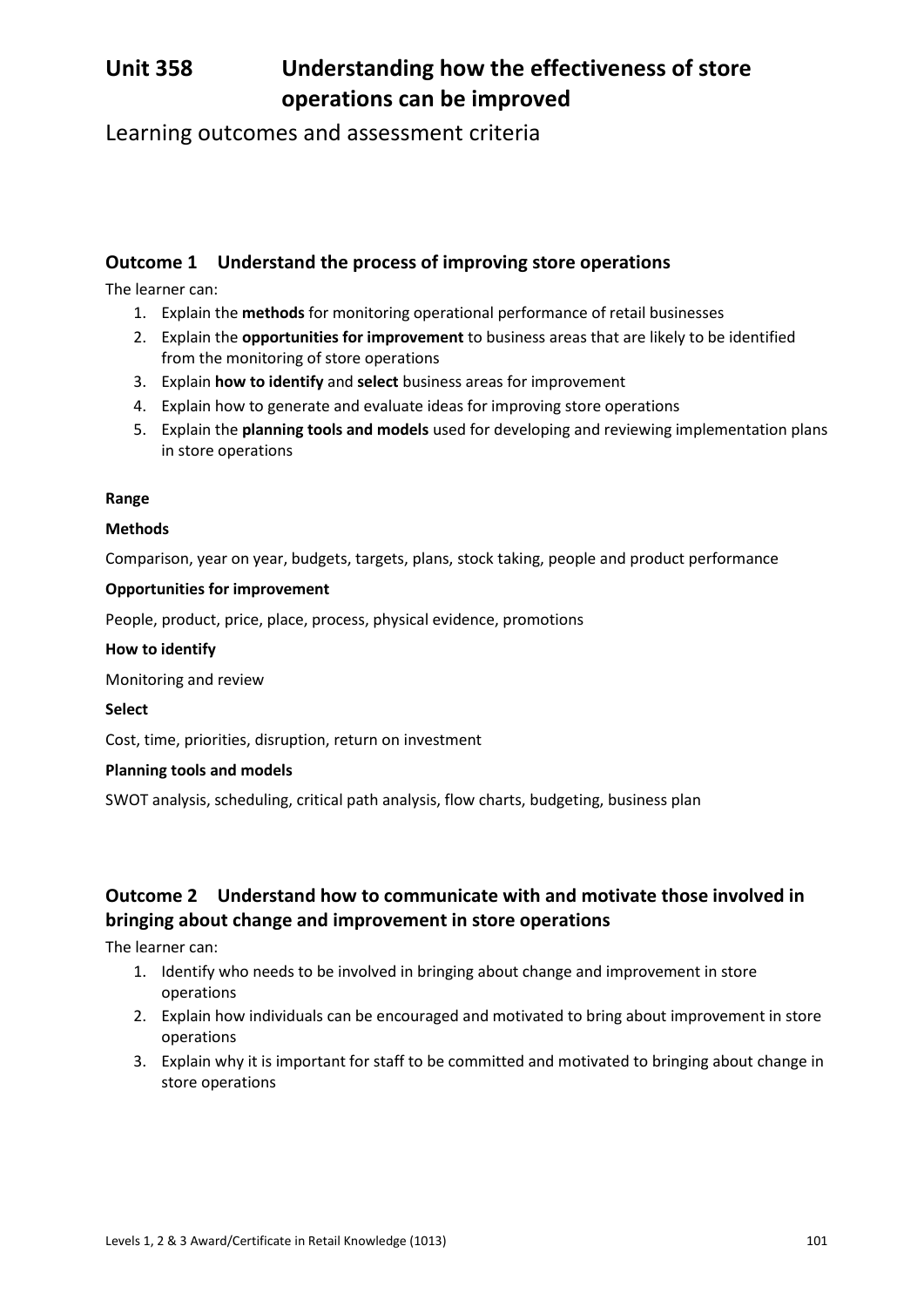# **Unit 358 Understanding how the effectiveness of store operations can be improved**

Learning outcomes and assessment criteria

# **Outcome 3 Understand how the organisation and scheduling of staffing contributes to the effectiveness of store operations**

The learner can:

- 1. Describe the relationship between staffing plans, work objectives and goals in retail business
- 2. Describe the **constraints** that apply when planning to meet work objectives and goals in a retail business
- 3. Explain how constraints can affect teams, individual staff members and customers in a retail business
- 4. Explain how different **types of staffing plans** and schedules can help retail businesses to respond to a range of operational demands and constraints
- 5. Explain **how to assess** the effectiveness of staffing plans

## **Range**

## **Constraints**

Time, cost, budgets, legislation, people, procedures, availability of products and services

## **Types of staffing plans**

Normal and abnormal

## **How to assess**

Monitor, review, feedback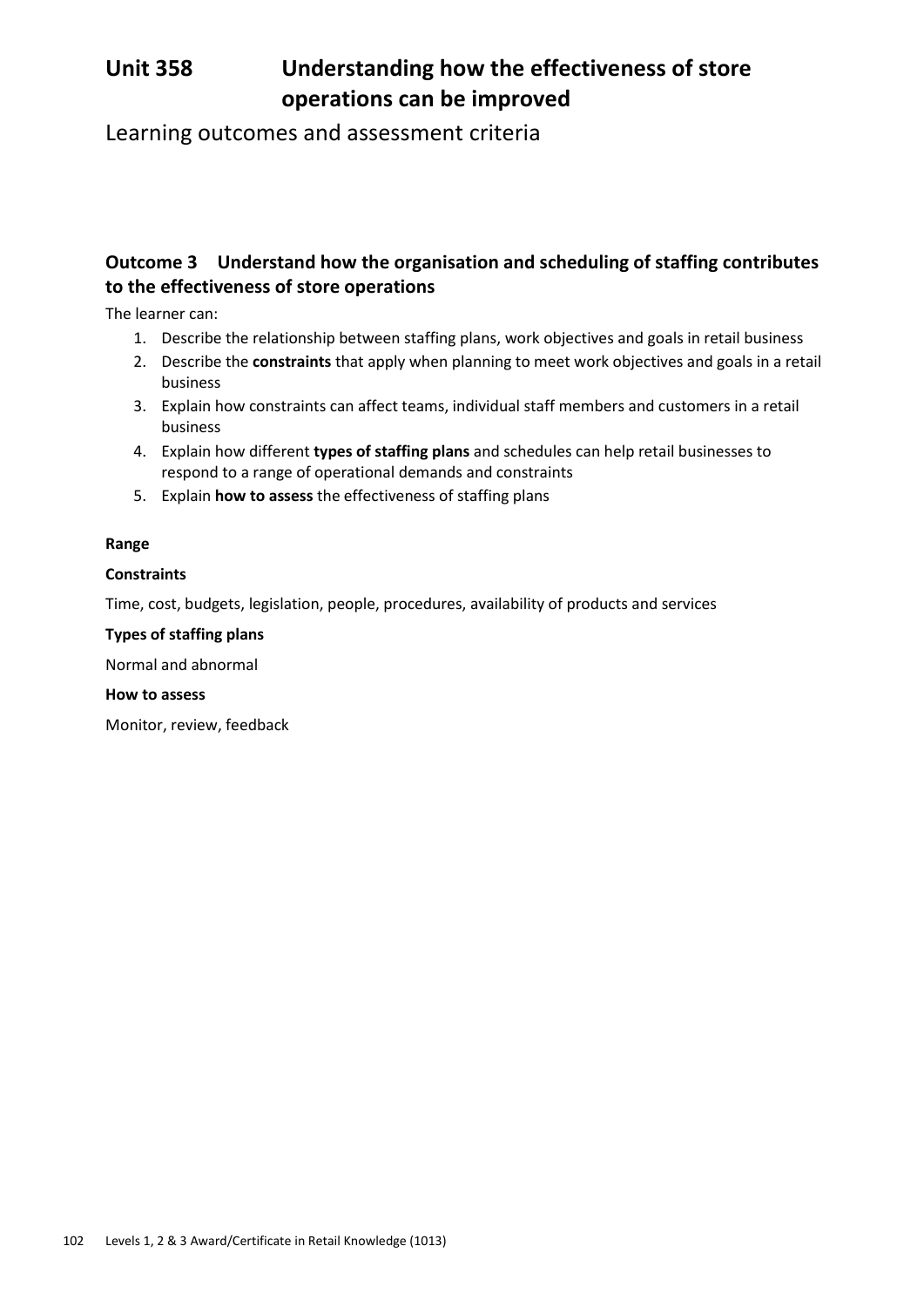**This page is intentionally blank**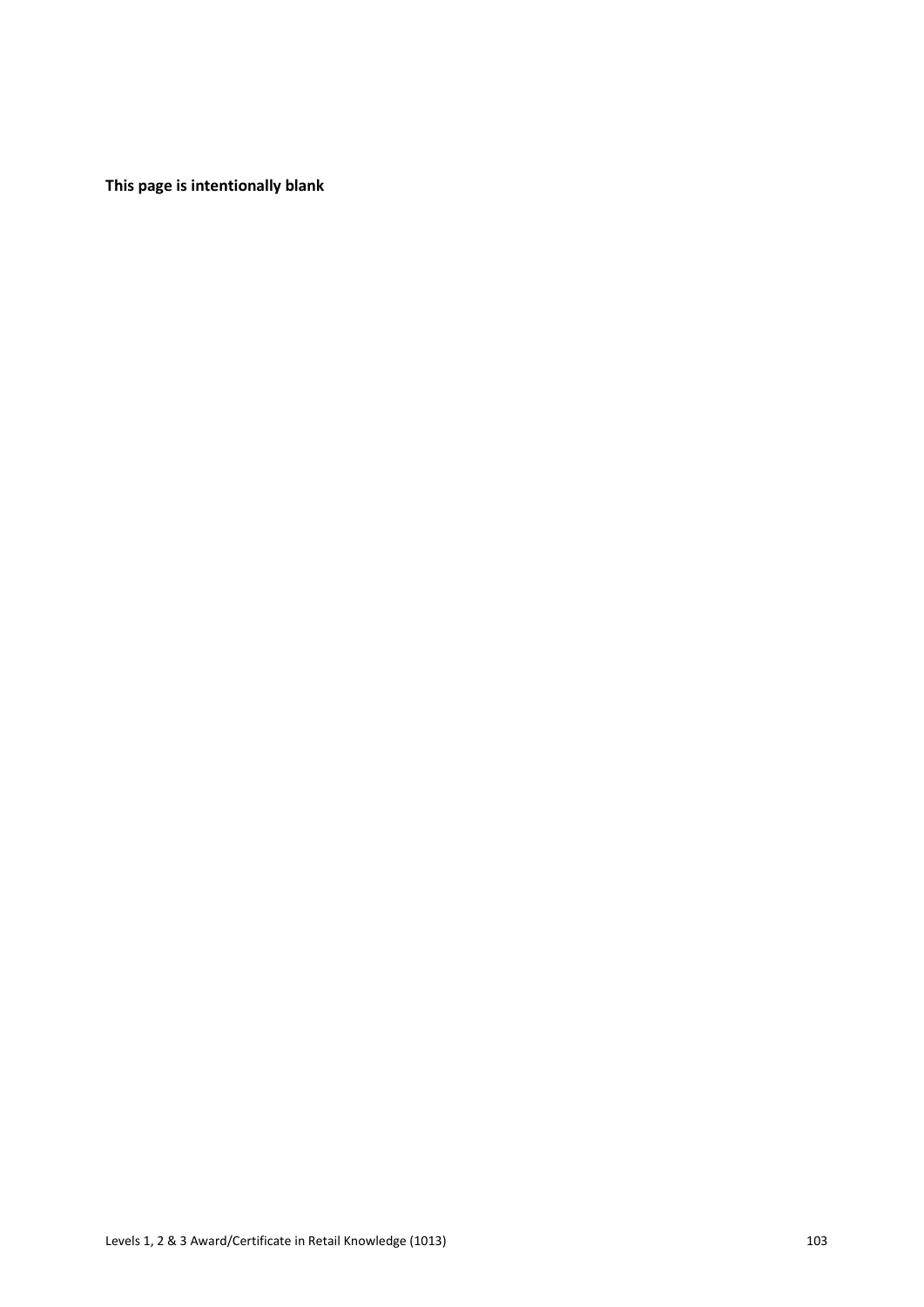# **3 Assessment**

## **3.1 Summary of assessment methods**

For each unit, candidates will be required to complete the following:

• Online, on-demand test using multiple choice questions

## **Time constraints**

• All online tests must be completed within the candidate's period of registration. Centres should advise candidates of any internal timescales for the completion of individual tests.

## **Assessment guidance**

Each of the units within the Level 2 and 3 retail knowledge qualifications are assessed by means of a multiple choice knowledge test delivered on the City & Guilds online assessment system.

Centres will receive access to these tests when the candidate is registered, and will use the candidate's City & Guilds enrolment number to schedule and unlock each online test they sit.

The online multiple choice tests used to assess this qualification are formal summative assessments and should be treated as such. They are formal examinations and must be invigilated. NVQ assessors and tutors are **not** allowed to invigilate these tests. A separate invigilator must be used.

Tests should be scheduled at an appropriate time, and only when candidates are ready to demonstrate the knowledge in the units.

Once candidates have sat the tests, a score report will be produced. This is the evidence of the candidate's test result and should be kept on record by the centre for a minimum period of 3 years. This may be checked by City & Guilds at any time, and usually by an external verifier responsible for ensuring the quality of the delivery of assessments in the centre.

Centres will be required to enter candidate results after the test is completed.

All tests are graded pass/fail.

There is no set timescale for re-sits, however it is recommended that candidates are allowed sufficient time to study prior to retaking any tests.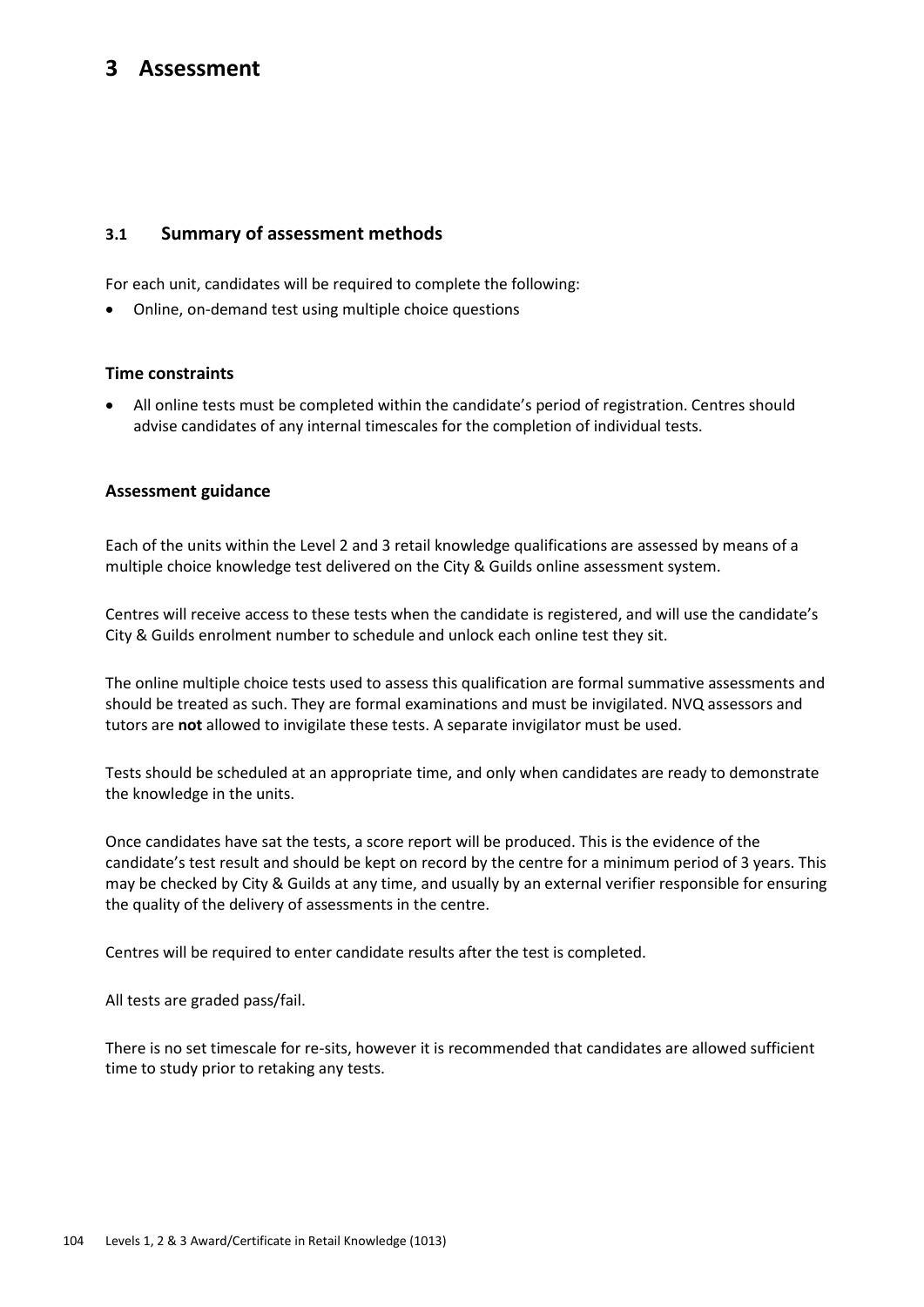# **4 Test specifications**

| Unit<br>number | Online<br>test<br>number | <b>Title</b>                                                                                       | test<br>(minutes) | Duration of Number of<br>questions |
|----------------|--------------------------|----------------------------------------------------------------------------------------------------|-------------------|------------------------------------|
| 151            | 101                      | Understanding the business of retail                                                               | 30                | 15                                 |
| 152            | 102                      | Understanding customer service in the retail sector                                                | 30                | 15                                 |
| 153            | 103                      | Understanding how a retail business maintains health,<br>safety and security on its premises       | 30                | 15                                 |
| 154            | 104                      | Understanding the retail selling process                                                           | 30                | 15                                 |
| 155            | 105                      | Understanding how individuals and teams contribute to<br>the effectiveness of a retail business    | 30                | 15                                 |
| 156            | 106                      | Understanding the control, handling and replenishment of<br>stock in a retail business             | 30                | 15                                 |
| 251            | 201                      | Understanding customer service in the retail sector                                                | 30                | 20                                 |
| 252            | 202                      | Understanding the retail selling process                                                           | 30                | 20                                 |
| 253            | 203                      | Understanding how individuals and teams contribute to<br>the effectiveness of a retail business    | 45                | 25                                 |
| 254            | 204                      | Understanding how a retail business maintains health and<br>safety on its premises                 | 30                | 20                                 |
| 255            | 205                      | Understanding retail consumer law                                                                  | 30                | 20                                 |
| 256            | 206                      | Understand security and loss prevention in a retail<br>business                                    | 30                | 15                                 |
| 257            | 207                      | Understanding the handling of customer payments in a<br>retail business                            | 30                | 15                                 |
| 258            | 208                      | Understanding the control, receipt and storage of stock in<br>a retail business                    | 30                | 15                                 |
| 259            | 209                      | Understanding visual merchandising for retail business                                             | 30                | 15                                 |
| 265            | 265                      | Understanding the use of in-store web-based facilities in<br>promoting retail sales                | 35                | 15                                 |
| 351            | 301                      | Understanding customer service in the retail sector                                                | 30                | 15                                 |
| 352            | 302                      | Understanding the management of risks to health and<br>safety on the premises of a retail business | 30                | 20                                 |
| 353            | 303                      | Understanding security and loss prevention in a retail<br>business                                 | 30                | 20                                 |
| 354            | 304                      | Understanding how the smooth operation of a payment<br>point is maintained                         | 30                | 15                                 |
| 355            | 305                      | Understanding the retail selling process                                                           | 30                | 15                                 |
| 356            | 306                      | Understanding the management of stock in a retail<br>business                                      | 30                | 15                                 |
| 357            | 307                      | Understanding the development of personal and team<br>effectiveness in a retail                    | 30                | 20                                 |
| 358            | 308                      | Understanding how the effectiveness of store operations<br>can be improved                         | 30                | 15                                 |

The table below provides at-a-glance information regarding the test for each unit.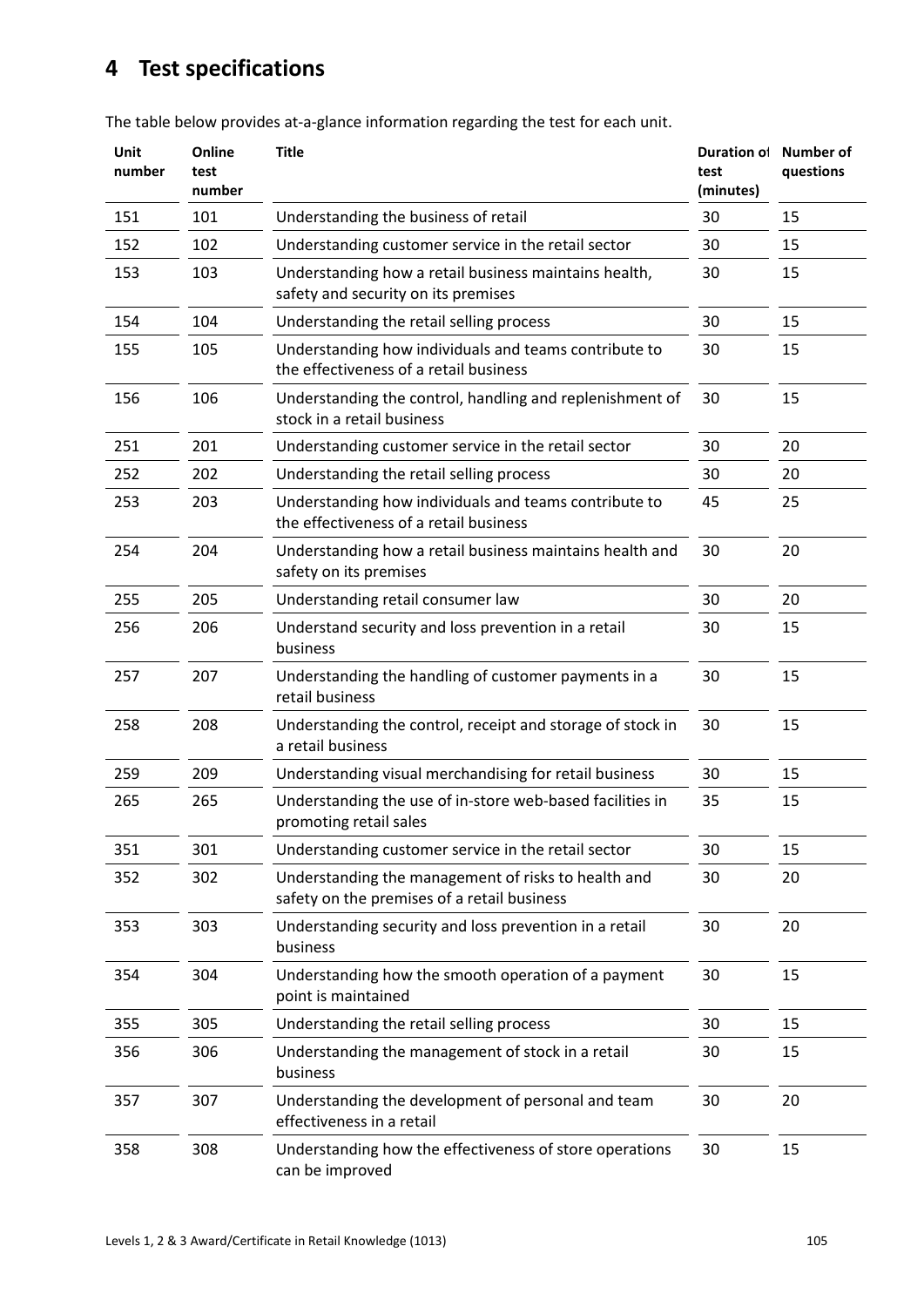The test specifications for the units are below:

| onderstanding the basiness or retail                                                           |                     |     |
|------------------------------------------------------------------------------------------------|---------------------|-----|
| 30 minutes                                                                                     |                     |     |
| <b>Outcome</b>                                                                                 | No. of<br>questions | %   |
| Understand how retail outlets differ in size and type                                          | 4                   | 27  |
| Understand the range of retail occupations                                                     | 4                   | 27  |
| Understand the retail supply chain                                                             | 2                   | 13  |
| Understand the contribution which the retail sector makes<br>to the economy                    |                     | 6   |
| Understand how customers' concerns influence the<br>products and services offered by retailers | 4                   | 27  |
| <b>Total</b>                                                                                   | 15                  | 100 |
|                                                                                                |                     |     |

| Unit 101 | Understanding the business of retail |  |
|----------|--------------------------------------|--|
|          |                                      |  |

| <b>Unit 102</b>          | Understanding customer service in the retail sector                                                 |                     |     |
|--------------------------|-----------------------------------------------------------------------------------------------------|---------------------|-----|
| <b>Duration:</b>         | 30 minutes                                                                                          |                     |     |
| <b>Outcome</b><br>number | <b>Outcome</b>                                                                                      | No. of<br>questions | ℅   |
| 01                       | Understand the importance of customer service to a retail<br>business                               | 2                   | 13  |
| 02                       | Understand what gives customers a positive initial<br>impression of a retail business and its staff | 2                   | 13  |
| 03                       | Understand how customer service is adapted to met the<br>needs of individual customers              |                     | 13  |
| 04                       | Understand the importance of communication to the<br>delivery of customer service                   | 4                   | 27  |
| 05                       | Understand a variety of customer complaints and problems                                            | 5                   | 34  |
|                          | Total                                                                                               | 15                  | 100 |

| <b>Unit 103</b>          | Understanding how a retail business maintains health, safety and security on its<br>premises  |                     |     |
|--------------------------|-----------------------------------------------------------------------------------------------|---------------------|-----|
| <b>Duration:</b>         | 30 minutes                                                                                    |                     |     |
| <b>Outcome</b><br>number | <b>Outcome</b>                                                                                | No. of<br>questions | %   |
| 01                       | Know the main provisions of health and safety legislation in<br>relation to a retail business | 3                   | 20  |
| 02                       | Know how health and safety are maintained on the premises<br>of a retail business             | 6                   | 40  |
| 03                       | Know how cash and stock are kept secure on the premises of<br>a retail business               | 6                   | 40  |
|                          | <b>Total</b>                                                                                  | 15                  | 100 |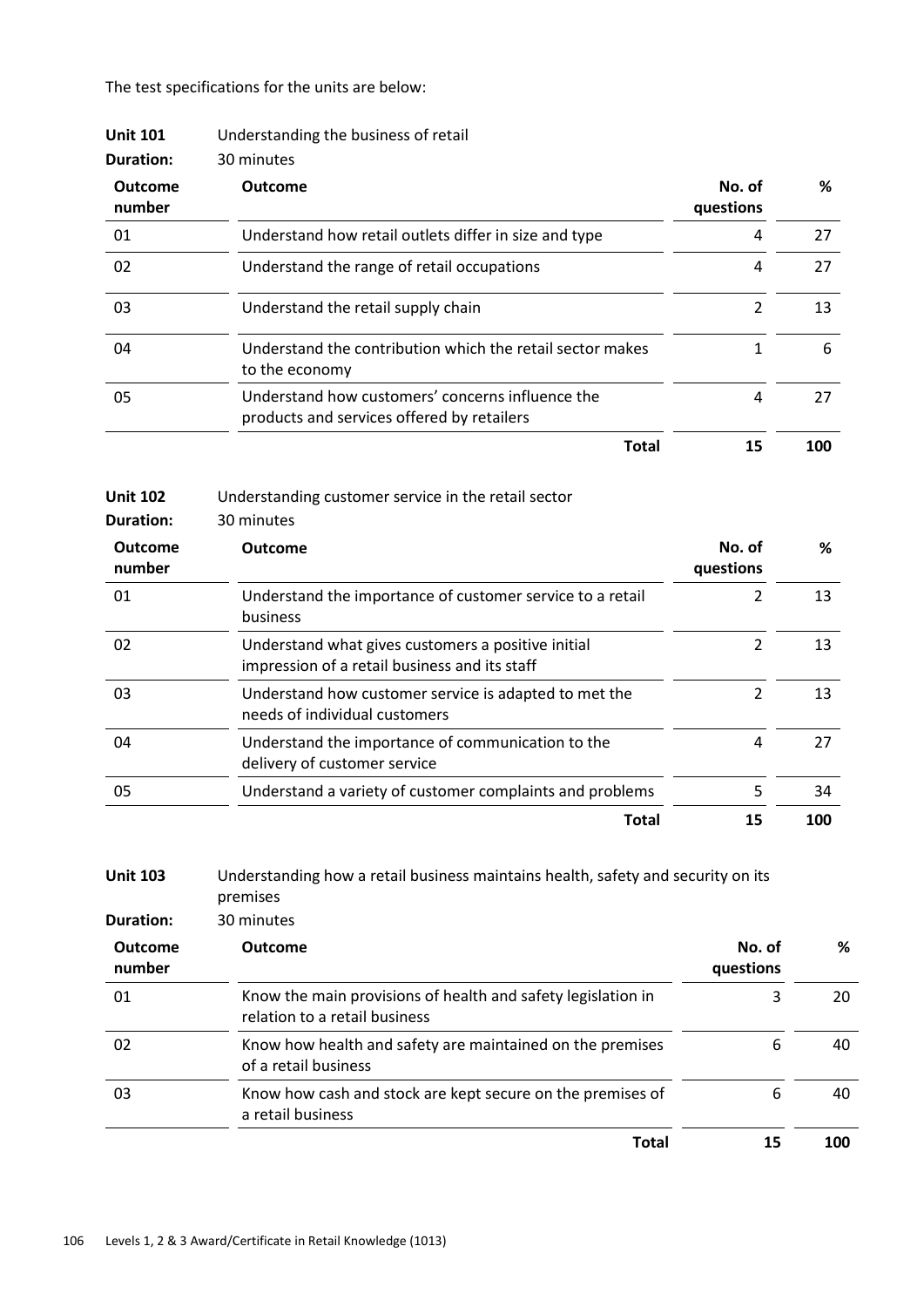| <b>Unit 104</b><br><b>Duration:</b> | Understanding the retail selling process<br>30 minutes             |                     |     |
|-------------------------------------|--------------------------------------------------------------------|---------------------|-----|
| <b>Outcome</b><br>number            | <b>Outcome</b>                                                     | No. of<br>questions | %   |
| 01                                  | Understand the selling process                                     | 4                   |     |
| 02                                  | Understand how to find out what the customer wants                 | 4                   | 27  |
| 03                                  | Understand how product information can be used to<br>promote sales |                     | 46  |
|                                     | <b>Total</b>                                                       | 15                  | 100 |

## **Unit 105** Understanding how individuals and teams contribute to the effectiveness of a retail business

**Duration:** 30 minutes

| <b>Outcome</b><br>number | <b>Outcome</b>                                                               | No. of<br>questions | ℅   |
|--------------------------|------------------------------------------------------------------------------|---------------------|-----|
| 01                       | Know the key responsibilities of employees and the<br>employer               |                     | 33  |
| 02                       | Know the characteristics of effective team working in<br>retail business     | 6                   | 40  |
| 03                       | Understand a range of activities for improving own skills<br>and performance | 4                   |     |
|                          | Total                                                                        | 15                  | 100 |

| <b>Unit 106</b>  | Understanding the control, handling and replenishment of stock in a retail business |
|------------------|-------------------------------------------------------------------------------------|
| <b>Duration:</b> | 30 minutes                                                                          |

| <b>Outcome</b><br>number | <b>Outcome</b>                                 | No. of<br>questions | %   |
|--------------------------|------------------------------------------------|---------------------|-----|
| 01                       | Understand the principles of stock control     | 4                   |     |
| 02                       | Understand how to move, handle and store stock | 9                   | 60  |
| 03                       | Understand procedures for replenishing stock   |                     | 13  |
|                          | Total                                          |                     | 100 |

| <b>Unit 201</b><br><b>Duration:</b> | Understanding customer service in the retail sector<br>30 minutes                                        |                     |     |
|-------------------------------------|----------------------------------------------------------------------------------------------------------|---------------------|-----|
| <b>Outcome</b><br>number            | <b>Outcome</b>                                                                                           | No. of<br>questions | ℅   |
| 01                                  | Understand the effect of customer service on retail business                                             | 6                   | 30  |
| 02                                  | Understand how retail businesses find out about customers'<br>needs and preferences                      | 4                   | 20  |
| 03                                  | Understand the importance to a retail business of customer<br>service standards, policies and procedures | 5                   | 25  |
| 04                                  | Understand how customer complaints and problems are<br>resolved in a retail business                     | 5                   | 25  |
|                                     | <b>Total</b>                                                                                             | 20                  | 100 |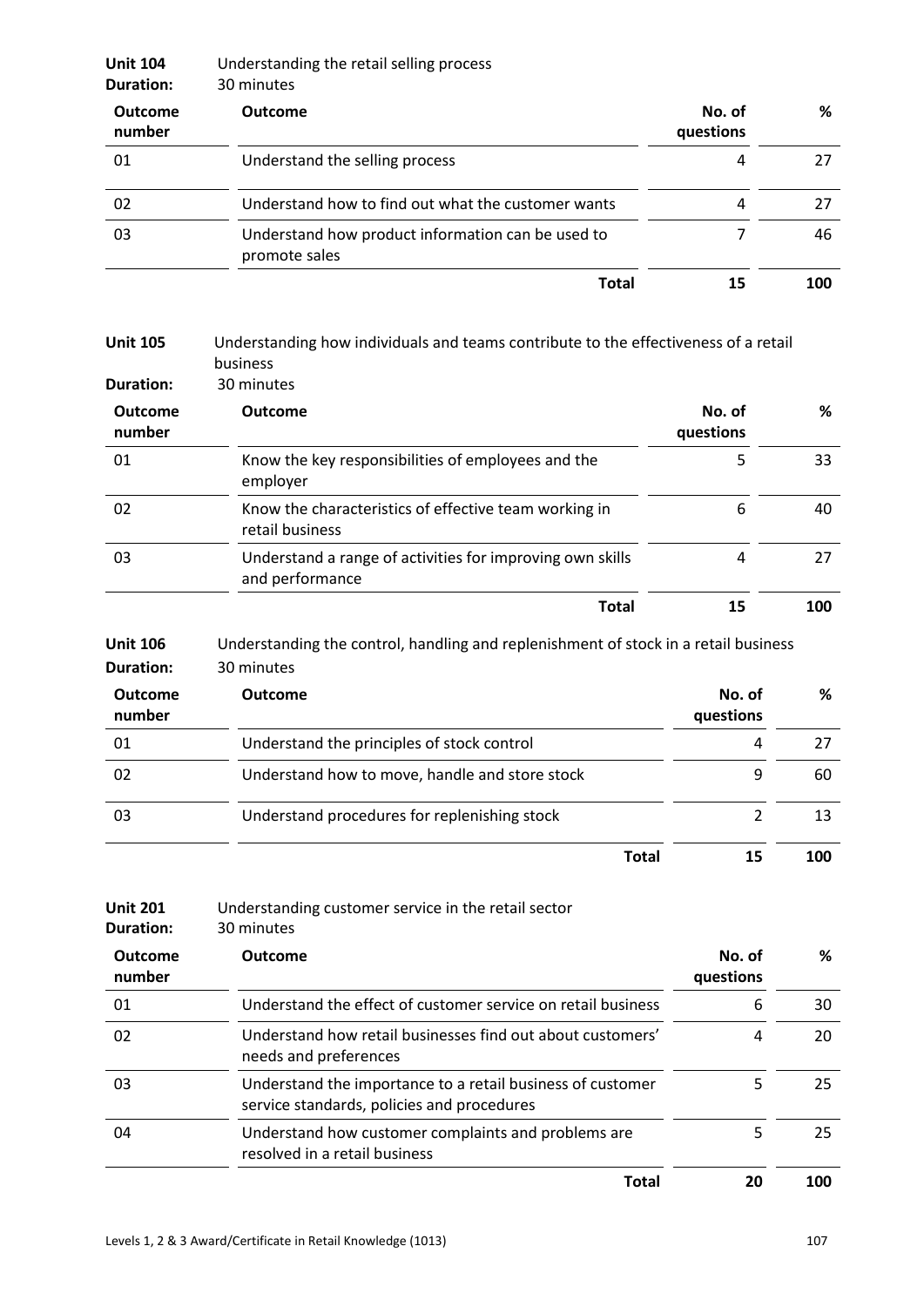| <b>Unit 202</b><br><b>Duration:</b> | Understanding the retail selling process<br>30 minutes            |                     |     |
|-------------------------------------|-------------------------------------------------------------------|---------------------|-----|
| <b>Outcome</b><br>number            | <b>Outcome</b>                                                    | No. of<br>questions | %   |
| 01                                  | Understand the five steps of the selling model                    | 6                   | 30  |
| 02                                  | Understand how questions are used to identify customers'<br>needs | 6                   | 30  |
| 03                                  | Understand the benefits and uses of product knowledge             | 5                   | 25  |
| 04                                  | Understand how sales are closed                                   | 3                   | 15  |
|                                     | <b>Total</b>                                                      | 20                  | 100 |

**Unit 203** Understanding how individuals and teams contribute to the effectiveness of a retail business **Duration:** 45 minutes

| Duration.                | FJ IIIIIIULCJ                                                                                                          |                     |     |
|--------------------------|------------------------------------------------------------------------------------------------------------------------|---------------------|-----|
| <b>Outcome</b><br>number | <b>Outcome</b>                                                                                                         | No. of<br>questions | %   |
| 01                       | Know the employment rights and responsibilities of an employee<br>and the employer                                     | 5                   | 20  |
| 02                       | Understand the importance and characteristics of effective team<br>work in retail business                             | 3                   | 12  |
| 03                       | Understand the impact of effective communication skills when<br>working in a retail team                               | 3                   | 12  |
| 04                       | Understand how the roles and responsibilities of retail teams<br>relate to the structure and function of organisations | 4                   | 16  |
| 05                       | Understand how to improve personal performance                                                                         | 6                   | 24  |
| 06                       | Understand how personal performance contributes to business<br>success                                                 | 4                   | 16  |
|                          | Total                                                                                                                  | 25                  | 100 |

**Unit 204** Understanding how a retail business maintains health and safety on its premises **Duration:** 30 minutes

| <b>Outcome</b><br>number | <b>Outcome</b>                                                                                                                                | No. of<br>questions | ℅   |
|--------------------------|-----------------------------------------------------------------------------------------------------------------------------------------------|---------------------|-----|
| 01                       | Know the main provisions of health and safety legislation in<br>relation to a retail business                                                 | 4                   | 20  |
| 02                       | Know what actions to take in an emergency                                                                                                     | 4                   | 20  |
| 03                       | Understand the employees' responsibilities in reporting hazards<br>and accidents that typically occur on the premises of a retail<br>business | 4                   | 20  |
| 04                       | Understand safe handling, storage and disposal                                                                                                | 6                   | 30  |
| 05                       | Understand safe working practices                                                                                                             |                     | 10  |
|                          | Total                                                                                                                                         | 20                  | 100 |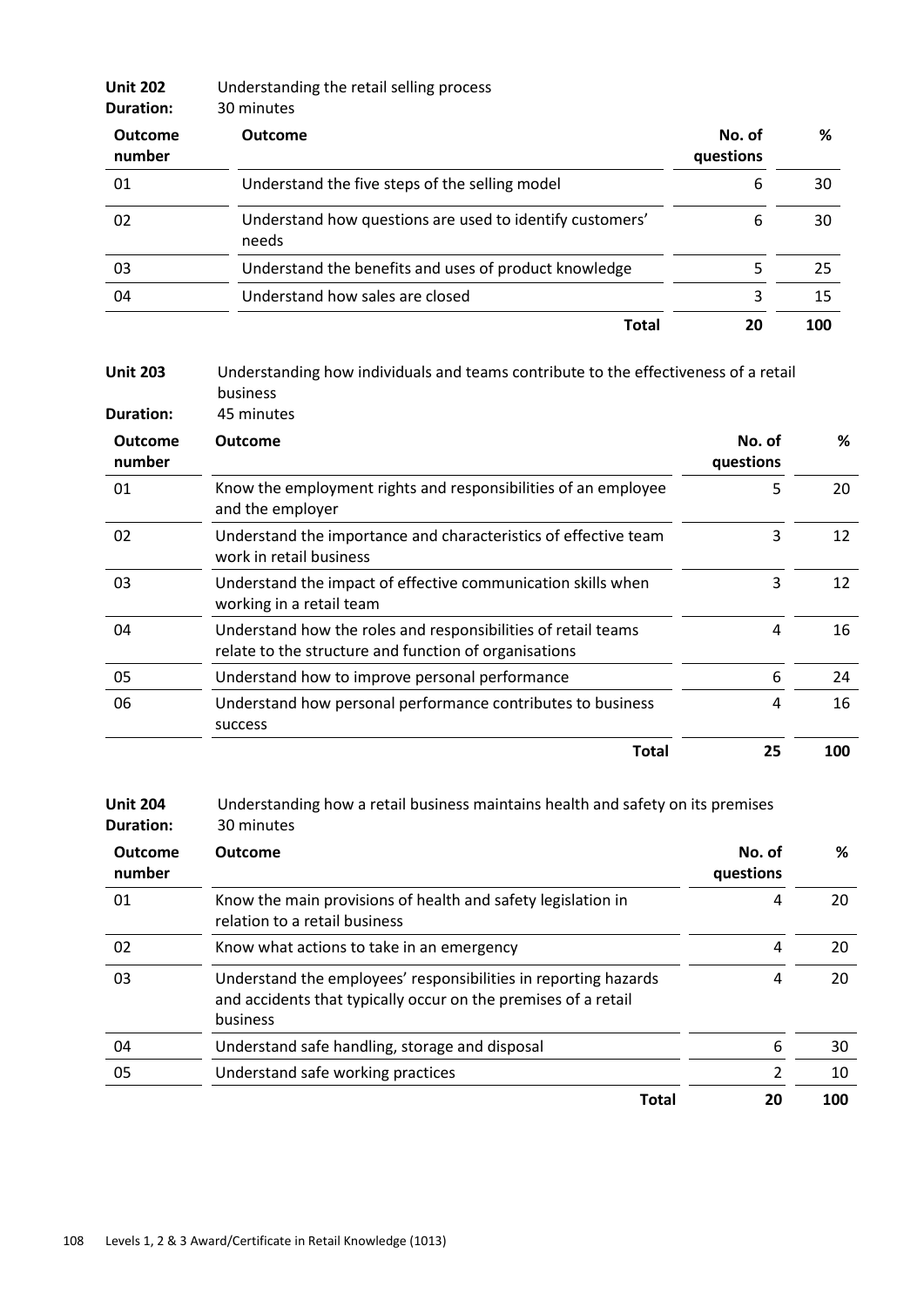| <b>Unit 205</b><br><b>Duration:</b> | Understanding retail consumer law<br>30 minutes                                                     |                     |     |
|-------------------------------------|-----------------------------------------------------------------------------------------------------|---------------------|-----|
| <b>Outcome</b><br>number            | <b>Outcome</b>                                                                                      | No. of<br>questions | %   |
| 01                                  | Understand how consumer legislation protects the rights of<br>customers                             | 5                   | 25  |
| 02                                  | Know the main provisions for the protection of customers from<br>unfair trading practices           | 3                   | 15  |
| 03                                  | Know the main provisions of consumer credit legislation in relation<br>to retail                    | 2                   | 10  |
| 04                                  | Know the main provisions of data protection legislation in relation<br>to retail                    | $\mathcal{P}$       | 10  |
| 05                                  | Know the main provisions of the law relating to the sale of<br>licensed and age-restricted products | 4                   | 20  |
| 06                                  | Understand the consequences for businesses and employees of<br>contravening retail law              | 4                   | 20  |
|                                     | <b>Total</b>                                                                                        | 20                  | 100 |

| <b>Unit 206</b>          | Understand security and loss prevention in a retail business                |                     |     |
|--------------------------|-----------------------------------------------------------------------------|---------------------|-----|
| <b>Duration:</b>         | 30 minutes                                                                  |                     |     |
| <b>Outcome</b><br>number | <b>Outcome</b>                                                              | No. of<br>questions | %   |
| 01                       | Know the range of security risks faced by a retail<br>business              | 4                   | 27  |
| 02                       | Understand the effect which crime has on a retail<br>business and its staff | 3                   | 20  |
| 03                       | Know what actions can be taken to prevent crime in a<br>retail business     | 5                   | 33  |
| 04                       | Know how security incidents should be dealt with                            | 3                   | 20  |
|                          | <b>Total</b>                                                                | 15                  | 100 |

| <b>Unit 207</b>  | Understanding the handling of customer payments in a retail business |
|------------------|----------------------------------------------------------------------|
| <b>Duration:</b> | 30 minutes                                                           |

| Outcome<br>number | Outcome                                                                                                | No. of<br>questions | %   |
|-------------------|--------------------------------------------------------------------------------------------------------|---------------------|-----|
| 01                | Know the methods of payment accepted from retail<br>customers                                          |                     |     |
| 02                | Understand the risks involved in handling payments                                                     |                     | 20  |
| 03                | Understand the cashier's responsibility for providing<br>service at the payment point                  | 6                   | 40  |
| 04                | Understand the cashier's responsibilities when<br>processing age-restricted goods at the payment point |                     | 33  |
|                   | Total                                                                                                  | 15                  | 100 |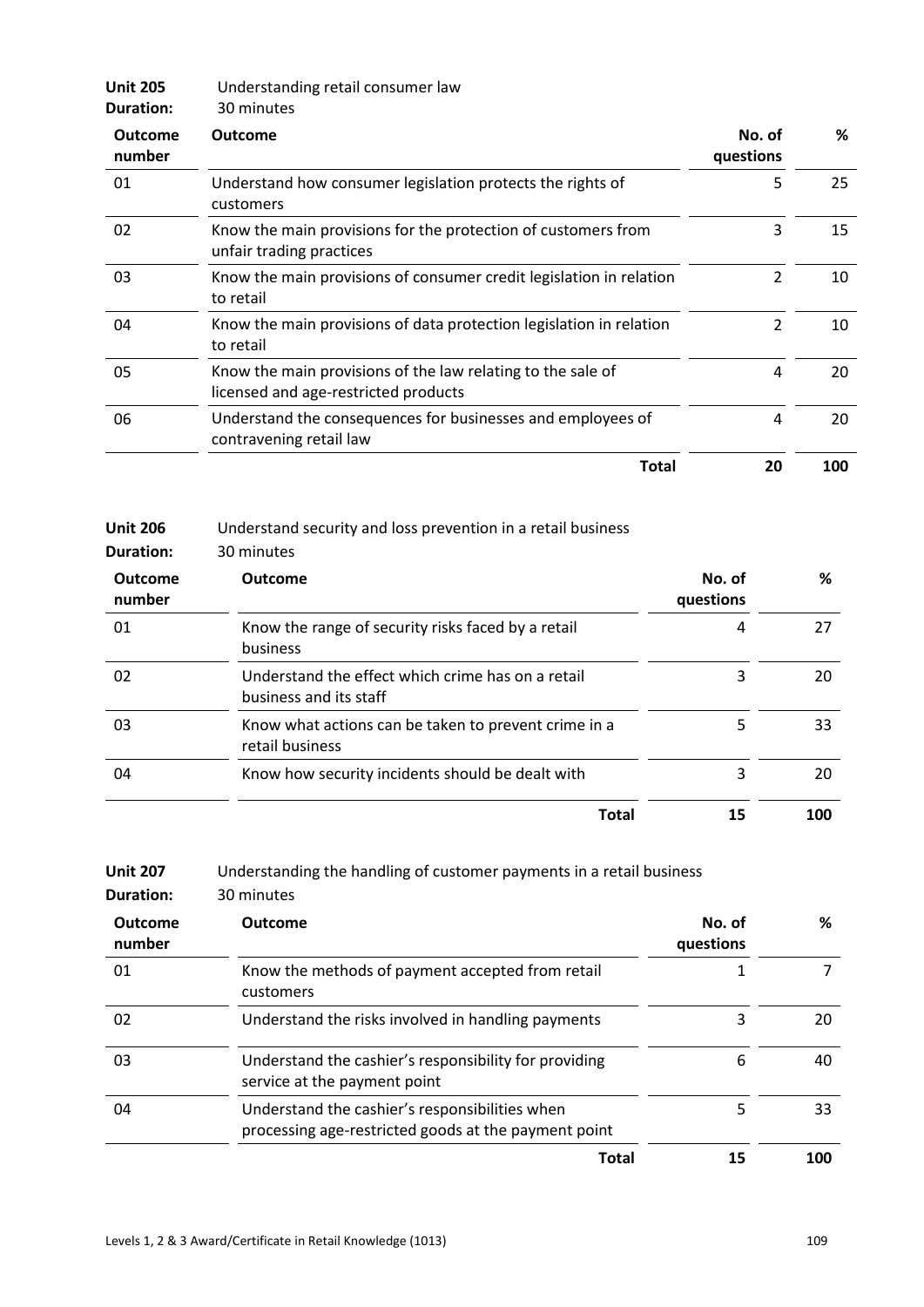| <b>Unit 208</b>          | Understanding the control, receipt and storage of stock in a retail business |                     |     |
|--------------------------|------------------------------------------------------------------------------|---------------------|-----|
| <b>Duration:</b>         | 30 minutes                                                                   |                     |     |
| <b>Outcome</b><br>number | <b>Outcome</b>                                                               | No. of<br>questions | %   |
| 01                       | Understand the importance of having the right stock<br>levels                | 4                   | 27  |
| 02                       | Understand how goods are received on the premises of<br>a retail business    | 6                   | 40  |
| 03                       | Understand how stock should be stored to prevent<br>damage or loss           | 5                   | 33  |
|                          | <b>Total</b>                                                                 | 15                  | 100 |

| <b>Unit 209</b>          | Understanding visual merchandising for retail business                                                   |                     |     |
|--------------------------|----------------------------------------------------------------------------------------------------------|---------------------|-----|
| <b>Duration:</b>         | 1 hour                                                                                                   |                     |     |
| <b>Outcome</b><br>number | <b>Outcome</b>                                                                                           | No. of<br>questions | %   |
| 01                       | Understand the importance window displays have in<br>translating the retailer's identity to the customer | 2                   | 14  |
| 02                       | Understand how events and props are used to promote<br>merchandise in a retail environment               | 3                   | 20  |
| 03                       | Understand how to plan and install window and store<br>displays                                          | 6                   | 40  |
| 04                       | Understand how floor layouts and product adjacencies<br>maximise sales                                   | 3                   | 20  |
| 05                       | Understand the importance of product preparation and<br>handling in visual merchandising                 |                     | 6   |
|                          | Total                                                                                                    | 15                  | 100 |

| <b>Unit 265</b><br><b>Duration:</b> | Understanding the use of in store web based facilities in promoting retail sales<br>35 minutes                                   |                     |     |
|-------------------------------------|----------------------------------------------------------------------------------------------------------------------------------|---------------------|-----|
| <b>Outcome</b><br>number            | <b>Outcome</b>                                                                                                                   | No. of<br>questions | %   |
| 01                                  | Understand the in-store web-based retail selling<br>facilities and the use of these facilities within their<br>area of operation | 8                   | 54  |
| 02                                  | Understand the impact of web-based retail facilities<br>upon the customer shopping experience                                    |                     | 46  |
|                                     | <b>Total</b>                                                                                                                     | 15                  | 100 |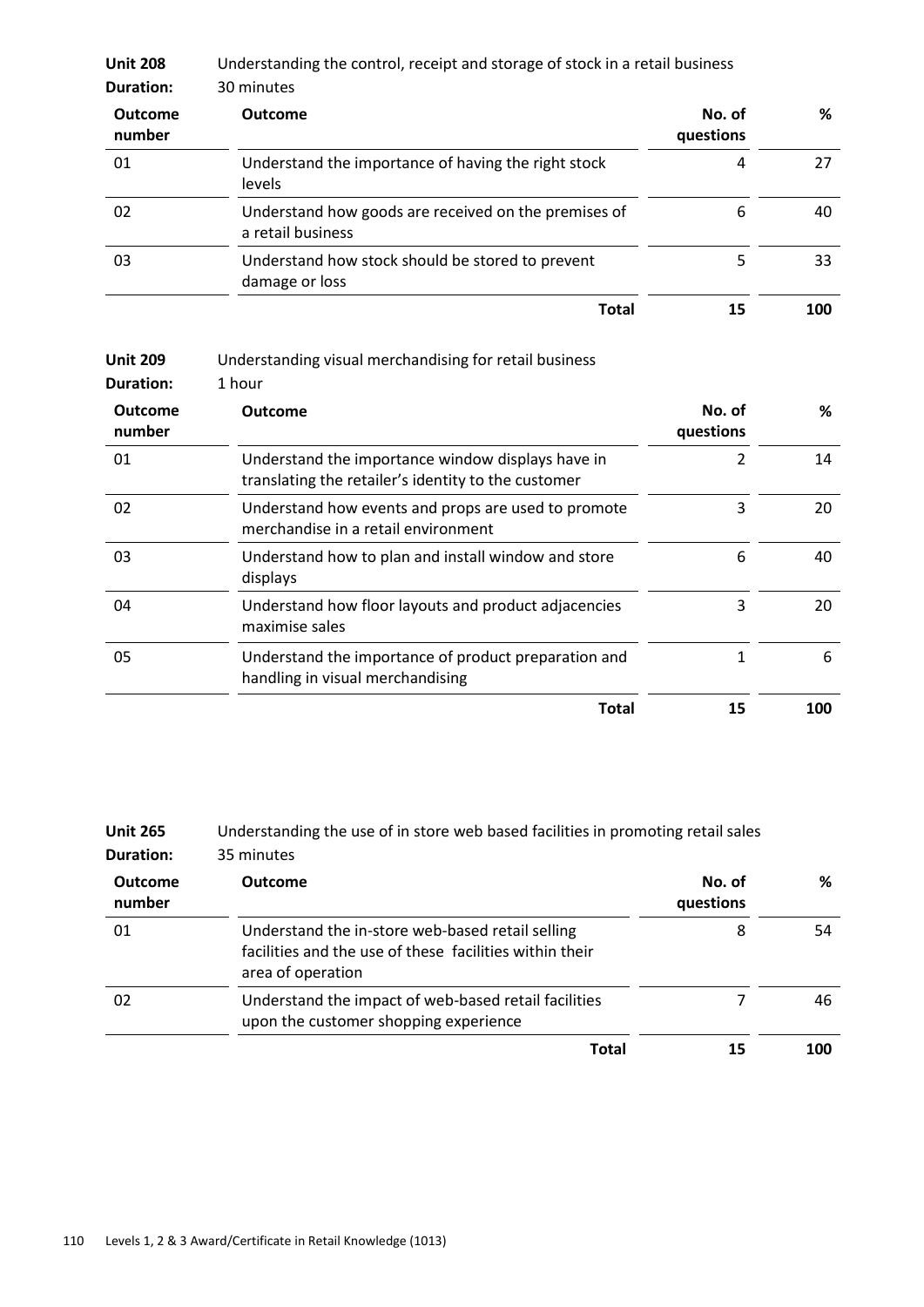| <b>Unit 301</b>                              | Understanding customer service in the retail sector                                                       |                     |     |
|----------------------------------------------|-----------------------------------------------------------------------------------------------------------|---------------------|-----|
| <b>Duration:</b><br><b>Outcome</b><br>number | 30 minutes<br><b>Outcome</b>                                                                              | No. of<br>questions | %   |
| 01                                           | Understand the effect of customer service on retail<br>business                                           | $\overline{2}$      | 13  |
| 02                                           | Understand how retail businesses ensure customer<br>service standards are met                             | 4                   | 27  |
| 03                                           | Understand how customer complaints are resolved in a<br>retail business                                   | 5                   | 33  |
| 04                                           | Understand how customer service is monitored in a<br>retail business                                      | 4                   | 27  |
|                                              | <b>Total</b>                                                                                              | 15                  | 100 |
| <b>Unit 302</b>                              | Understanding the management of risks to health and safety on the premises of a retail<br>business        |                     |     |
| <b>Duration:</b>                             | 30 minutes                                                                                                |                     |     |
| Unit outcome                                 | <b>Outcome</b>                                                                                            | No. of<br>questions | %   |
| 01                                           | Understand the health and safety responsibilities of<br>employees and employers                           | 6                   | 30  |
| 02                                           | Understand the management of potential risks to health<br>and safety on the premises of a retail business | $\overline{7}$      | 35  |
| 03                                           | Understand the management of emergency procedures<br>on the premises of a retail business                 | $\overline{a}$      | 20  |
|                                              |                                                                                                           |                     |     |

|    | Total                                                               | 20 | 100 |
|----|---------------------------------------------------------------------|----|-----|
| 04 | Understand the management of accidents in the retail<br>environment |    |     |
|    | On the premises of a retail business                                |    |     |

| <b>Unit 303</b>  | Understanding security and loss prevention in a retail business |
|------------------|-----------------------------------------------------------------|
| <b>Duration:</b> | 30 minutes                                                      |

| Unit outcome | Outcome                                                                     | No. of<br>questions | %   |
|--------------|-----------------------------------------------------------------------------|---------------------|-----|
| 01           | Know the range of security risks faced by a retail<br>business              | 3                   | 15  |
| 02           | Understand the effect which crime has on a retail<br>business and its staff | 4                   | 20  |
| 03           | Understand the loss prevention procedures used in a<br>retail business      | 3                   | 15  |
| 04           | Know how security incidents should be dealt with                            | 6                   | 30  |
| 05           | Know how to carry out an assessment of security risks                       | 4                   | 20  |
|              | <b>Total</b>                                                                | 20                  | 100 |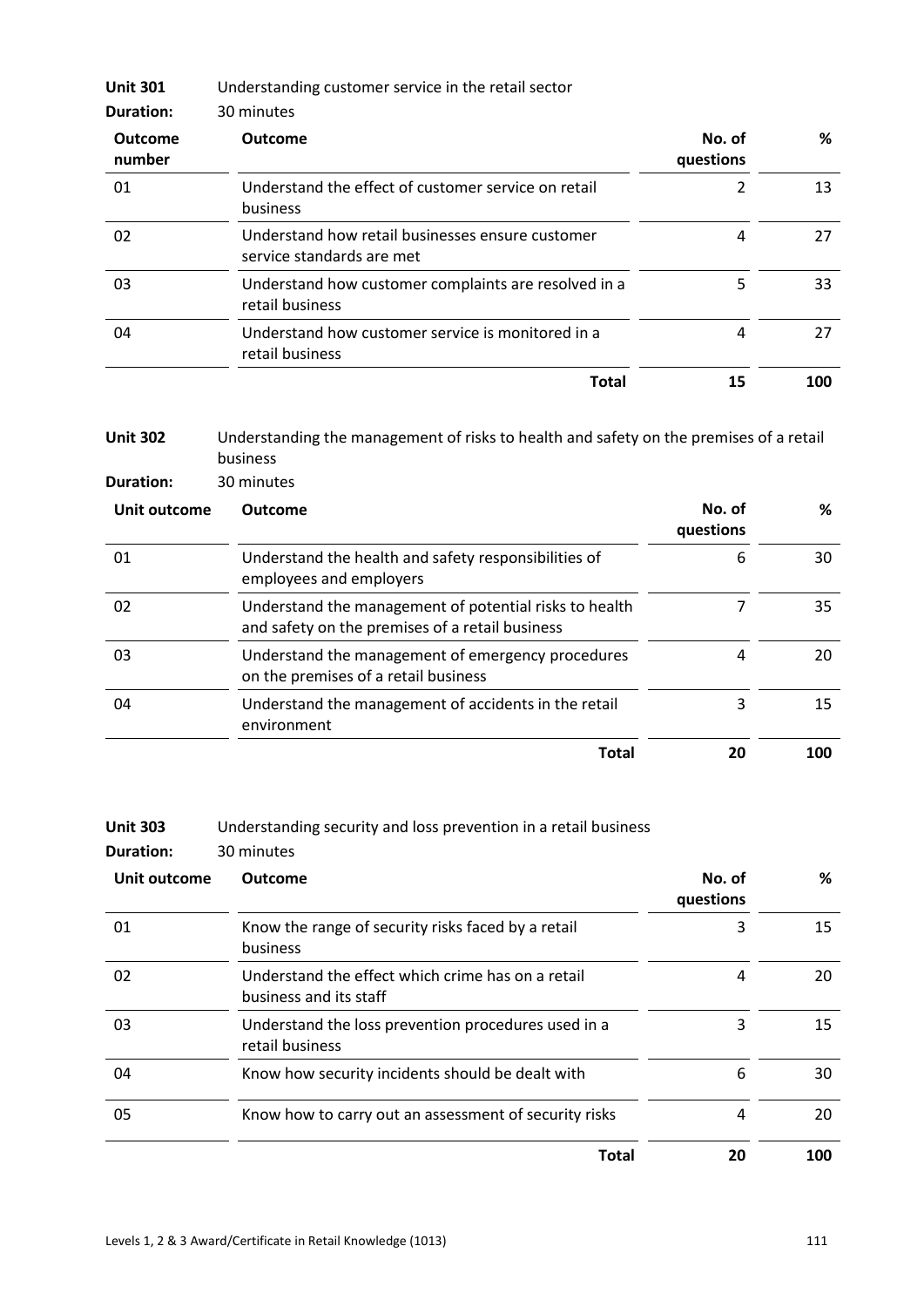| <b>Unit 304</b>  | Understanding how the smooth operation of a payment point is maintained                            |                     |     |
|------------------|----------------------------------------------------------------------------------------------------|---------------------|-----|
| <b>Duration:</b> | 30 minutes                                                                                         |                     |     |
| Unit outcome     | <b>Outcome</b>                                                                                     | No. of<br>questions | %   |
| 01               | Know how a payment point is made ready for trading                                                 | 2                   | 13  |
| 02               | Know how to deal with queries raised at the payment<br>point                                       | 3                   | 20  |
| 03               | Understand the routine monitoring of a payment point                                               | 4                   | 27  |
| 04               | Know what actions should be taken at the payment<br>point when abnormal operating conditions apply | $\mathfrak{p}$      | 13  |
| 05               | Understand how the accuracy of till operation is<br>monitored                                      | 3                   | 20  |
| 06               | Know how to implement end-of-shift procedures at a<br>payment point                                |                     | 7   |
|                  | <b>Total</b>                                                                                       | 15                  | 100 |

| <b>Unit 305</b>  | Understanding the retail selling process                                                    |                     |     |
|------------------|---------------------------------------------------------------------------------------------|---------------------|-----|
| <b>Duration:</b> | 30 minutes                                                                                  |                     |     |
| Unit outcome     | <b>Outcome</b>                                                                              | No. of<br>questions | ℅   |
| 01               | Understand how communication techniques can be<br>used to help the customer choose products |                     | 13  |
| 02               | Understand the benefits and maintenance of product<br>knowledge                             | 4                   | 27  |
| 03               | Understanding legislation relating to selling in the retail<br>environment                  | 3                   | 20  |
| 04               | Understand techniques for maximising sales                                                  | 6                   | 40  |
|                  | Total                                                                                       | 15                  | 100 |

| <b>Unit 306</b><br><b>Duration:</b> | Understanding the management of stock in a retail business<br>30 minutes |                     |     |
|-------------------------------------|--------------------------------------------------------------------------|---------------------|-----|
| <b>Outcome</b><br>number            | <b>Outcome</b>                                                           | No. of<br>questions | %   |
| 01                                  | Understand how the receipt and storage of stock is<br>managed            | 6                   | 40  |
| 02                                  | Understand the principles of auditing stock levels                       | 6                   | 40  |
| 03                                  | Understanding the legal requirements relating to stock<br>management     | 3                   | 20  |
|                                     | Total                                                                    | 15                  | 100 |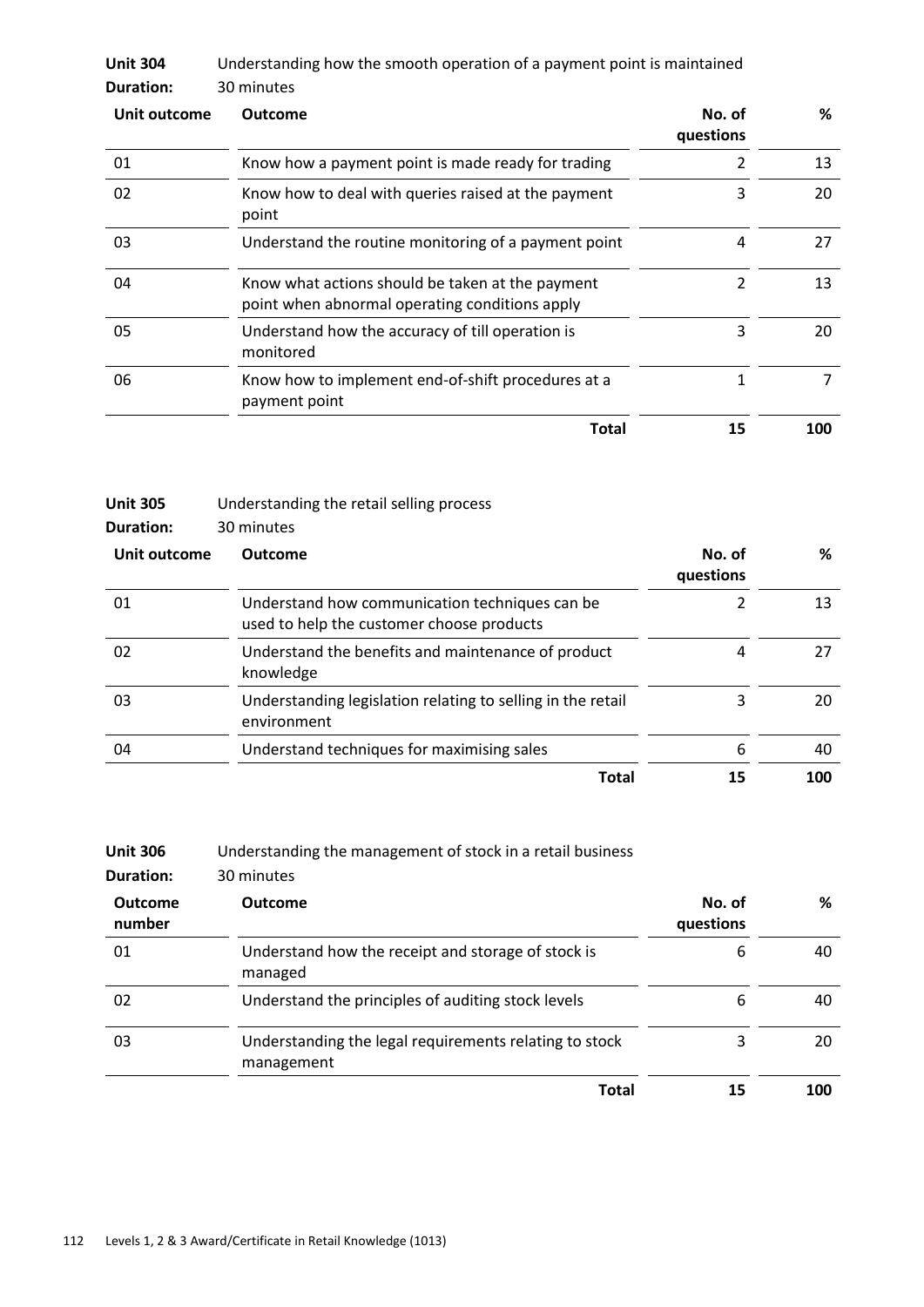| <b>Unit 307</b>          | Understanding the development of personal and team effectiveness in a retail business          |                     |     |
|--------------------------|------------------------------------------------------------------------------------------------|---------------------|-----|
| <b>Duration:</b>         | 30 minutes                                                                                     |                     |     |
| <b>Outcome</b><br>number | <b>Outcome</b>                                                                                 | No. of<br>questions | %   |
| 01                       | Understand the recruitment process                                                             | 3                   | 15  |
| 02                       | Understand how individuals and teams are developed<br>within a retail business                 | 3                   | 15  |
| 03                       | Understand effective communication within retail<br>teams in retail business                   | 2                   | 10  |
| 04                       | Understand how conflict is resolved within teams in<br>retail business                         | $\overline{2}$      | 10  |
| 05                       | Understand the link between improved personal<br>performance and improved business performance | 2                   | 10  |
| 06                       | Understand how to review the personal performance<br>of retail team members                    | 3                   | 15  |
| 07                       | Understand the general principles of employment law                                            | 5                   | 25  |
|                          | <b>Total</b>                                                                                   | 20                  | 100 |

| <b>Unit 308</b>          | Understanding how the effectiveness of store operations can be improved                                                           |                     |     |
|--------------------------|-----------------------------------------------------------------------------------------------------------------------------------|---------------------|-----|
| <b>Duration:</b>         | 30 minutes                                                                                                                        |                     |     |
| <b>Outcome</b><br>number | <b>Outcome</b>                                                                                                                    | No. of<br>questions | %   |
| 01                       | Understand the process of improving store operations                                                                              | 6                   | 40  |
| 02                       | Understand how to communicate with and motivate<br>those involved in bringing about change and<br>improvement in store operations | 3                   | 20  |
| 03                       | Understand how the organisation and scheduling of<br>staffing contributes to the effectiveness of store<br>operations             | 6                   | 40  |
|                          | Total                                                                                                                             | 15                  | 100 |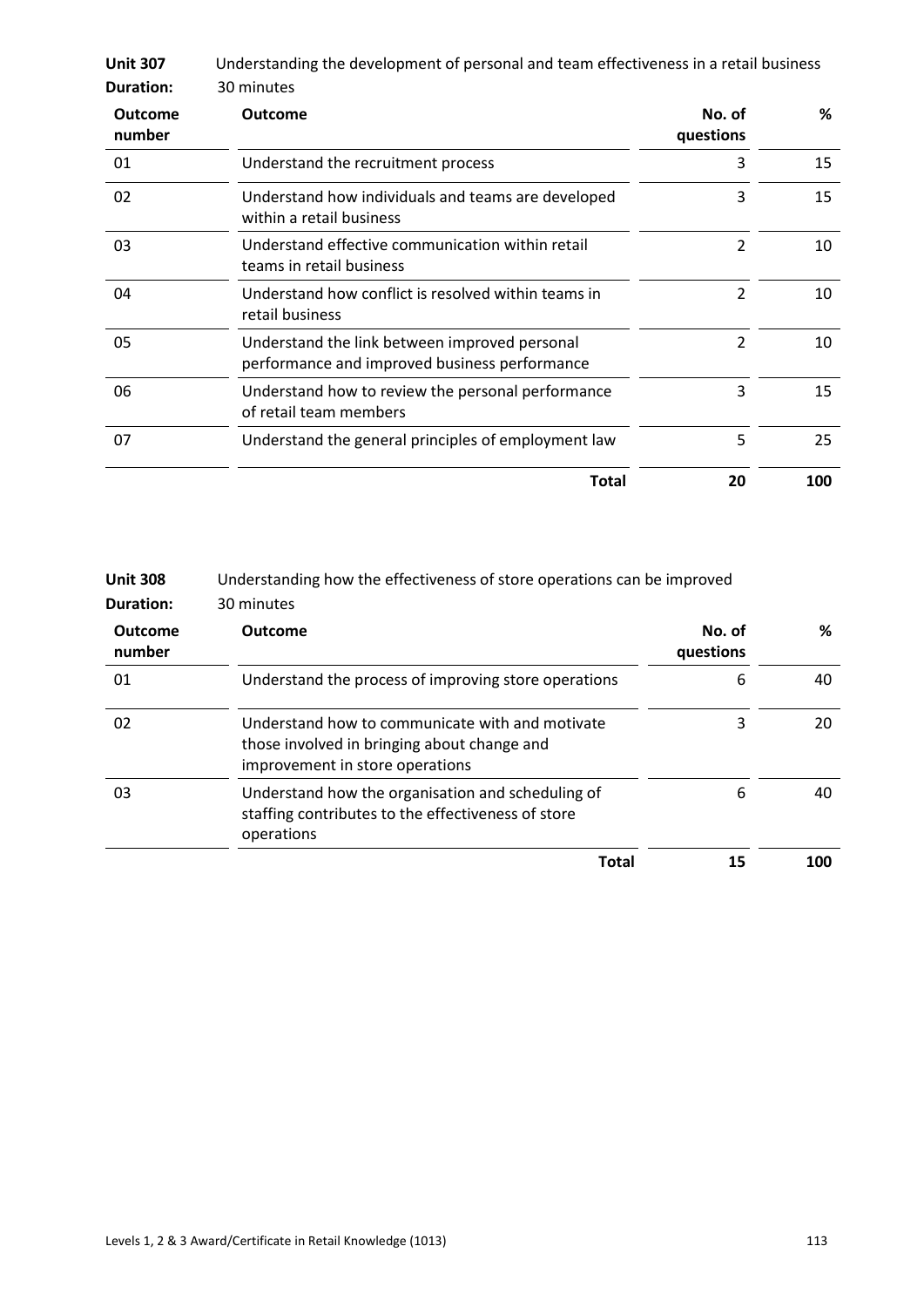## **4.1 Accreditation of prior learning and experience (APEL)**

Accreditation of Prior Learning (APL) and Accreditation of Prior Experience and Learning (APEL) recognises the contribution a person's previous experience could contribute to a qualification.

APL is not specifically allowed for this qualification but it is possible that the learner may have already achieved units within this qualification. In these instances learners are not expected to re-do the units. If centres are unsure then they are advised to contact their external verifier.

## **5 Proxy qualifications**

Credit from the units listed below may be used as proxies for the optional units within the following Retail Knowledge qualifications:

## **Level 1 Certificate 1013-12, -91**

A maximum of 2 credits can be claimed via the following modules:

911 = 1 credit  $912 = 2$  credits

### **Current permissible proxies:**

| Awarding<br>Organisation | Unit Title                                 | Unit Number  | Credit   |
|--------------------------|--------------------------------------------|--------------|----------|
| <b>EDEXCEL</b>           | Being Responsible for Other People's Money | (F/501/5827) | 1 credit |
| <b>EDEXCEL</b>           | Planning an Enterprise Activity            | (F/501/5952) | 1 credit |
| <b>EDEXCEL</b>           | Running an Enterprise Activity             | (F/501/5939) | 1 credit |

## **Level 2 Certificate 1013-22, -92**

A maximum of 3 credits can be claimed via the following modules:

921 = 1 credit 922 = 2 credits 923 = 3 credits

#### **Current permissible proxies:**

| Awarding<br>Organisation | Unit Title                               | Unit Number  | Credit   |
|--------------------------|------------------------------------------|--------------|----------|
| <b>RSPH</b>              | The Principles of Food Safety for Retail | (K/502/0178) | 1 credit |
| <b>BIIAB</b>             | Personal License Holders                 | (Y/501/4313) | 1 credit |
| EDI                      | <b>Underage Sales Prevention</b>         | (K/502/3792) | 1 credit |

#### **Level 3 Certificate 1013-32, -93**

A maximum of 3 credits can be claimed via the following modules:

923 = 3 credits

| <b>Current permissible proxies:</b> |                                          |              |           |
|-------------------------------------|------------------------------------------|--------------|-----------|
| Awarding                            | Unit Title                               | Unit Number  | Credit    |
| Organisation                        |                                          |              |           |
| <b>RSPH</b>                         | The Principles of Food Safety for Retail | (J/502/0379) | 3 credits |

These units can be claimed towards the qualification with the credit transfer unit.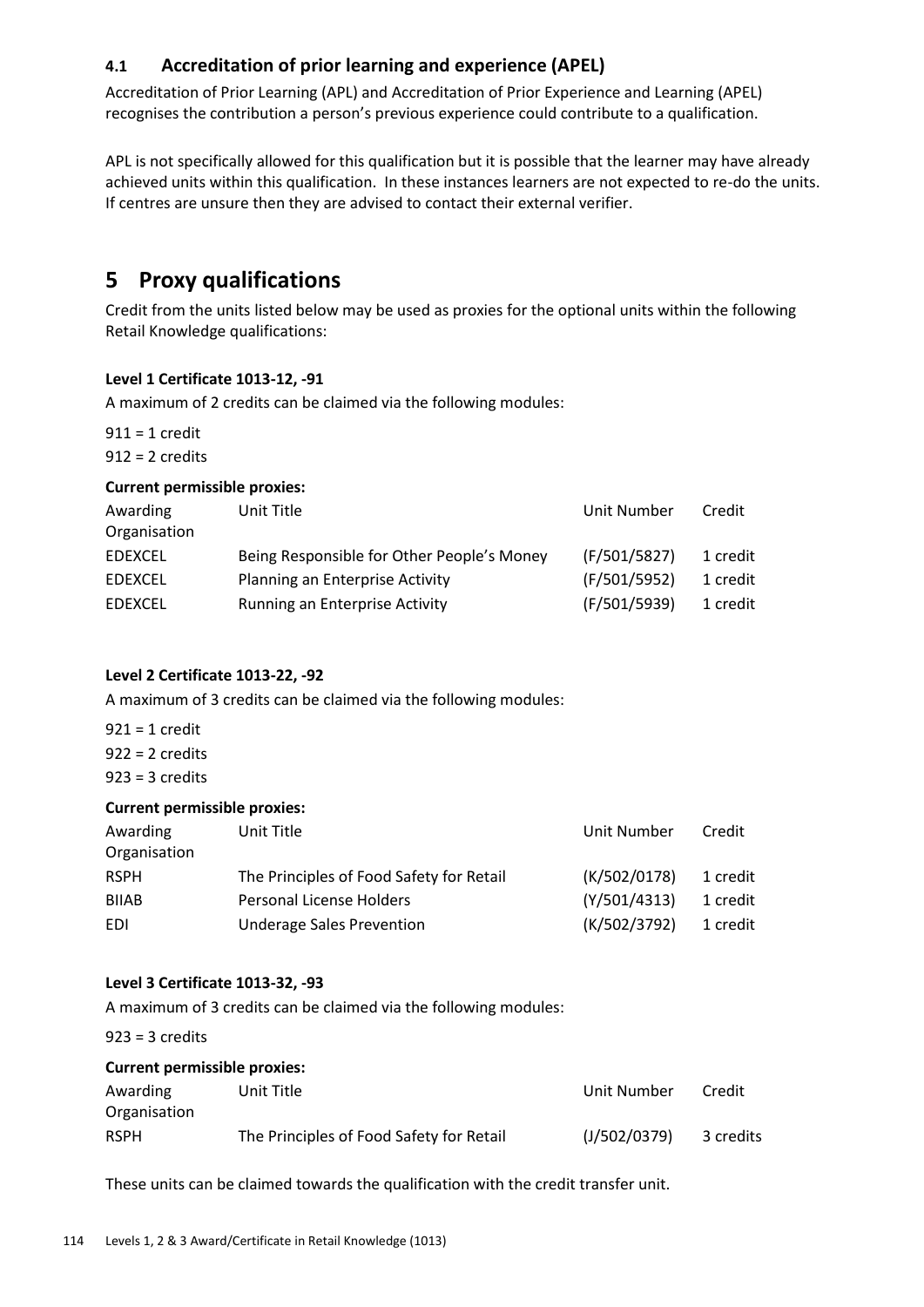## **6 Course design and delivery**

## **6.1 Initial assessment and induction**

Centres will need to make an initial assessment of each candidate prior to the start of their programme to ensure they are entered for an appropriate type and level of qualification.

The initial assessment should identify:

- any specific training needs the candidate has, and the support and guidance they may require when working towards their qualifications. This is sometimes referred to as diagnostic testing.
- any units the candidate has already completed, or credit they have accumulated which is relevant to the qualifications they are about to begin.

City & Guilds recommends that centres provide an induction programme to ensure the candidate fully understands the requirements of the qualifications they will work towards, their responsibilities as a candidate, and the responsibilities of the centre. It may be helpful to record the information on a learning contract.

Further guidance about initial assessment and induction, as well as a learning contract that centres may use, are available on the City & Guilds website.

## **6.2 Recommended delivery strategies**

Centre staff should familiarise themselves with the structure, content and assessment requirements of the qualifications before designing a course programme.

Centres may design course programmes of study in any way which:

- best meets the needs and capabilities of their candidates
- satisfies the requirements of the qualifications.

In particular, staff should consider the skills and knowledge related to the national occupational standards.

City & Guilds recommends that centres address the wider curriculum, where appropriate, when designing and delivering the course. Centres should also consider links to the National Occupational Standards, Key/Core Skills and other related qualifications. Relationship tables are provided in [Appendix](#page-119-0)  [1](#page-119-0) - Relationships [to other qualifications](#page-119-0) to assist centres with the design and delivery of the qualification.

Centres may wish to include topics as part of the course programme which will not be assessed through the qualifications.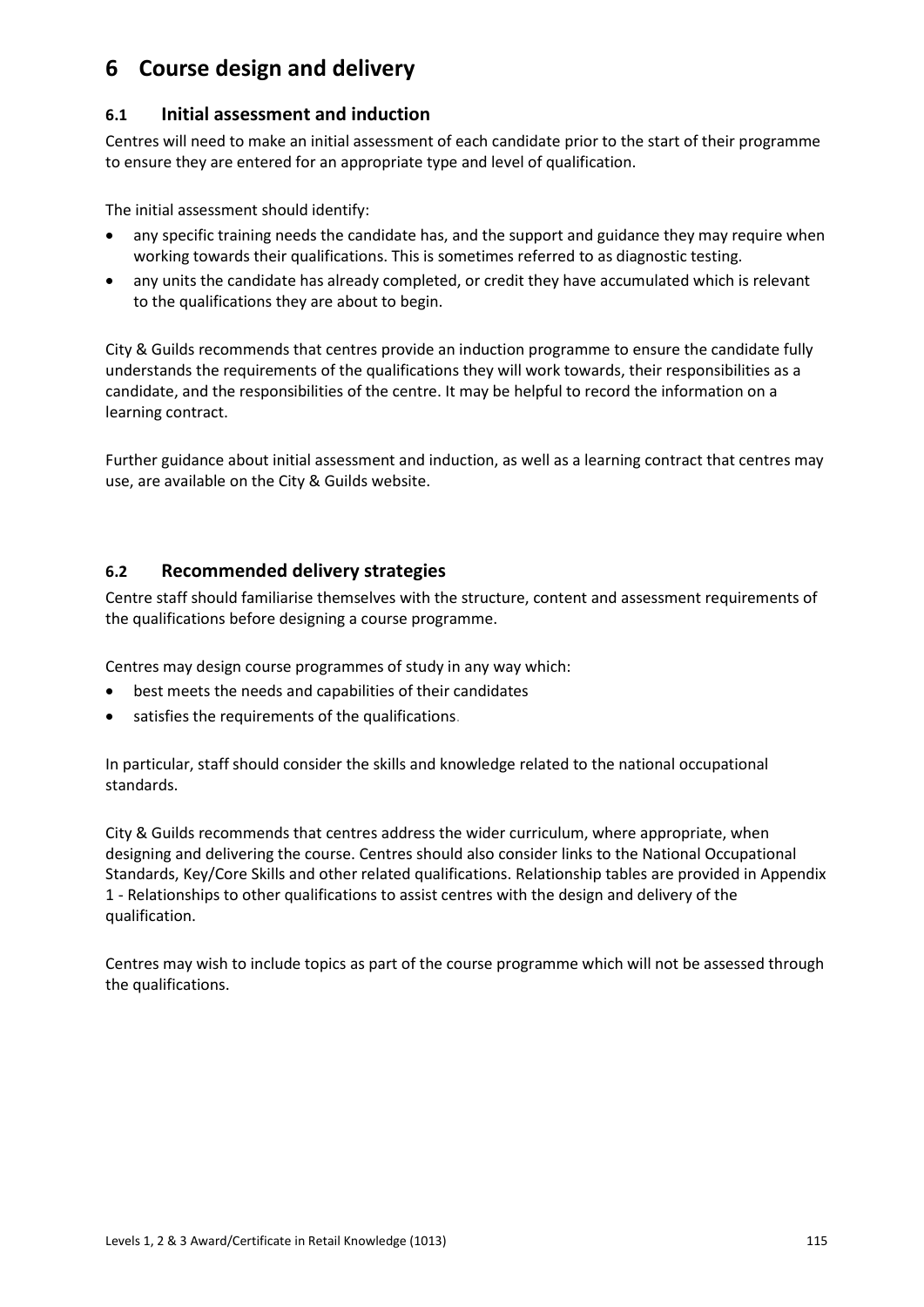## <span id="page-119-0"></span>**Key/Essential Skills (England, and Wales and Northern Ireland)**

#### **Key Skills signposting**

These qualifications include opportunities to develop and practise many of the underlying skills and techniques described in Part A of the standard for each Key Skills qualification. Where candidates are working towards any Key Skills alongside these qualifications they will need to be registered with City & Guilds for the Key Skills qualifications.

It should not be assumed that candidates will necessarily be competent in, or able to produce evidence for, Key Skills at the same level as these qualifications.

Any Key Skills evidence will need to be separately assessed and must meet the relevant standard defined in the QCA document '*Key skills qualifications standards and guidance*' (available from **[www.cityandguilds.com/keyskills](http://www.cityandguilds.com/keyskills)**).

### **Essential Skills (Northern Ireland only)**

If these qualifications are being delivered alongside the Essential Skills Northern Ireland qualifications, the above Key Skills signposts can be used to illustrate the relevance of these skills to candidates.

Essential Skills portfolio evidence must be based on an approved vocational or generic Action Based Activity; these can be downloaded from **[www.cityandguilds.com/essentialskillsni](http://www.cityandguilds.com/essentialskillsni)**.

#### **Functional Skills (England only)**

The Key Skills qualifications are expected to be phased out in England from 2010, and will be largely replaced by the Functional Skills awards. More information about these qualifications is available from **[www.cityandguilds.com/functionalskills](http://www.cityandguilds.com/functionalskills)**.

#### **Core Skills (Scotland only)**

Core Skills are a central part of the Scottish qualifications system and are mandatory for Modern Apprenticeship framework completion. In some cases, candidates undertaking these qualifications will already have a Core Skills Profile from previous qualifications, eg some Standard Grade and other National Qualifications allow Automatic Core Skills certification.

#### **Workplace Core Skills assessment**

Where candidates require separate Core Skills certification to build or plug gaps in their Profile, Workplace Core Skills units can be undertaken alongside these qualifications.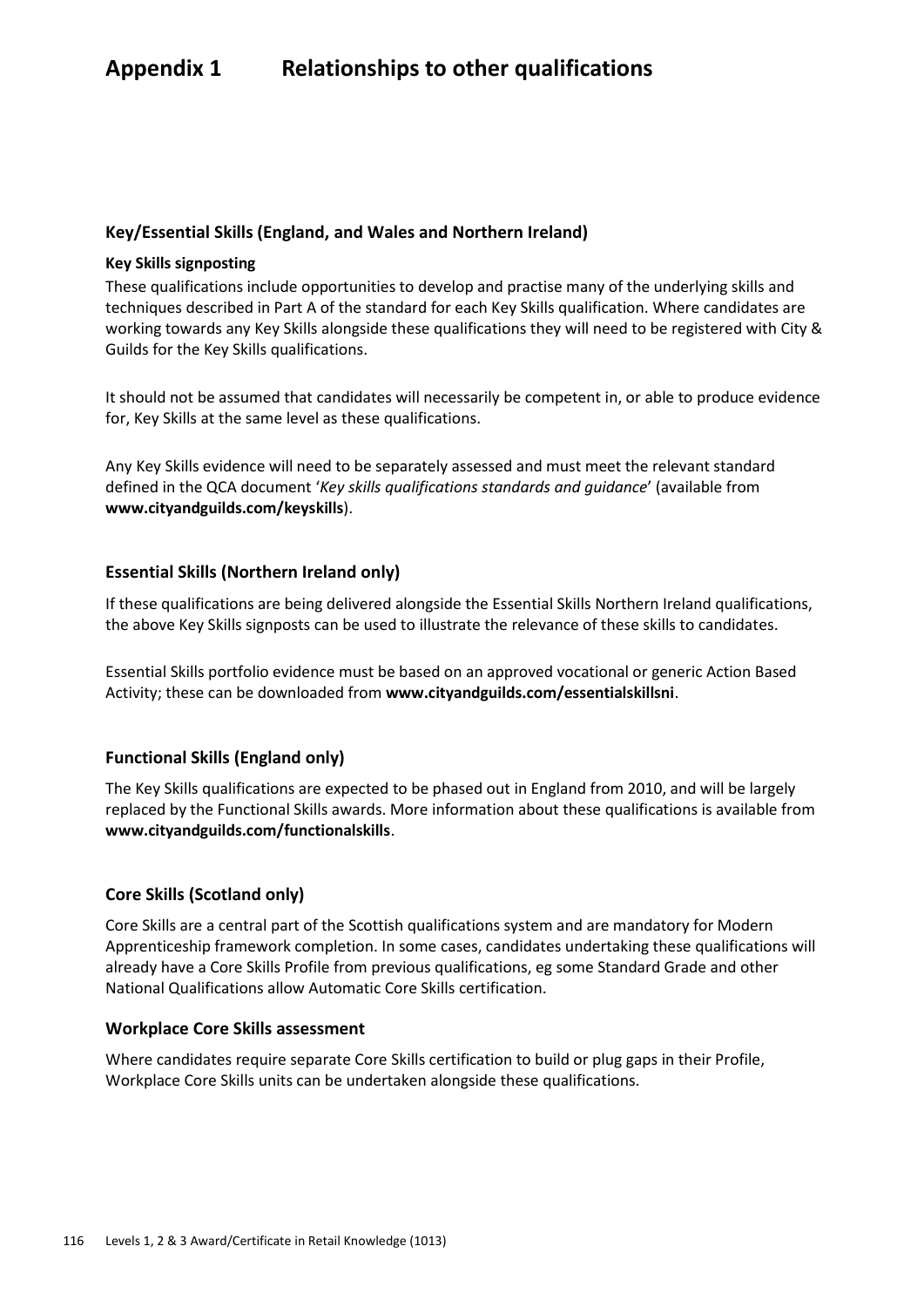## **Appendix 2 Sources of general information**

The following documents contain essential information for centres delivering City & Guilds qualifications. They should be referred to in conjunction with this handbook. To download the documents and to find other useful documents, go to the **Centres and Training Providers homepage** on **[www.cityandguilds.com](http://www.cityandguilds.com/)**.

*Centre Guide – Delivering International Qualifications* contains detailed information about the processes which must be followed and requirements which must be met for a centre to achieve 'approved centre' status, or to offer a particular qualification. Specifically, the document includes sections on:

- The centre and qualification approval process and forms
- Assessment, verification and examination roles at the centre
- Registration and certification of candidates
- Non-compliance
- Complaints and appeals
- Equal opportunities
- Data protection
- Frequently asked questions.

*Providing City & Guilds qualifications – a guide to centre and qualification approval* contains detailed information about the processes which must be followed and requirements which must be met for a centre to achieve 'approved centre' status, or to offer a particular qualification. Specifically, the document includes sections on:

- The centre and qualification approval process and forms
- Assessment, verification and examination roles at the centre
- Registration and certification of candidates
- Non-compliance
- Complaints and appeals
- Equal opportunities
- Data protection
- Frequently asked questions.

*Ensuring quality* contains updates and good practice exemplars for City & Guilds assessment and policy issues. Specifically, the document contains information on:

- Management systems
- Maintaining records
- Assessment
- Internal verification and quality assurance
- External verification.

*Access to Assessment & Qualifications* provides full details of the arrangements that may be made to facilitate access to assessments and qualifications for candidates who are eligible for adjustments in assessment.

The **centre homepage** section of the City & Guilds website also contains useful information such on such things as:

- *Walled Garden* Find out how to register and certificate candidates on line
- *Events* Contains dates and information on the latest Centre events
- *Online assessment* Contains information on how to register for online assessments.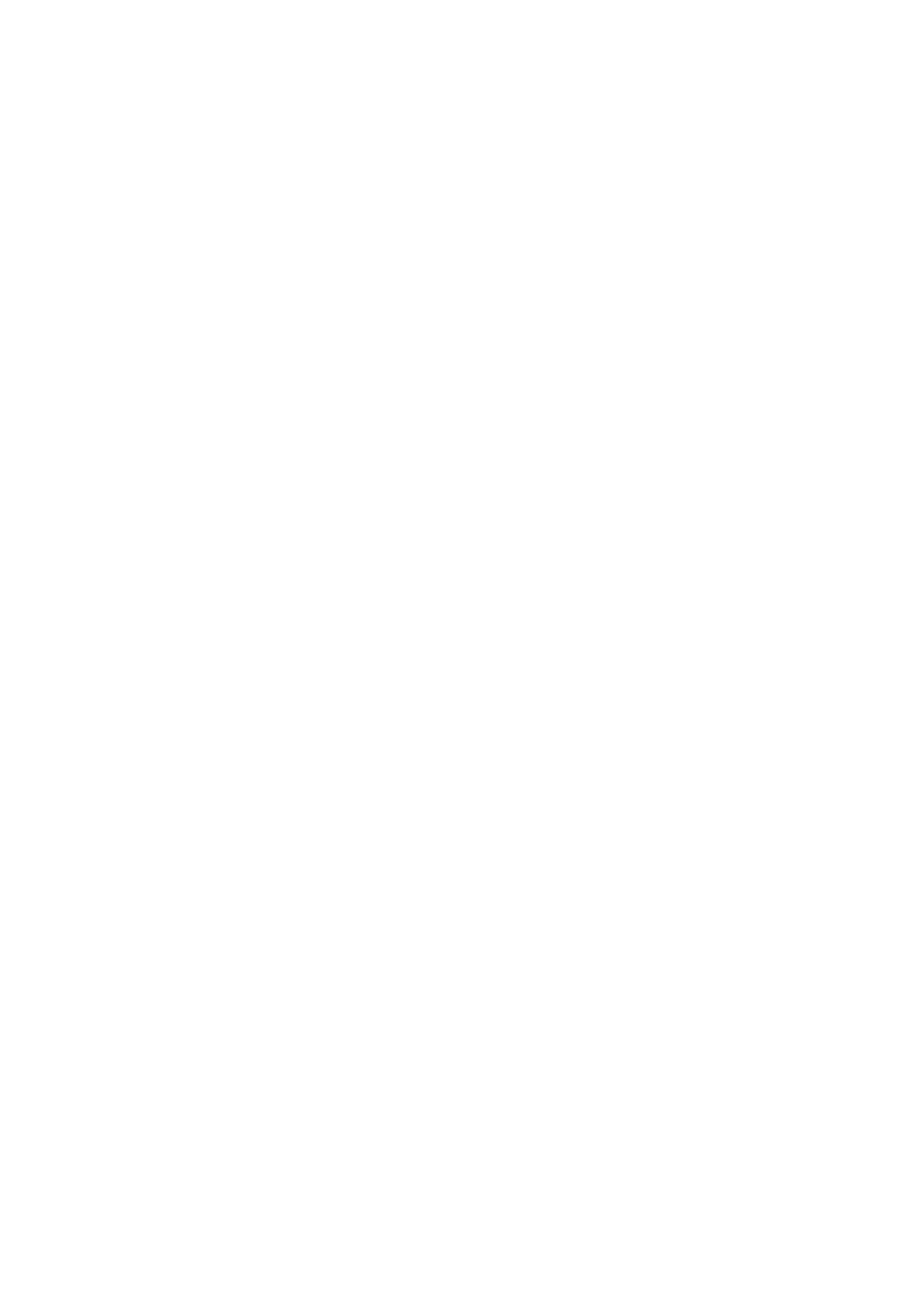## **Useful contacts**

| <b>Type</b>                      | <b>Contact</b>                                                                                                               | Query                                                                                                                                                                 |
|----------------------------------|------------------------------------------------------------------------------------------------------------------------------|-----------------------------------------------------------------------------------------------------------------------------------------------------------------------|
| <b>UK</b> learners               | T: +44 (0)20 7294 2800<br>E: learnersupport@cityandguilds.com                                                                | General qualification information                                                                                                                                     |
| International<br>learners        | T: +44 (0)20 7294 2885<br>F: +44 (0)20 7294 2413<br>E: intcg@cityandguilds.com                                               | General qualification information                                                                                                                                     |
| Centres                          | T: +44 (0)20 7294 2787<br>F: +44 (0)20 7294 2413<br>E: centresupport@cityandguilds.com                                       | Exam entries<br>Registrations/enrolment<br>Certificates<br>Invoices<br>Missing or late exam materials<br>Nominal roll reports<br>Results                              |
| Single subject<br>qualifications | T: +44 (0)20 7294 8080<br>F: +44 (0)20 7294 2413<br>F: +44 (0)20 7294 2404 (BB forms)<br>E: singlesubjects@cityandguilds.com | Exam entries<br>Results<br>Certification<br>Missing or late exam materials<br>Incorrect exam papers<br>Forms request (BB, results entry)<br>Exam date and time change |
| International<br>awards          | T: +44 (0)20 7294 2885<br>F: +44 (0)20 7294 2413<br>E: intops@cityandguilds.com                                              | Results<br>Entries<br>Enrolments<br>Invoices<br>Missing or late exam materials<br>Nominal roll reports                                                                |
| <b>Walled Garden</b>             | T: +44 (0)20 7294 2840<br>F: +44 (0)20 7294 2405<br>E: walledgarden@cityandguilds.com                                        | Re-issue of password or username<br><b>Technical problems</b><br>Entries<br>Results<br>Navigation<br>User/menu option problems                                        |
| Employer                         | T: +44 (0)121 503 8993<br>E: business_unit@cityandguilds.com                                                                 | <b>Employer solutions</b><br>Mapping<br>Accreditation<br>Development Skills<br>Consultancy                                                                            |
| Publications                     | T: +44 (0)20 7294 2850<br>F: +44 (0)20 7294 3387                                                                             | Logbooks<br>Centre documents<br>Forms<br>Free literature                                                                                                              |

If you have a complaint, or any suggestions for improvement about any of the services that City & Guilds provides, email: **feedbackandcomplaints@cityandguilds.com**